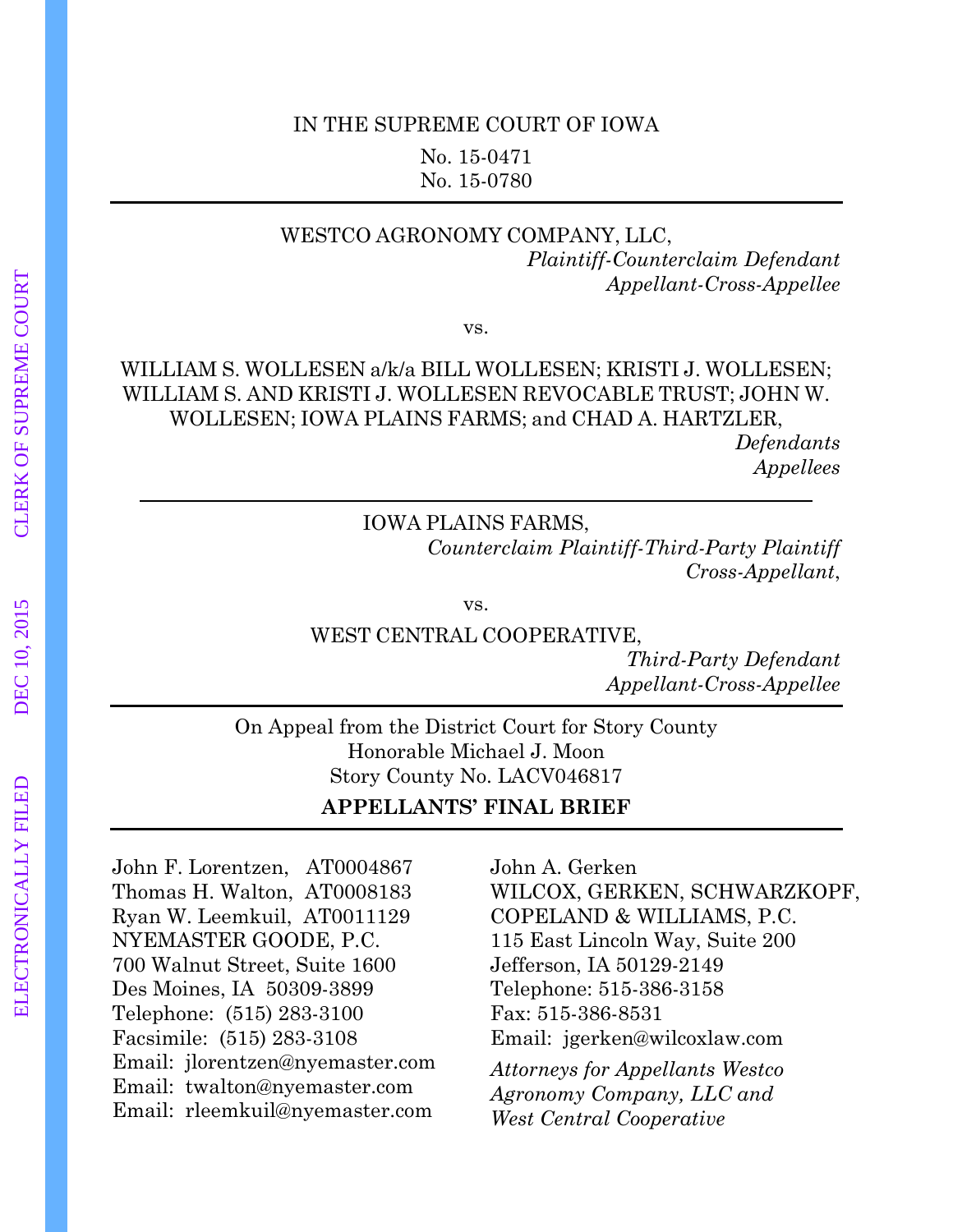# **TABLE OF CONTENTS**

| I.                    |                                                                                                                    |  |
|-----------------------|--------------------------------------------------------------------------------------------------------------------|--|
| II.                   |                                                                                                                    |  |
| III.                  | <b>EMPLOYMENT RULES AND INDUSTRY CUSTOM</b>                                                                        |  |
| $\mathbf{IV}_{\cdot}$ |                                                                                                                    |  |
| V.                    |                                                                                                                    |  |
| VI.                   |                                                                                                                    |  |
|                       |                                                                                                                    |  |
| L.                    | WESTCO SHOULD HAVE A NEW TRIAL BY EQUITABLE                                                                        |  |
|                       | A. CLAIMS FOR BREACH OF THE FIDUCIARY<br>DUTY OF LOYALTY ARISING OUT OF AN<br>AGENT'S SELF-DEALING ARE EXCLUSIVELY |  |
|                       | Westco's Breach of Fiduciary Duty Claim is<br>1.                                                                   |  |
|                       | Westco's Conspiracy Claims are Equitable. 41<br>2.                                                                 |  |
|                       | Westco's Chapter 706A Claims are Equitable.42<br>3.                                                                |  |
|                       | Whether Remedies at Law are Adequate is<br>4.                                                                      |  |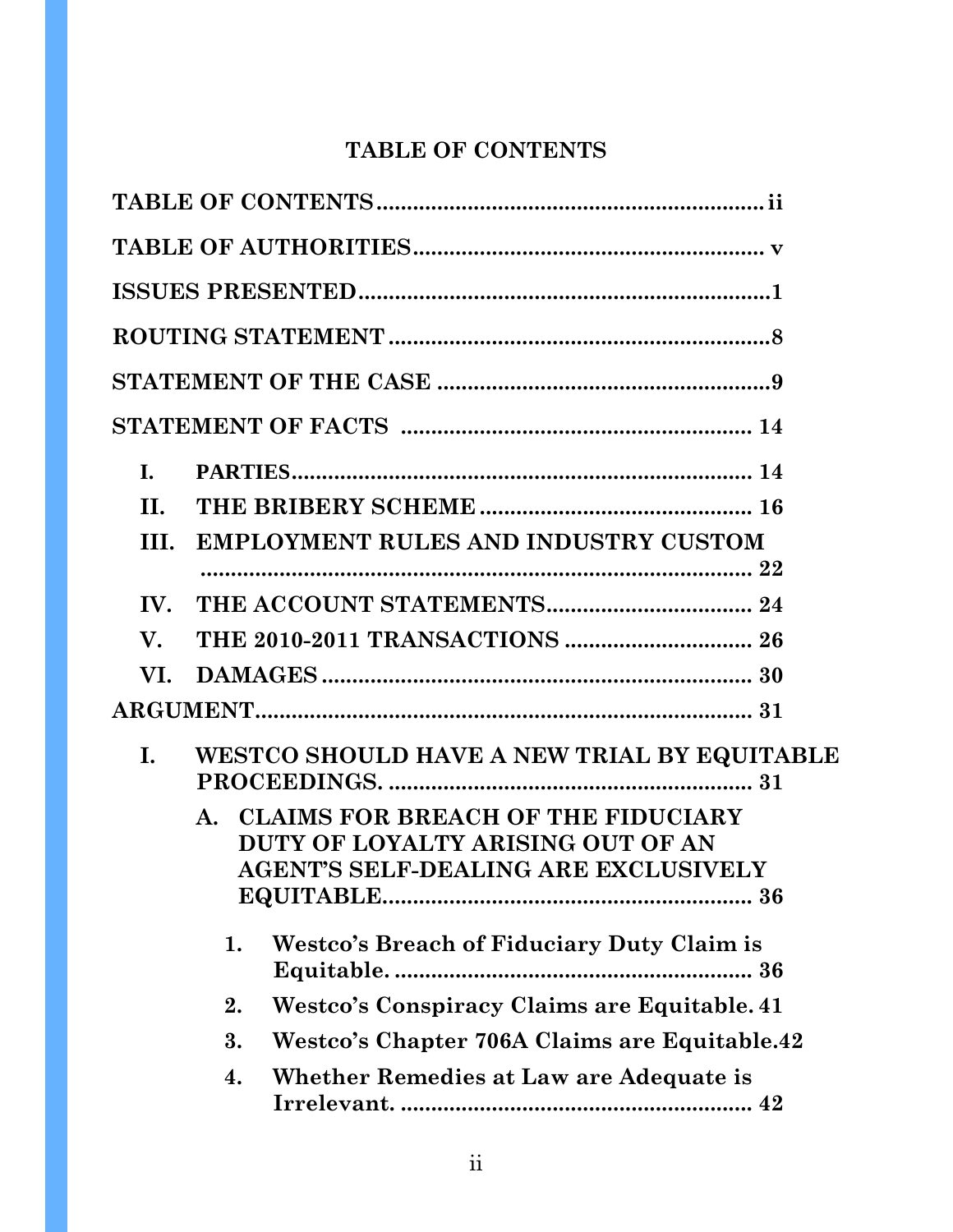|      |             | <b>B. WESTCO SOUGHT RELIEF FOR WHICH IT</b><br>HAS NO ADEQUATE REMEDY AT LAW 43                                                                      |
|------|-------------|------------------------------------------------------------------------------------------------------------------------------------------------------|
|      |             | 1. Enforcement of the Defendants' Agreements is                                                                                                      |
|      |             | 2. Rescission is an Equitable Remedy 44                                                                                                              |
|      |             | 3. Restitution and Unjust Enrichment 45                                                                                                              |
|      |             | 4. An Accounting is Equitable 48                                                                                                                     |
|      |             | 5. Westco's 706A Claims Sought Equitable Relief.<br>50                                                                                               |
|      |             | 6. Westco's Prayer for Relief Includes all<br>Appropriate Equitable Remedies.  51                                                                    |
|      |             | C. THE DISTRICT COURT'S DENIAL OF<br><b>WESTCO'S MOTION TO TRY EQUITABLE</b><br><b>ISSUES BY EQUITABLE PROCEEDINGS IS</b>                            |
|      |             | 1. Westco Presented Sufficient Evidence to Generate<br>Fact Issues on Claims for which the Jury<br><b>Returned Unfavorable Verdicts to Westco 52</b> |
|      |             | 2. Equitable Principles and Standards were not                                                                                                       |
|      |             | 3. The Equitable Claims Should Have Been Tried                                                                                                       |
| H.   |             | THE JURY'S VERDICTS ARE INCONSISTENT 62                                                                                                              |
| III. |             | <b>WESTCO IS ENTITLED TO JUDGMENT</b><br>NOTWITHSTANDING THE VERDICT ON IPF'S FRAUD<br>AND BREACH OF CONTRACT CLAIMS 70                              |
|      | $A_{\cdot}$ | <b>IPF DID NOT PRESENT SUFFICIENT EVIDENCE</b><br>TO SUPPORT A FINDING OF FRAUD AND BREACH                                                           |
|      |             | 71<br>B. THE EVIDENCE WAS INSUFFICIENT TO SUPPORT<br>A FINDING OF JUSTIFIABLE OR REASONABLE                                                          |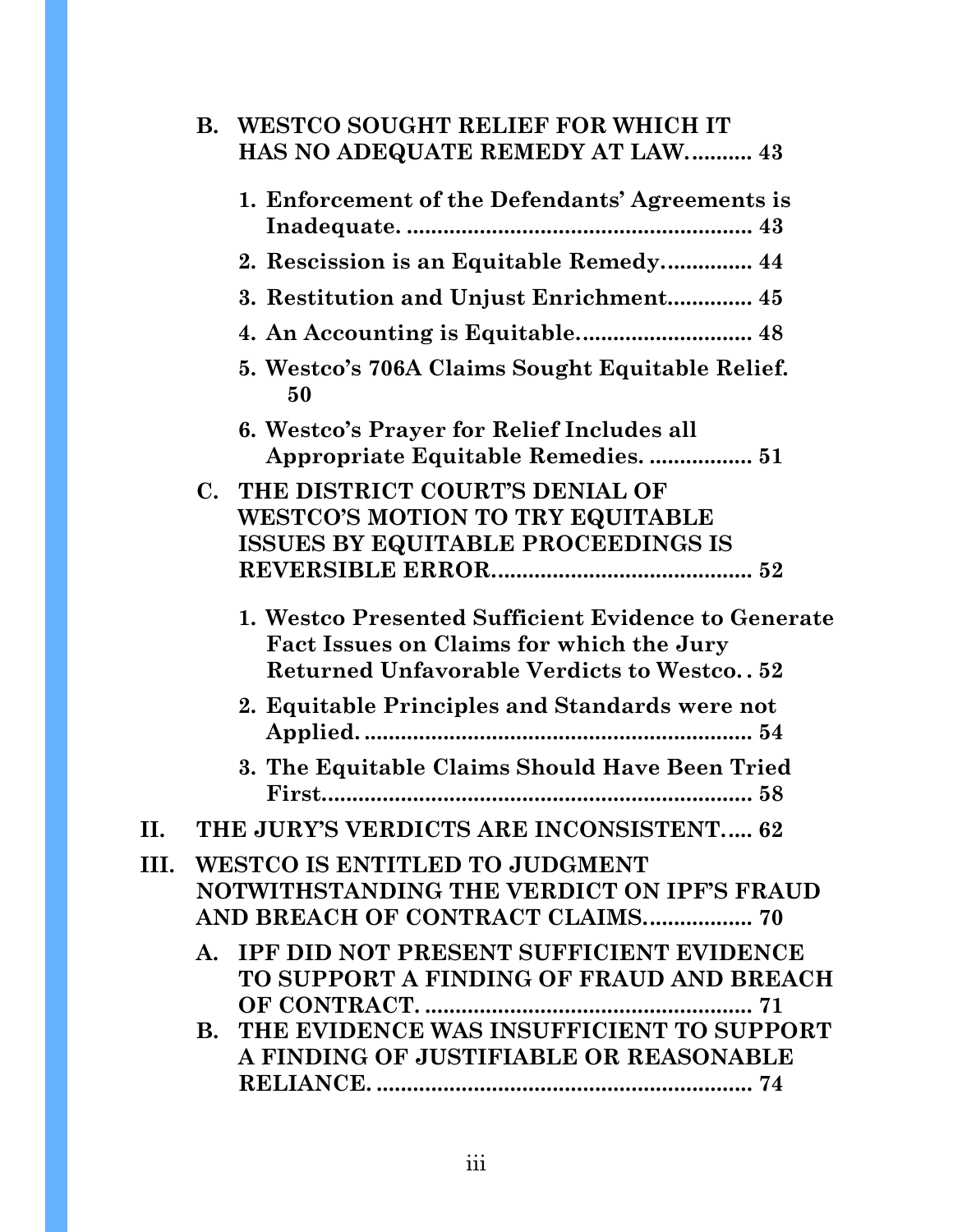| CERTIFICATE OF COMPLIANCE WITH TYPE-VOLUME<br>LIMITATION, TYPEFACE REQUIREMENTS, AND |  |
|--------------------------------------------------------------------------------------|--|
|                                                                                      |  |
| <b>PROOF OF SERVICE AND CERTIFICATE OF FILING 84</b>                                 |  |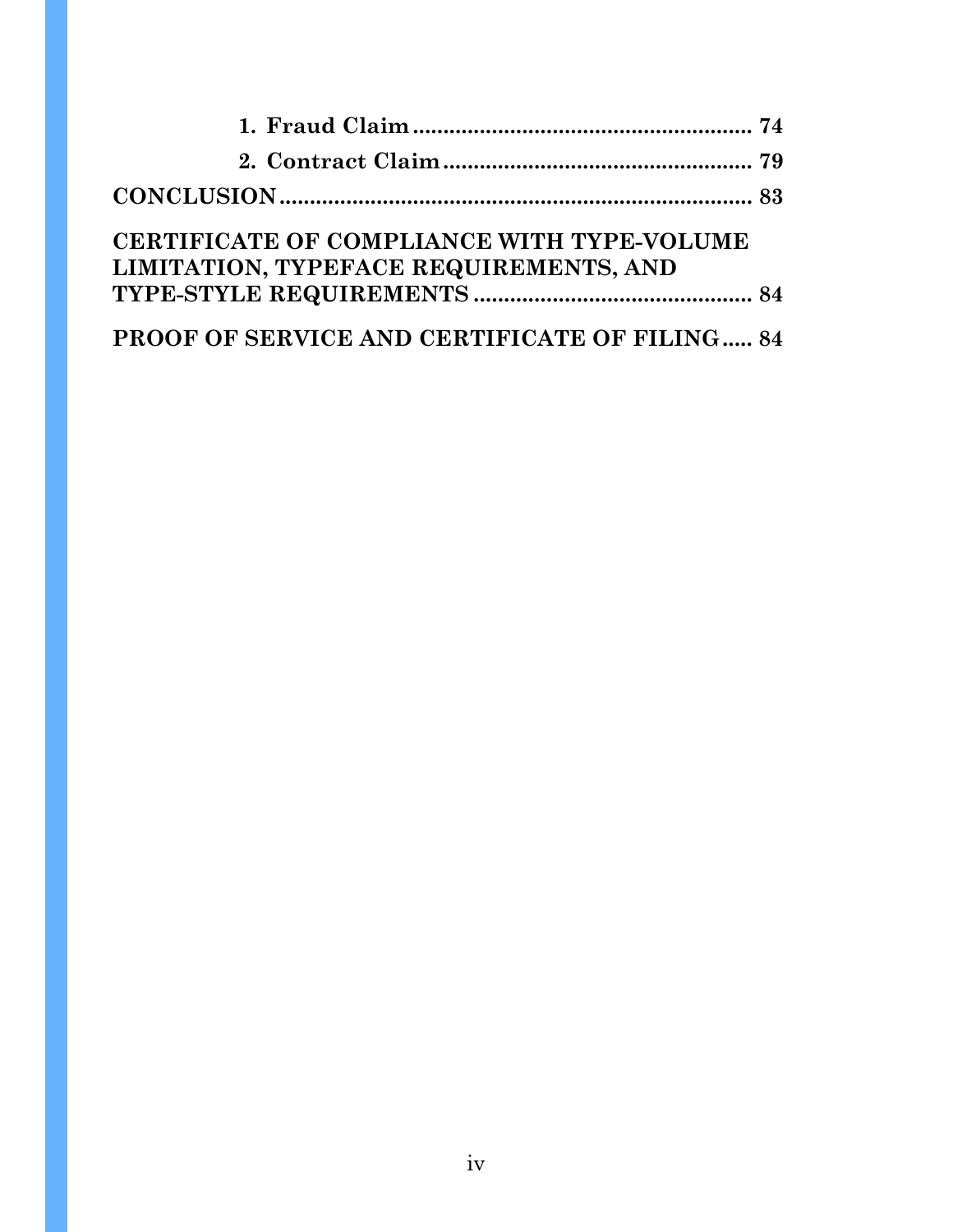# **TABLE OF AUTHORITIES**

### **Cases**

| Annett Holdings, Inc. v. Kum & Go, L.C., 801 N.W.2d 499                                                               |
|-----------------------------------------------------------------------------------------------------------------------|
|                                                                                                                       |
| <i>Baker v. City of Iowa City, 867 N.W.2d 44 (Iowa 2015)</i> 31                                                       |
|                                                                                                                       |
|                                                                                                                       |
|                                                                                                                       |
| Boyd v. Boyd & Boyd, Inc., 386 N.W.2d 540 (Iowa Ct. App.                                                              |
| Capital One Bank (USA), v. Denboer, 791 N.W.2d 264 (Iowa                                                              |
| <i>Caraluzzi v. Prudential Sec., Inc., 824 F. Supp. 1206 (N.D.</i>                                                    |
| Carstens v. Cent. Nat'l Bank & Trust Co. of Des Moines, 461                                                           |
| <i>Charles Schmitt &amp; Co. v. Barrett,</i> 670 F.2d 802 (8th Cir.<br>50                                             |
| <i>China Trust Bank (U.S.A.) v. Pinter, No.</i> 04 CV 5331, 2007                                                      |
| <i>Clinton Land Co. v. M/S Assoc., Inc.,</i> 340 N.W.2d 232 (Iowa                                                     |
| Clinton Physical Therapy Servs., P.C. v. John Deere Health<br>Care, Inc., 714 N.W.2d 603 (Iowa 2006).  32, 61, 68, 69 |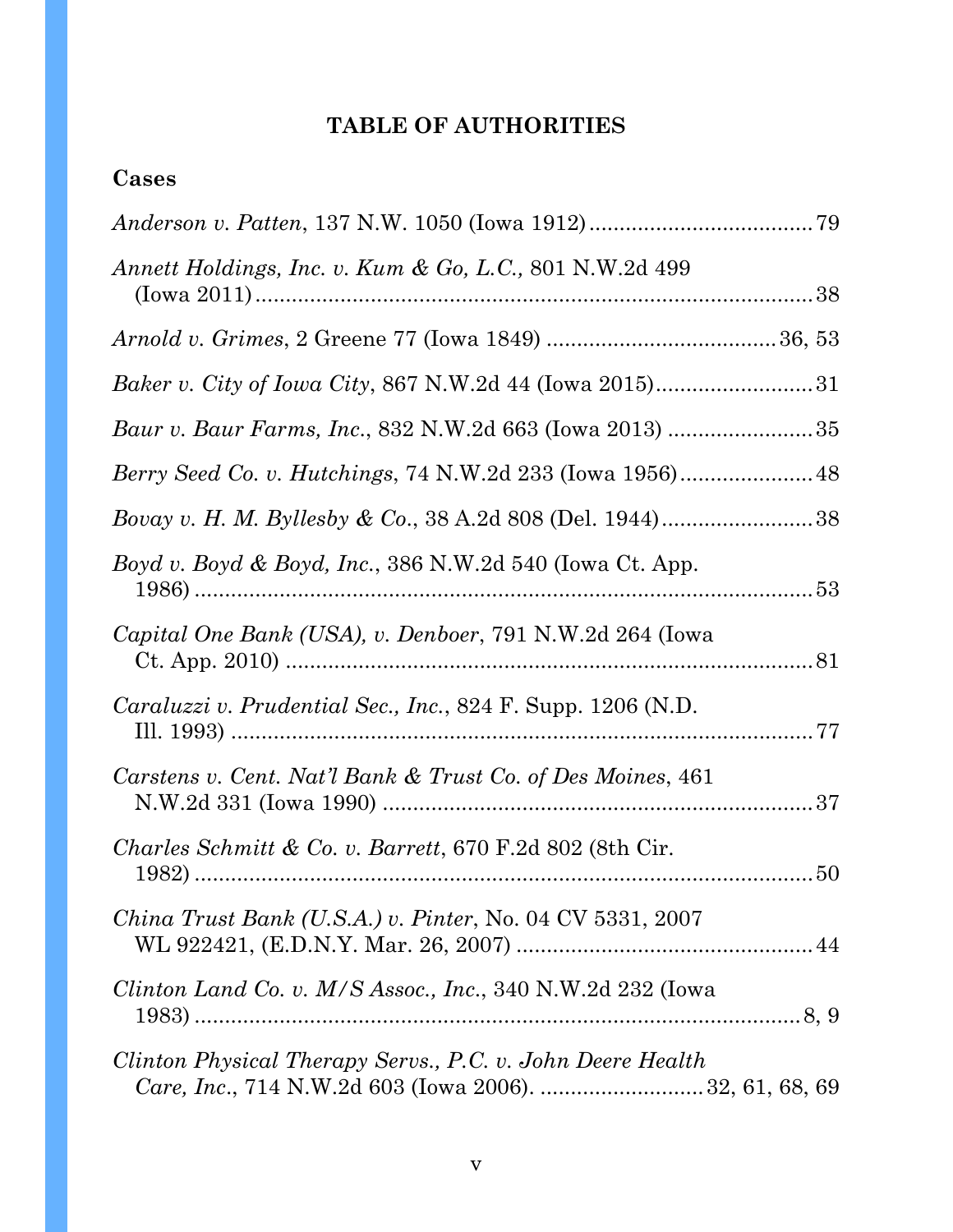| Commerce Bank of St. Joseph v. Kansas, 833 P.2d 996 (Kan.                 |  |
|---------------------------------------------------------------------------|--|
| Commonwealth S.S. Co. v. Am. Shipbuilding Co., 197 F. 780                 |  |
| Condon Auto Sales & Serv., Inc. v. Crick, 604 N.W.2d 587,                 |  |
| Conrad v. Dorweiler, 189 N.W.2d 537 (Iowa 1971) 14, 32, 51                |  |
|                                                                           |  |
| Coppock v. Lustgraaf, No. 09-0655, 2010 WL 2079676 (Iowa                  |  |
| Dickinson v. Stevenson, 120 N.W. 324 (Iowa 1909) 37, 48, 53               |  |
|                                                                           |  |
| <i>Eley v. Travelers Ins. Co., No. 2:09-cv-958, 2011 WL 671681</i>        |  |
| Eschavarria v. Nat'l Grange Mut. Ins. Co., 880 A.2d 882                   |  |
| <i>Estate of Van Natta v. Foremost Ins. Co., No.</i> 04-0055, 2005        |  |
|                                                                           |  |
|                                                                           |  |
| Glass v. Minn. Protective Life Ins. Co., 314 N.W.2d 393 (Iowa             |  |
| Grandon v. Ellingson, 144 N.W.2d 898 (Iowa 1966)59                        |  |
| <i>Halterman v. Jackson, No.</i> 07-0094, 2008 WL 141485 (Iowa            |  |
| Harman v. Masoneilan Int'l, Inc., 442 A.2d 487 (Del. 1982) 33, 37, 38, 48 |  |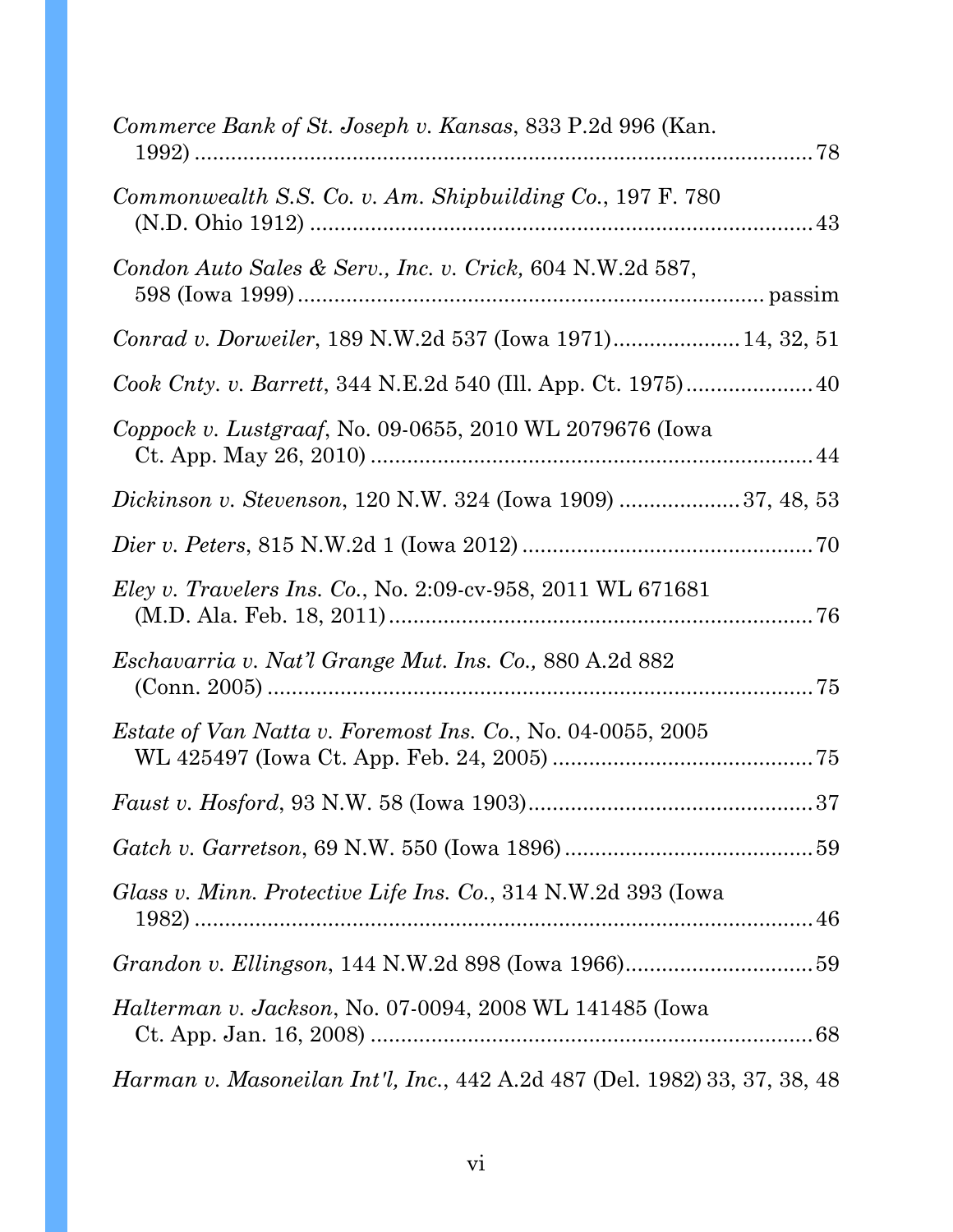| <i>Hidden Cove Marina, Inc. v. Newell, No.</i> 86 C 2742, 1990 WL   |  |
|---------------------------------------------------------------------|--|
| <i>Hoffman v. Nat'l Med. Enters., Inc., 442 N.W.2d 123 (Iowa</i>    |  |
| Holden v. Constr. Mach. Co., 202 N.W.2d 348 (Iowa 1972)36           |  |
|                                                                     |  |
|                                                                     |  |
| Humiston Grain Co. v. Rowley Interstate Trans. Co., 512             |  |
|                                                                     |  |
|                                                                     |  |
|                                                                     |  |
| <i>In re WorldCom, Inc., 364 B.R. 538 (Bankr. S.D.N.Y. 2007)</i> 78 |  |
|                                                                     |  |
| <i>Iowa Lamb Corp. v. Kalene Indus., Inc., 871 F. Supp.</i> 1149    |  |
| Iowa Waste Sys., Inc. v. Buchanan County, 617 N.W.2d 23             |  |
| <i>Irons v. Cmty. State Bank</i> , 461 N.W.2d 849 (Iowa Ct. App.    |  |
|                                                                     |  |
|                                                                     |  |
| Jordan v. Second Injury Fund of Iowa, No. 08-0346, 2008             |  |
|                                                                     |  |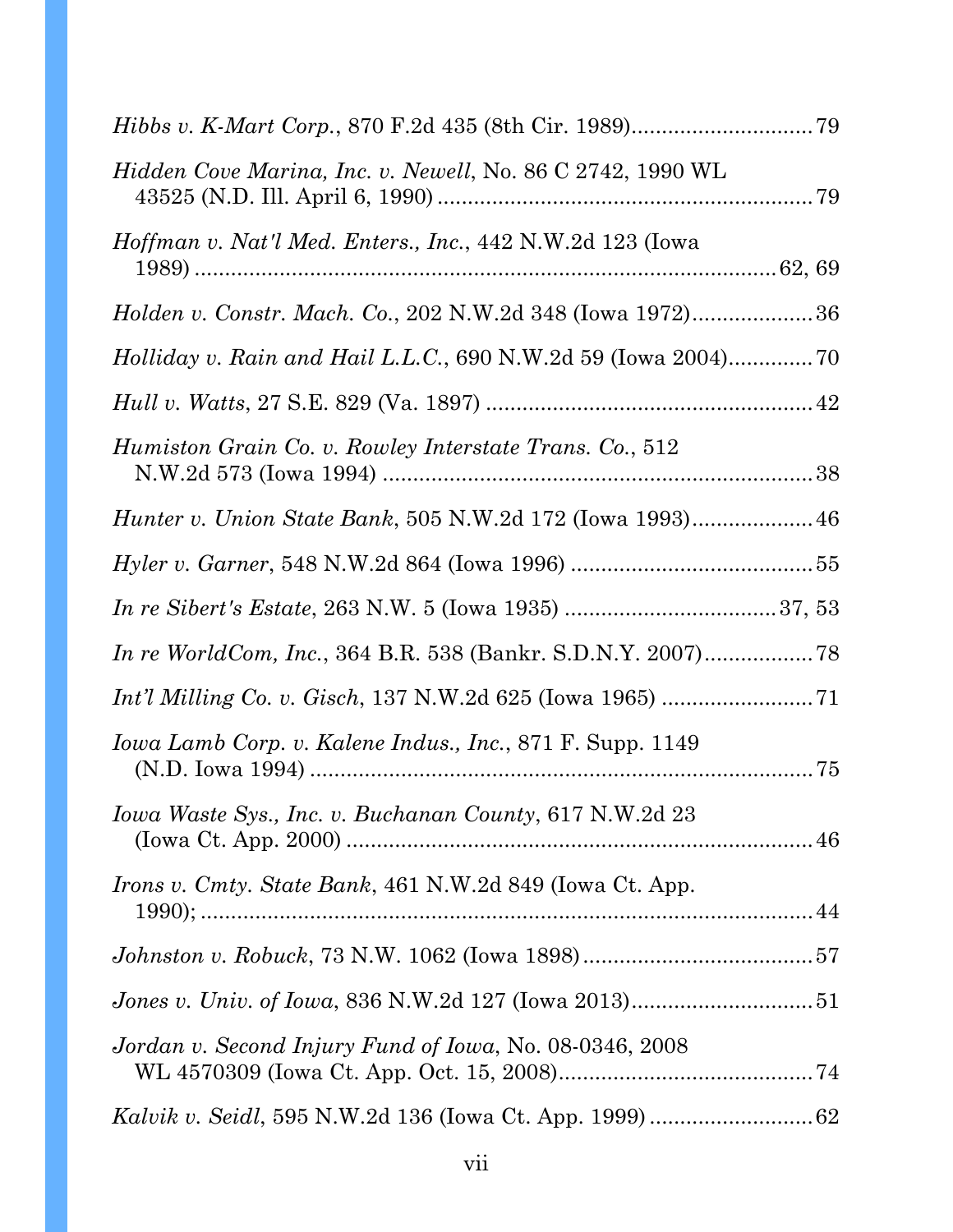| Klingensmith v. Klingensmith, 185 N.W. 75 (Iowa 1921)54            |
|--------------------------------------------------------------------|
|                                                                    |
|                                                                    |
| <i>Lambertson v. Nat'l Inv. &amp; Fin. Co., 202 N.W.</i> 119 (Iowa |
|                                                                    |
| Liberty Mut. Ins. Co. v. Caterpillar Tractor Co., 353 N.W.2d       |
| <i>Linge v. Ralston Purina Co., 293 N.W.2d 191 (Iowa 1980) </i> 9  |
|                                                                    |
| Magnusson Agency v. Public Entity Nat'l Co.-Midwest, 560           |
|                                                                    |
|                                                                    |
|                                                                    |
| <i>McDonald v. Sanders, No. 01-1221, 2002 WL 31114131</i>          |
|                                                                    |
|                                                                    |
| Mechanicsville Trust & Sav. Bank v. Hawkeye-Sec. Ins. Co.,         |
| <i>Midwest Mgmt. Corp. v. Stephens, 291 N.W.2d 896 (Iowa</i>       |
| <i>Miller v. CVS Pharmacy</i> , Inc., 779 F. Supp. 2d 683 (E.D.    |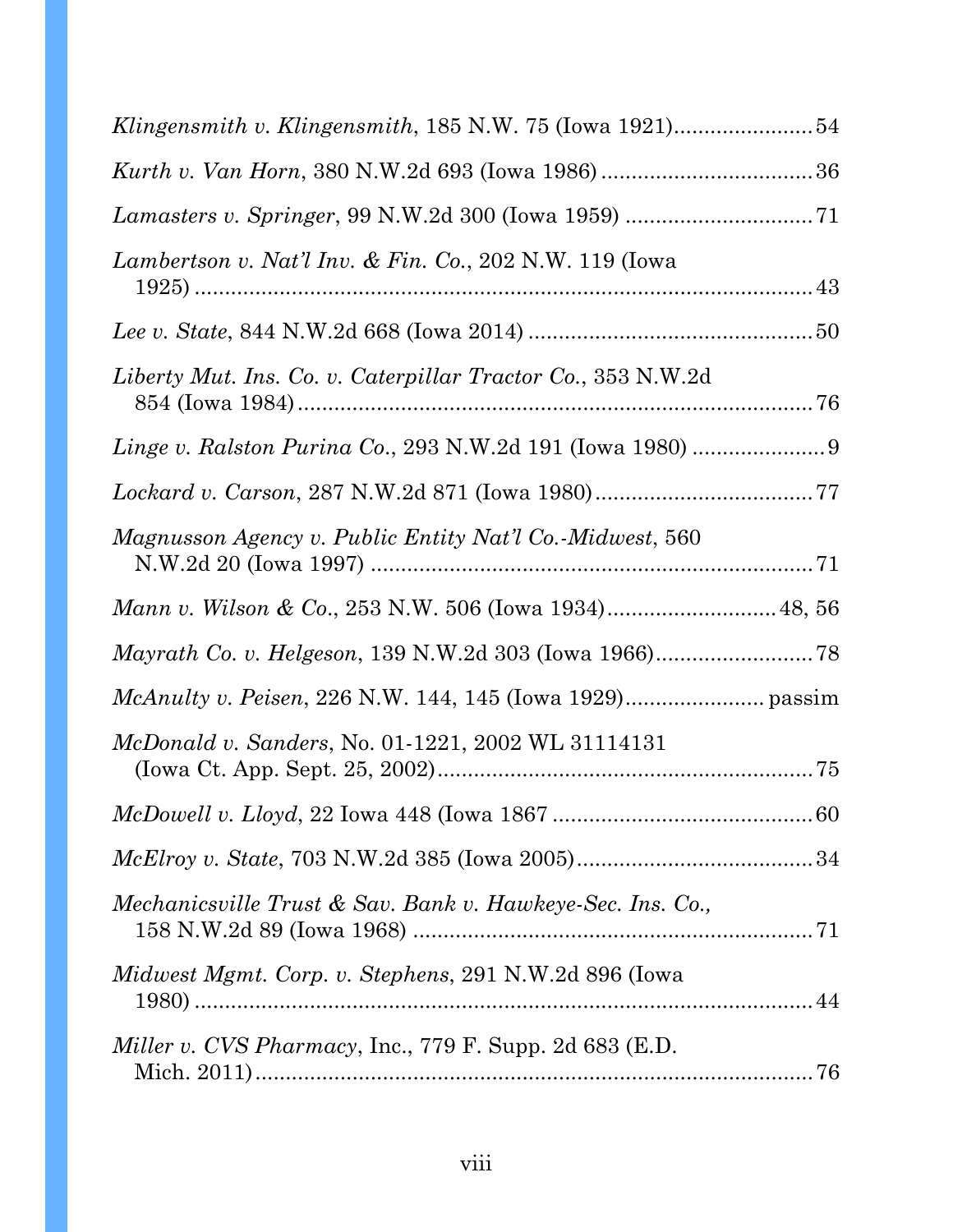| <i>Montgomery Ward, Inc. v. Davis, 398 N.W.2d 869 (Iowa</i> )         |  |
|-----------------------------------------------------------------------|--|
|                                                                       |  |
| <i>Navimex v. S/S/N. Ice, 617 F. Supp. 103 (S.D.N.Y. 1984)</i> 81     |  |
| <i>Nieves v. Bell Indus., Inc.</i> , 517 N.W.2d 235 (Mich. Ct. App.   |  |
|                                                                       |  |
|                                                                       |  |
|                                                                       |  |
| Pines Grazing Ass'n, Inc. v. Flying Joseph Ranch, LLC, 265            |  |
| <i>Prodromos v. Everen Sec., Inc., 906 N.E.2d 599 (Ill. App. Ct.)</i> |  |
| <i>Public Fin. Co. v. Van Blaricome, 324 N.W.2d 716 (Iowa</i>         |  |
| <i>Roush v. Kartridge Pak Co., 838 F. Supp. 1328 (S.D. Iowa</i>       |  |
| Rowen v. Le Mars Mut. Ins. Co. of Iowa, 282 N.W.2d 639                |  |
|                                                                       |  |
|                                                                       |  |
| Sirkin v. Fourteenth St. Store, 108 N.Y.S. 830 (N.Y. App.             |  |
| Sphere Drake Ins. Ltd. v. All Am. Life Ins. Co., 300 F. Supp.         |  |
| <i>Spreitzer v. Hawkeye State Bank, 779 N.W.2d 726 (Iowa</i>          |  |
|                                                                       |  |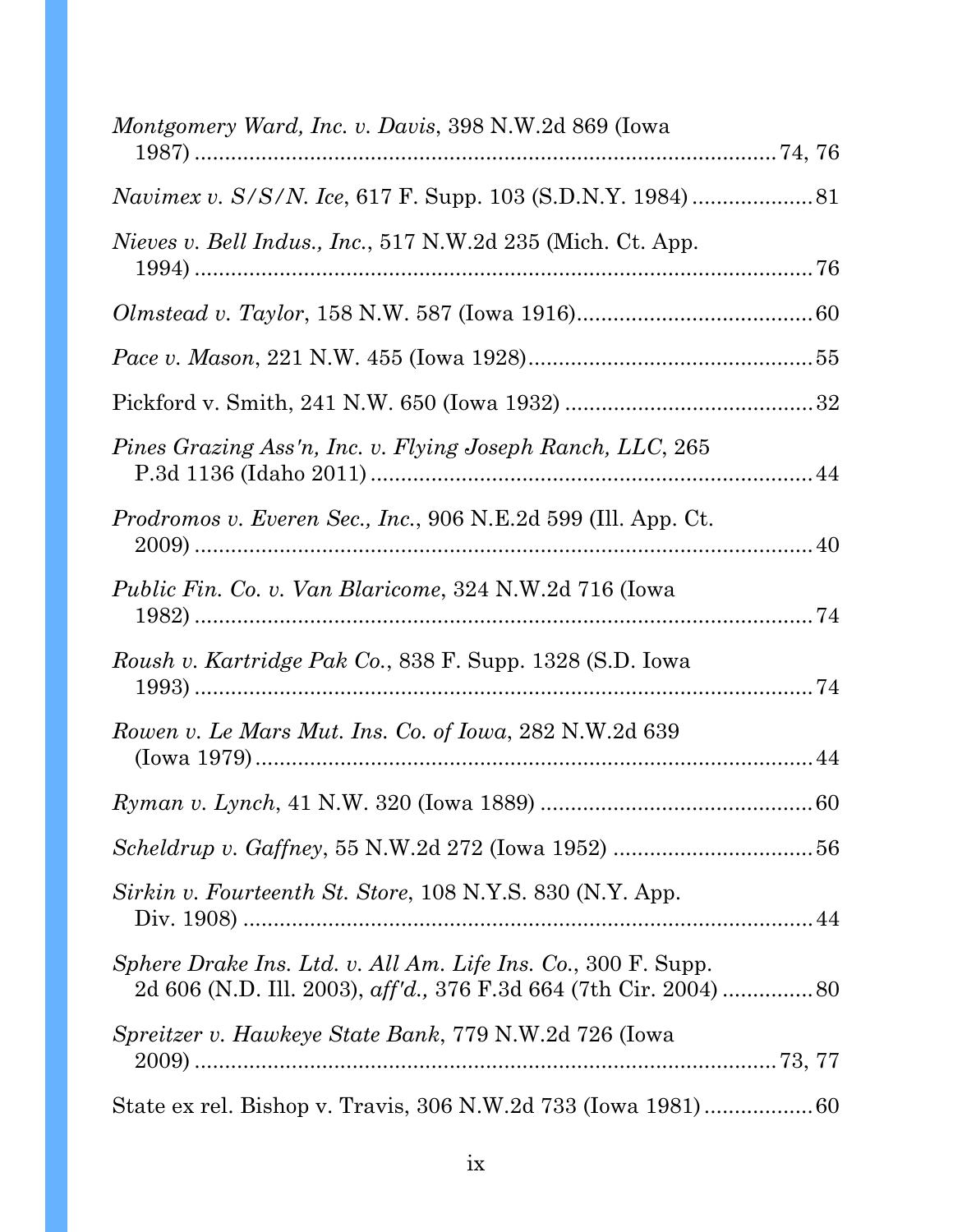| <i>State v. Williams, 445 N.W.2d 408 (Iowa Ct. App. 1989) </i> 76        |  |
|--------------------------------------------------------------------------|--|
| State, Dep't of Human Servs. ex rel. Palmer v. Unisys Corp.,             |  |
| <i>Television Events &amp; Mktg., Inc. v. Amcon Distrib. Co., 526 F.</i> |  |
| Tinker v. Farmers' State Bank of Charter Oak, 160 N.W. 349               |  |
|                                                                          |  |
| <i>Utica Mut. Ins. Co. v. Stockdale Agency, 892 F. Supp. 1179</i>        |  |
| Vacek v. U.S. Postal Serv., 447 F.3d 1248 (9th Cir. 2006)76              |  |
| Van Sickle Constr. Co. v. Wachovia Commercial Mortg. Inc.,               |  |
| Van Sloun v. Agans Bros., 778 N.W.2d 174 (Iowa 2010) 42                  |  |
|                                                                          |  |
| West Branch State Bank v. Gates, 477 N.W.2d 848 (Iowa                    |  |
| <i>Wilson v. Shores-Mueller Co., 40 F. Supp. 729 (N.D. Iowa</i>          |  |
|                                                                          |  |
| <b>Statutes</b>                                                          |  |
|                                                                          |  |
|                                                                          |  |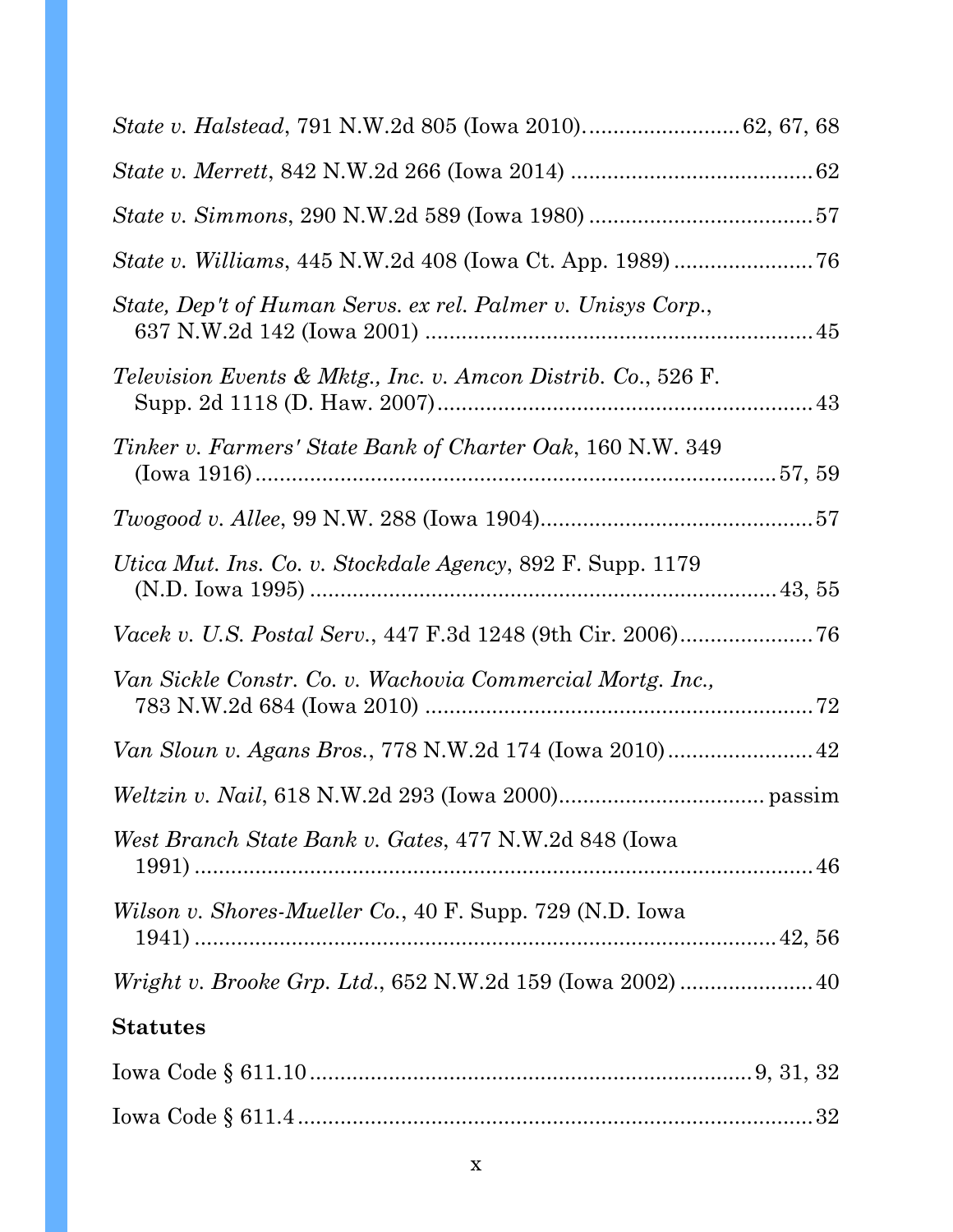| <b>Other Authorities</b>                      |  |
|-----------------------------------------------|--|
|                                               |  |
|                                               |  |
|                                               |  |
|                                               |  |
| RESTATEMENT (THIRD) OF RESTITUTION AND UNJUST |  |
| RESTATEMENT (THIRD) OF RESTITUTION AND UNJUST |  |

# **Rules**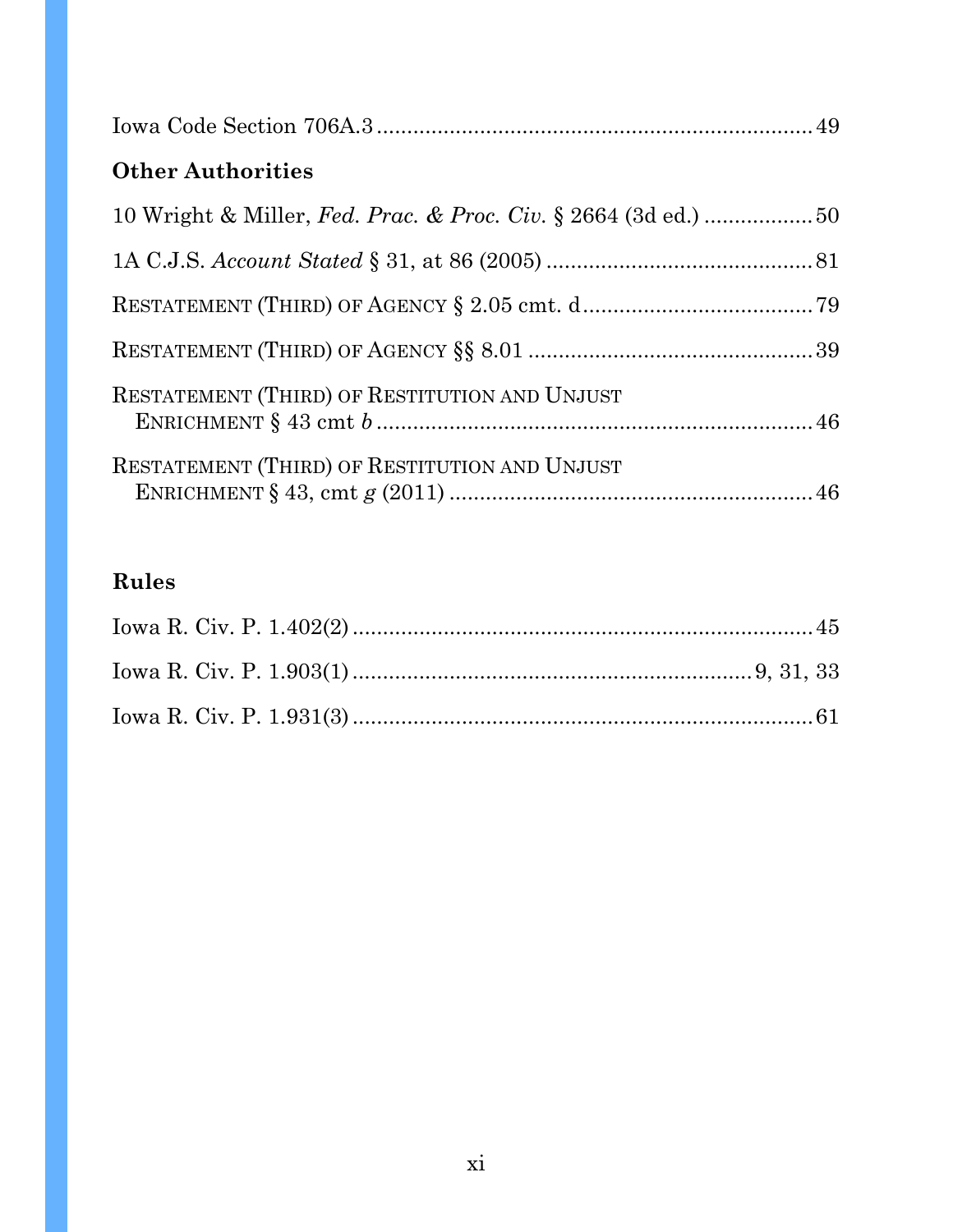#### **ISSUES PRESENTED**

1. Whether Westco is entitled to a new trial by equitable proceedings?

*Annett Holdings, Inc. v. Kum & Go, L.C.,* 801 N.W.2d 499 (Iowa 2011)

*Arnold v. Grimes*, 2 Greene 77 (Iowa 1849)

*Baker v. City of Iowa City*, 867 N.W.2d 44 (Iowa 2015)

*Baur v. Baur Farms, Inc*., 832 N.W.2d 663 (Iowa 2013)

*Berry Seed Co. v. Hutchings*, 74 N.W.2d 233 (Iowa 1956)

*Bovay v. H. M. Byllesby & Co*., 38 A.2d 808 (Del. 1944)

*Boyd v. Boyd & Boyd, Inc.*, 386 N.W.2d 540 (Iowa Ct. App. 1986)

*Carstens v. Cent. Nat'l Bank & Trust Co. of Des Moines*, 461 N.W.2d 331 (Iowa 1990)

*Charles Schmitt & Co. v. Barrett*, 670 F.2d 802 (8th Cir. 1982)

*China Trust Bank (U.S.A.) v. Pinter*, No. 04 CV 5331, 2007 WL 922421, (E.D.N.Y. Mar. 26, 2007)

*Clinton Physical Therapy Servs., P.C. v. John Deere Health Care, Inc., 714 N.W.2d 603 (Iowa 2006)* 

*Commonwealth S.S. Co. v. Am. Shipbuilding Co., 197 F. 780 (N.D. Ohio 1912)* 

*Condon Auto Sales & Serv., Inc. v. Crick, 604 N.W.2d 587, 598 (Iowa 1999)* 

*Conrad v. Dorweiler, 189 N.W.2d 537 (Iowa 1971)*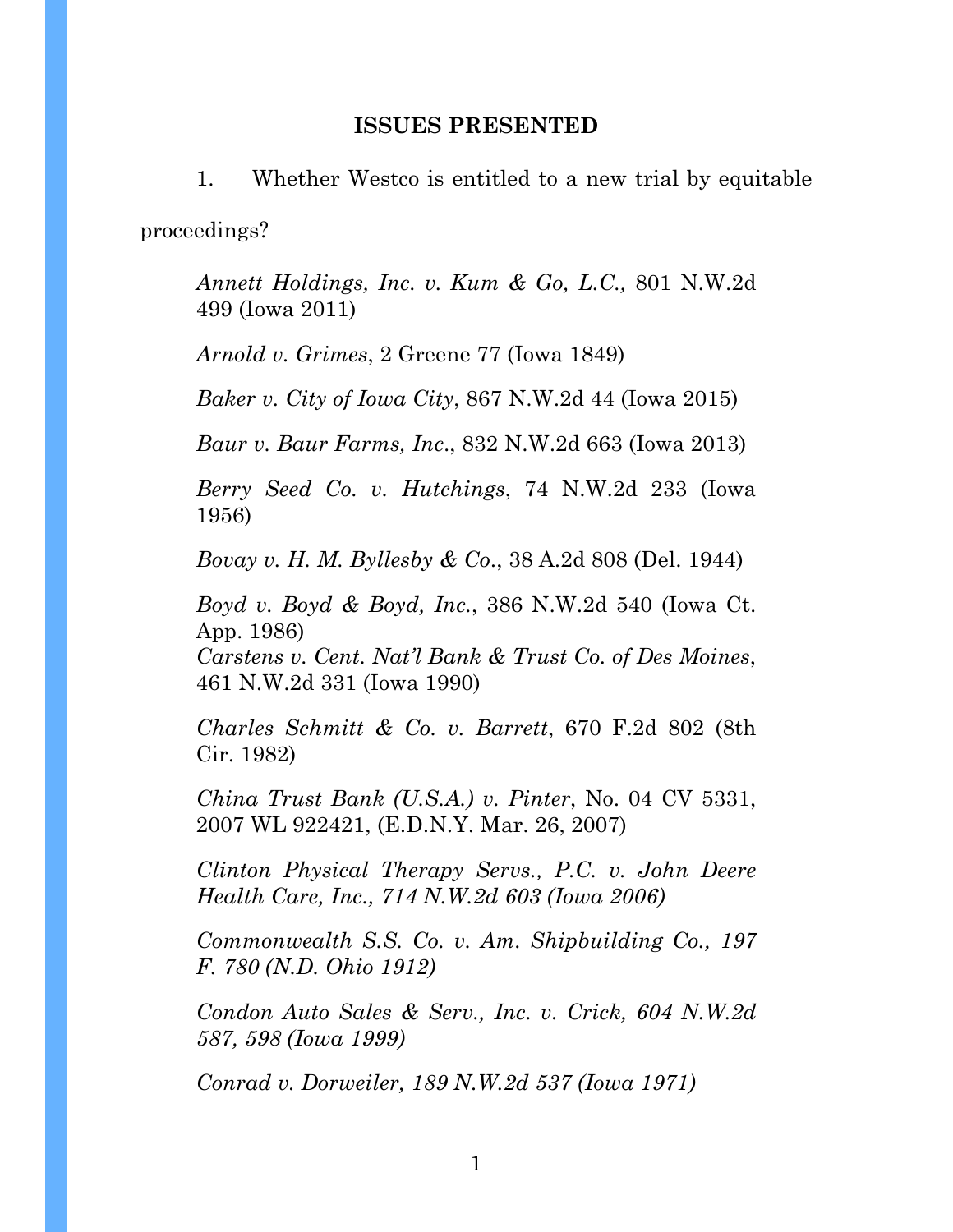*Cook Cnty. v. Barrett, 344 N.E.2d 540 (Ill. App. Ct. 1975)* 

*Coppock v. Lustgraaf, No. 09-0655, 2010 WL 2079676 (Iowa Ct. App. May 26, 2010)* 

*Dickinson v. Stevenson, 120 N.W. 324 (Iowa 1909)* 

*Faust v. Hosford, 93 N.W. 58 (Iowa 1903)* 

*Glass v. Minn. Protective Life Ins. Co., 314 N.W.2d 393 (Iowa 1982)* 

*Harman v. Masoneilan Int'l, Inc., 442 A.2d 487 (Del. 1982)* 

*Holden v. Constr. Mach. Co., 202 N.W.2d 348 (Iowa 1972)* 

*Hull v. Watts, 27 S.E. 829 (Va. 1897)* 

*Humiston Grain Co. v. Rowley Interstate Trans. Co., 512 N.W.2d 573 (Iowa 1994)* 

*Hunter v. Union State Bank, 505 N.W.2d 172 (Iowa 1993)* 

*Hyler v. Garner, 548 N.W.2d 864 (Iowa 1996)* 

*In re Sibert's Estate, 263 N.W. 5 (Iowa 1935)* 

*Iowa Waste Sys., Inc. v. Buchanan County, 617 N.W.2d 23 (Iowa Ct. App. 2000)* 

*Irons v. Cmty. State Bank, 461 N.W.2d 849 (Iowa Ct. App. 1990)* 

*Jones v. Univ. of Iowa, 836 N.W.2d 127 (Iowa 2013)* 

*Kurth v. Van Horn, 380 N.W.2d 693 (Iowa 1986)* 

*Lambertson v. Nat'l Inv. & Fin. Co., 202 N.W. 119 (Iowa 1925)*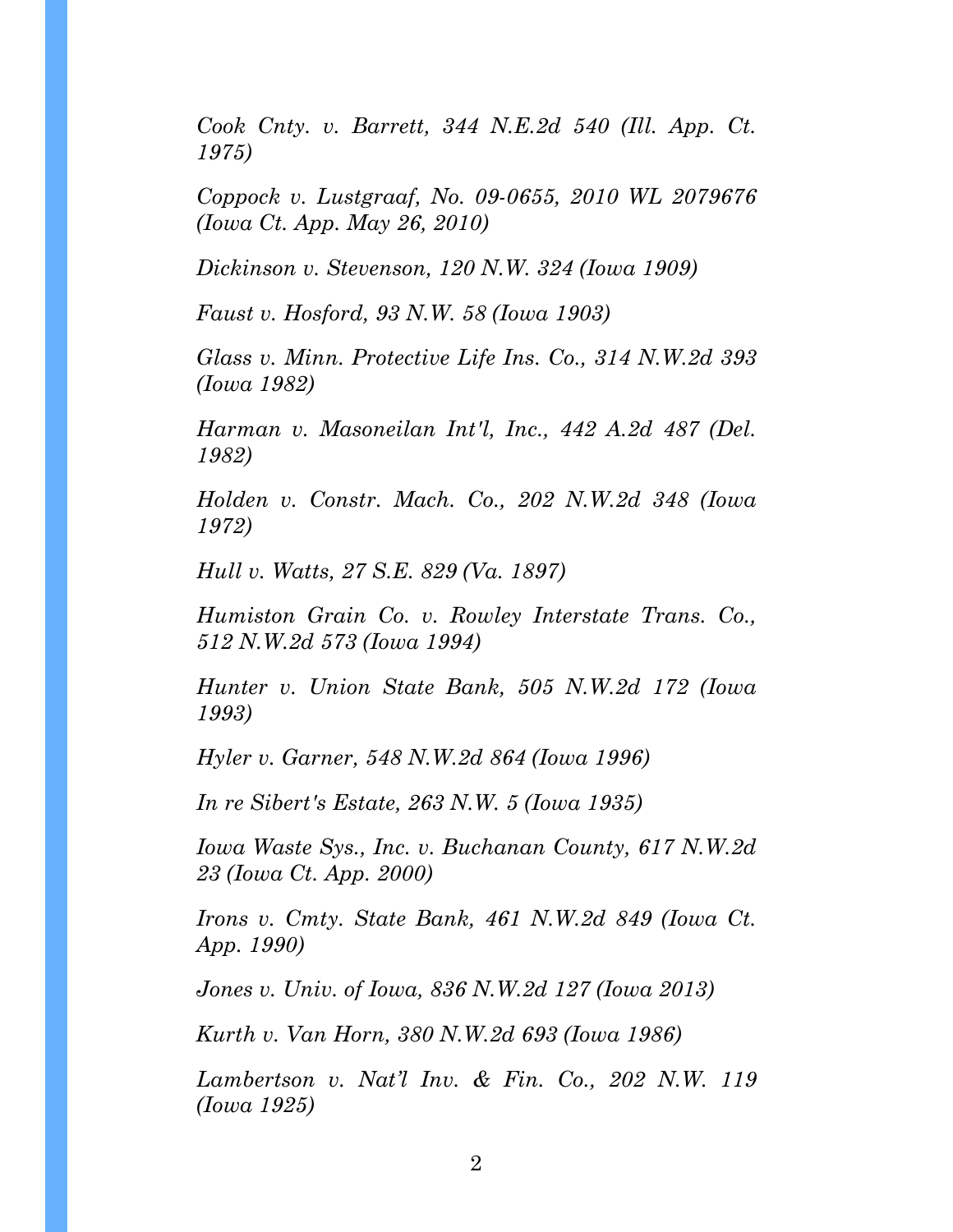*Lee v. State, 844 N.W.2d 668 (Iowa 2014)* 

*Mann v. Wilson & Co., 253 N.W. 506 (Iowa 1934)* 

*McAnulty v. Peisen, 226 N.W. 144, 145 (Iowa 1929)* 

*McElroy v. State, 703 N.W.2d 385 (Iowa 2005)* 

*Midwest Mgmt. Corp. v. Stephens, 291 N.W.2d 896 (Iowa 1980)* 

*Pickford v. Smith, 241 N.W. 650 (Iowa 1932)* 

*Pines Grazing Ass'n, Inc. v. Flying Joseph Ranch, LLC, 265 P.3d 1136 (Idaho 2011)* 

*Prodromos v. Everen Sec., Inc., 906 N.E.2d 599 (Ill. App. Ct. 2009)* 

*Rowen v. Le Mars Mut. Ins. Co. of Iowa, 282 N.W.2d 639 (Iowa 1979)* 

*Sirkin v. Fourteenth St. Store, 108 N.Y.S. 830 (N.Y. App. Div. 1908)* 

*State, Dep't of Human Servs. ex rel. Palmer v. Unisys Corp., 637 N.W.2d 142 (Iowa 2001)* 

*Television Events & Mktg., Inc. v. Amcon Distrib. Co., 526 F. Supp. 2d 1118 (D. Haw. 2007)* 

*Utica Mut. Ins. Co. v. Stockdale Agency, 892 F. Supp. 1179 (N.D. Iowa 1995)* 

*Van Sloun v. Agans Bros., 778 N.W.2d 174 (Iowa 2010)* 

*Weltzin v. Nail, 618 N.W.2d 293 (Iowa 2000)* 

*West Branch State Bank v. Gates, 477 N.W.2d 848 (Iowa 1991)* 

*Wilson v. Shores-Mueller Co., 40 F. Supp. 729 (N.D. Iowa 1941)*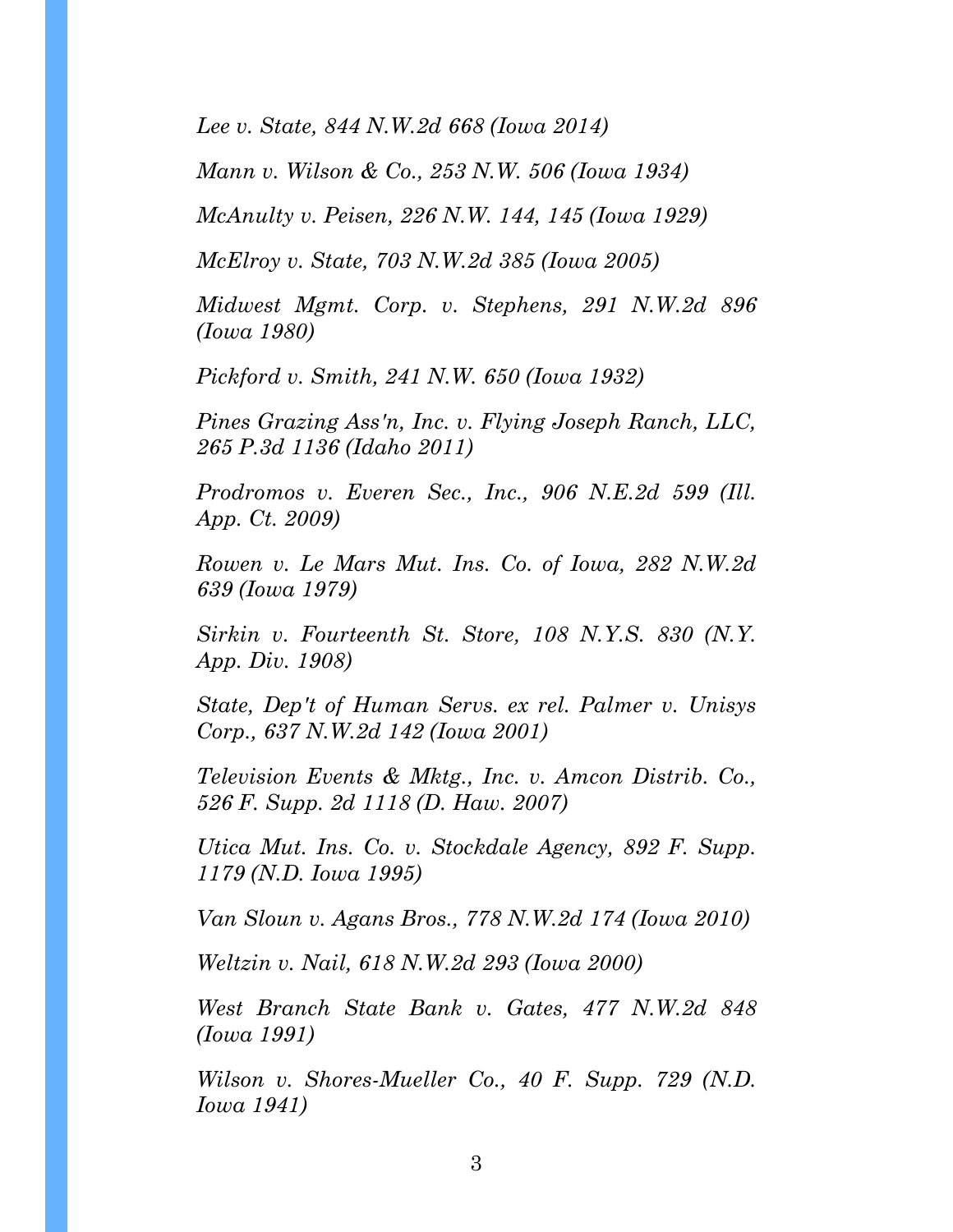*Wright v. Brooke Grp. Ltd., 652 N.W.2d 159 (Iowa 2002)*

2. Whether the jury's verdicts are inconsistent requiring a

new trial?

*Arnold v. Grimes*, 2 Greene 77 (Iowa 1849)

*Boyd v. Boyd & Boyd, Inc.*, 386 N.W.2d 540 (Iowa Ct. App. 1986)

*Clinton Physical Therapy Servs., P.C. v. John Deere Health Care, Inc*., 714 N.W.2d 603 (Iowa 2006).

*Dickinson v. Stevenson*, 120 N.W. 324 (Iowa 1909)

*Hyler v. Garner*, 548 N.W.2d 864 (Iowa 1996)

*Johnston v. Robuck*, 73 N.W. 1062 (Iowa 1898)

*Klingensmith v. Klingensmith*, 185 N.W. 75 (Iowa 1921)

*Mann v. Wilson & Co*., 253 N.W. 506 (Iowa 1934)

*McAnulty v. Peisen*, 226 N.W. 144, 145 (Iowa 1929)

*Pace v. Mason*, 221 N.W. 455 (Iowa 1928)

*Scheldrup v. Gaffney*, 55 N.W.2d 272 (Iowa 1952)

*State v. Simmons*, 290 N.W.2d 589 (Iowa 1980)

*Tinker v. Farmers' State Bank of Charter Oak*, 160 N.W. 349 (Iowa 1916)

*Twogood v. Allee*, 99 N.W. 288 (Iowa 1904)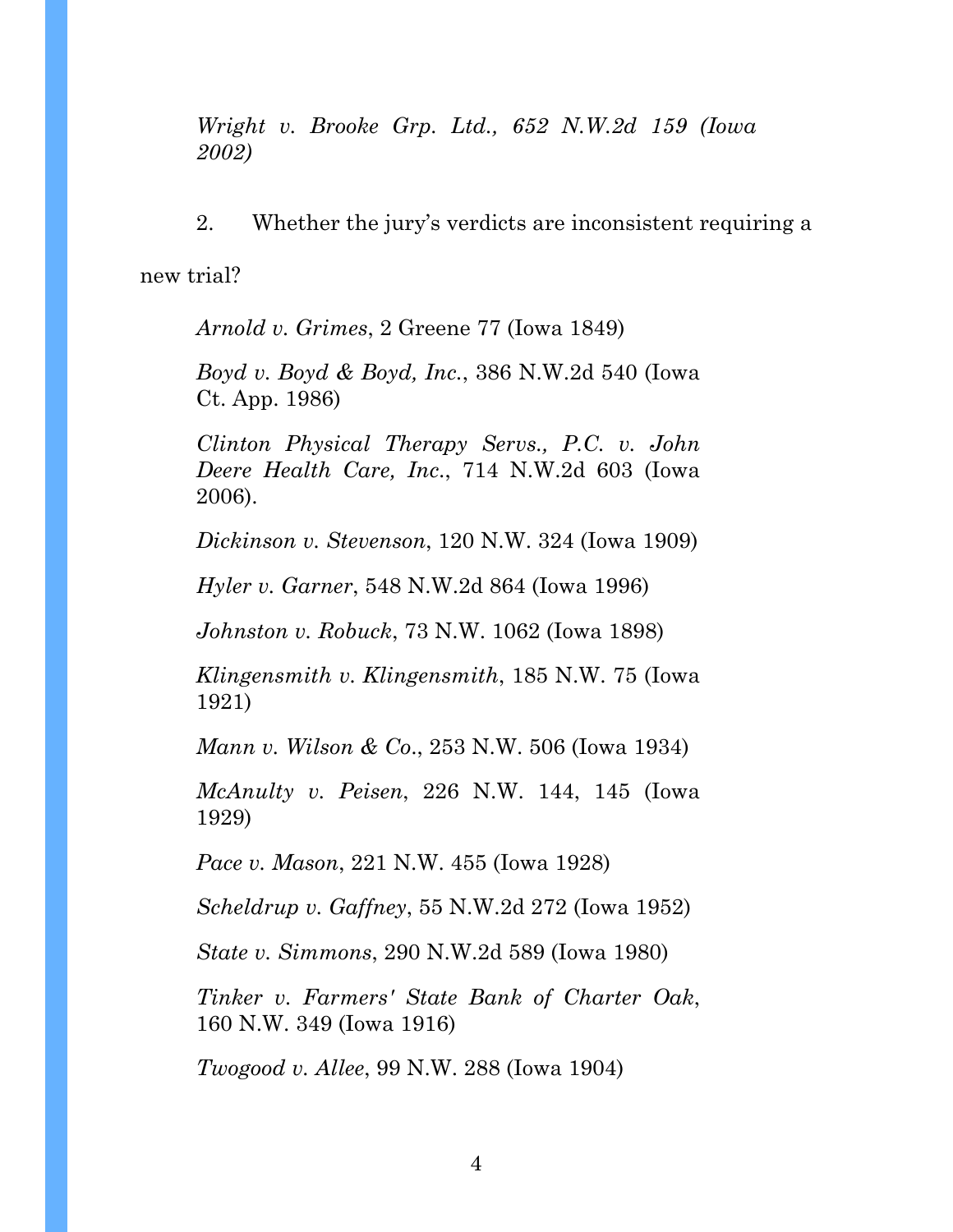*Utica Mut. Ins. Co. v. Stockdale Agency*, 892 F. Supp. 1179 (N.D. Iowa 1995)

*Weltzin v. Nail*, 618 N.W.2d 293 (Iowa 2000)

*Wilson v. Shores-Mueller Co.*, 40 F. Supp. 729 (N.D. Iowa 1941)

3. Whether Westco is entitled to judgment

notwithstanding the verdict on Iowa Plains Farms' fraud and

breach of contract claims?

*Anderson v. Patten*, 137 N.W. 1050 (Iowa 1912)

*Capital One Bank (USA), v. Denboer*, 791 N.W.2d 264 (Iowa Ct. App. 2010)

*Caraluzzi v. Prudential Sec., Inc.*, 824 F. Supp. 1206 (N.D. Ill. 1993)

2006).

*Commerce Bank of St. Joseph v. Kansas*, 833 P.2d 996 (Kan. 1992)

*Dier v. Peters*, 815 N.W.2d 1 (Iowa 2012)

*Eley v. Travelers Ins. Co.*, No. 2:09-cv-958, 2011 WL 671681 (M.D. Ala. Feb. 18, 2011)

*Eschavarria v. Nat'l Grange Mut. Ins. Co.,* 880 A.2d 882 (Conn. 2005)

*Estate of Van Natta v. Foremost Ins. Co.*, No. 04- 0055, 2005 WL 425497 (Iowa Ct. App. Feb. 24, 2005)

*Gatch v. Garretson*, 69 N.W. 550 (Iowa 1896)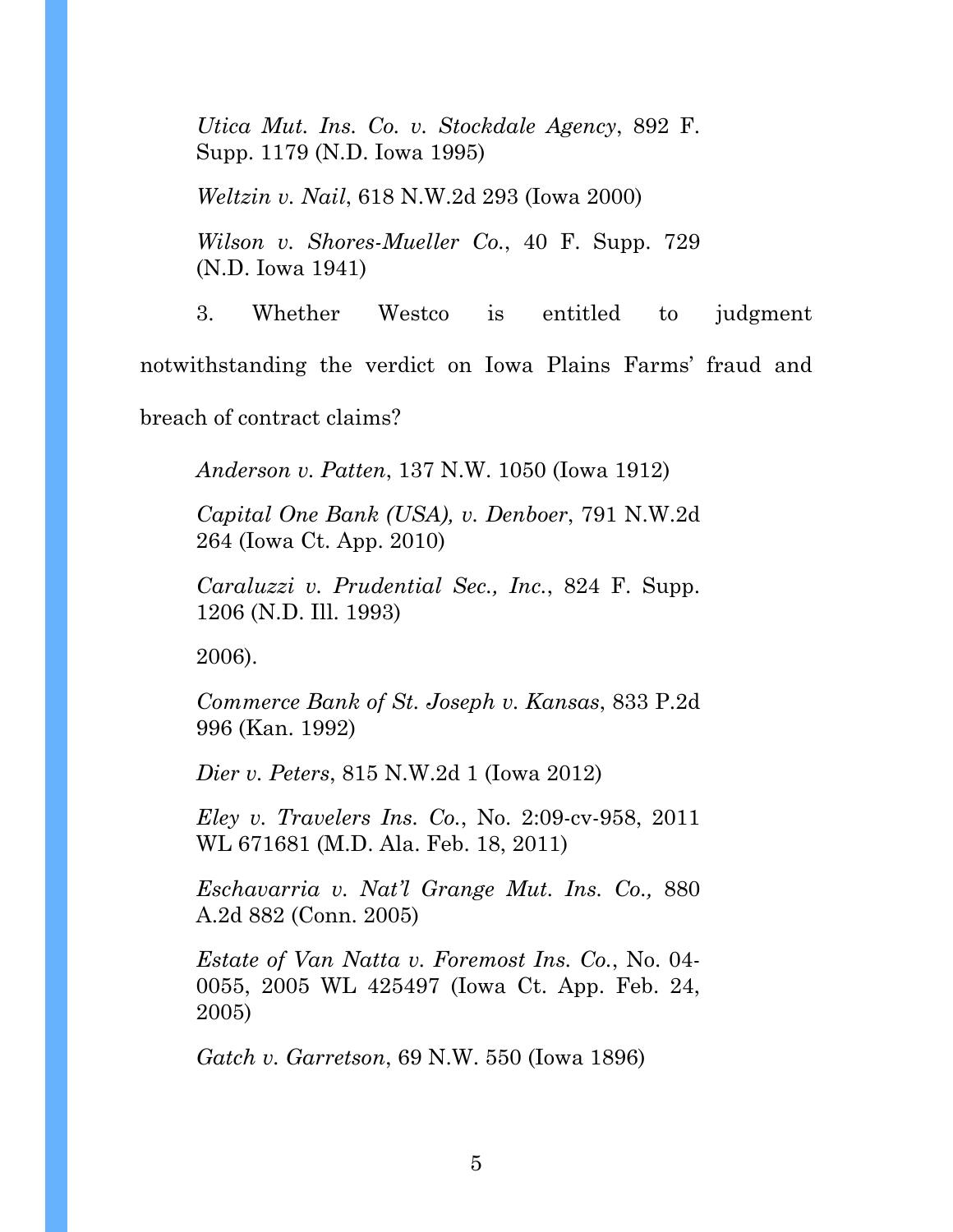*Grandon v. Ellingson*, 144 N.W.2d 898 (Iowa 1966)

*Halterman v. Jackson*, No. 07-0094, 2008 WL 141485 (Iowa Ct. App. Jan. 16, 2008)

*Hibbs v. K-Mart Corp.*, 870 F.2d 435 (8th Cir. 1989)

*Hidden Cove Marina, Inc. v. Newell*, No. 86 C 2742, 1990 WL 43525 (N.D. Ill. April 6, 1990)

*Hoffman v. Nat'l Med. Enters., Inc.*, 442 N.W.2d 123 (Iowa 1989)

*Holliday v. Rain and Hail L.L.C.*, 690 N.W.2d 59 (Iowa 2004)

*In re WorldCom, Inc.*, 364 B.R. 538 (Bankr. S.D.N.Y. 2007)

*Int'l Milling Co. v. Gisch*, 137 N.W.2d 625 (Iowa 1965)

*Iowa Lamb Corp. v. Kalene Indus., Inc.*, 871 F. Supp. 1149 (N.D. Iowa 1994)

*Jordan v. Second Injury Fund of Iowa*, No. 08- 0346, 2008 WL 4570309 (Iowa Ct. App. Oct. 15, 2008)

*Kalvik v. Seidl*, 595 N.W.2d 136 (Iowa Ct. App. 1999)

*Lamasters v. Springer*, 99 N.W.2d 300 (Iowa 1959)

*Liberty Mut. Ins. Co. v. Caterpillar Tractor Co.*, 353 N.W.2d 854 (Iowa 1984)

*Lockard v. Carson*, 287 N.W.2d 871 (Iowa 1980)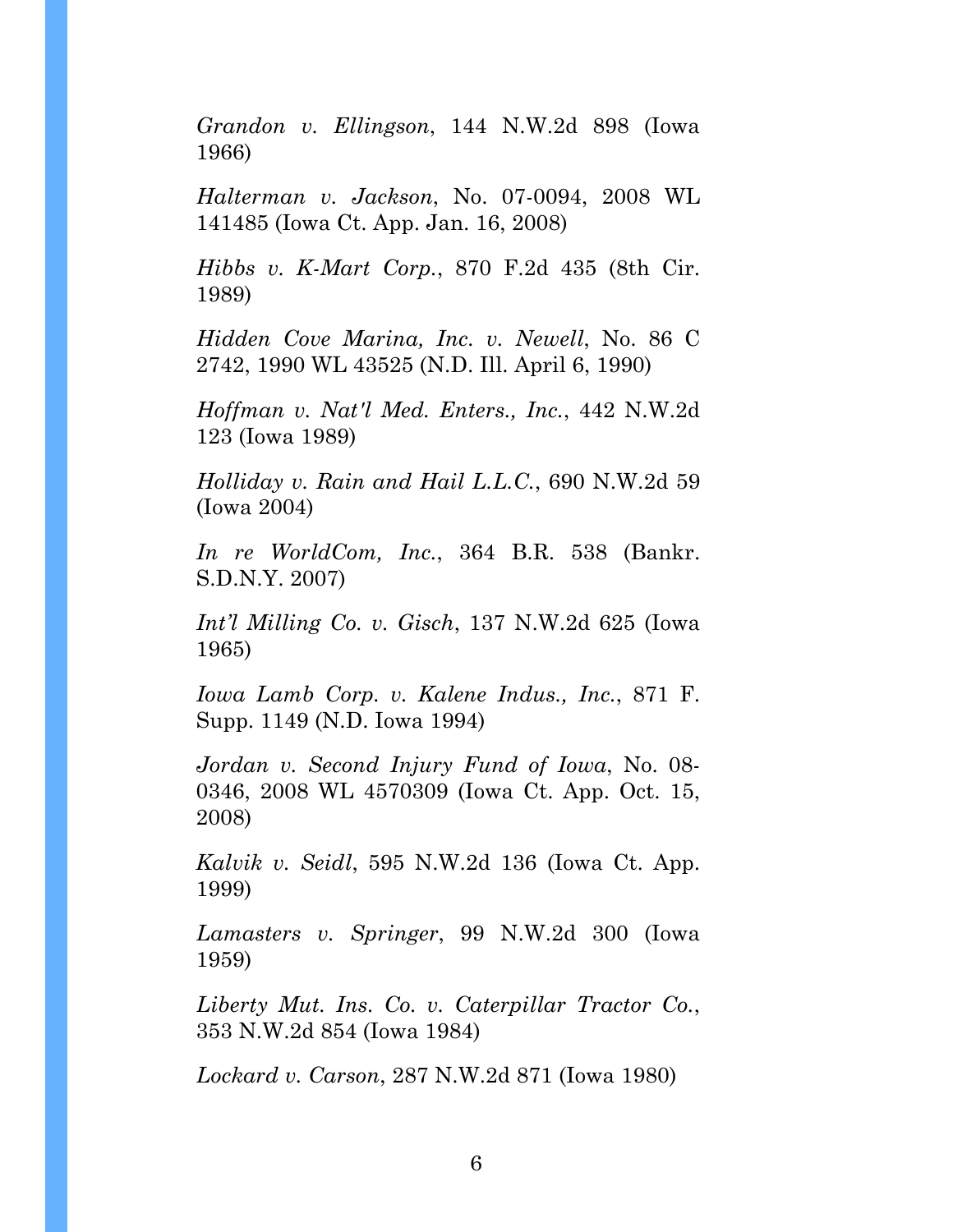*Magnusson Agency v. Public Entity Nat'l Co.- Midwest*, 560 N.W.2d 20 (Iowa 1997)

*Mayrath Co. v. Helgeson*, 139 N.W.2d 303 (Iowa 1966)

*McAnulty v. Peisen*, 226 N.W. 144, 145 (Iowa 1929)

*McDonald v. Sanders*, No. 01-1221, 2002 WL 31114131 (Iowa Ct. App. Sept. 25, 2002)

*McDowell v. Lloyd*, 22 Iowa 448 (Iowa 1867

*Mechanicsville Trust & Sav. Bank v. Hawkeye-Sec. Ins. Co.,* 158 N.W.2d 89 (Iowa 1968)

*Miller v. CVS Pharmacy*, Inc., 779 F. Supp. 2d 683 (E.D. Mich. 2011)

*Montgomery Ward, Inc. v. Davis*, 398 N.W.2d 869 (Iowa 1987)

*Navimex v. S/S/N. Ice*, 617 F. Supp. 103 (S.D.N.Y. 1984)

*Nieves v. Bell Indus., Inc.*, 517 N.W.2d 235 (Mich. Ct. App. 1994)

*Olmstead v. Taylor*, 158 N.W. 587 (Iowa 1916)

*Public Fin. Co. v. Van Blaricome*, 324 N.W.2d 716 (Iowa 1982)

*Roush v. Kartridge Pak Co.*, 838 F. Supp. 1328 (S.D. Iowa 1993)

*Ryman v. Lynch*, 41 N.W. 320 (Iowa 1889)

*Sphere Drake Ins. Ltd. v. All Am. Life Ins. Co.*, 300 F. Supp. 2d 606 (N.D. Ill. 2003), *aff'd.,* 376 F.3d 664 (7th Cir. 2004)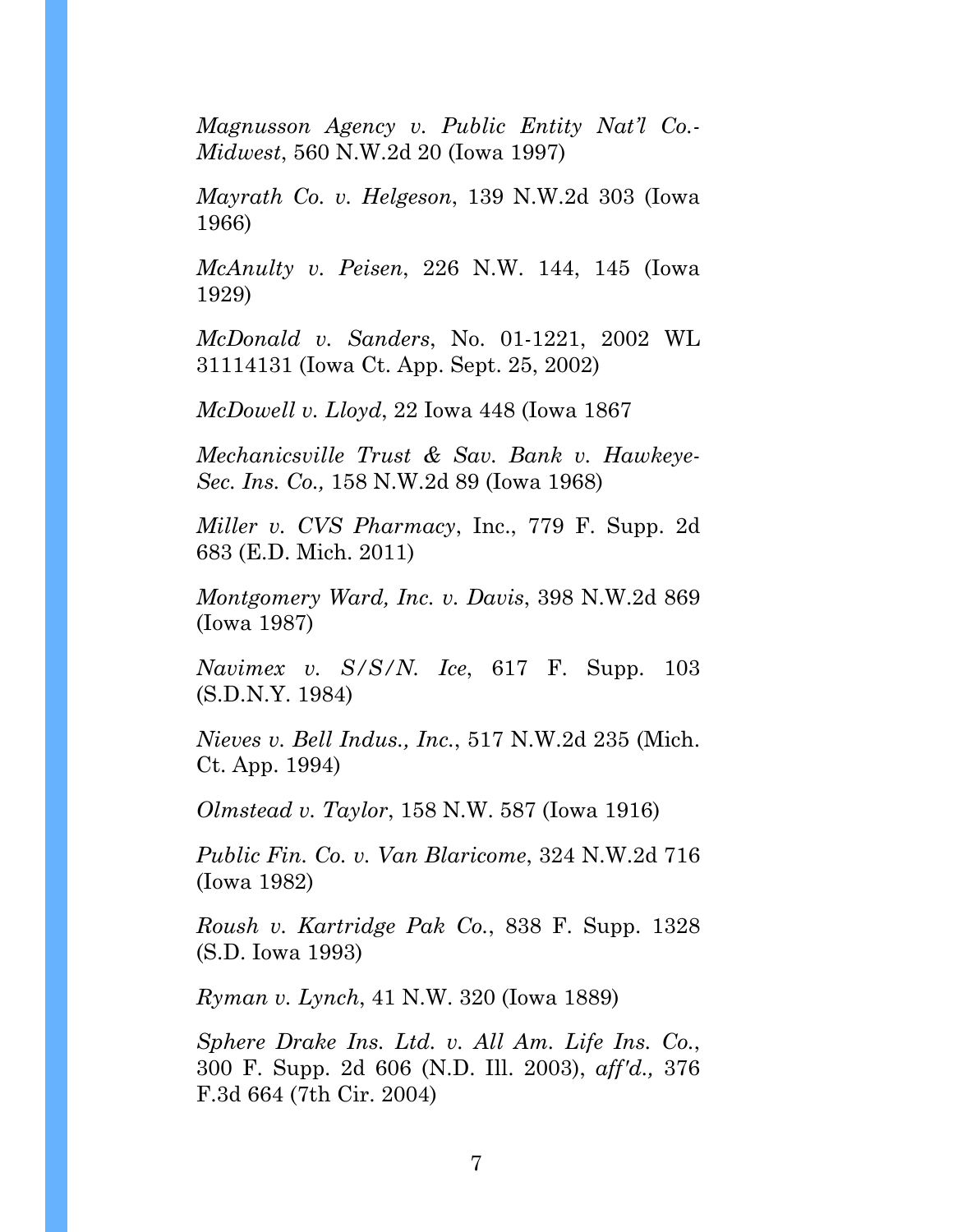*Spreitzer v. Hawkeye State Bank*, 779 N.W.2d 726 (Iowa 2009)

State ex rel. Bishop v. Travis, 306 N.W.2d 733 (Iowa 1981)

*State v. Halstead*, 791 N.W.2d 805 (Iowa 2010)

*State v. Merrett*, 842 N.W.2d 266 (Iowa 2014)

*State v. Williams*, 445 N.W.2d 408 (Iowa Ct. App. 1989)

*Tinker v. Farmers' State Bank of Charter Oak*, 160 N.W. 349 (Iowa 1916)

*Vacek v. U.S. Postal Serv.*, 447 F.3d 1248 (9th Cir. 2006)

*Van Sickle Constr. Co. v. Wachovia Commercial Mortg. Inc.,* 783 N.W.2d 684 (Iowa 2010)

*Weltzin v. Nail*, 618 N.W.2d 293 (Iowa 2000)

#### **ROUTING STATEMENT**

 The Supreme Court should retain this appeal. Historically, "[b]reach of fiduciary duty is an equitable claim." *Weltzin v. Nail*, 618 N.W.2d 293, 299 (Iowa 2000). However, "breach of fiduciary duty has been recognized as an independent tort in other jurisdictions but [this court] had never been called upon to recognize the recovery in Iowa." *Clinton Land Co. v. M/S Assoc., Inc*., 340 N.W.2d 232, 234 n.1 (Iowa 1983); *see also Condon Auto Sales & Serv., Inc. v. Crick,* 604 N.W.2d 587, 598 (Iowa 1999);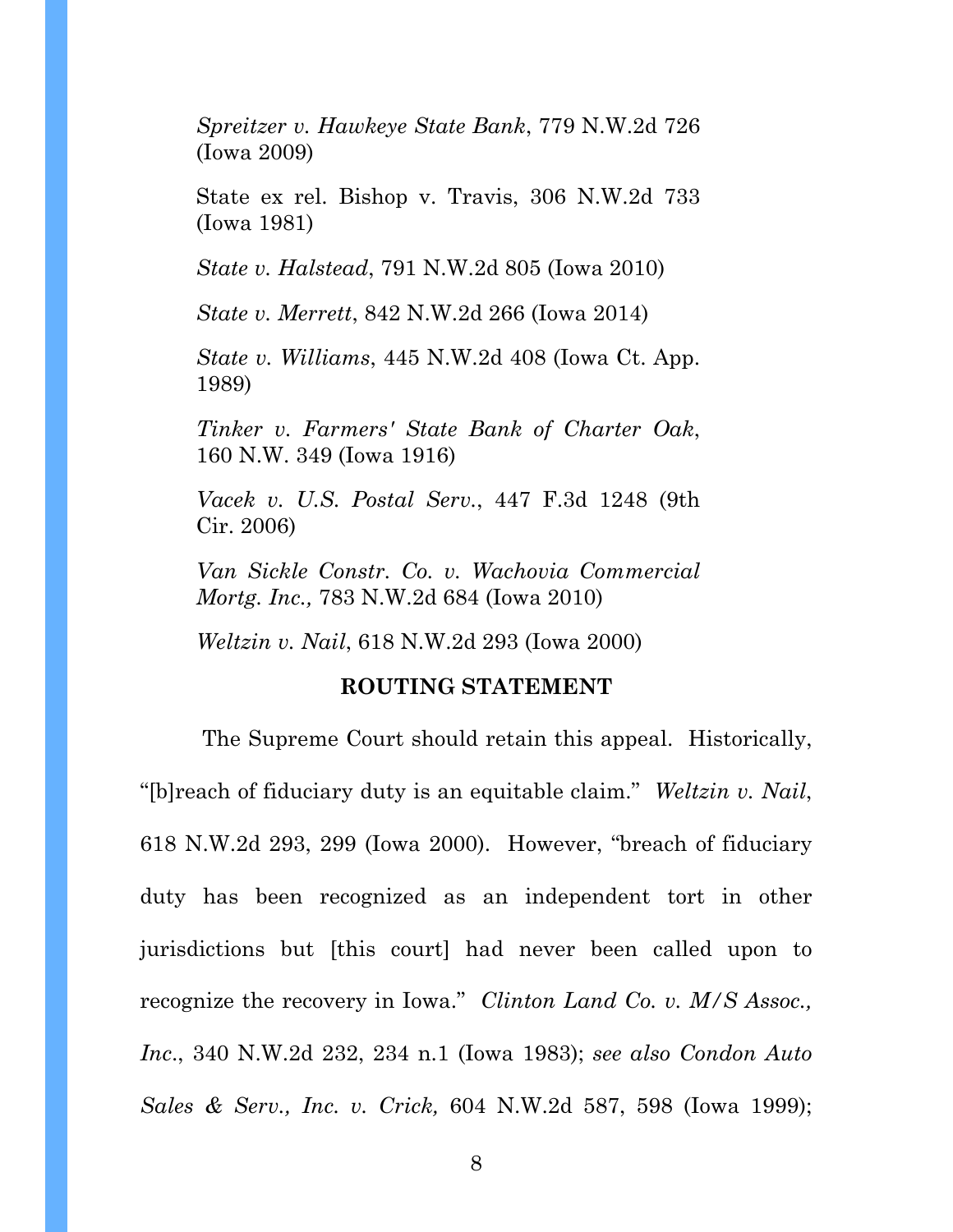*Linge v. Ralston Purina Co*., 293 N.W.2d 191, 195 (Iowa 1980). Over the objections of plaintiff, Westco Agronomy Company, LLC ("Westco"), the district court held that Westco's breach of fiduciary duty claim and related conspiracy claims were "torts" and triable to a jury. The open question in *Clinton Land Co.*, *Condon Auto Sales*, and *Linge* is presented by this case.

It is also undecided whether a claim under Iowa Code Chapter 706A should be tried by equitable proceedings when the underlying ongoing criminal conduct is commercial bribery, the relief sought is traditionally equitable, and the related common law claims are equitable. The resolution of these issues will determine whether Westco's claims should have been tried to a jury or by equitable proceedings. *See* Iowa Code § 611.10; Iowa R. Civ. P. 1.903(1).

#### **STATEMENT OF THE CASE**

On May 12, 2011, Westco filed a petition alleging that defendant Chad Hartzler ("Hartzler"), Westco's former agronomy manager, was bribed by the other defendants (collectively the "Wollesens") to enter into unfavorable deals for the sale of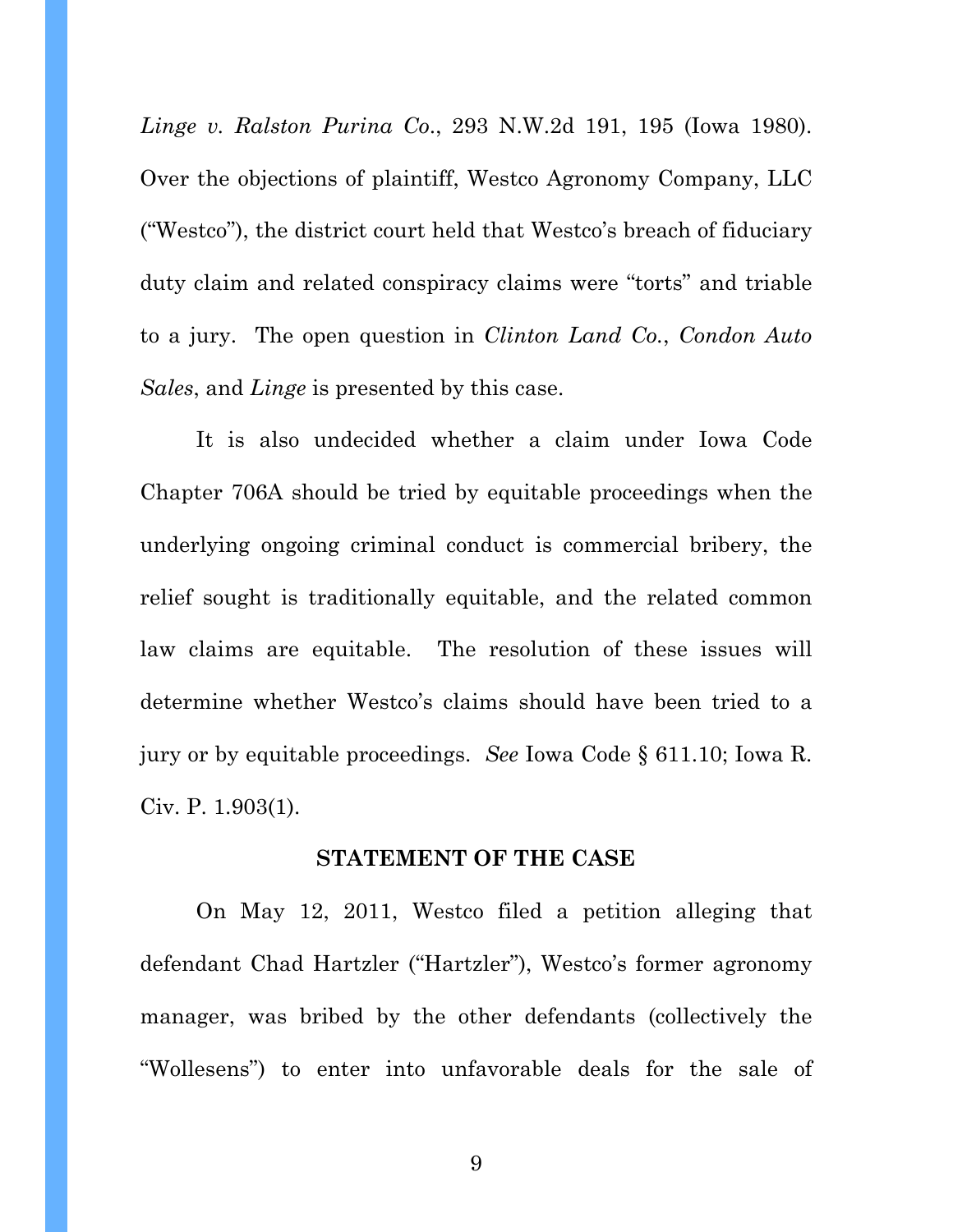Westco's products. (APP. 0001) On April 2, 2012, Westco filed a second amended petition, which included counts for: (1) bribery; (2) theft; (3) conversion; (4) breach of fiduciary duty; (5) breach of duty of loyalty; (6) ongoing criminal conduct under Iowa Code Chapter 706A; (7) unjust enrichment; (8) foreclosure of an agricultural lien; and (9) breach of contract. (APP. 0062)

On May 7, 2012, the Wollesens filed an answer to the second amended petition. (APP. 0078) In addition, defendant Iowa Plains Farms ("IPF") asserted counterclaims and a third-party petition against Westco and West Central Cooperative for breach of contract, fraud, negligent retention, breach of fiduciary duty, and accounting.<sup>1</sup>  $(Id.)$ 

On May 6, 2013, the Wollesens moved for summary judgment on each of Westco's claims. (APP. 0111) Additionally, IPF moved for summary judgment on its conversion counterclaim. (*Id.*). On May 25, 2013, Westco filed a resistance. (APP. 0162)

On June 17, 2013, the district court dismissed Westco's claims for bribery, theft, conversion, breach of the duty of loyalty,

l

<sup>1</sup> Westco is a wholly-owned subsidiary of West Central Cooperative. They will collectively be referred to as "Westco."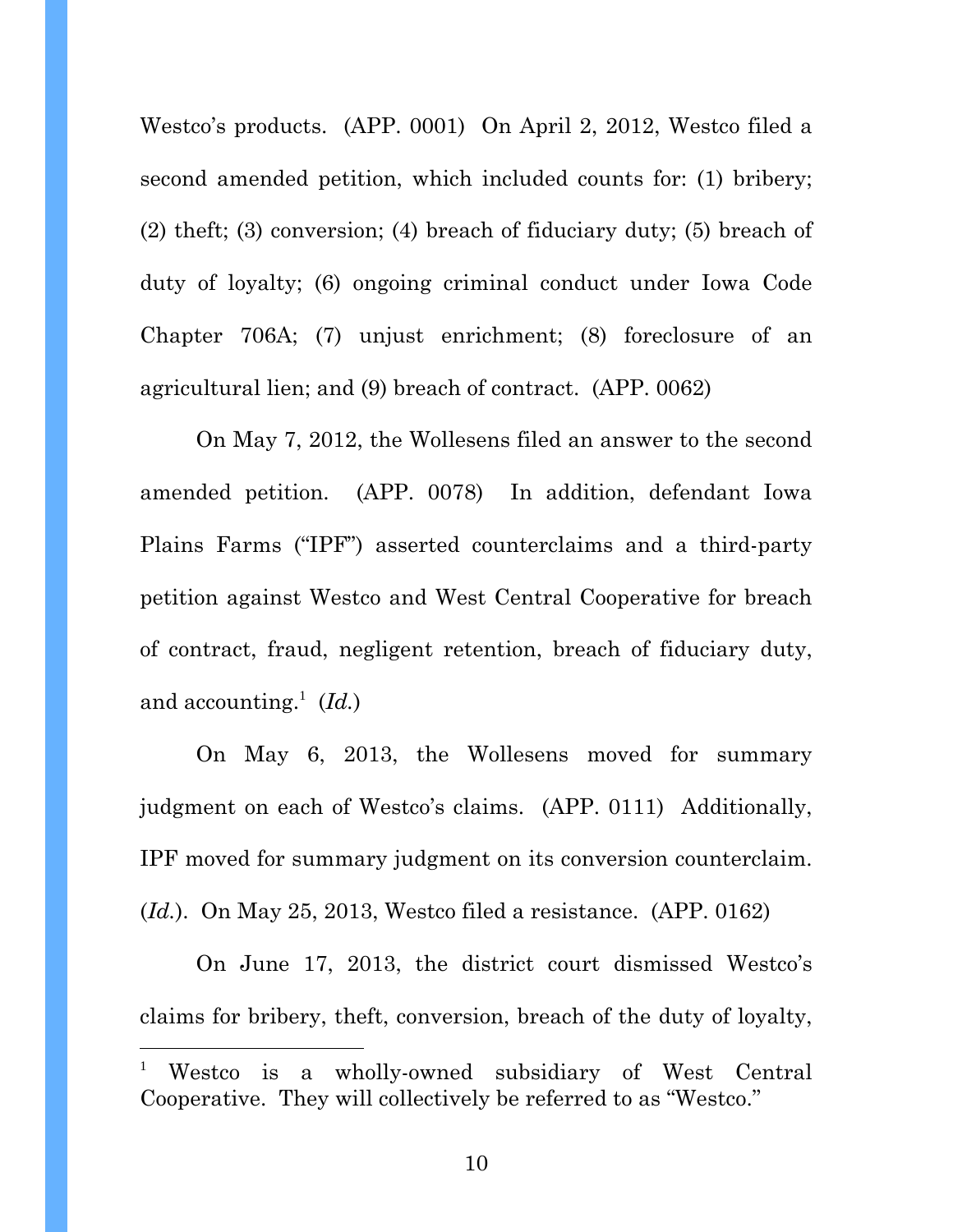unjust enrichment, and foreclosure of an agricultural lien. (APP. 0168) The court also dismissed Westco's unjust enrichment claim because: "[Westco] has pled in the second amended petition express contract which vitiates the claim for unjust enrichment."

(*Id.*). The court denied summary judgment on Westco's remaining claims. (*Id.*)

On June 17, 2014, Westco filed a motion for equitable issues to be tried in equity. (APP. 0276) Westco argued that any alleged contracts between Westco and the Wollesens were induced by breaches of fiduciary duty, and Westco was entitled to equitable remedies. (*Id.*) On June 23, 2014, the Wollesens filed a Resistance. (APP. 0289)

On July 1, 2014, the district court entered an order denying Westco's motion for equitable issues to be tried in equity. (APP. 0445) The court held that Westco's "equitable causes of action were dismissed" on summary judgment, and that Westco was "attempting to resurrect those actions." (*Id.*) The court also held that Westco's chapter 706A claim "has been pled in tort and . . . seeks legal remedies." (*Id.*)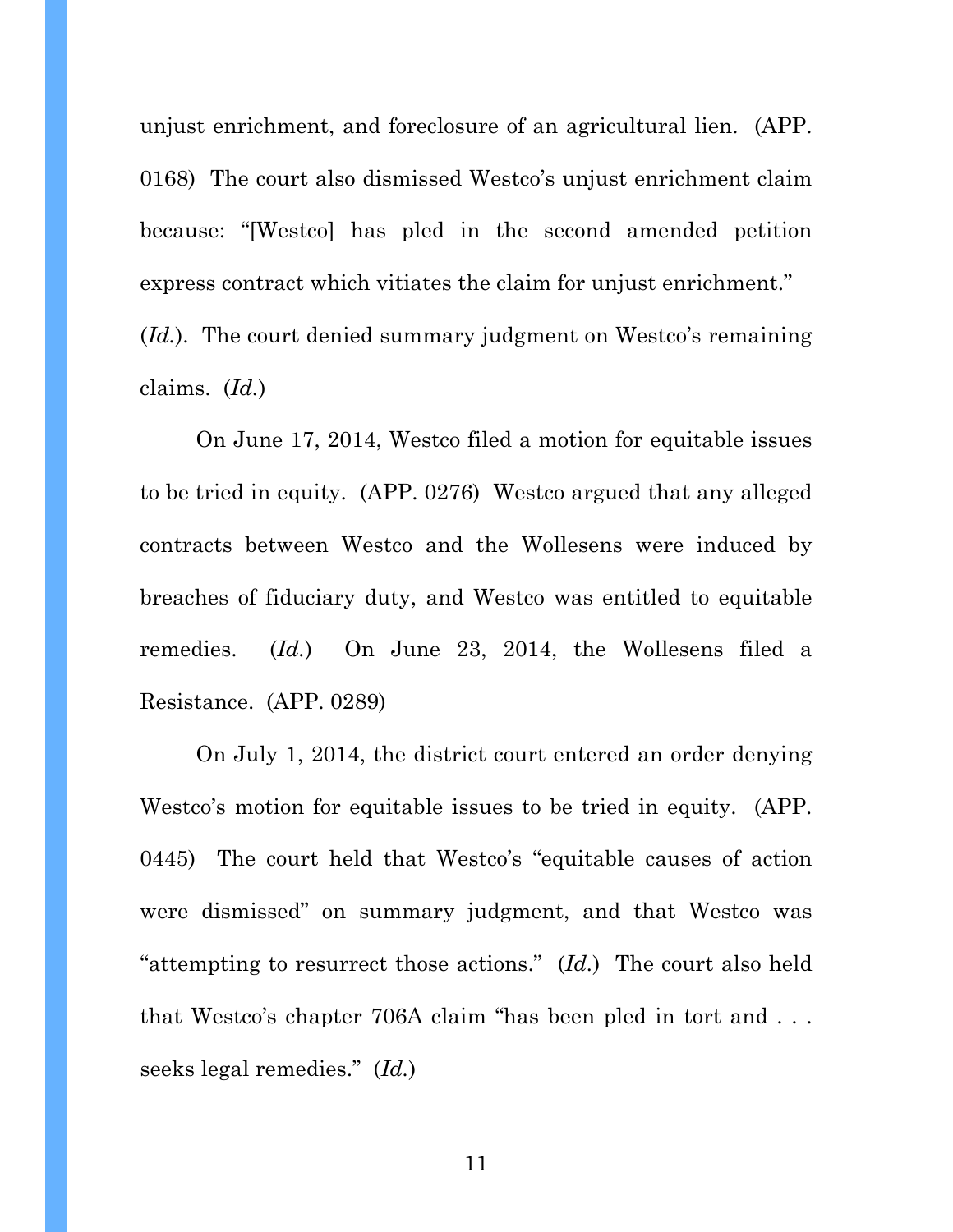On July 2, 2014, Westco filed a motion to enlarge or amend or, in the alternative, to voluntarily dismiss Westco's breach of contract claim. (APP. 0452) On July 7, 2014, the district court entered an order noting Westco's voluntary dismissal of its breach of contract claim. (APP. 0455)

Trial began on July 8, 2014. Before jury selection, Westco renewed its motion to try equitable issues by equitable proceedings. (APP. 0778-APP. 0779:1-15.) The district court denied the motion. (APP. 0780:25–APP. 0781:1-5.)

At the close of the evidence, on August 3, 2014, Westco filed a motion for directed verdict. (APP. 0458) On August 4, 2014, Westco again renewed its motion that equitable issues be tried by equitable proceedings. (APP. 1080:23–APP.1081:24.) The district court did not rule on the motion for directed verdict, and denied the motion for trial by equitable proceedings. (APP. 1081:25- APP. 1082:1.)

On August 7, 2014, the jury returned its verdict. (APP. 0573) The jury found that Hartzler breached his fiduciary duties with Westco and engaged in ongoing wrongful conduct with one or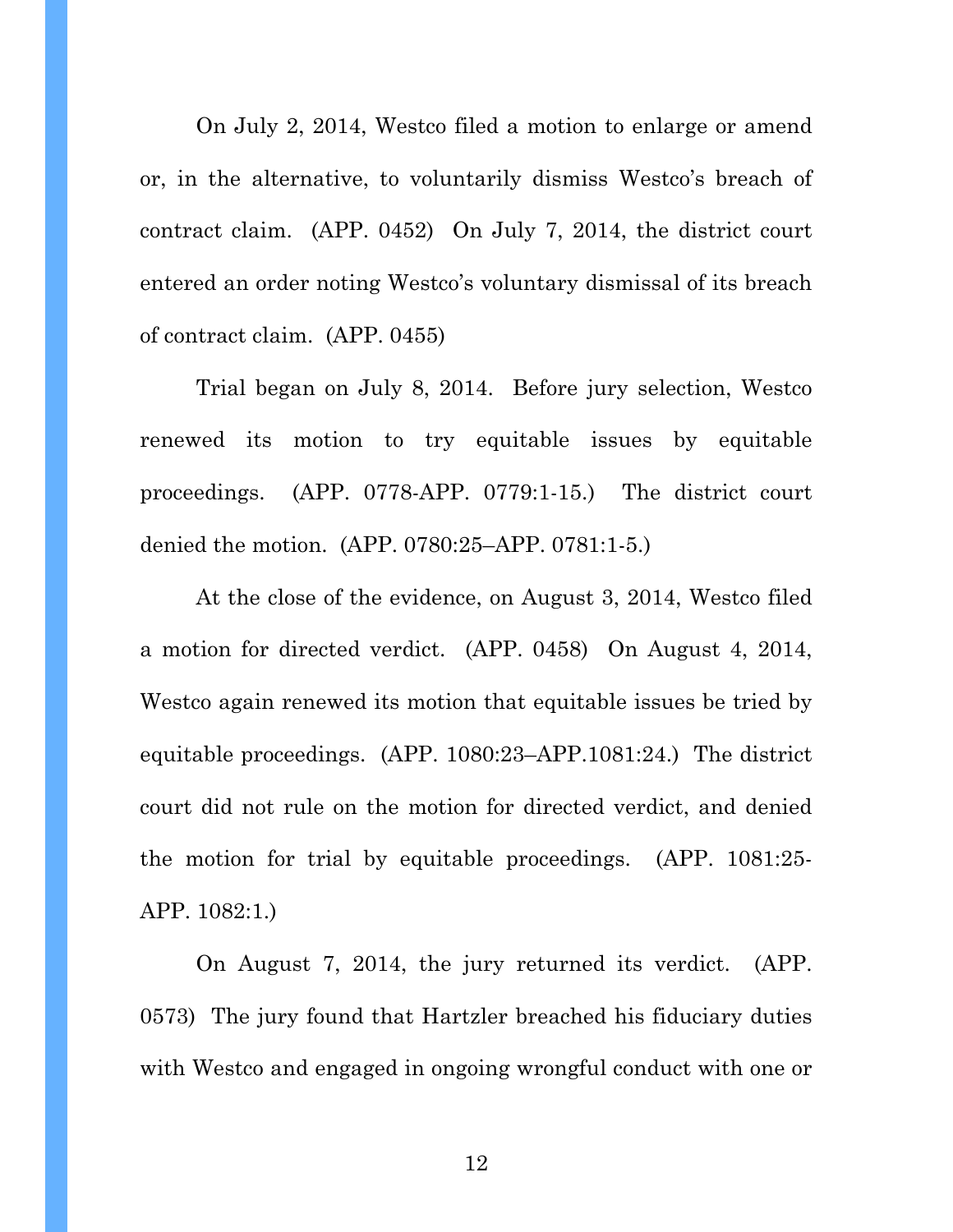more of the Wollesens. *Id.* The jury awarded Westco damages of \$485,315 against Hartzler, which equals the amount of the checks the Wollesens paid to Hartzler. *Id.* The jury found for the Wollesens on Westco's claims for conspiracy to breach fiduciary duties and that none of the Wollesens engaged in ongoing unlawful conduct with Hartzler. *Id.* The jury found Westco did not engage in ongoing unlawful conduct. *Id.* The jury found in favor of IPF on its claims against Westco for breach of contract and fraud and awarded \$576,189 in damages. *Id.* The court entered judgment on the sealed verdict. (APP. 0592)

On September 22, 2014, Westco filed a combined motion to renew its motion for directed verdict, for J.N.O.V., and for a new trial. (APP. 0595) Westco claimed the district court erred by denying Westco's motion to try equitable issues by equitable proceedings. (Brief.) In addition to other objections, Westco argued the jury's verdict—which found that Hartzler but none of the Wollesens engaged in ongoing commercial bribery—was inconsistent and there was insufficient evidence of fraud or breach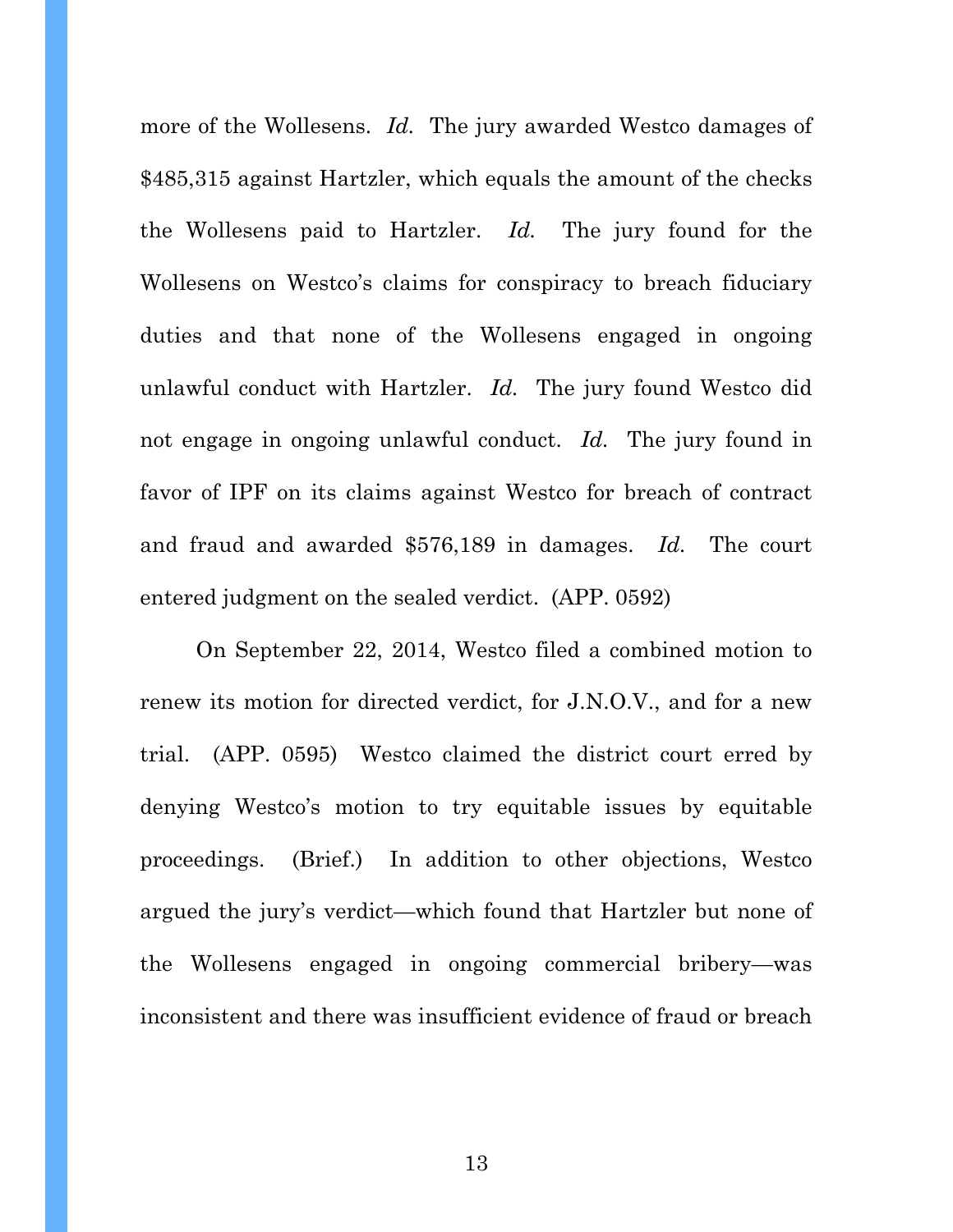of contract. *Id.* On March 3, 2015, the district court entered an order denying Westco's post-trial motions. (APP. 0614)

#### **STATEMENT OF FACTS <sup>2</sup>**

#### **I. PARTIES**

West Central Cooperative is a farmer-owned, for-profit agricultural cooperative. (APP. 0797–APP. 0798.) Westco Agronomy Company, L.L.C. is a wholly-owned subsidiary of West Central. (APP. 0799–APP. 0800) Westco's business includes the sale and delivery of agronomy products such as fertilizer, corn and soybean seed, and various chemicals. (*Id*.)

Westco hired Hartzler in 2002, and he became a manager at the director level for Westco's agronomy sales. (APP. 0800) He was responsible for seed sales and later for chemical sales. (APP. 0800–APP. 0801)

l

<sup>&</sup>lt;sup>2</sup> Many of the facts are described in a light favorable to Westco's claims, rather than the judgment. On appeal, the court should view the evidence in a light most favorable to the party denied the right to an equity trial in determining whether denial of the right was prejudicial error. *See Conrad v. Dorweiler*, 189 N.W.2d 537, 540 (Iowa 1971). (Brief Point I.C.1.) Facts favorable to Westco's claims are also used to show the circumstances of the case and the inconsistent jury verdicts. (Brief Point II.)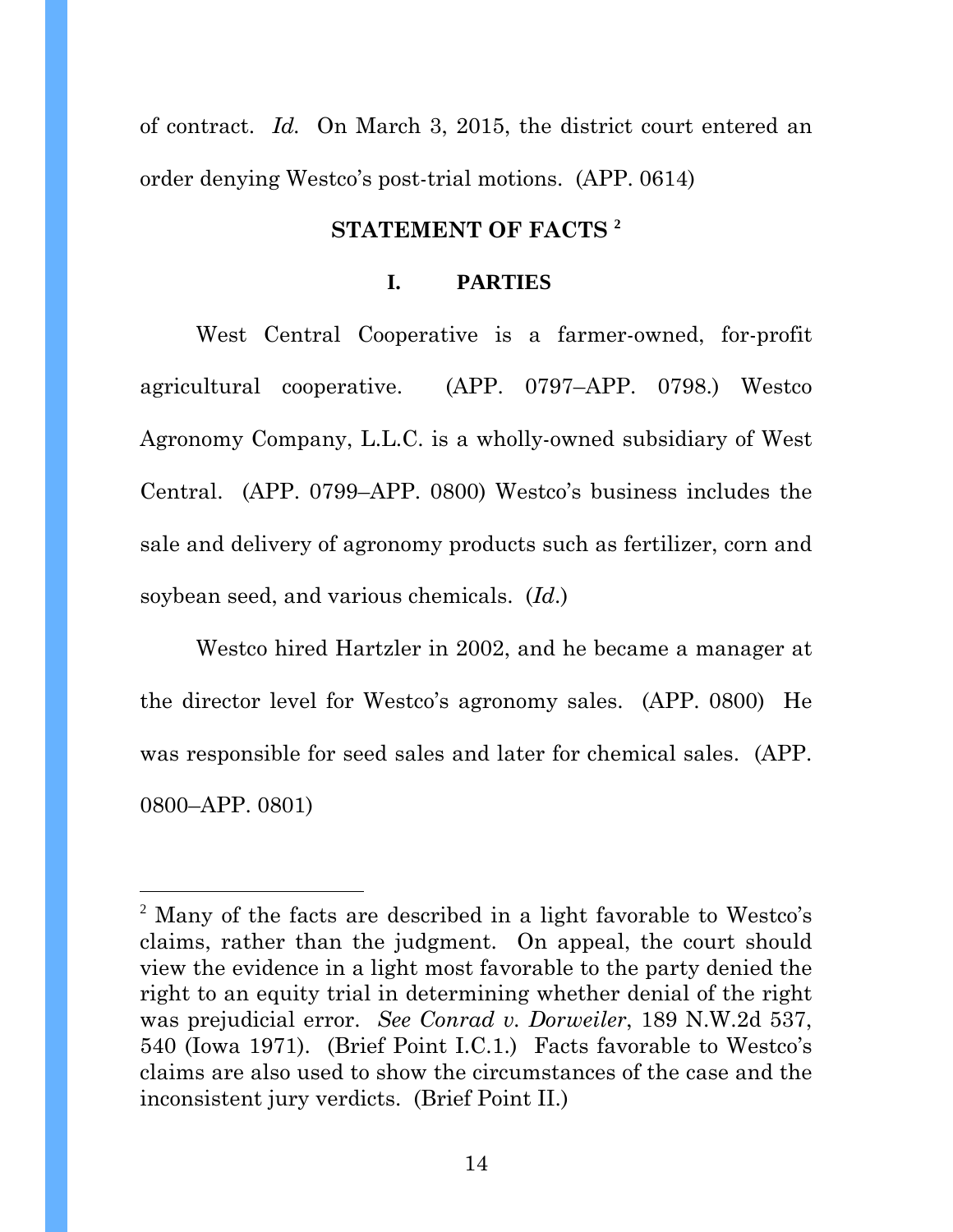IPF is a general partnership among defendants William Wollesen ("Bill"), Kristi Wollesen ("Kristi"), and John Wollesen. (APP. 0959:6-25; APP. 0960:1-3; APP. 1030; APP. 2635; APP. 2642; APP. 2652; APP. 2684; APP. 2685) IPF and Bill were customers of Westco. (APP. 0802) They farmed approximately 6,000 acres in the Lakeview, Iowa area. (APP. 1024:12-20.) IPF did not begin purchasing large volumes of Westco's product until approximately 2005, when Hartzler started to work with Bill as Westco's sales representative. (APP. 1087; APP. 2682) The Wollesens also own and operate ByRite Farm Supply, a retailer of agricultural inputs. (APP. 0632:8-25; APP. 0633:1-21.)

Kristi had been employed for fifteen years as a cashier and operations officer with the Wall Lake Savings Bank. (APP. 0625:16-25; APP. 0626:1-4; APP. 0626:22-25; APP. 0627:1-25; APP. 0628:1-24; APP. 0629:1-7; APP. 0630:21-25; APP. 0631:1-14; APP. 1088) Kristi handled much of the bookkeeping for the Wollesens' farming and business operations. (*Id*.; APP. 0629:23- 25; APP. 0630; APP. 0631:1-2.) From 2005 to 2010, Westco billed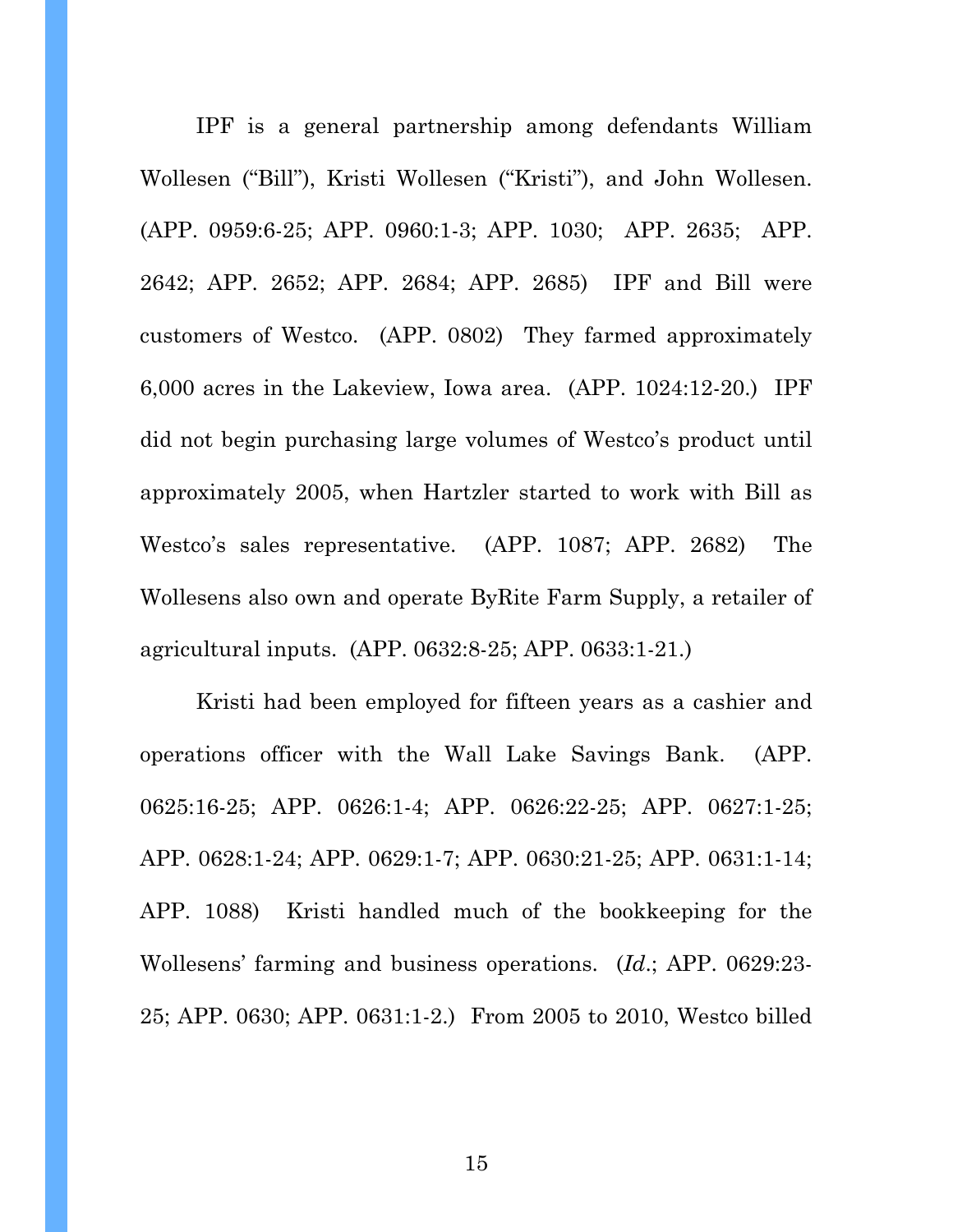IPF approximately \$6.1 million for Westco's product. (APP. 0924:12-25; APP. 2682)

#### **II. THE BRIBERY SCHEME**

On April 30, 2011, Hartzler unexpectedly delivered a resignation letter to Westco. (APP. 0811; APP. 2666) The following Monday, Hartzler told Westco to stop making product deliveries to IPF. (APP. 691; APP. 0714; APP. 2664) Westco later learned Hartzler had received \$487,315 in personal payments from the Wollesens between June 2005 and March 2011 in exchange for lower prices on Westco's seed, chemicals, and fertilizer. (APP. 0823:15-25; APP. 0824:1-22.) Hartzler's take home pay from Westco for the same period was about \$5,000.00 less than the amount he received from the Wollesens. (APP. 0921- APP. 0922:1-2; APP. 1087)

As a result of his participation in the bribery scheme with the Wollesens, Hartzler pled guilty to federal wire fraud charges. (APP. 0664:1-10; APP. 0715:7-25; APP. 0716:1-2; APP. 0717:1-12; APP. 0718:14-18; APP. 2542, APP. 2548) Hartzler testified at trial by videotape because he was incarcerated at a federal prison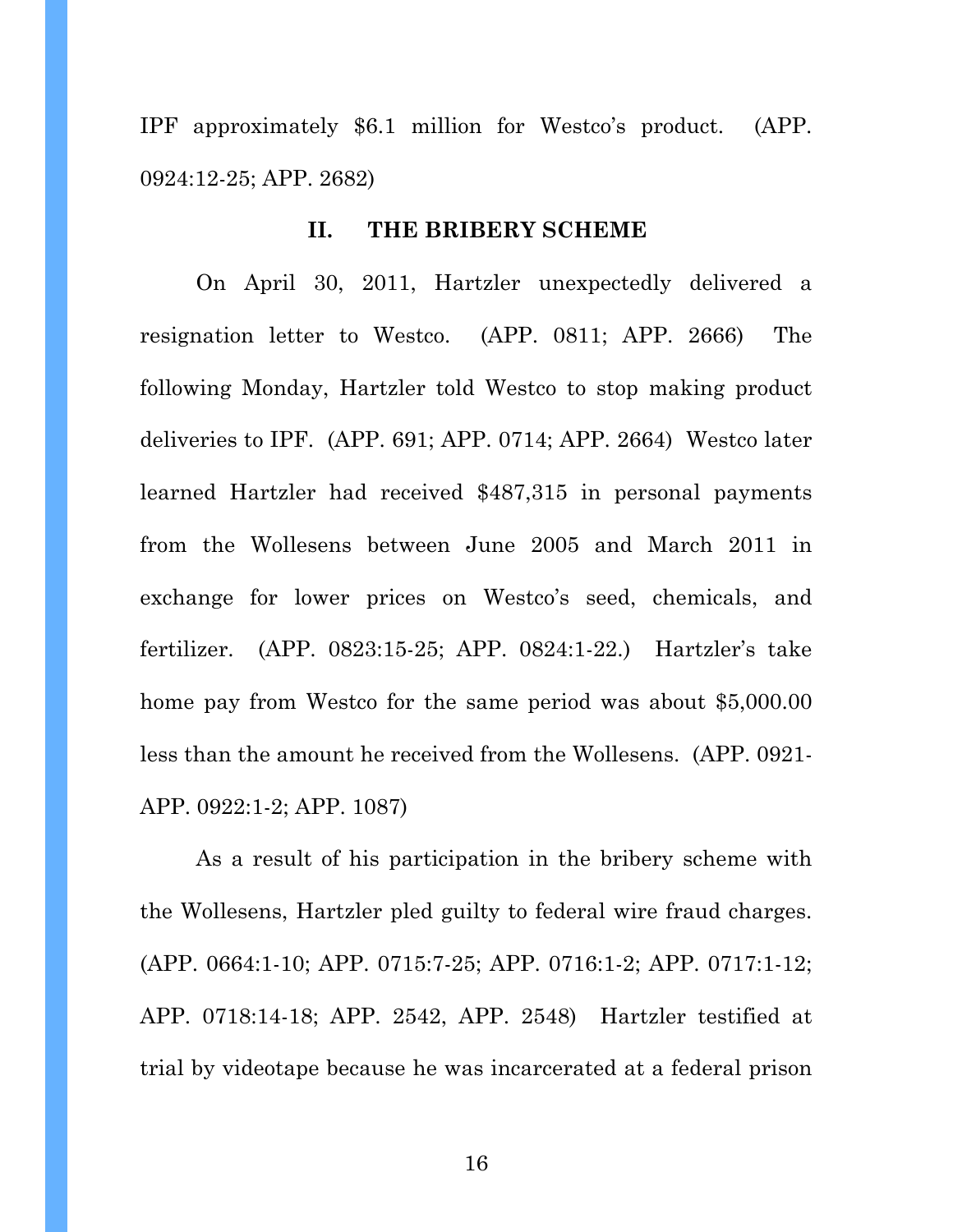in Yankton, South Dakota. Hartzler received no benefit from federal prosecutors or Westco in exchange for his testimony. (APP. 0719:19-25; APP. 0720:4-14.)

Hartzler testified that in approximately June of 2005, Bill paid him \$2,000 in cash to discount the price of a seed product. (APP. 0695:18-25; APP. 0696:13-17; APP. 0696:24-25; APP. 0697:1-5.) Thereafter, the Wollesens made payments to Hartzler personally by checks, totaling \$485,315. (APP. 0658:21-25; APP. 0659:9-24; APP. 1396; APP. 1435) Hartzler testified the payments were in exchange for IPF getting better prices on Westco's seed, chemicals, and fertilizer. (APP. 0656:13-17.) Hartzler sold Westco's products to IPF for less than Westco's costs for those products, particularly seed. (APP. 0656:18-24.) Westco lost money on Hartzler's sale of products to IPF. (APP. 0657:3-7.) Hartzler concealed from Westco the lower prices at which he agreed to sell products to IPF by recording false higher prices in Westco's accounting system. (APP. 0657:21-25; APP. 0658:1-4; APP. 0667:10-21; APP. 0668:4-14.)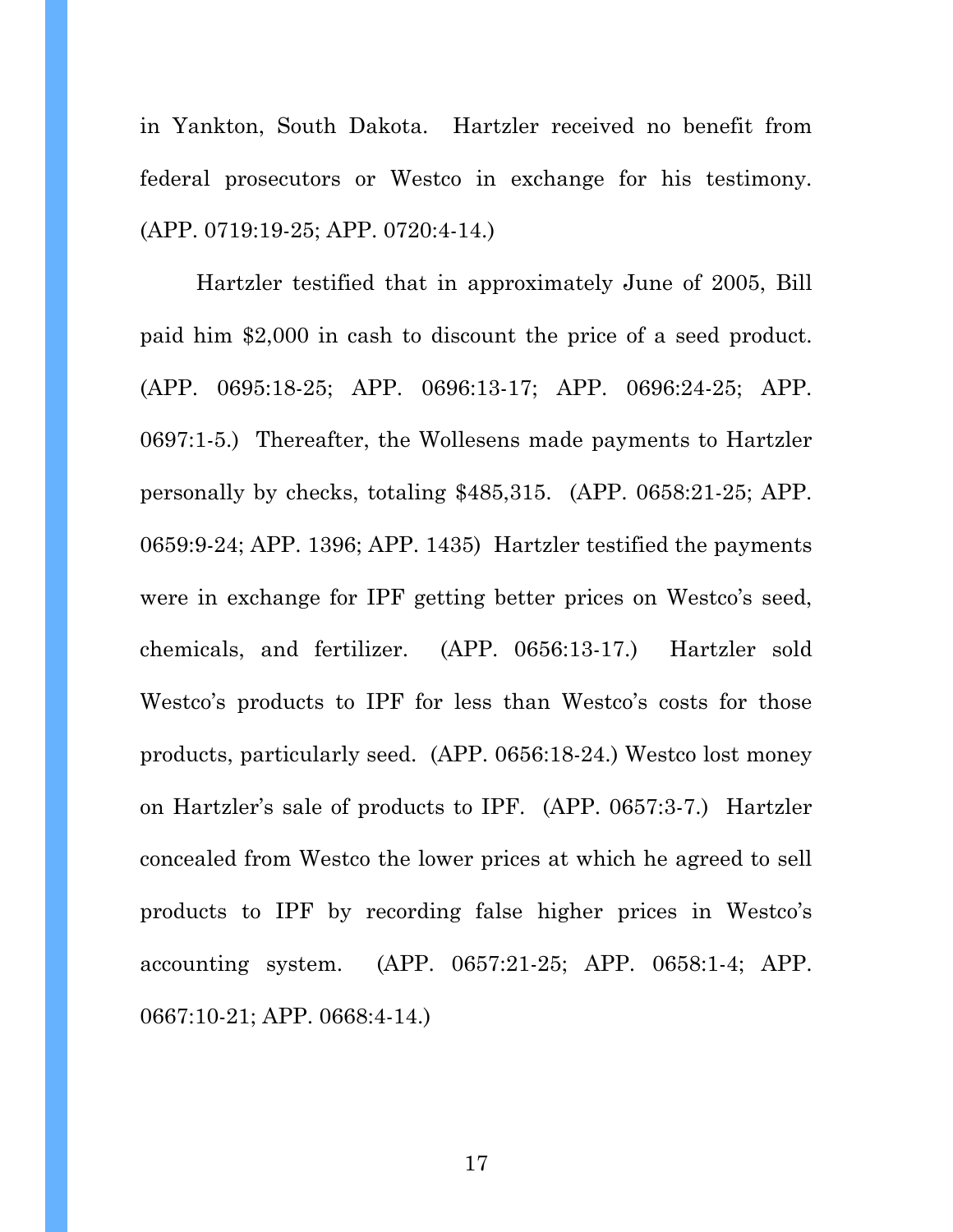Hartzler kept two sets of books for his transactions with the Wollesens. (APP. 0665:20-25; APP. 0666:1-13.) One set was the false higher prices he entered into Westco's accounting system. However, these records accurately reflected the type and quantity of product delivered. (APP. 0686:18-25; APP. 0687:1-26.) The other set he maintained on secret Excel spreadsheets that showed the lower prices he had quoted Bill. (APP. 0669:16-25; APP. 1440- APP. 1474) On at least two occasions, Hartzler had a conversation with Bill to the effect that what they were doing was not "on the up and up" and that "we'll both get in a lot of trouble over this deal." (APP. 0671:8-25; APP. 0672:1-25.) Hartzler admitted his conduct was wrong and violated Westco's conflict of interest policies. (APP. 659:25; APP. 0660:1-25; APP. 0661:1-25; APP. 0662:1-25; APP. 0663:1-25; APP. 0664:7-25; APP. 0665:1-7.)

When Bill and Hartzler discussed a possible price for a product, Bill would ask him, "What's the price if I paid you direct?" (APP. 0698:19-25; APP. 0699:1-5.) Hartzler understood that to mean Bill was going to pay him directly "for a better deal." (APP. 0699:6-9.) On occasion, Bill offered to personally pay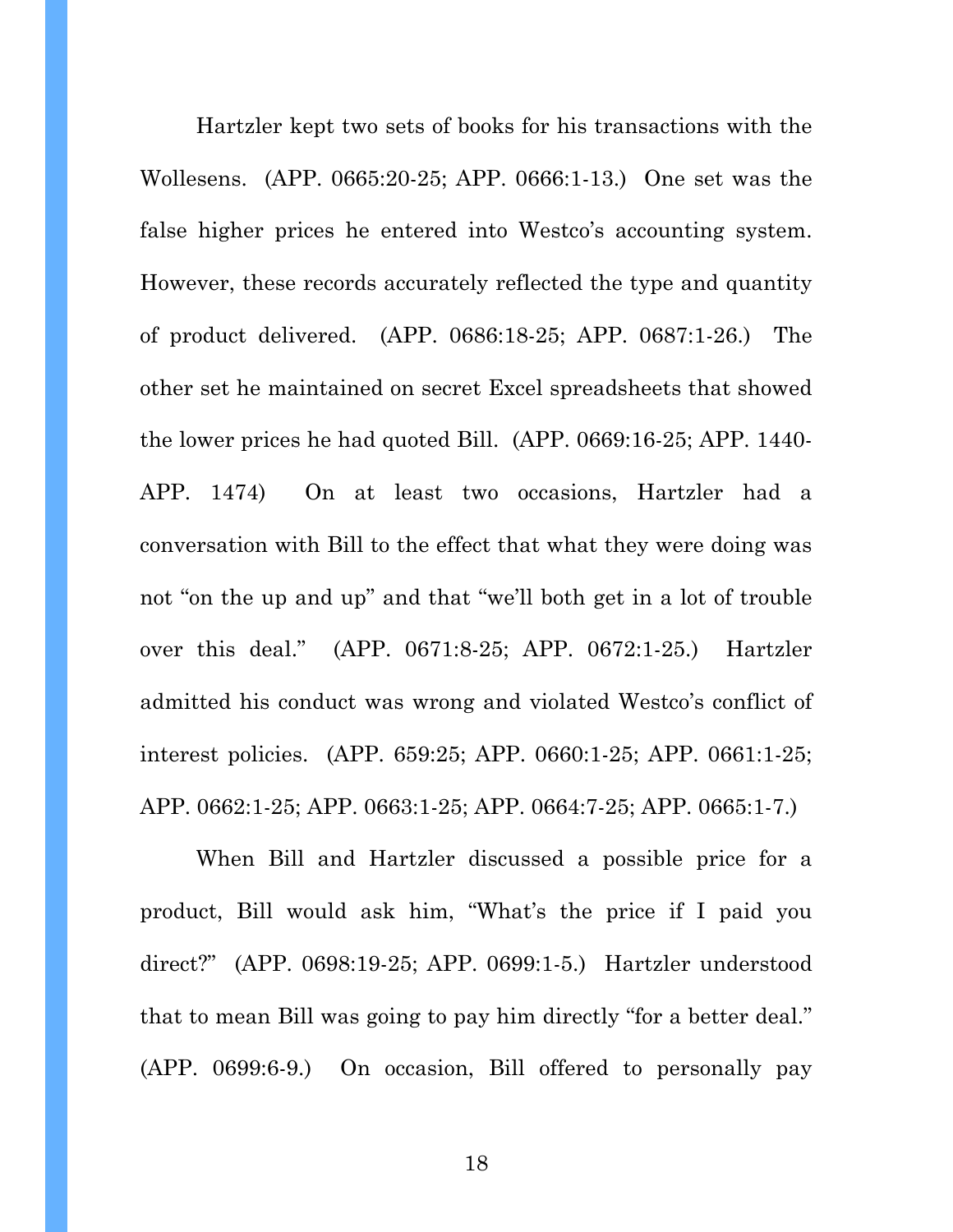Hartzler \$5.00 per bag for corn in exchange for a price of \$120- \$125 per bag. (APP. 0699:21-25; APP. 0700:1-5.) Bill was particularly interested in buying Dekalb brand seed corn. (APP. 0701:14-20.) The market price for larger farmers was approximately \$190-\$200 per bag for the same Dekalb seed corn. Hartzler was selling it to Bill for \$125-\$130 per bag. (APP. 0701:14-25; APP. 0702:1-2; APP. 1435.) In 2006, the Wollesens' obtained all of their seed corn from Westco by paying Hartzler \$82,500 personally. (APP. 0703:23-25; APP. 0704:1-2; APP. 0893- 0897; APP. 1435) Further, the Wollesens' claimed they paid nothing for the seed beans they obtained from Westco in 2006, totaling 5,600 bags or 5 semi-loads; this was enough seed to plant 4,500 acres. (APP. 0769-APP. 0772; APP. 1506) The Wollesens' claimed all of the payments made to Westco in late 2006 were "pre-payment" on the 2007 crop. (APP. 0888:17-25; APP. 0889; APP. 0890:17-24; APP. 0891:3-5; APP. 1506)

 After Hartzler received checks from the Wollesens, he altered them to conceal the true payee and purpose. Kristi reviewed the cancelled checks written to Hartzler as part of her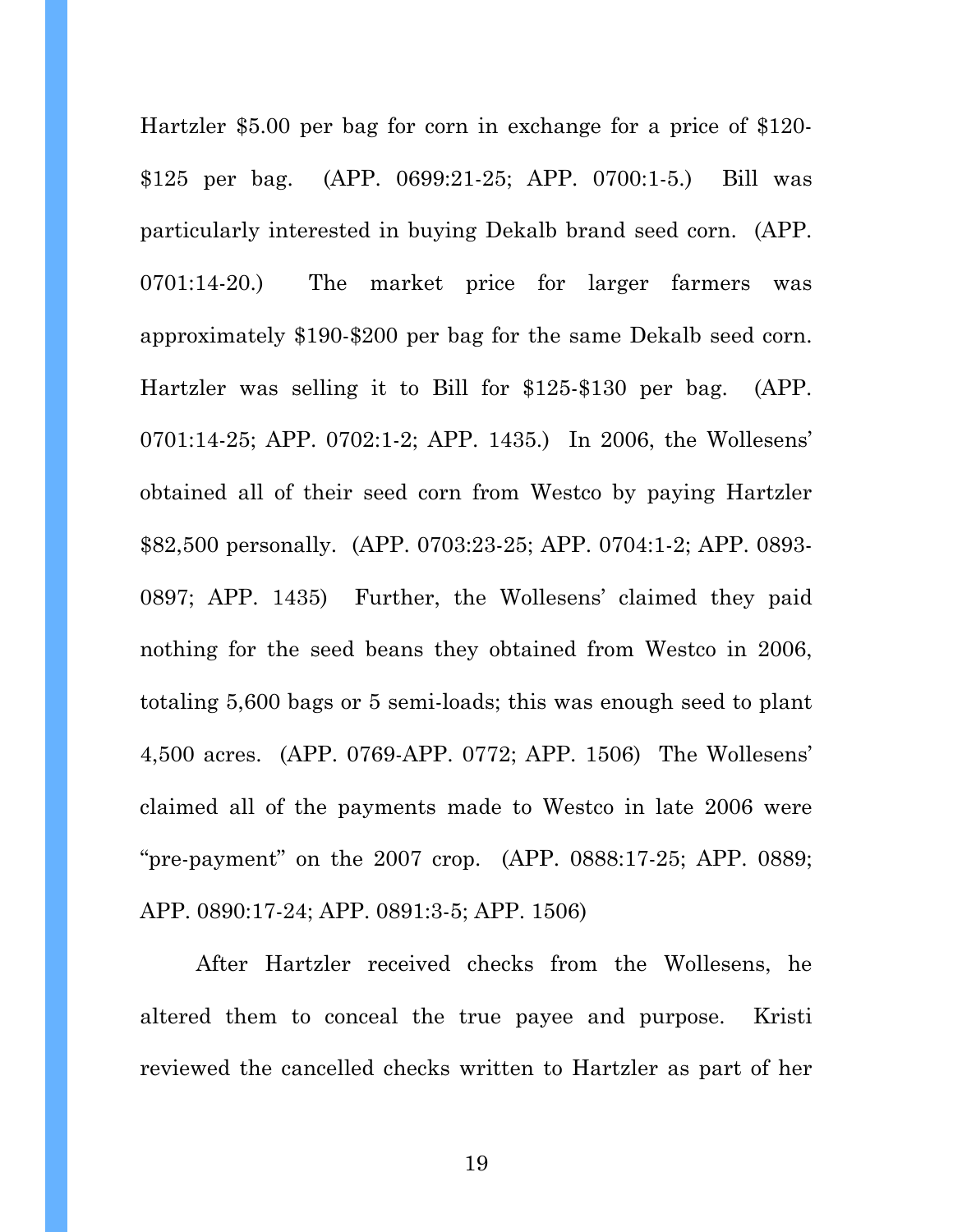bookkeeping duties with IPF. (APP. 1042:14-25; APP. 1043:1-13.) She saw that Hartzler had altered IPF's checks, changing the payee in some cases to "Hartzler Trucking" or indicating the purpose of the check on the memo line was for "consulting." (APP. 1043:14-25; APP. 1044:1-8; APP. 1044:20-25; APP. 1045:1-25; APP. 1046:9-24.) Kristi admitted she should have "questioned more" why Hartzler was altering their checks, concealing the true payee and purpose. (APP. 1047:1-25.) She admitted she felt "like I could have stopped it . . . if I would have questioned the notations" Hartzler made on the checks. (APP. 1048:25; APP. 1049:1-43.) "I would have been looking for fraud a little bit more, maybe," she testified. *Id*.

Bill claimed the checks he gave to Hartzler were for "product and also commission that he was owed." (APP. 0974:3-8.) He claimed Hartzler also told him that he had "product he could sell or [an] agreement he had with Westco on some items he was to receive a commission." (APP. 0974:9-13.) Bill admitted he had never paid a cooperative's sales person commissions directly before. (APP. 1016:2-17, 25; APP. 1017) He testified he was "a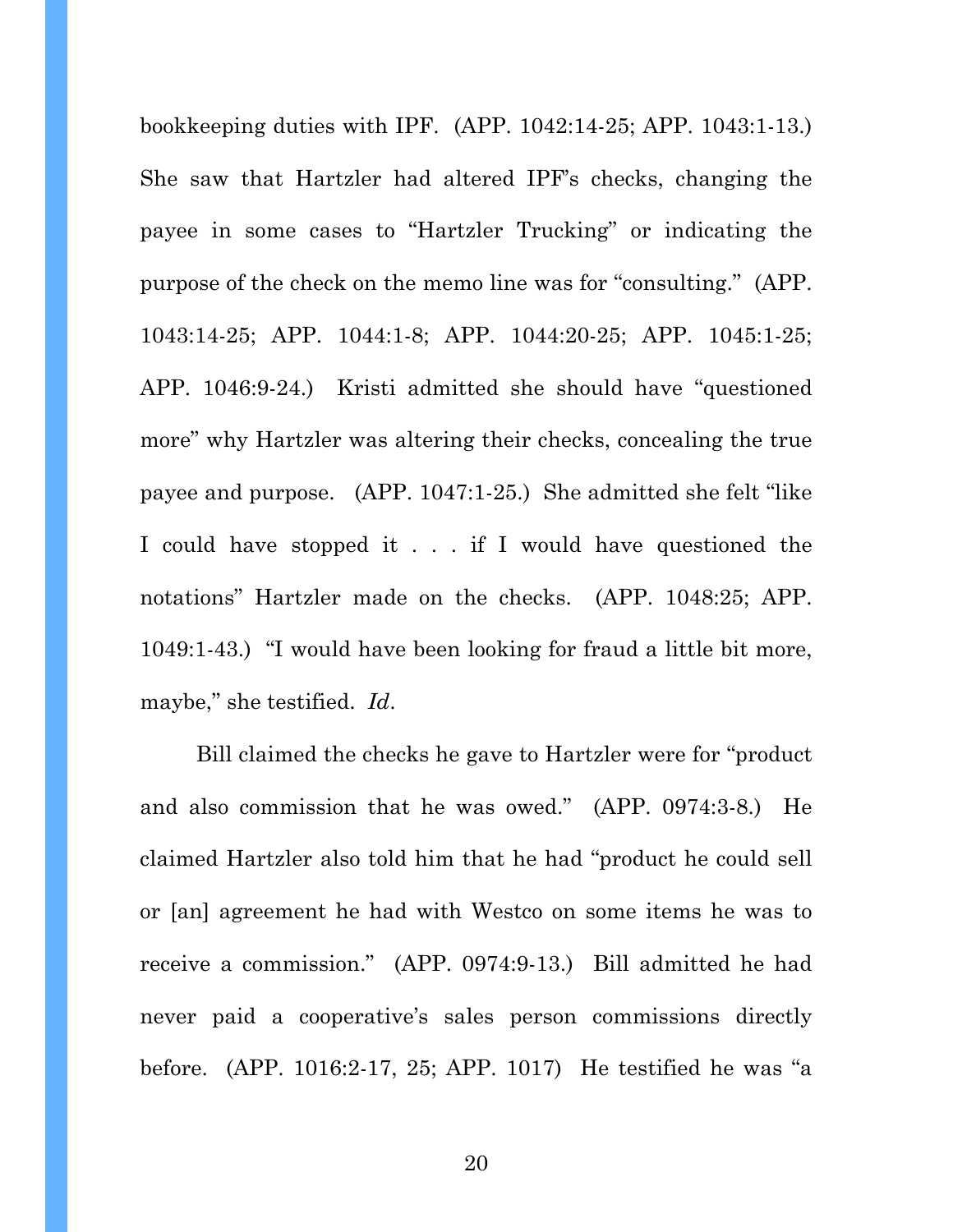little stunned" when Hartzler asked him to do so. (APP. 0977:14- 25, APP. 0978:1-11.) When Hartzler allegedly offered product as his own for sale to Bill, Bill testified that "at first it kind of stunned me." (APP. 1020:22-25, APP. 1021:1-12.) But Bill never confirmed Hartzler's "stunning" representations with anyone else at Westco. (APP. 1022:25; APP. 1023:1-10.)

 Hartzler denied telling Bill he had products to sell on his own personally. (APP. 0688:12-25; APP. 0689:1-9.) He also denied telling Bill he should pay him a commission directly on products he sold to him. (*Id*; APP. 0691:12-20.) Hartzler never gave the Wollesens an invoice, delivery ticket or similar document indicating that any of the product delivered came from him personally. (APP. 0690:1-25; APP. 0691:1-11).

 John Alfonsi, an accountant and certified fraud examiner, testified the arrangements between Hartzler (APP. 0903:25; APP. 0904:1-4,) and the Wollesens had several hallmarks of a bribery scheme. He testified the preferred method to conduct a bribery scheme is to use checks. (APP. 0913:1-13.) The bribes are commonly described as "commissions" to disguise their true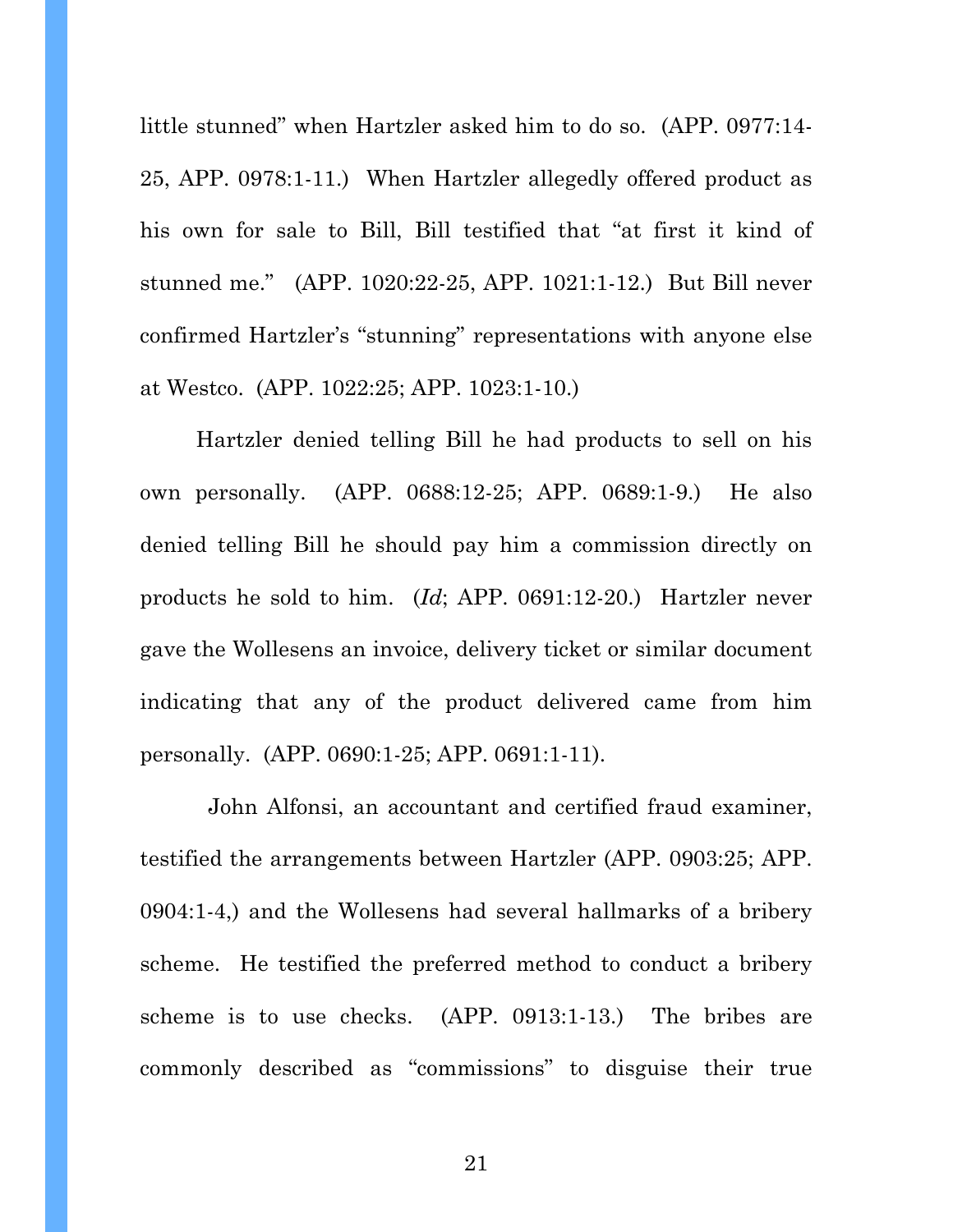purpose. (APP. 0914:2-11.) He also provided a detailed overview of the manner in which the bribery scheme worked. (APP. 0914:16-25; APP. 0914-APP. 0921:1-4; APP, 0916:9-25; APP. 0917- APP. 0919:1; APP. 2683.)

#### **III. EMPLOYMENT RULES AND INDUSTRY CUSTOM**

 Hartzler's conduct with the Wollesens violated Westco's employment rules and industry custom and practice among farmers and cooperatives. Westco's conflict of interest policy, acknowledged by Hartzler, (APP. 0660:4-20; APP. 2539), prohibited employees from seeking any gifts, favors, entertainment, or payments. (APP. 0803-0810) The policy further provides: "It is never permissible for an employee to accept a gift in cash or cash equivalent." (APP. 0807; APP. 2482) Westco never knowingly allowed an employee to take cash payments from a customer. (APP. 0809) Agricultural cooperative sales people are never paid personally by a customer of the cooperative. (APP. 0809-APP. 0810) Sales people for agricultural cooperatives like Westco never receive product in lieu of wages. (APP. 0810) Sales people for agricultural cooperatives like Westco are never given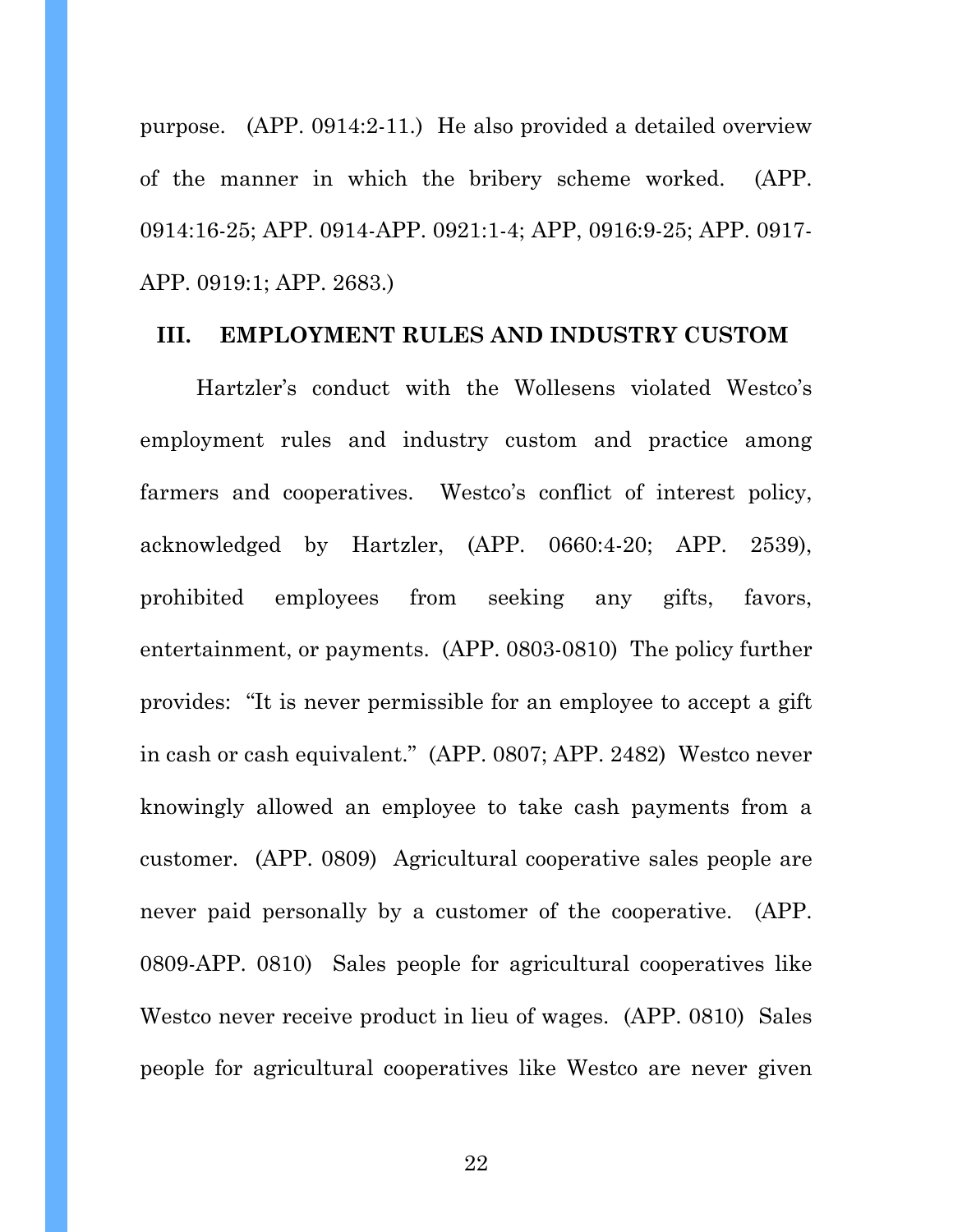product to personally sell to customers of the cooperative. (APP. 0810-APP. 0811)

 Westco offered testimony from experts regarding the custom and practice in the agricultural cooperative industry. These witnesses had extensive experience in various aspects of the industry involving the buying and selling of inputs, (APP. 0834- APP. 0838; APP. 0937-APP. 0940), and they testified it is not the custom and practice of agricultural cooperatives to allow sales persons to sell on their own account the same products the cooperative sells to its customers. (APP. 0839; APP. 0941) Further, they testified it is not the custom and practice of agricultural cooperatives to have farmers pay commissions to cooperative sales persons. (APP. 0840; APP. 0942) They testified it would be inconsistent with the custom and practice in the business of agricultural cooperatives for a farmer to make any personal payments to a sales person of an agricultural cooperative. (APP. 0841; APP. 0851; APP. 0942-0943) They further testified that the use of account statements would be the customary manner in which an agricultural cooperative would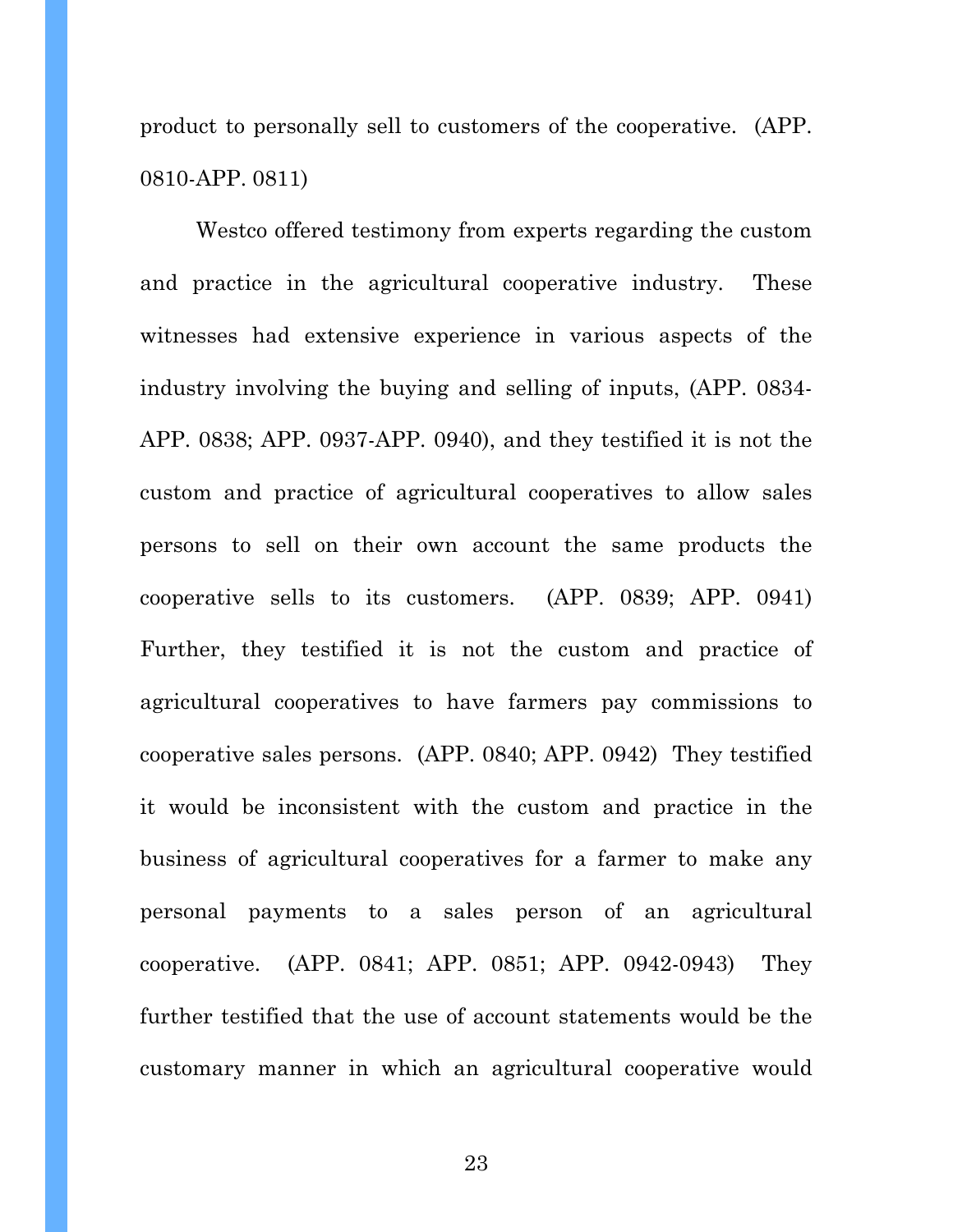document transactions with a customer. (APP. 0842-APP. 0847; APP. 0944; APP. 1440, APP. 1441-1474)

 Westco also called Jay Sturtz who, while employed by Westco, had been the Wollesens' sales representative. (APP. 0952:2-17) He worked for Westco from around 2000 to 2009. (APP. 0951:4-16.) Sturtz came to know Bill when he was working out of the Westco location in Carroll between 2000 and the fall of 2004. (APP. 0951:2-7) During the time Sturtz worked with Bill, Bill and IPF always paid Westco, not Sturtz personally, for the products he sold to them. (APP. 0953) Sturtz never told the Wollesens he had product of his own he could sell to them. (APP. 0954) He never told the Wollesens they should pay him a commission for a sale to them. (*Id*.) The Wollesens never made a personal payment to him as a sales representative for Westco. (*Id*.)

#### **IV. THE ACCOUNT STATEMENTS**

 Throughout the time the Wollesens dealt with Hartzler, Westco sent 49 account statements to IPF. (APP. 0868:19-25; APP. 0869; APP. 0870; APP. 1475-1622) Westco followed its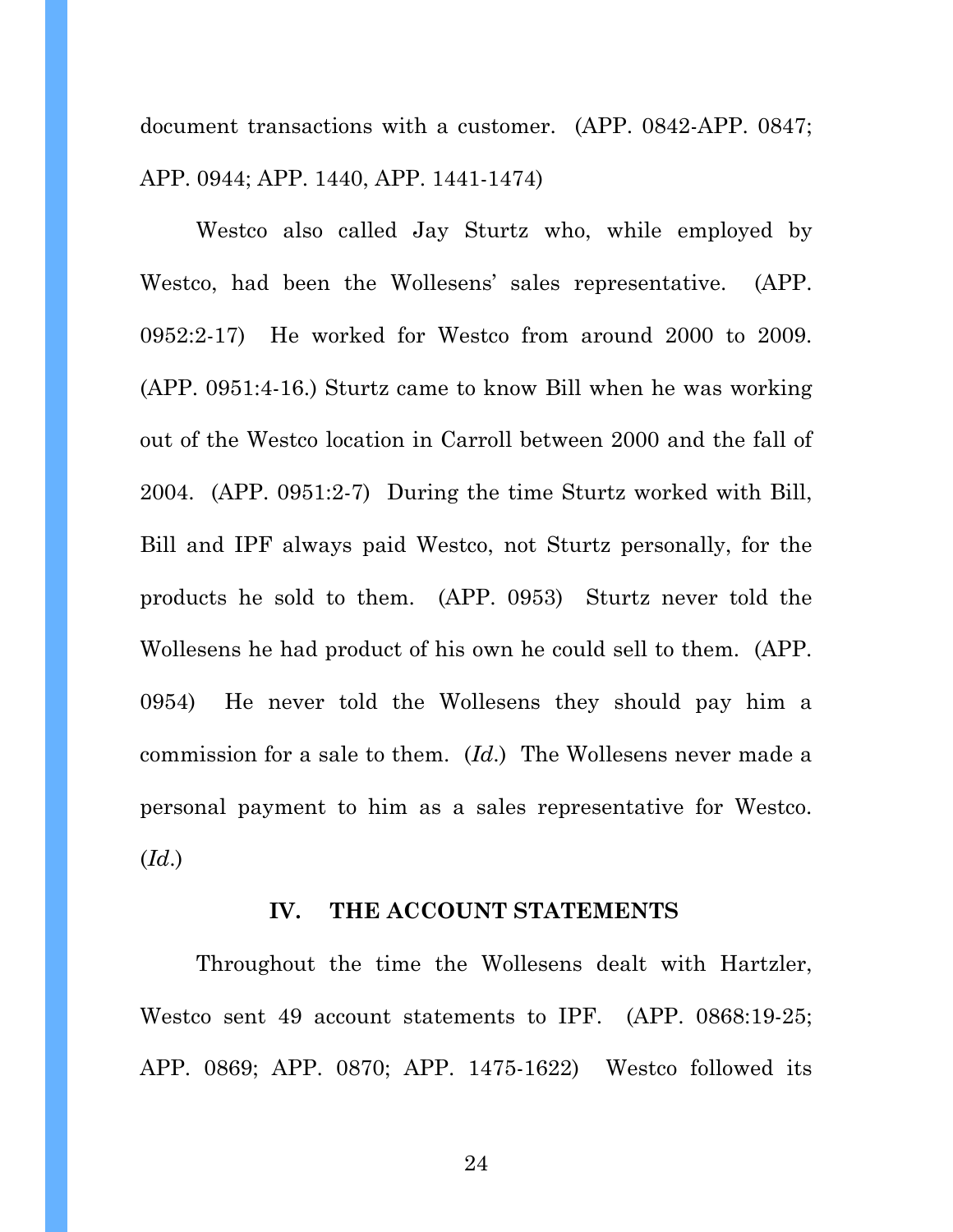standard office procedure when it mailed each of these statements to IPF. (APP. 0871:14-25; APP. 0872-APP. 0874; APP. 0875:1-20; APP. 0882:16-25; APP. 0883:1-11.) These statements showed the product delivered, the quantity of product delivered, the price per unit, payments made on the account, the amount owed on the account, and any funds held in escrow. (APP. 0678:2-24.) Hartzler had the impression the Wollesens received their statements from Westco. *Id*.

These statements clearly reflected that the products sold to IPF were Westco's products, not Hartzler's, and that the price of the products was more than the price agreed to by Hartzler and Bill. (APP. 0922:22-25; APP. 0923:1-8; APP. 2668) The Wollesens claimed that they were always "prepaid" for the products delivered to them. (APP. 1026:5-11.) But any amount held as prepayment for future deliveries would be reflected in the amount held in escrow on the statements. (APP. 0683:1-9.) Bill understood any prepayments were held in the escrow account by Westco. (APP. 1027:7-25; APP. 1028:1-2.) However, none of the Westco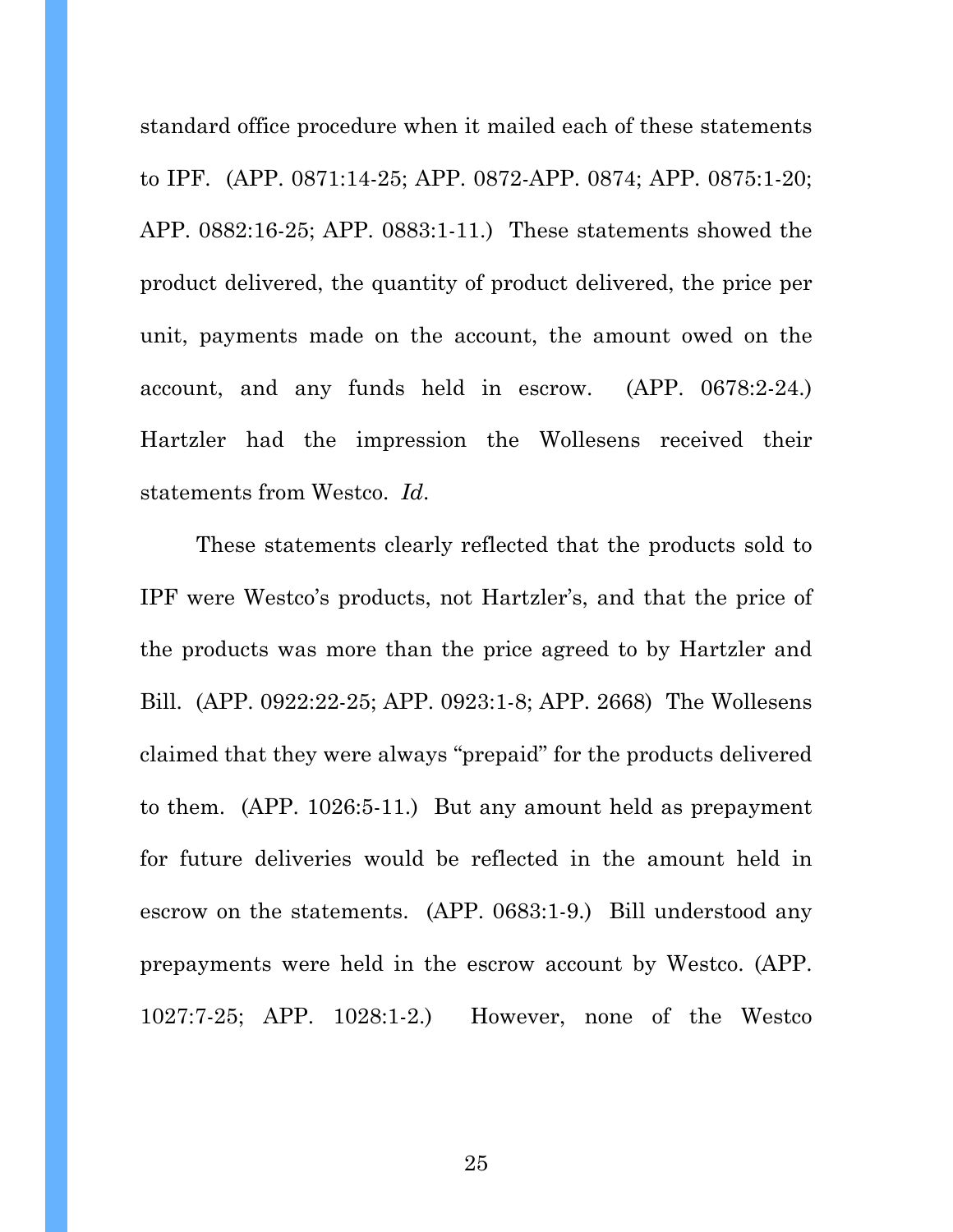statements mailed to the Wollesens reflected the "prepayments" they claim.

The Wollesens' admitted to receiving only four of the 49 statements mailed by Westco. (APP. 0634:20-25; APP. 0635:1-13; APP. 0637:4-25; APP. 0638:1-9; APP. 0961:19-25; APP. 0962: 1-15; APP. 1650) They denied receiving any others. The account statements the Wollesens received showed that Westco was charging them *more* for the products sold to them by Hartzler than Hartzler had quoted to Bill. (APP. 0922:22-25; APP. 0923:1- 8; APP. 1440-APP. 1471; APP. 2668) They reflected how the Wollesens' payments were applied by Hartzler to their account. (APP. 0678:2-24.) The statements sent by Westco to the Wollesens were completely inconsistent with the deals the Wollesens claimed they made with Hartzler. But the Wollesens never questioned the accuracy of any of Westco's statements. (APP. 0680:8-15; APP. 0681:22-25; APP. 0682:1-6.)

#### **V. THE 2010-2011 TRANSACTIONS**

In November 2010, IPF owed Westco approximately \$1.4 million for product delivered for the 2010 crop season, as reflected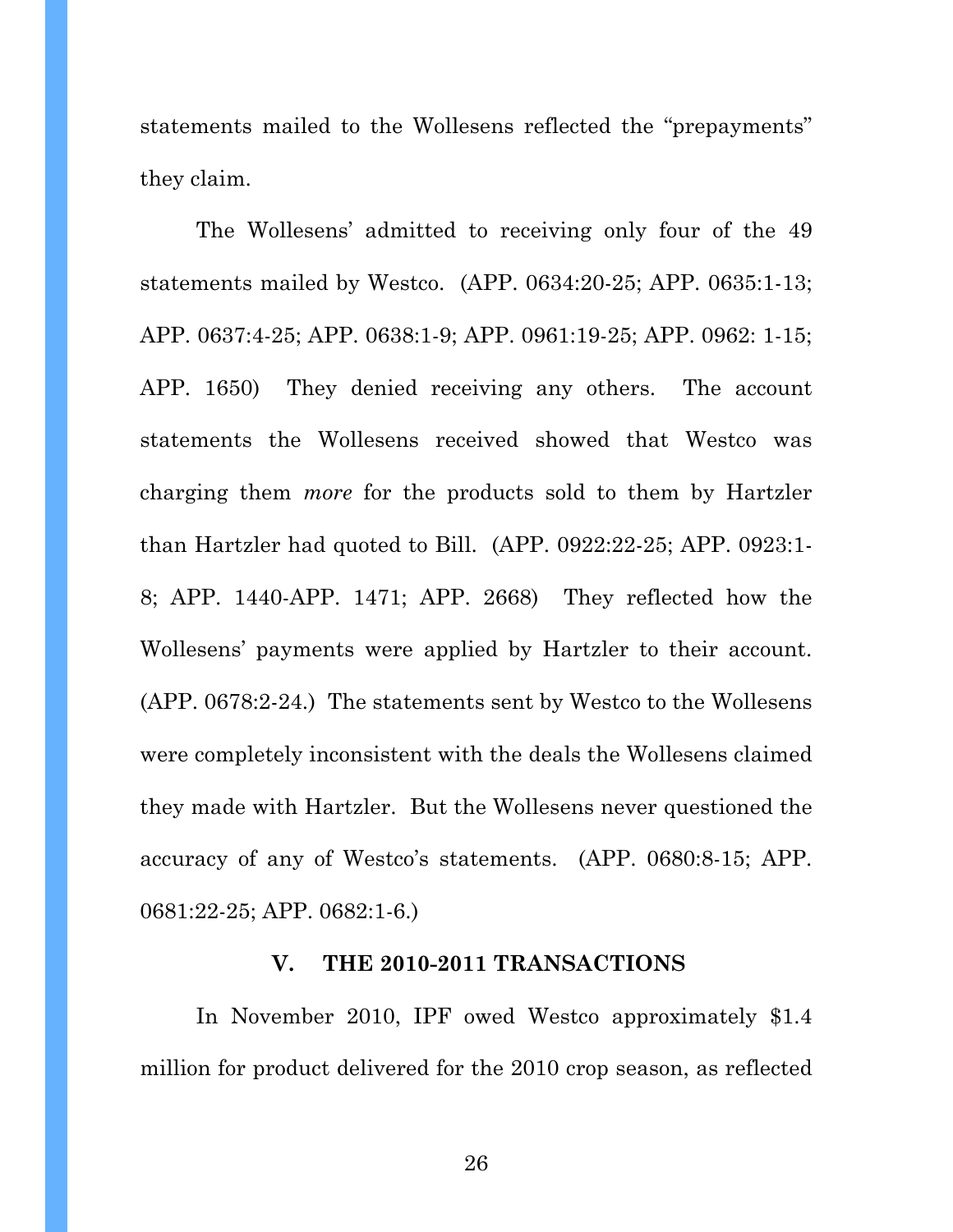on Westco's monthly statement. (APP. 0878; APP. 2679) Hartzler's supervisor, Harry Ahrenholtz, asked Hartzler about the significant amount due from IPF. (APP. 0705:1-25.) Hartzler lied about the status of the account and told Ahrenholtz that the Wollesens were going to pay the amount due. (APP. 706:1-25; APP. 707:1-19.) On or about December 21, the Wollesens gave Hartzler three checks totaling approximately \$2.1 million. (APP. 0898; APP. 2737) The Wollesens claimed the money was "prepay" for the 2011 crop. (APP. 886:18-25; APP. 0887:1-2; APP. 0888:17- 25; APP. 0889-APP. 0890:17-24; APP. 0891:3-5; APP. 1506, APP. 2772) Hartzler used the money to pay off the balance due for product delivered and planted in 2010. (APP. 0713:1-8.)

Westco would typically apply any funds received to an existing account balance before accepting prepayment. (APP. 0881:13-25.) On December 29, 2010, Hartzler told Ahrenholtz he had collected the amount due and owing from the Wollesens and received an additional \$650,000 in prepayment for 2011. (APP. 0763:8-25; APP. 0764:1-15; APP. 2746) This was also a lie. Hartzler had yet to bill IPF nearly \$650,000 for 2010 inputs. ( *Id.*;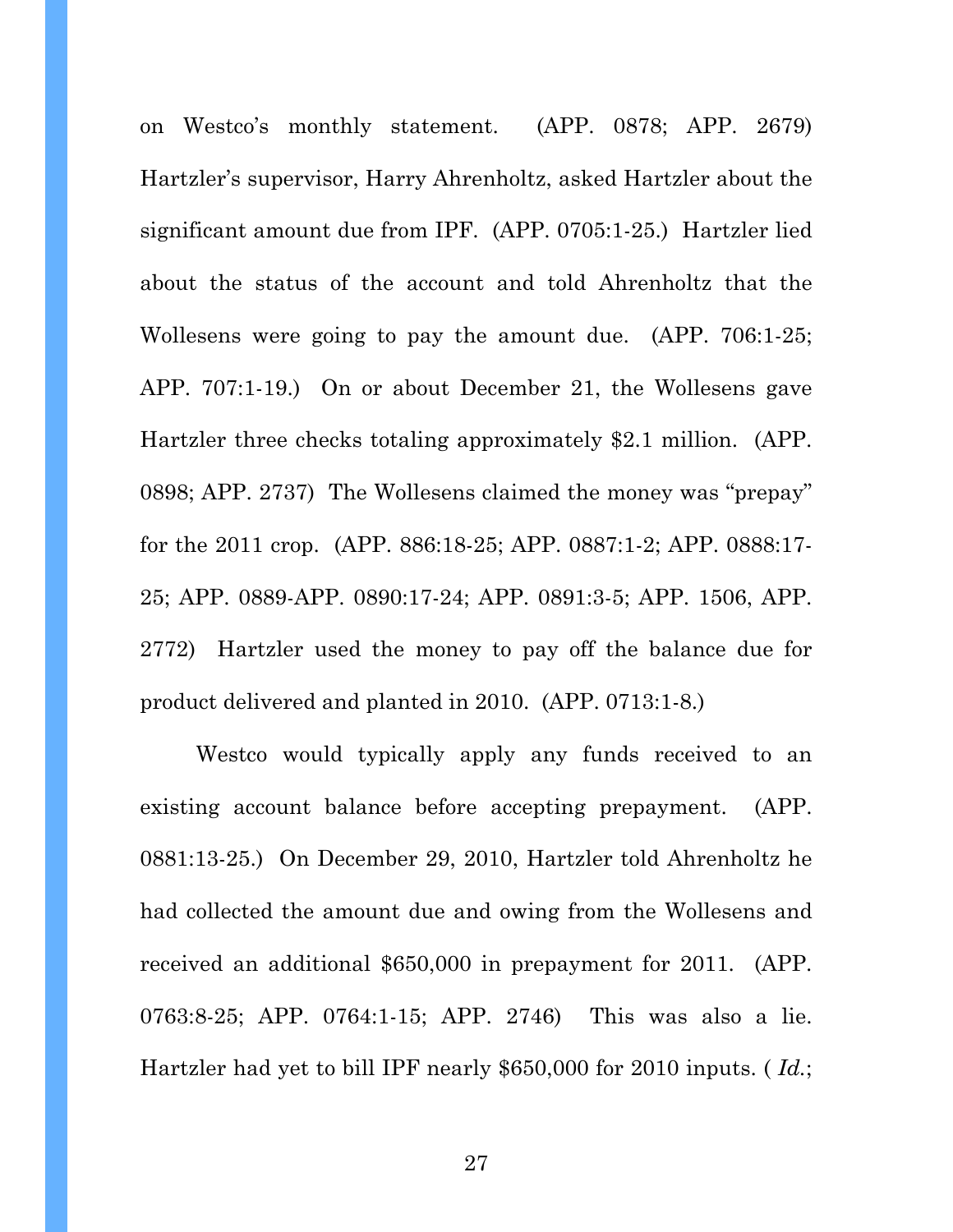APP. 0773:11-25; APP. 0774:1-10; APP. 1603) Hartzler did not tell anyone at Westco that he had agreed with Bill that the three checks totaling \$2.1 million were "prepayment" for the 2011 crop year. (APP. 0712:9-25.)

 Westco mailed three account statements to IPF that accurately reflected how Hartzler had applied the money provided by the Wollesens in December. (APP. 0682:22-25; APP. 0683:1-25; APP. 0684:1-25; APP. 0685:1-2; APP. 1603) They were as follows:

- 1) December 31, 2010, statement to IPF showed a balance due of \$1.4 million had been paid by application of two of the December 21 payments in the amounts of \$650,000 and \$867,000. (APP. 0853:3-22; APP. 1603)
- 2) January 31, 2011, statement showed a third payment of December 21 in the amount of \$640,000 had been applied in payment of product invoiced to their account that same month, and there was only \$2,232.50 held in escrow as prepay. (APP. 0683:10-25; APP. 0684; APP. 0685:1-2; APP. 1603)
- 3) February 28, 2011, statement showed there was only \$2,232.50 held in escrow as prepay for 2011 crop. (APP. 0853:22-25; APP. 0854:1-8; APP. 1603)
- 4) March 31, 2011, statement showed for a third time that there was only \$2,232.50 held in escrow as prepay for 2011 crop. (APP. 0854:19-25, APP. 0855:1-4; APP. 1603)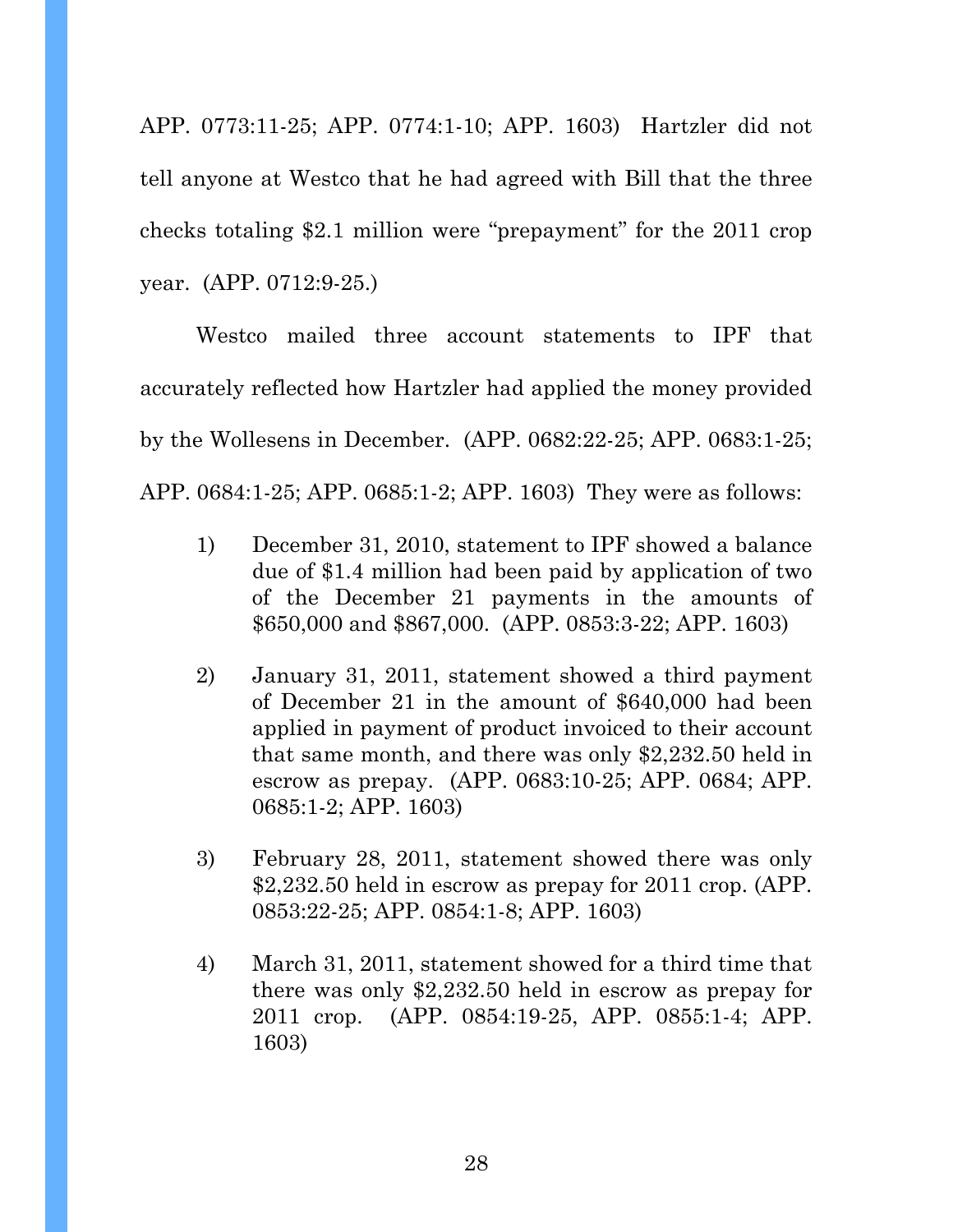The Wollesens never questioned why the January, February or March 2011 statements did not reflect the "prepay" escrow of at least \$2 million they claim. (APP. 0684:7-25; APP. 0685; APP. 0686:1-2.) The Wollesens never expressed any concern to anyone at Westco about the balance of their escrow account in early 2011 as reflected in the statements. (*Id*.)

 Hartzler had signed three contract forms with IPF on December 21, 2010, so he could cover the balance owed by IPF on the account at Westco. (APP. 0708:15-25; APP. 0709:1-4; APP. 2552-APP. 2557) The purpose of Hartzler's "contracts" with IPF was to continue to conceal from Westco the deals he had made with the Wollesens over the past five years. (APP. 0709:5-8.) Except for fertilizer, the "contracts" signed by Hartzler did not provide a definite description of the product sold, the identity or brand name of the product, the product price, or the product quantity. (APP. 0709:9-25; APP. 0710:1-25; APP. 0711:1-24; APP. 2552-2557) The "contracts" were never entered into Westco's accounting system. (*Id*.; APP. 0713:22-25; APP. 0714:1-9; APP. 2552-2557)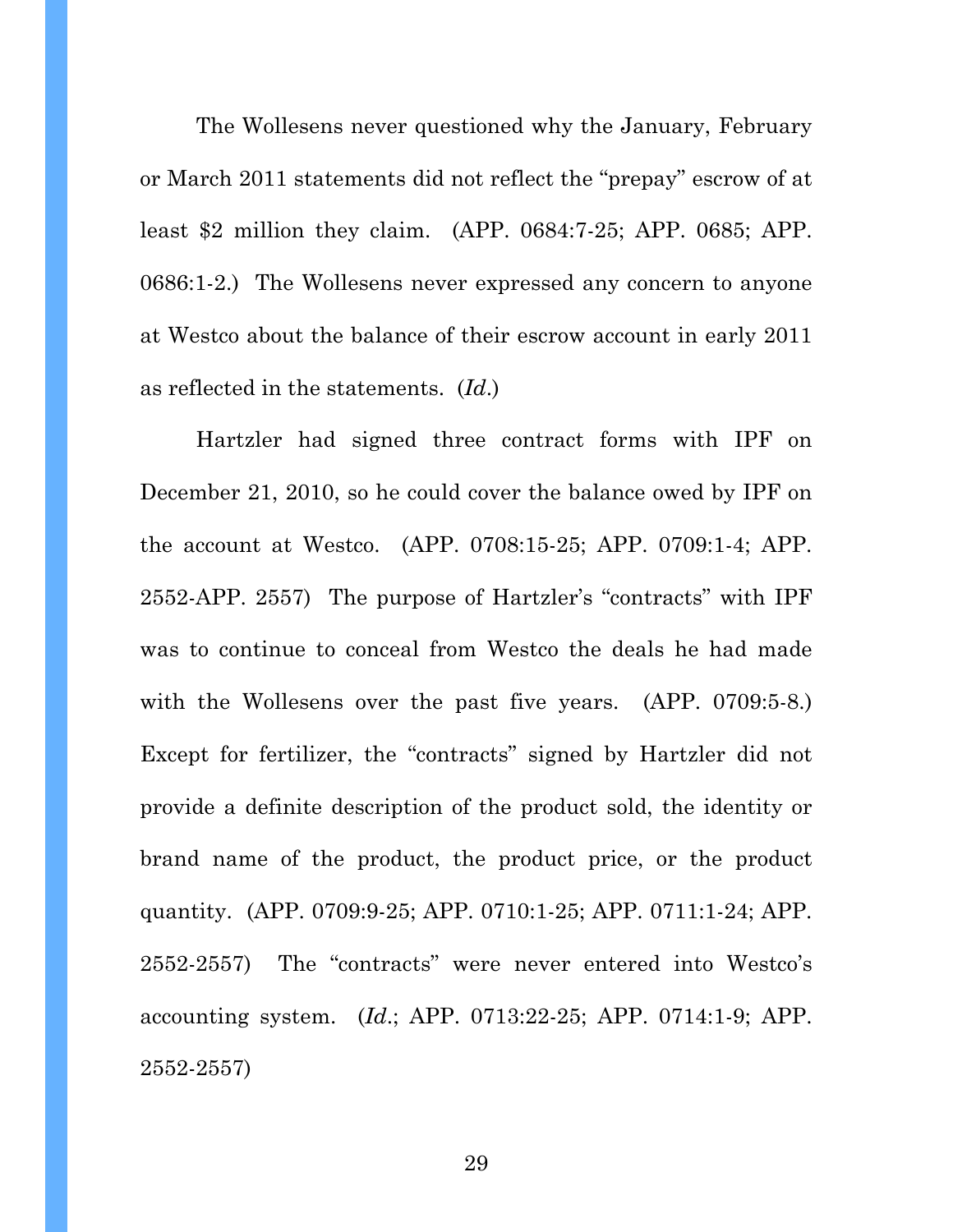Prior to April 30, 2011, when Hartzler directed Westco to stop deliveries to IPF, (APP. 0856:12-15; APP. 2666), IPF had obtained some product from Westco for the 2011 crop year. Westco claimed IPF owed it \$2,171,978.80 for this product based upon current price lists and the standard volume discount. (APP. 0857:1-25; APP. 0858:1-16; APP. 0859:15-25; APP. 0860:1-25; APP. 0861; APP. 0862:16-17; APP. 0863:2-11; APP. 1603; APP. 2686) IPF never paid Westco for this product.

#### **VI. DAMAGES**

 Westco sustained significant damages as a result of the bribery scheme and sought restitution and a constructive trust based upon evidence of its losses. John Alfonsi, CPA, provided expert testimony in support of Westco's damages claim. (APP. 0901-APP. 0904) These damages included: (1) \$2.3 million for improper discounts Hartzler provided the Wollesens, (2) \$2.1 million for the fair market value of product delivered to the Wollesens by Westco for the 2011 crop season, and (3) \$733,000 for the amount of "free corn" seed allocated by Hartzler to the IPF account. (APP. 0926:9-25, APP. 0927:1-7; APP. 0905; APP. 0906-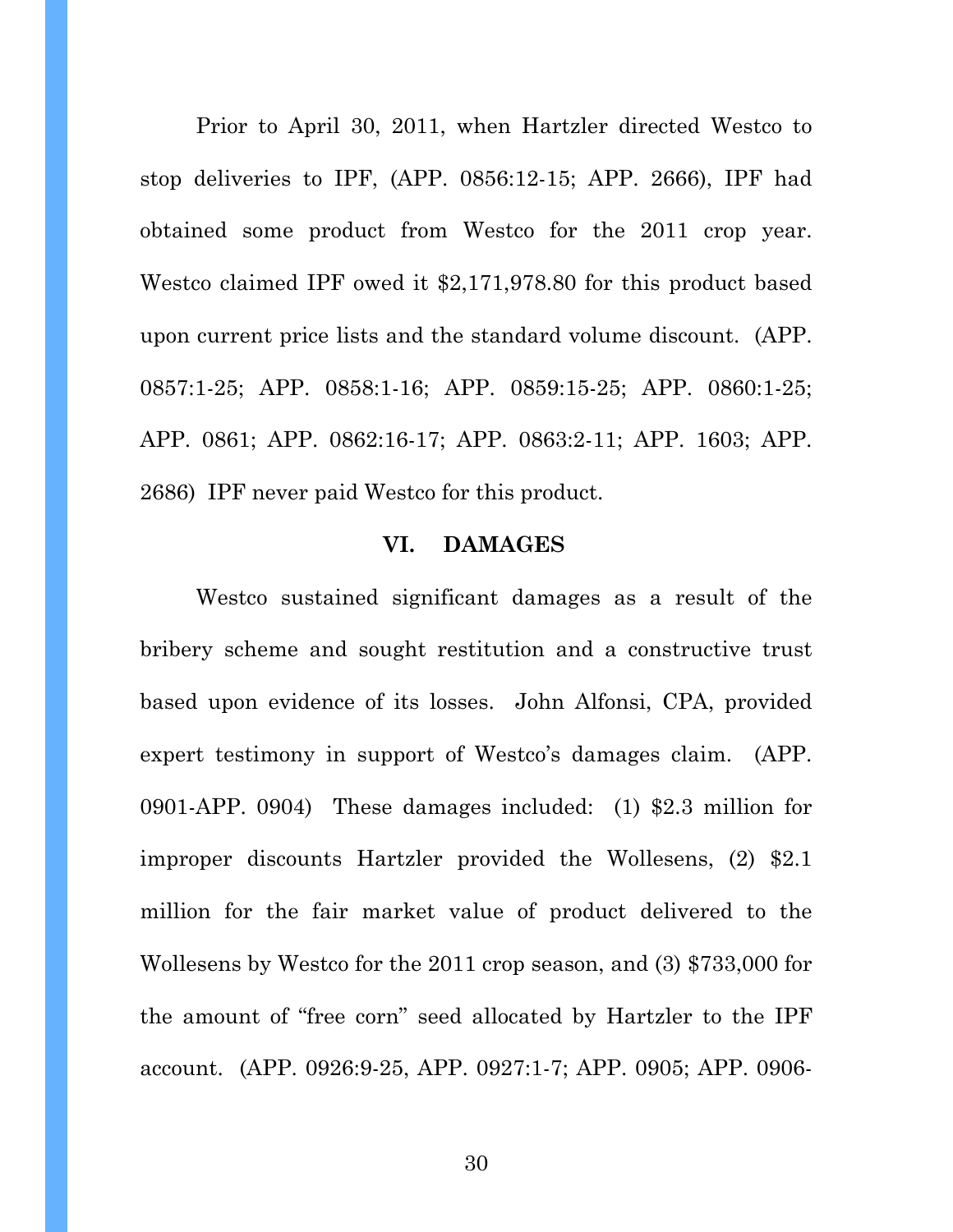APP. 0911:18-25; APP. 0912:1-22; APP. 0969; APP. 2687) Total damages based upon these calculations are \$5,234,000.

 In addition, Westco sought a constructive trust based upon Alfonsi's testimony that IPF realized \$3,776,392 in net profit on the sale of crops grown with inputs acquired from Hartzler at improperly discounted prices. (APP. 908:12-21; APP. 0928:13-16; APP. 0929:2-7.) If the \$487,315 paid by the Wollesens to Hartzler is included in the calculation, Westco's total damages are approximately \$9.5 million. (APP. 0929:8-15.)

 By his own calculations, Hartzler agreed that Westco had been damaged in the amount of at least \$2.5 million as a result of the bribery scheme, representing only the amount of the improper discounts. (APP. 0775:8-25; Ex. P39.) Hartzler agreed to the entry of a judgment against him for restitution in the federal criminal proceeding in the amount of \$2.5 million. (*Id*; APP. 0718:3-18; APP. 2542)

#### **ARGUMENT**

## **I. WESTCO SHOULD HAVE A NEW TRIAL BY EQUITABLE PROCEEDINGS.**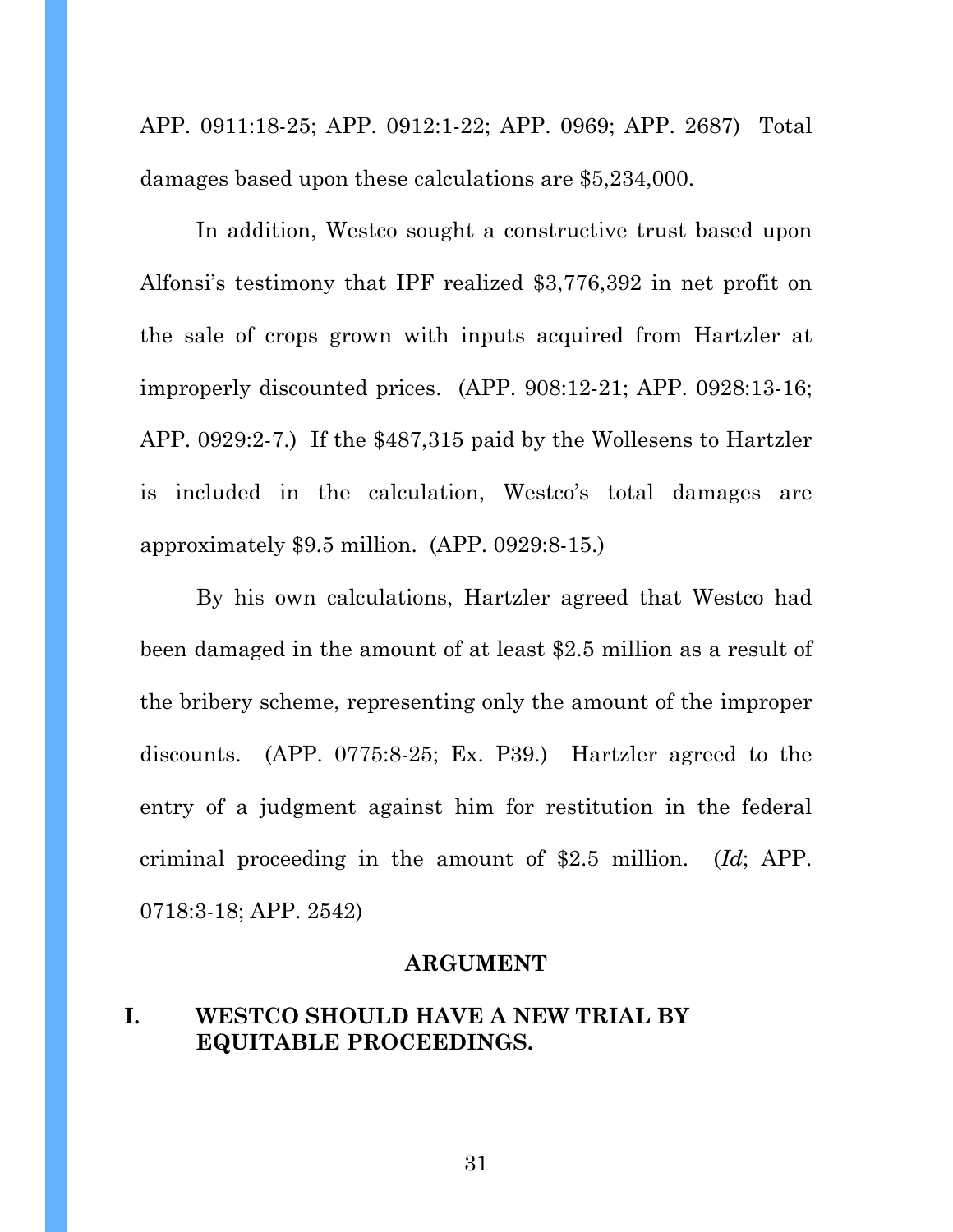**Preservation of Error.** Westco preserved error on the issue of trial by equitable proceedings: by resisting a pre-trial motion for summary judgment to dismiss Westco's equitable count of unjust enrichment (APP. 0162) and the order granting the motion (APP. 0162; APP. 0168); by motions to try equitable issues by equitable proceedings made before trial, on the first day of trial, and at the close of evidence (APP. 0276; APP. 0778-APP. 0779:1-15; APP. 1080:23-APP. 1082:1) and the orders denying the motions (APP. 0445); and by timely motion for new trial (APP. 0595) and the order denying the motion (APP. 0614).

*Scope of Review and Standard of Review.* The scope of review for the dismissal of Westco's unjust enrichment count includes the motion for summary judgment, the resistance, the record on the hearing of the motion, and the court's order granting the motion. The standard of review for an order granting summary judgment is for correction of errors at law. *Baker v. City of Iowa City*, 867 N.W.2d 44, 51 (Iowa 2015).

The scope of review on the trial of equitable issues by equitable proceedings includes: the Wollesens' motion for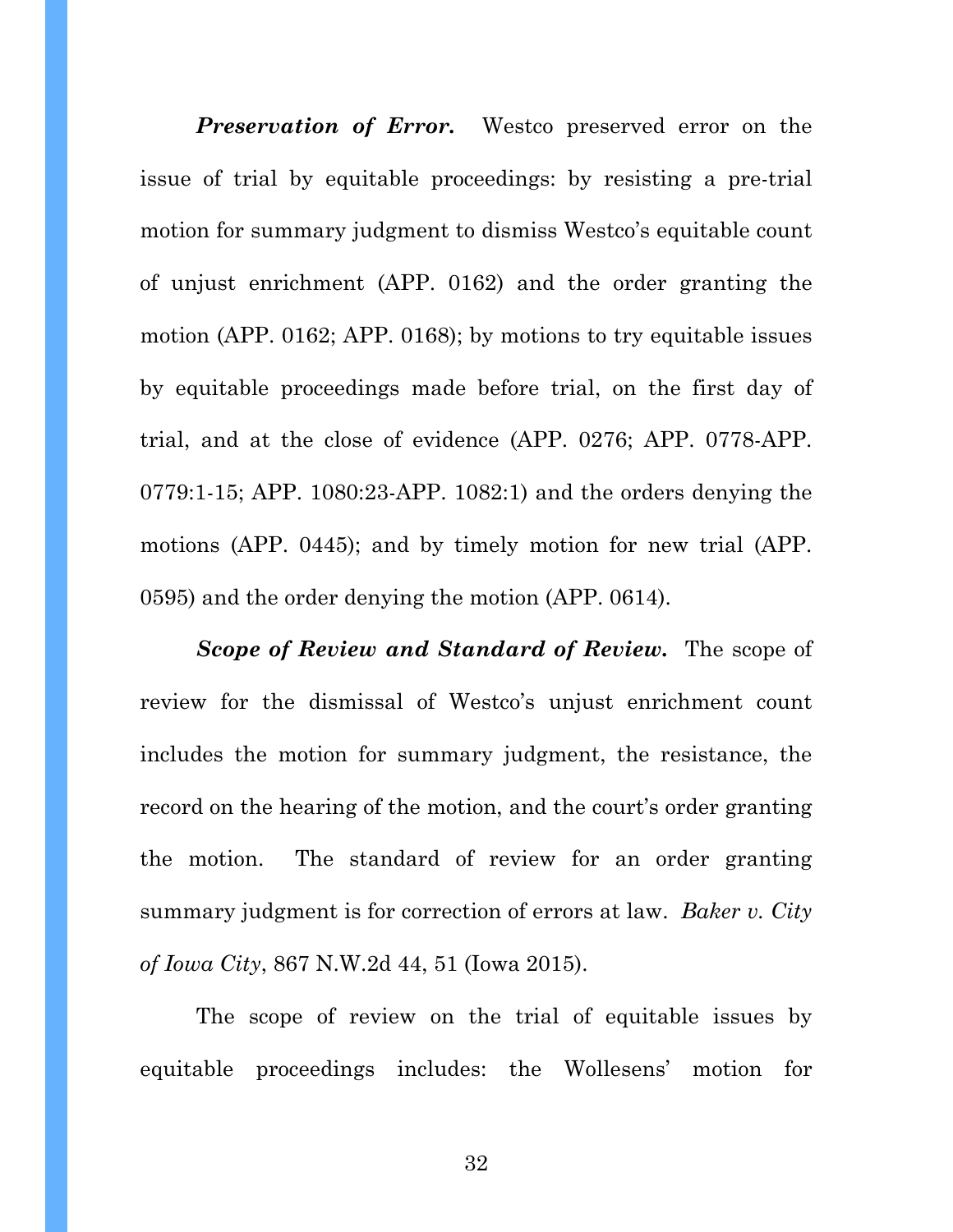summary judgment; the resistance; the order granting the motion; the grounds raised in Westco's motion for new trial; the resistance; the record on the hearing of the motion for new trial; and the order denying the motion.

Whether Westco had a right to trial of equitable issues by equitable proceedings is a purely legal issue. Iowa Code § 611.10; Iowa R. Civ. P. 1.903(1). The standard of review is for correction of errors at law. *Clinton Physical Therapy Servs., P.C. v. John Deere Health Care, Inc*., 714 N.W.2d 603, 609 (Iowa 2006). On appeal, the court should view the evidence in a light most favorable to the party denied the right to an equity trial in determining whether denial of the right was prejudicial error. *See Conrad*, 189 N.W.2d at 540.

#### *Argument.*

"The plaintiff may prosecute an action by equitable proceedings in all cases where courts of equity, before the adoption of this Code, had jurisdiction, and *must so proceed* in all cases where such jurisdiction was exclusive." Iowa Code § 611.4 (emphasis added). The Code also provides that "either party *shall*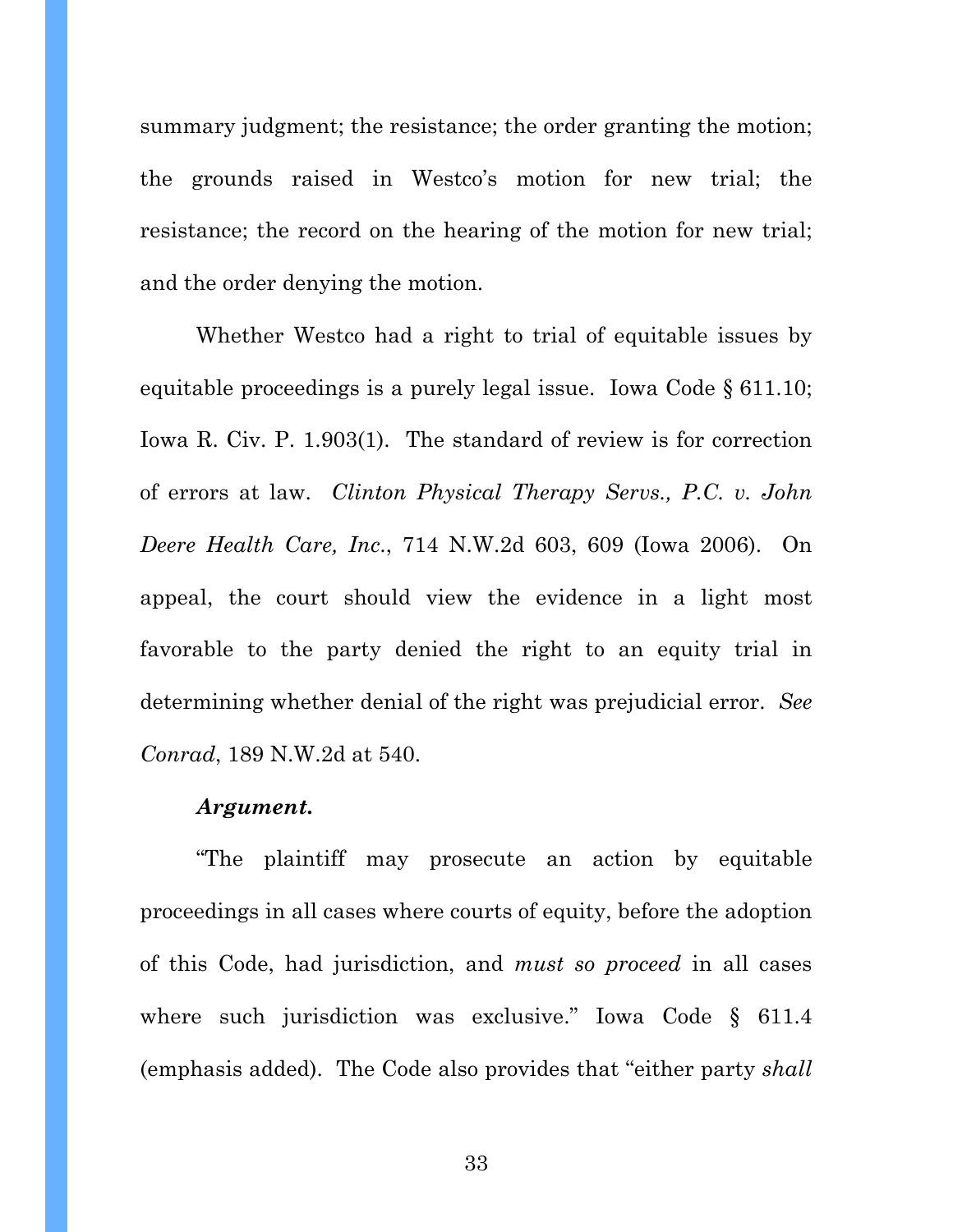*have the right*, by motion, to have any issue *heretofore exclusively cognizable in equity* tried in the manner hereinafter prescribed in cases of equitable proceedings." Iowa Code § 611.10 (emphasis added.); *see also Pickford v. Smith,* 241 N.W. 650, 653 (Iowa 1932).

A corollary to these statutes is the rule of civil procedure governing the trial of issues:

All issues shall be tried to the court except those for which a jury is demanded. Issues for which a jury is demanded shall be tried to a jury *unless the court finds that there is no right thereto* ….

Iowa R. Civ. P. 1.903(1) (emphasis added).

The exclusive jurisdiction of equity embraces two classes of cases, first, those in which the plaintiffs' case is founded upon an equitable estate, title, or interest; and, second, those in which the remedy sought is one that only a court of equity can administer.

*McAnulty v. Peisen*, 226 N.W. 144, 145 (Iowa 1929); *see also Harman v. Masoneilan Int'l, Inc.*, 442 A.2d 487, 496, 499 & n.22 (Del. 1982). Westco's claims fall into both categories for which equity has exclusive jurisdiction, and this requires trial by equitable proceedings.

 Westco generally alleged claims for breach of fiduciary duty and related conspiracy and generally sought damages, equitable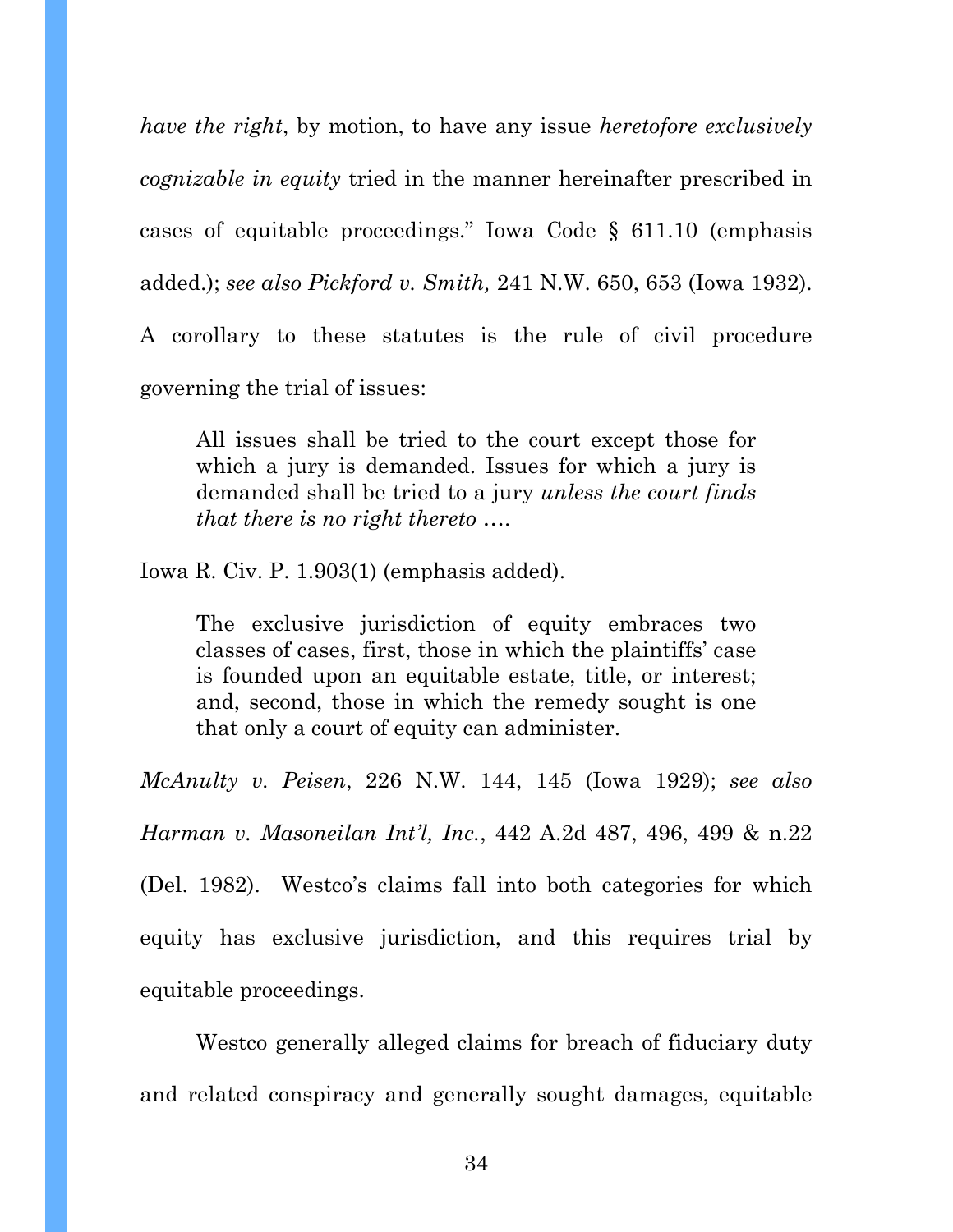relief, and remedies available under Iowa Code Chapter 706A. In pre-trial proceedings, the district court erroneously: (1) dismissed Westco's count for unjust enrichment on the ground that Westco plead, as an alternative count, breach of contract; (2) determined Westco had adequate remedies at law and that there was no other equitable claim made by Westco; and (3) denied Westco's motions to try equitable issues by equitable proceedings. The district court concluded that Westco's remaining counts, for breach of fiduciary duty and violations of Chapter 706A, were "torts" or otherwise legal claims, and ordered that they, along with IPF's claims, be tried to a jury. This was error.

The error was prejudicial. Westco offered sufficient evidence to generate fact questions on its equitable claims. Nevertheless, the district court submitted the entire case to the jury and entered judgment against Hartzler on the jury's verdict in an amount that was substantially less than the damage he admittedly caused. The district court entered judgment on the jury's verdict in favor of the Wollesens. The only remedy on appeal for this error is to reverse the judgment and remand the case with directions for a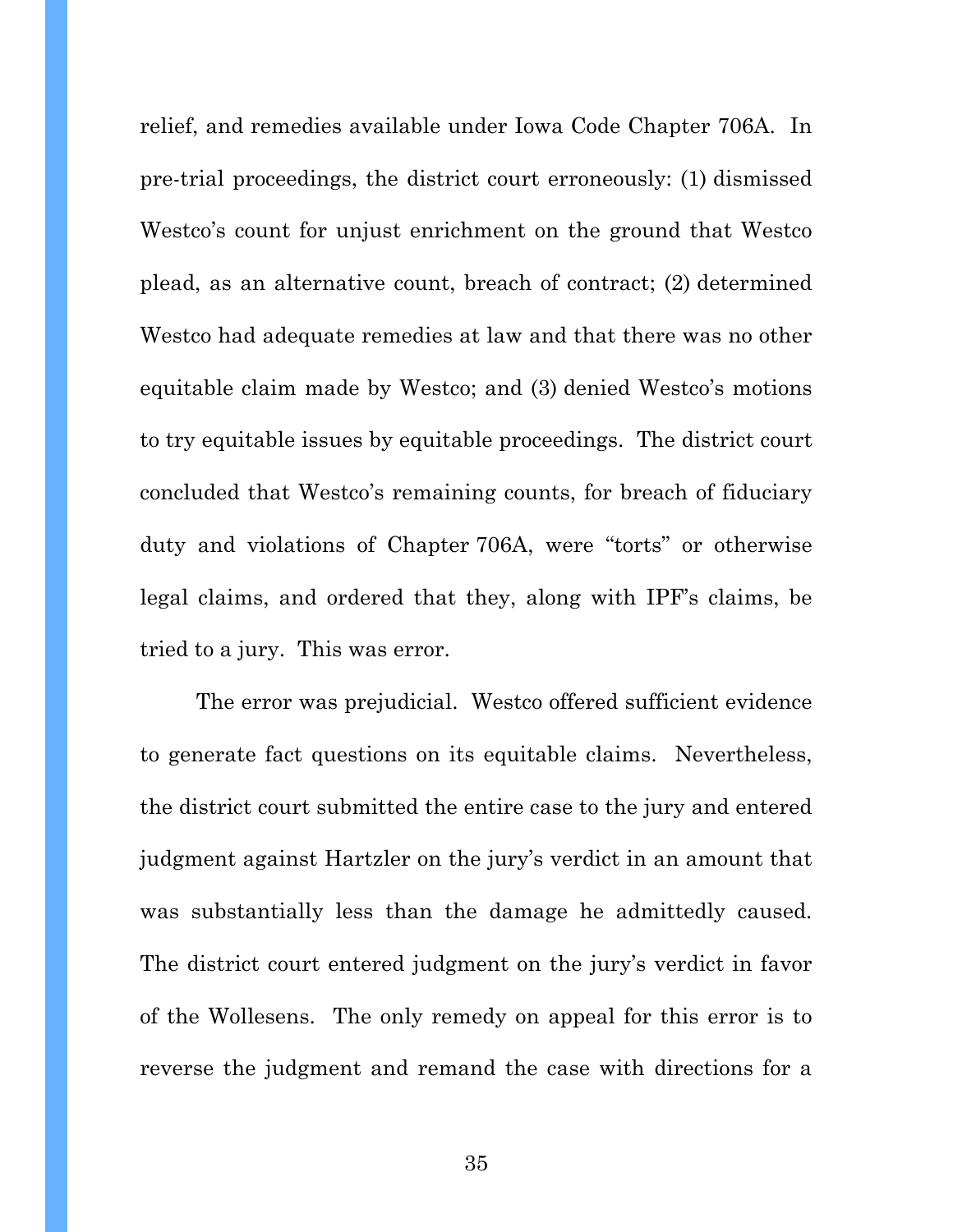new trial by equitable proceedings on all issues. *See McElroy v. State*, 703 N.W.2d 385, 389 (Iowa 2005).

# **A. CLAIMS FOR BREACH OF THE FIDUCIARY DUTY OF LOYALTY ARISING OUT OF AN AGENT'S SELF-DEALING ARE EXCLUSIVELY EQUITABLE.**

"It is the allegations of the cause of action, and not the prayer alone, that determines the forum." *McAnulty*, 226 N.W. at 149. "Even in equity a money judgment may be claimed. The claim for a money judgment does not determine that the cause of action pleaded is at law." *Id.* 

# **1. Westco's Breach of Fiduciary Duty Claim is Equitable.**

The claim alleged by Westco is that Hartzler, as Westco's agronomy sales manager, breached his fiduciary duties when he received bribes from the Wollesens in exchange for negotiating and entering into unfair agreements for the sale of Westco's products to IPF.

An agent usually has greater authority to act for the principal, such as negotiating contracts, while an employee typically renders services at the direction of the employer. … This heightened responsibility of an agent justifies the imposition of a fiduciary relationship. Likewise, employees who assume the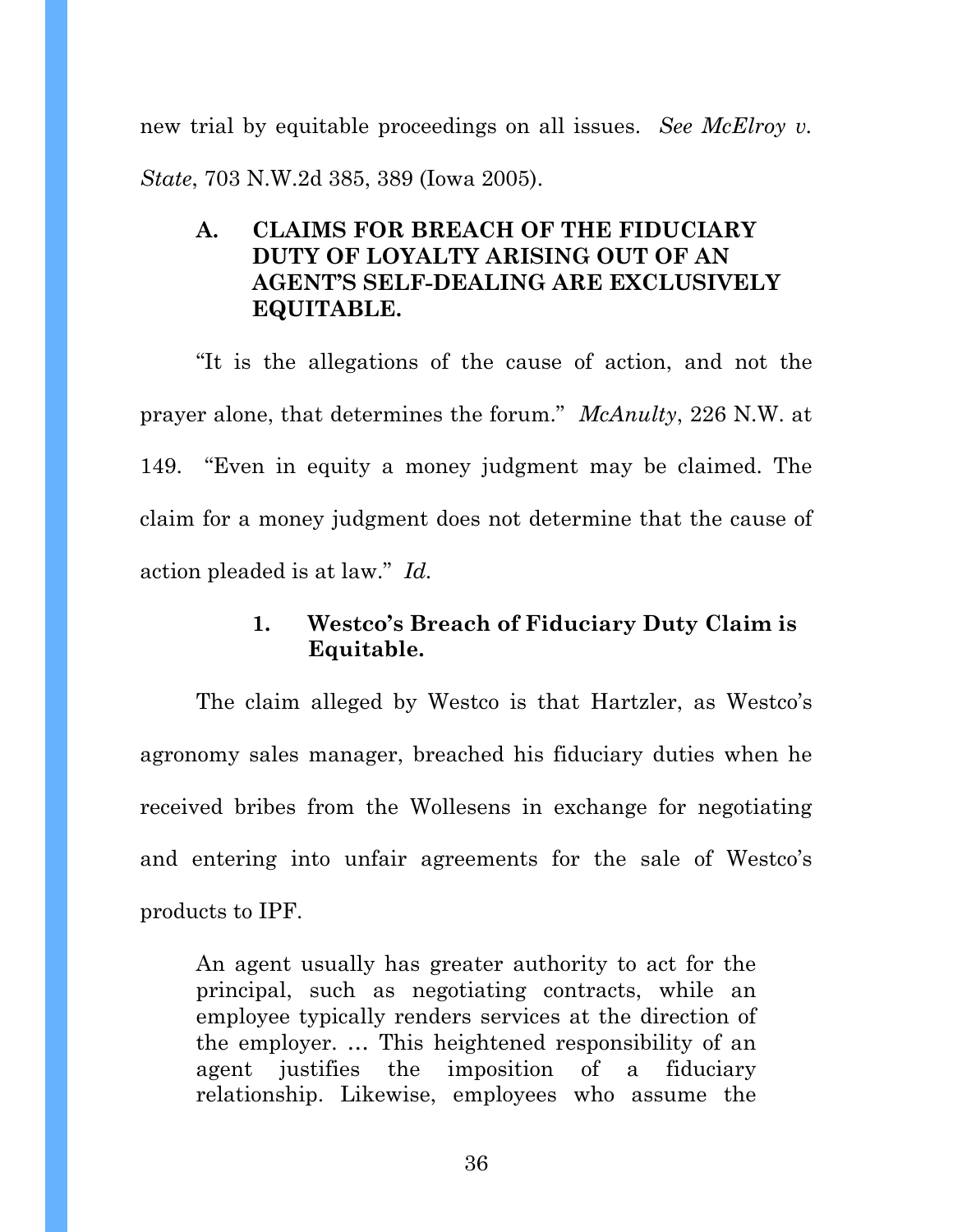same type of responsibility can become bound by a fiduciary duty.

*Condon Auto Sales*, 604 N.W.2d at 599-600. There is no dispute Hartzler acted as a fiduciary of Westco.

 There are two primary duties owed by fiduciaries: a duty of care and a duty of loyalty. *See Baur v. Baur Farms, Inc*., 832 N.W.2d 663, 674 (Iowa 2013). Westco's claims are based on a breach of the fiduciary duty of loyalty, not the duty of care.

 Courts recognize "that the concept of a fiduciary duty is an equitable one." *Kurth v. Van Horn*, 380 N.W.2d 693, 698 (Iowa 1986). Courts of equity have historically exercised exclusive jurisdiction over disputes involving breaches of an agent's fiduciary duty when the fairness of the transaction is at issue and when the agent receives a personal benefit. *Holden v. Constr. Mach. Co.*, 202 N.W.2d 348, 357-58 (Iowa 1972). "Equity holds them strictly accountable as trustees." *Id.* at 358.

Before the first Code, and during the time when there was a split bench, "[f]raud in a court of equity properly include[d] all acts, omissions and concealments which involve a breach either of legal or equitable duty, trust or confidence justly reposed, and are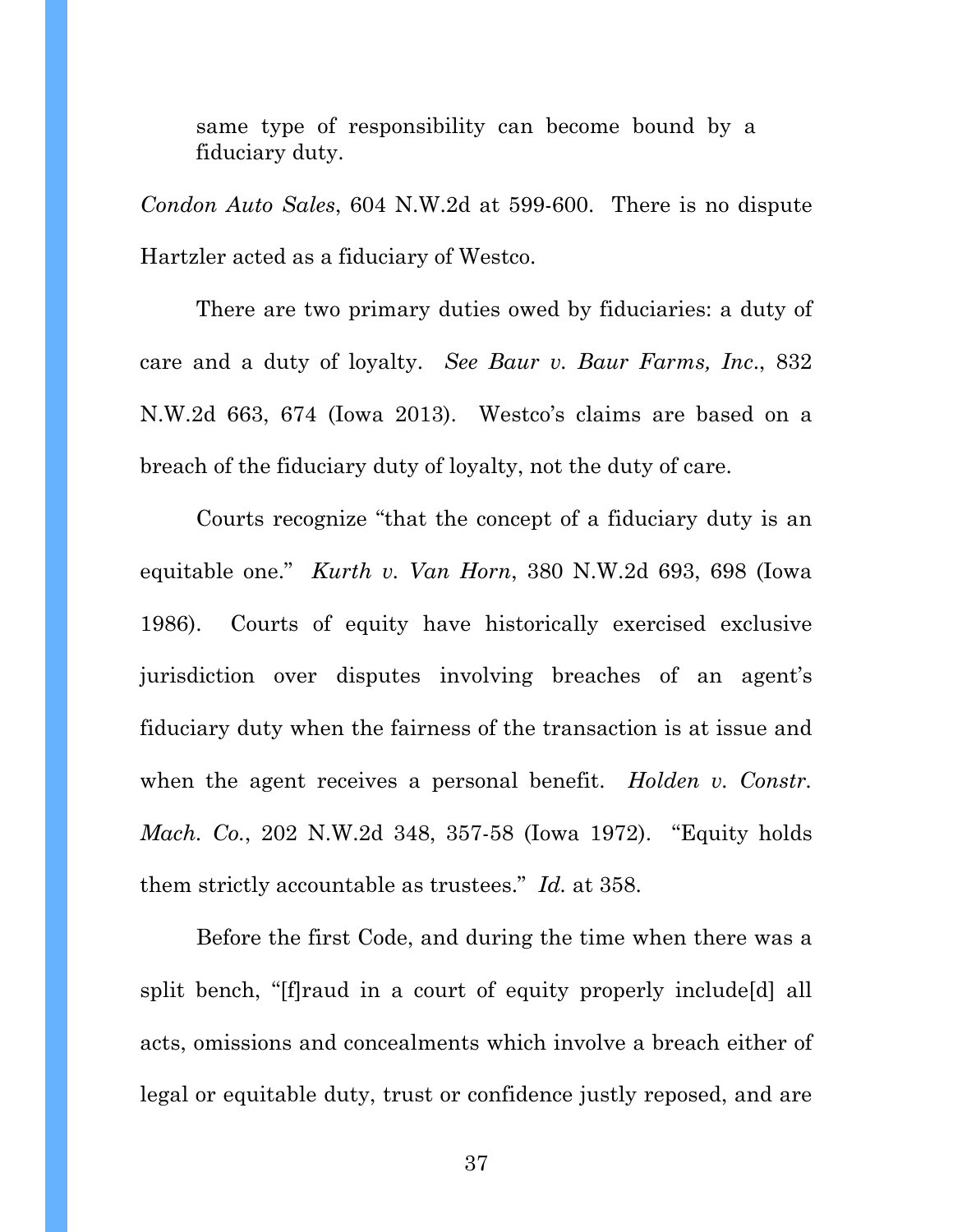injurious to another, or by which an undue or unconscientious advantage is taken of another." *Arnold v. Grimes*, 2 Greene 77, 80 (Iowa 1849). After the turn of the last century, the court held:

"The gist of plaintiff's action is fraud committed upon her by her agent . . . . *On account of the fiduciary relations existing between defendant and plaintiff*, *and the alleged fraud*, *this action was heretofore solely cognizable in a court of equity*."

*Faust v. Hosford*, 93 N.W. 58, 59 (Iowa 1903) (emphasis added). The nature of the relationship mandates that when a plaintiff alleges a breach of fiduciary duty, "'courts of equity will assume jurisdiction and grant relief *because of the relations existing between the parties*, such as trust or confidence.'" *In re Sibert's Estate*, 263 N.W. 5, 6-7 (Iowa 1935) (quoting *Dickinson v. Stevenson*, 120 N.W. 324, 325 (Iowa 1909)) (emphasis added).

The district court characterized Westco's claims as legal based in part on Westco's request for damages. This is error. "Demand for a money judgment in suits in equity is frequent. It does not determine that the cause is improperly brought in equity, or that the plaintiff is not entitled to equitable relief." *McAnulty*, 226 N.W. at 149; *see also Weltzin*, 618 N.W.2d at 299; *Carstens v.*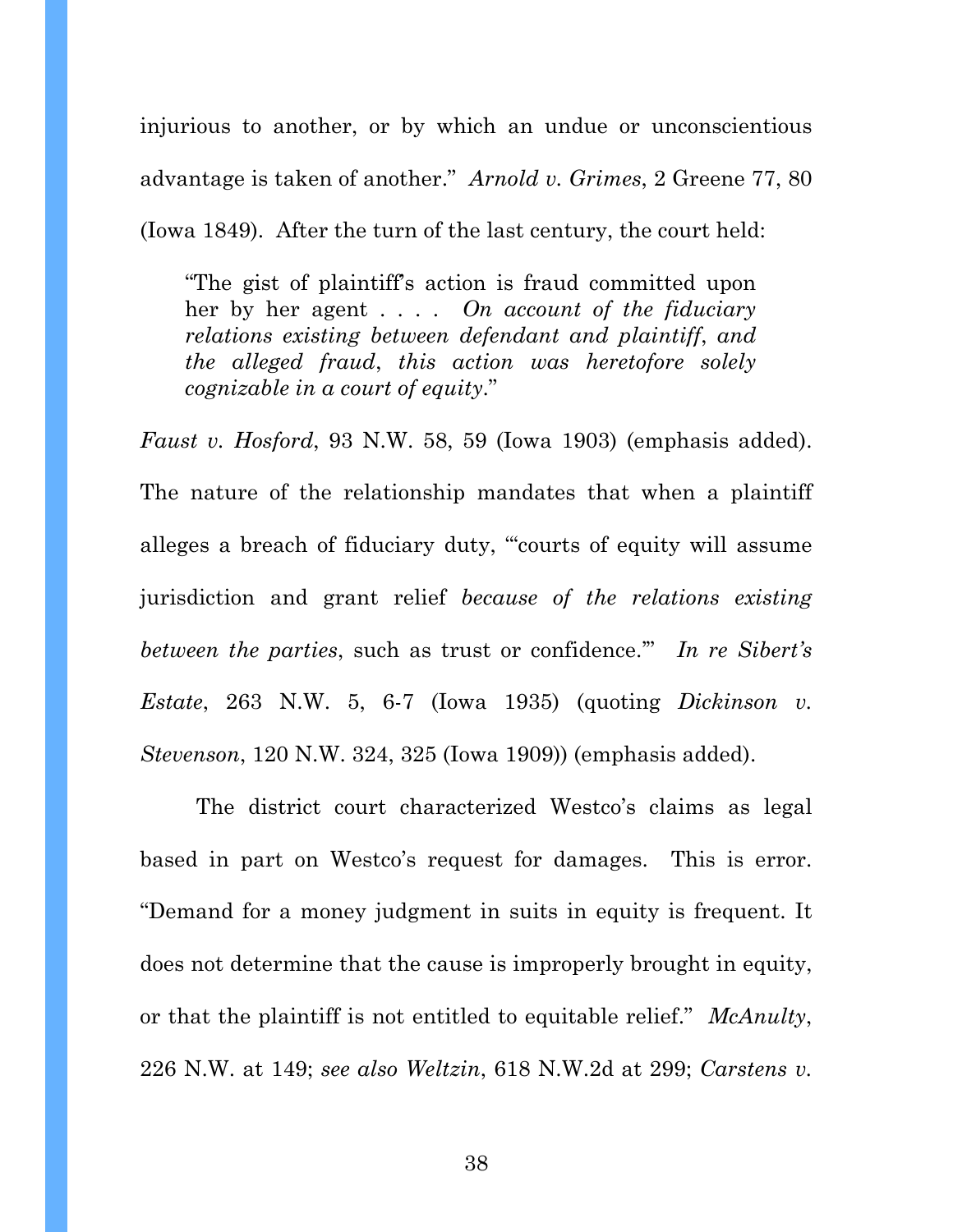*Cent. Nat'l Bank & Trust Co. of Des Moines*, 461 N.W.2d 331, 333 (Iowa 1990); *accord Harman,* 442 A.2d at 492.

In reaching their holding in *Harman*, the Delaware Supreme Court drew a distinction between a claim based on the duty of loyalty and a claim based on the duty of due care. Claims for breach of the duty of "utmost good faith and fair dealing" are governed by equitable principles, notwithstanding that the complaint seeks only money damages through an accounting. *Harman*, 442 A.2d at 492. Where fiduciaries are required to answer for wrongful acts by which they have enriched themselves to the injury of their principal:

A court of conscience will not regard such acts as mere torts, but as serious breaches of trust, and will point the moral and make clear the principle that [agents], while not in strictness trustees, will, in such case, be treated as though they were in fact trustees of an express and subsisting trust. . . .

*Bovay v. H. M. Byllesby & Co*., 38 A.2d 808, 820 (Del. 1944).

This Court has recognized that an agent's breach of the duty of care may sound in tort and give rise to a negligence claim. *See, e.g., Humiston Grain Co. v. Rowley Interstate Trans. Co.*, 512 N.W.2d 573, 574-75 (Iowa 1994); *see also Annett Holdings, Inc. v.*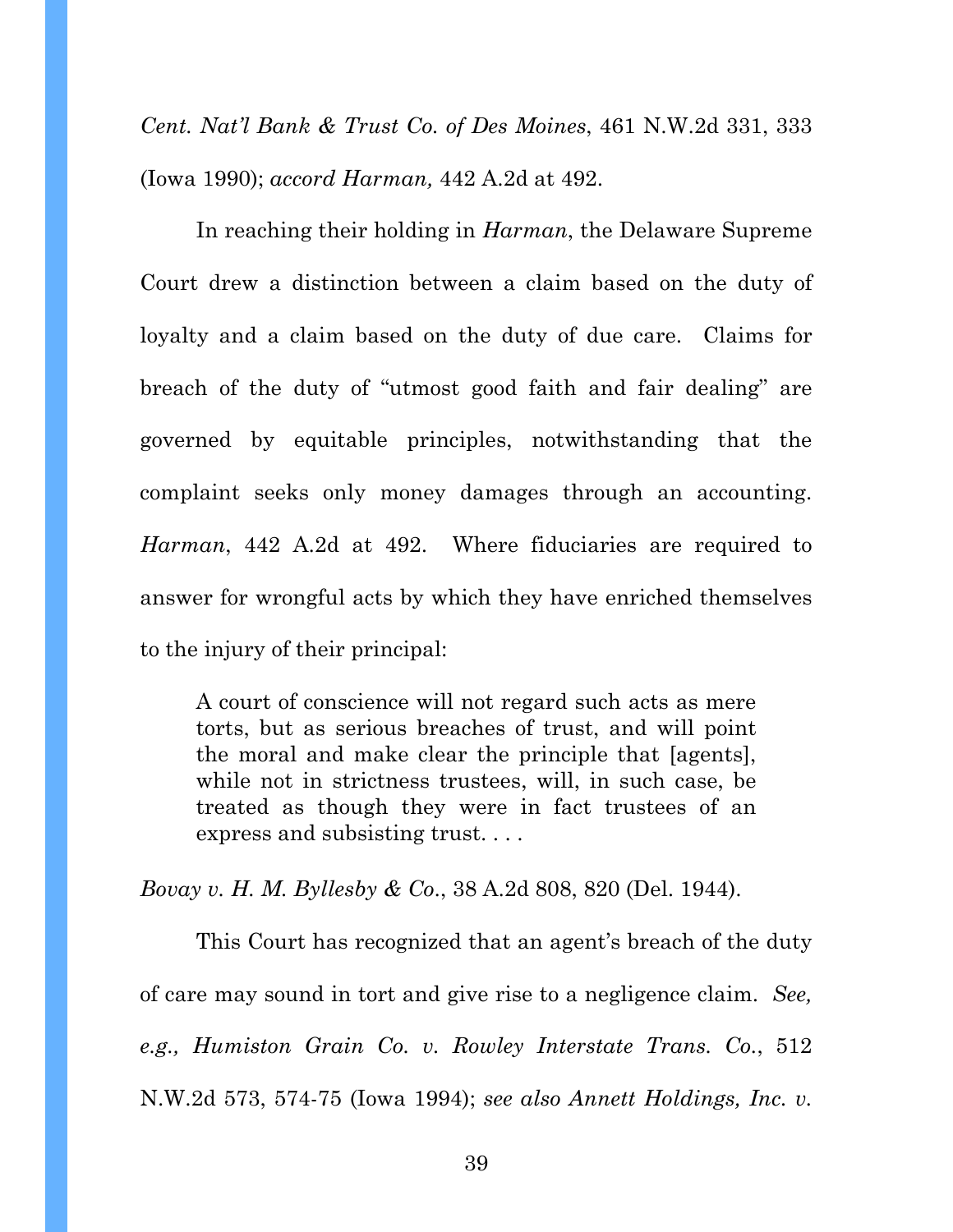*Kum & Go, L.C.,* 801 N.W.2d 499, 503 (Iowa 2011). However, this court has never held that a claim against a fiduciary for breach of the duty of loyalty, arising out of self-dealing, is a mere tort.

In *Condon Auto Sales*, the court recognized that some jurisdictions – but not others – have recognized an independent claim for breach of the duty of loyalty against a mere employee who is not a fiduciary. *Condon Auto Sales*, 604 N.W.2d at 598- 601. In the jurisdictions recognizing this type of "loyalty" claim, some characterize it as a tort, others as a breach of contract. But a common law claim for breach of the duty of loyalty in tort or contract is not applicable where, as here, the claim is against a fiduciary.

The claims made by Westco, like those made in *Harman*, are based on a deliberate breach of the fiduciary duty of loyalty, which includes the duties of fairness and full disclosure and which prohibits self-dealing without the principal's informed consent. *See* RESTATEMENT (THIRD) OF AGENCY §§ 8.01, *et. seq.* Westco's claims go to the heart of the relationship of trust and confidence with its agent. The payments made to Hartzler by the Wollesens,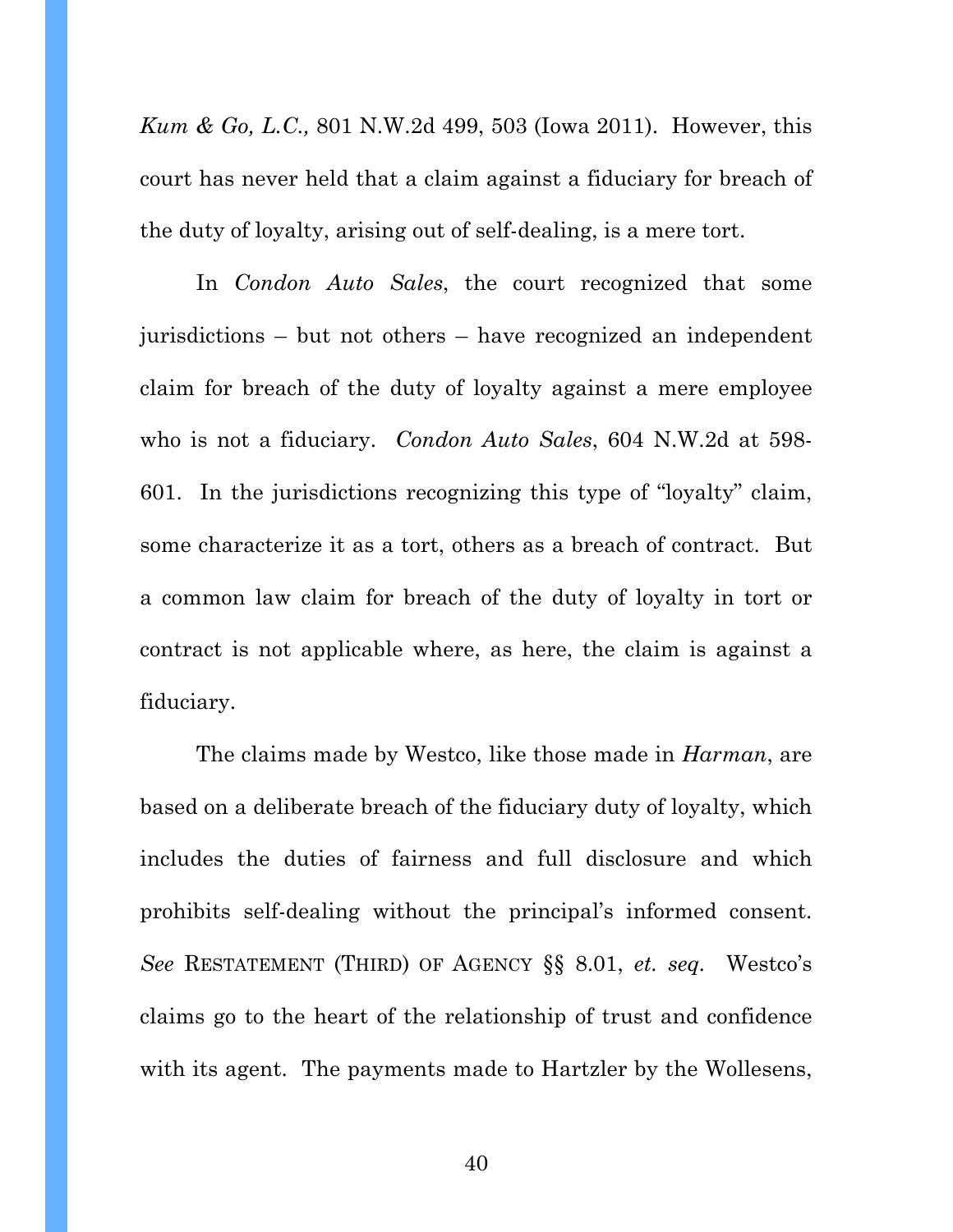undisputedly made without Westco's knowledge, form the type of insidious acts that undermine the very foundation of the fiduciary relationship. It is this type of claim over which equity historically has exclusive jurisdiction*.* 

Bribery of an agent and fiduciary is undoubtedly a violation of trust which falls under equity's exclusive jurisdiction. *Prodromos v. Everen Sec., Inc.*, 906 N.E.2d 599, 613-15 (Ill. App. Ct. 2009); *Cook Cnty. v. Barrett*, 344 N.E.2d 540, 549 (Ill. App. Ct. 1975). The truly equitable nature of the action is exclusive, original, inherent and plenary. *Cook Cnty.*, 344 N.E.2d at 549. This is the nature of Westco's breach of fiduciary duty claim against Hartzler.

### **2. Westco's Conspiracy Claims are Equitable.**

Westco also alleged that the Wollesens are liable for conspiracy to breach Hartzler's fiduciary duties. Conspiracy is an avenue for imposing vicarious or joint liability on a party for the wrongful conduct of another. *Wright v. Brooke Grp. Ltd*., 652 N.W.2d 159, 172 (Iowa 2002). The conspiracy claims made against the Wollesens are not claims that are severable from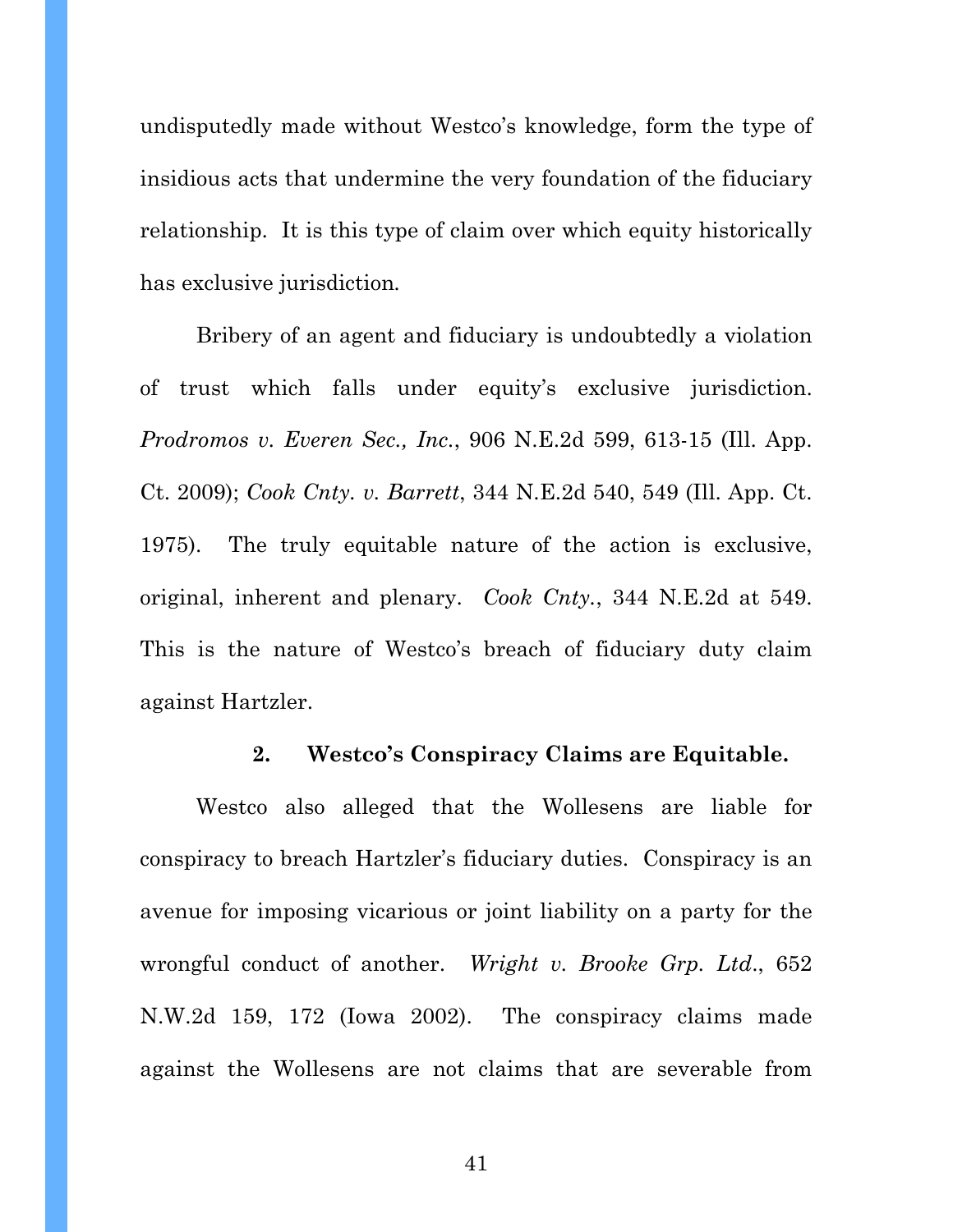Hartzler's breach of his duty of loyalty. *See Weltzin*, 618 N.W.2d at 302-03. As co-conspirators, the Wollesens should answer in equity for their role in the breach of Hartzler's fiduciary duties.

# **3. Westco's Chapter 706A Claims are Equitable.<sup>3</sup>**

Westco made statutory claims against all of the defendants. They are premised on essentially the same allegations as the claims for breach of fiduciary duty and conspiracy. They rest on the allegations of an ongoing scheme of commercial bribery, which is for the reasons discussed above an equitable claim. *See also Weltzin*, 618 N.W.2d at 296. Westco's statutory claims are therefore equitable in nature and should be tried by equitable proceedings.

# **4. Whether Remedies at Law are Adequate is Irrelevant.**

l

<sup>&</sup>lt;sup>3</sup> There are three reasons Westco's 706A claims should have been tried by equitable proceedings. First, the underlying wrongful conduct, *viz.* bribery of a fiduciary, is subject to equity's exclusive jurisdiction at common law. (Brief Point I.A.3.) Second, the relief Westco sought under 706A is traditionally equitable. (Brief Point I.B.5.) Third, once equity assumes jurisdiction of Westco's common law claims, it should exercise jurisdiction to decide the related 706A claims, even if those claims are characterized as legal. (Brief Point I.C.3.)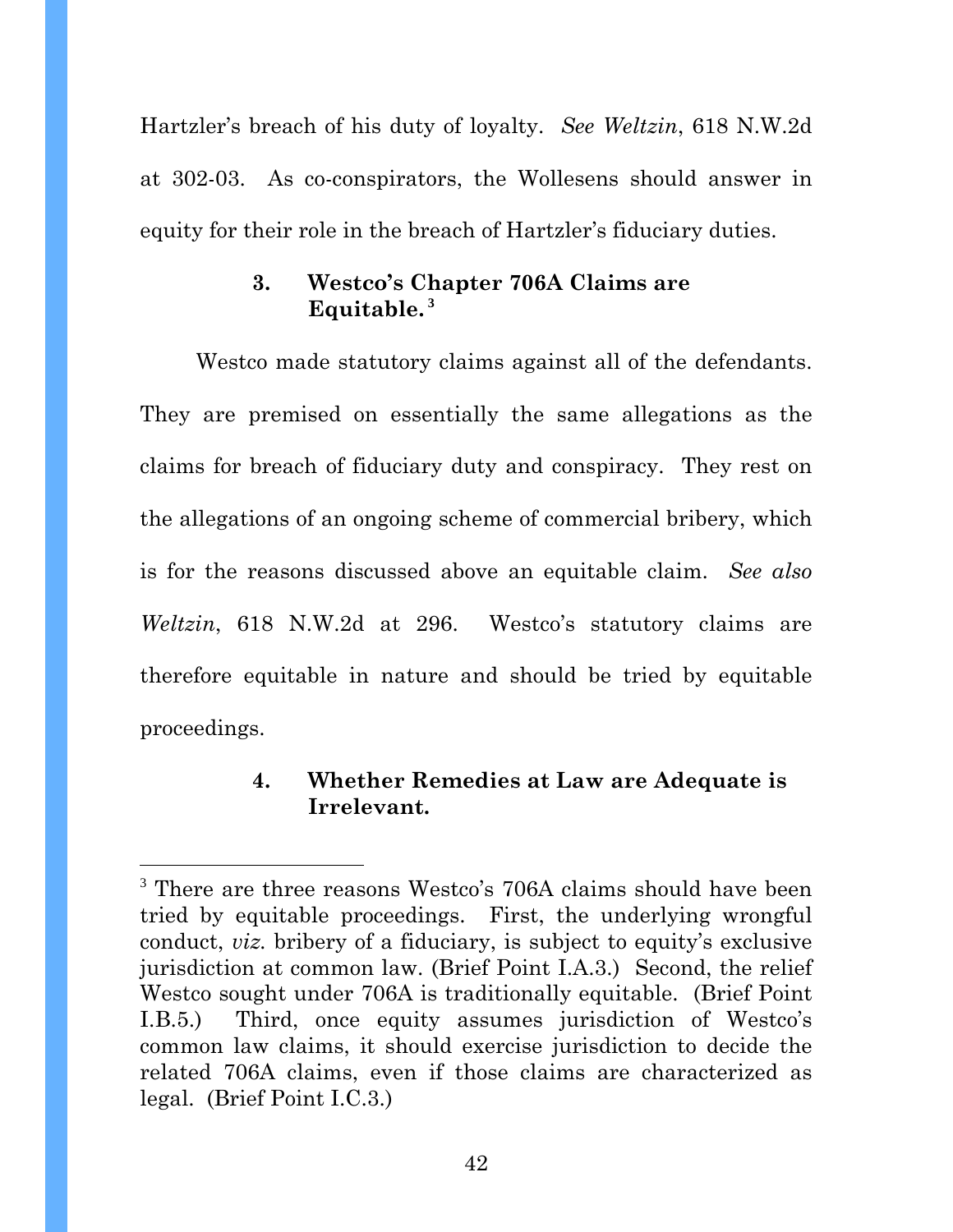Because Westco's claims rest on equitable "rights, interests or estates," Westco is entitled to a trial of its claims in equity, regardless of whether the law affords an adequate remedy. *Harman*, 442 A.2d at 499 n.22; *Hull v. Watts*, 27 S.E. 829, 830 (Va. 1897). For these reasons, it was error for the district court to conclude that an adequate remedy at law deprived Westco of its right to a trial by equitable proceedings.

### **B. WESTCO SOUGHT RELIEF FOR WHICH IT HAS NO ADEQUATE REMEDY AT LAW.**

Equity will also exercise exclusive jurisdiction in cases "in which the remedy sought is one that only a court of equity can administer." *McAnulty*, 226 N.W. at 145; *see also Wilson v. Shores-Mueller Co.*, 40 F. Supp. 729, 732 (N.D. Iowa 1941). Without equitable remedies, Westco could not receive any relief in this case.

## **1. Enforcement of the Defendants' Agreements is Inadequate.**

Legal remedies in this case are adequate only "[w]here the basic rights of the parties derive from the nonperformance of a contract, where the remedy is monetary, and where the damages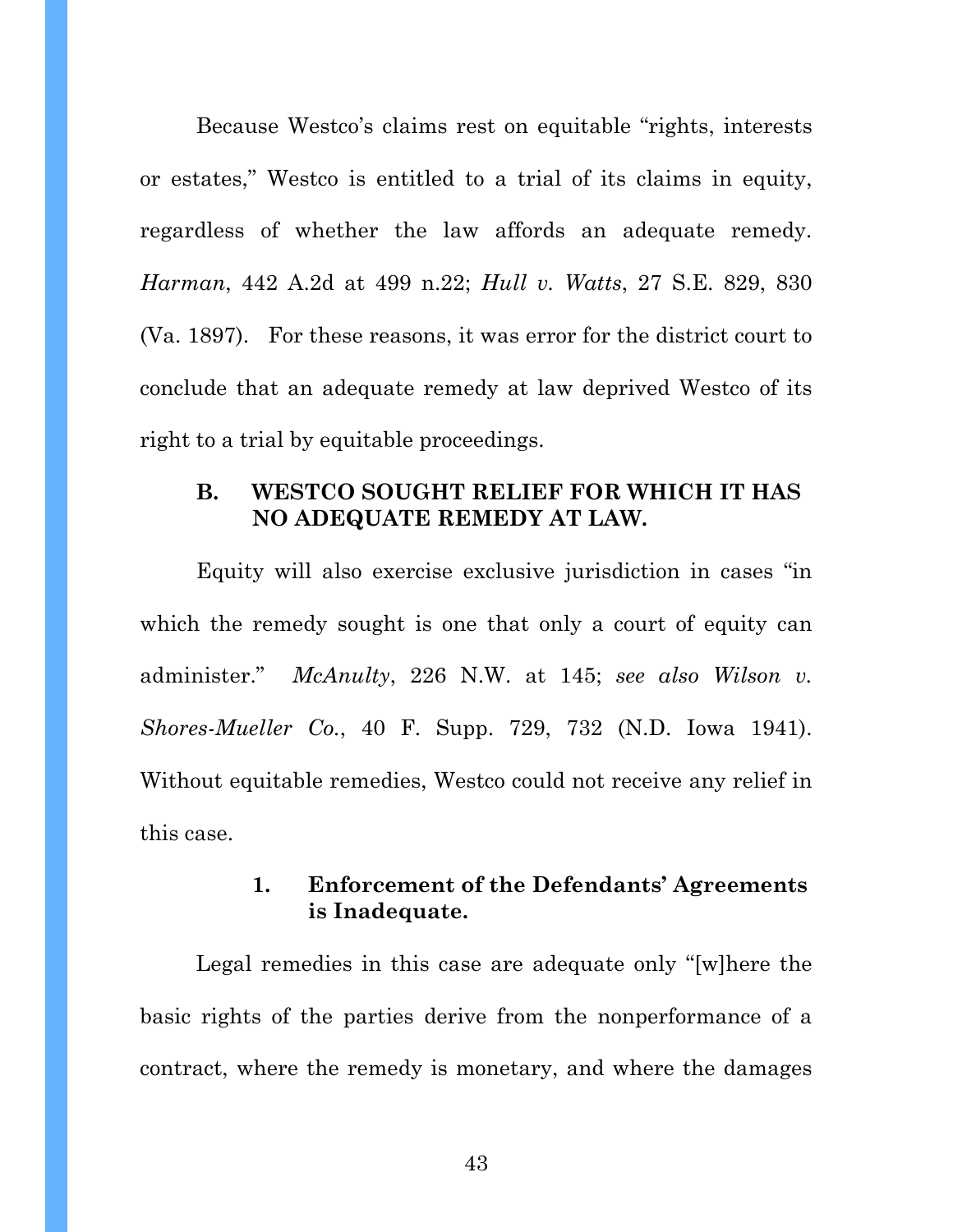are full and certain." *Van Sloun v. Agans Bros.*, 778 N.W.2d 174, 179 (Iowa 2010). Relief for Westco's claim does not rest on the nonperformance of the agreements made by Hartzler with the Wollesens. Westco necessarily seeks the invalidation of those agreements. This is not monetary relief.

### **2. Rescission is an Equitable Remedy.**

"The reason for exclusive jurisdiction in equity for the cancellation or rescission of contracts is that courts of law cannot grant such relief." *Lambertson v. Nat'l Inv. & Fin. Co.*, 202 N.W. 119, 121 (Iowa 1925). Rescission of contracts with a third party is available as a remedy for breach of fiduciary duty. *Utica Mut. Ins. Co. v. Stockdale Agency*, 892 F. Supp. 1179, 1192 (N.D. Iowa 1995); *see also Television Events & Mktg., Inc. v. Amcon Distrib. Co*., 526 F. Supp. 2d 1118, 1128 (D. Haw. 2007) ("When an agent breaches the duty of loyalty and acts on behalf of an adverse party, the principal may recover the benefits acquired by the agent through the agent's breach and may rescind the contract entered into with a third party who participated in the agent's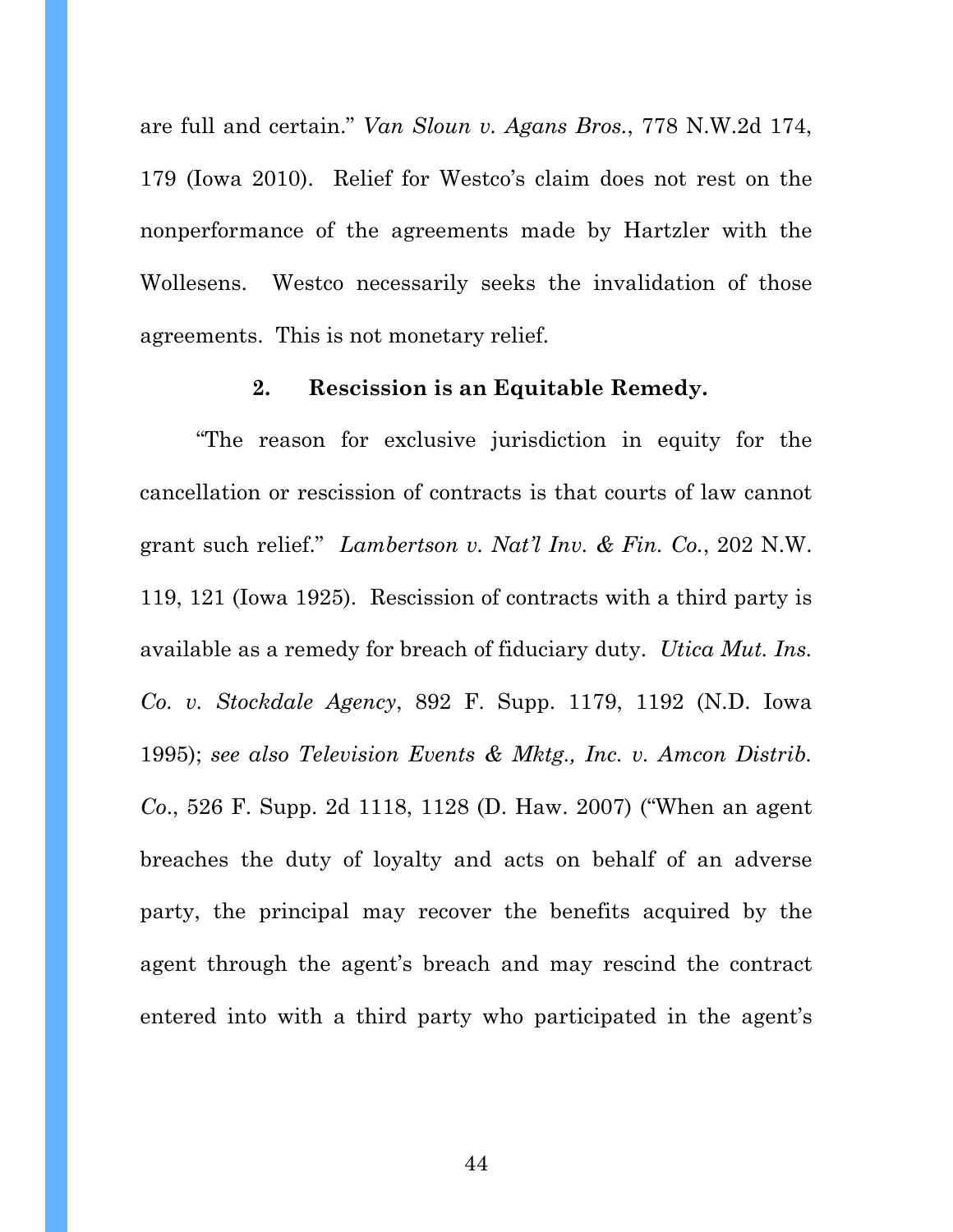breach."); *Commonwealth S.S. Co. v. Am. Shipbuilding Co.*, 197 F. 780, 792-793 (N.D. Ohio 1912).

Contracts which induce violation of fiduciary duty are void. *Rowen v. Le Mars Mut. Ins. Co. of Iowa*, 282 N.W.2d 639, 650 (Iowa 1979). Contracts procured or induced by bribes are void and unenforceable. *See China Trust Bank (U.S.A.) v. Pinter*, No. 04 CV 5331, 2007 WL 922421, at \*5 (E.D.N.Y. Mar. 26, 2007); *Sirkin v. Fourteenth St. Store*, 108 N.Y.S. 830, 833-37 (N.Y. App. Div. 1908). Void contracts cannot be ratified, and they may not be enforced. *See Midwest Mgmt. Corp. v. Stephens*, 291 N.W.2d 896, 906 (Iowa 1980).

"Whether a contract is illegal is a question of law for the court to determine from all the facts and circumstances of each case." *Pines Grazing Ass'n, Inc. v. Flying Joseph Ranch, LLC*, 265 P.3d 1136, 1140 (Idaho 2011) (quotation omitted). This is undoubtedly an issue for the equitable power of the court.

## **3. Restitution and Unjust Enrichment.**

In the event a contract is rescinded or void, an obligation implied-in-law provides an appropriate remedy to recover the fair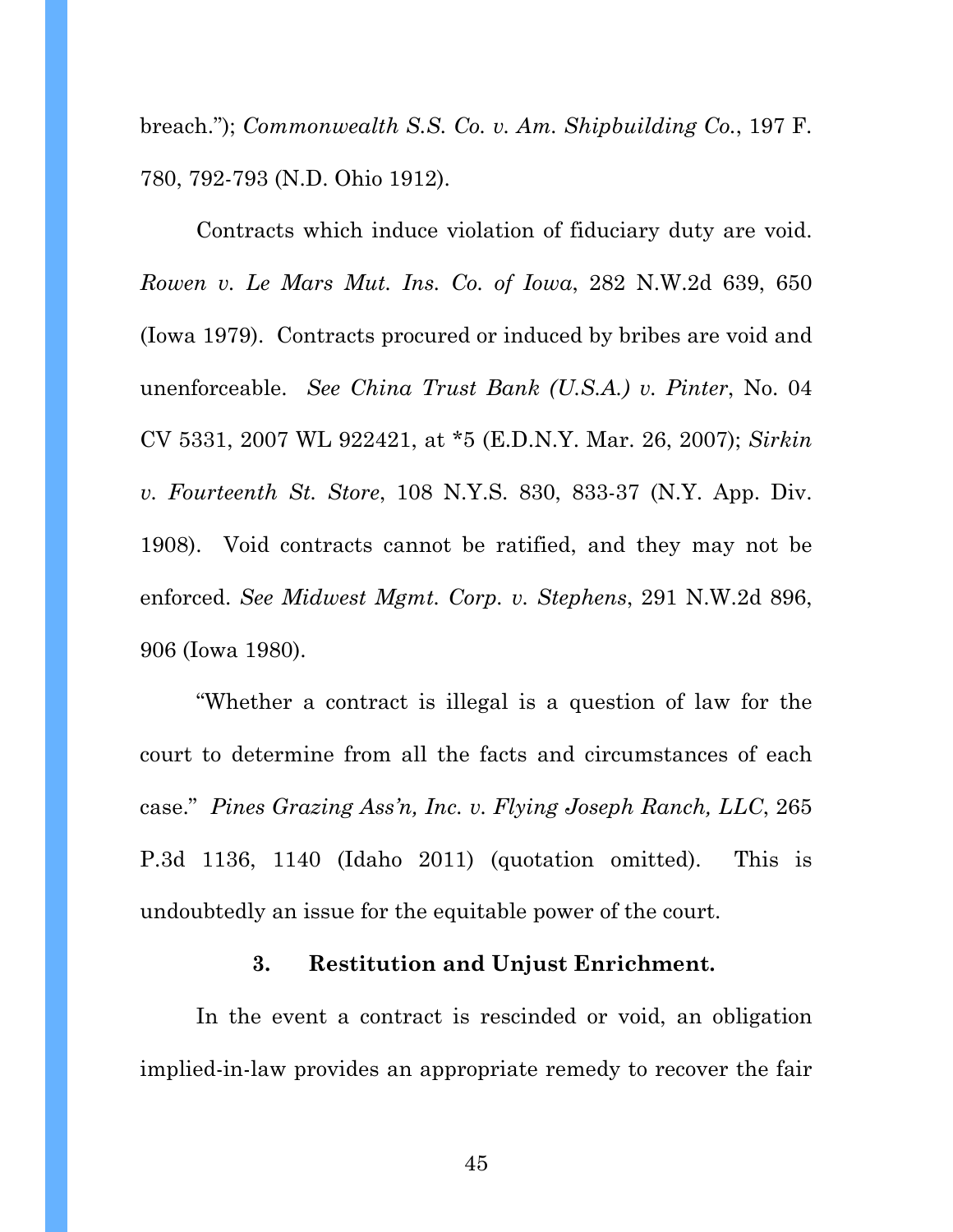market value of any property that was the subject of the unenforceable contract. *Irons v. Cmty. State Bank*, 461 N.W.2d 849, 855-56 (Iowa Ct. App. 1990); *Coppock v. Lustgraaf*, No. 09- 0655, 2010 WL 2079676, at \*5 n.1 (Iowa Ct. App. May 26, 2010).

The doctrine of unjust enrichment is based on the principle that a party should not be permitted to be unjustly enriched at the expense of another or receive property or benefits without paying just compensation. Although it is referred to as a quasi-contract theory, it is equitable in nature, not contractual.

*State, Dep't of Human Servs. ex rel. Palmer v. Unisys Corp.*, 637 N.W.2d 142, 154 (Iowa 2001) (internal citations omitted).

 In dismissing Westco's count for unjust enrichment, the district court reasoned that: "Plaintiff has pled in the second amended petition express contract which vitiates the claim for unjust enrichment." (Order). But the Rules of Civil Procedure allow for pleading in the alternative. Iowa R. Civ. P. 1.402(2). The district court should not have dismissed the unjust enrichment count at the pleadings stage.

Westco made it absolutely clear in resisting the Wollesens' summary judgment motion that Westco had alleged the Wollesens wrongfully obtained agricultural inputs from Westco by bribing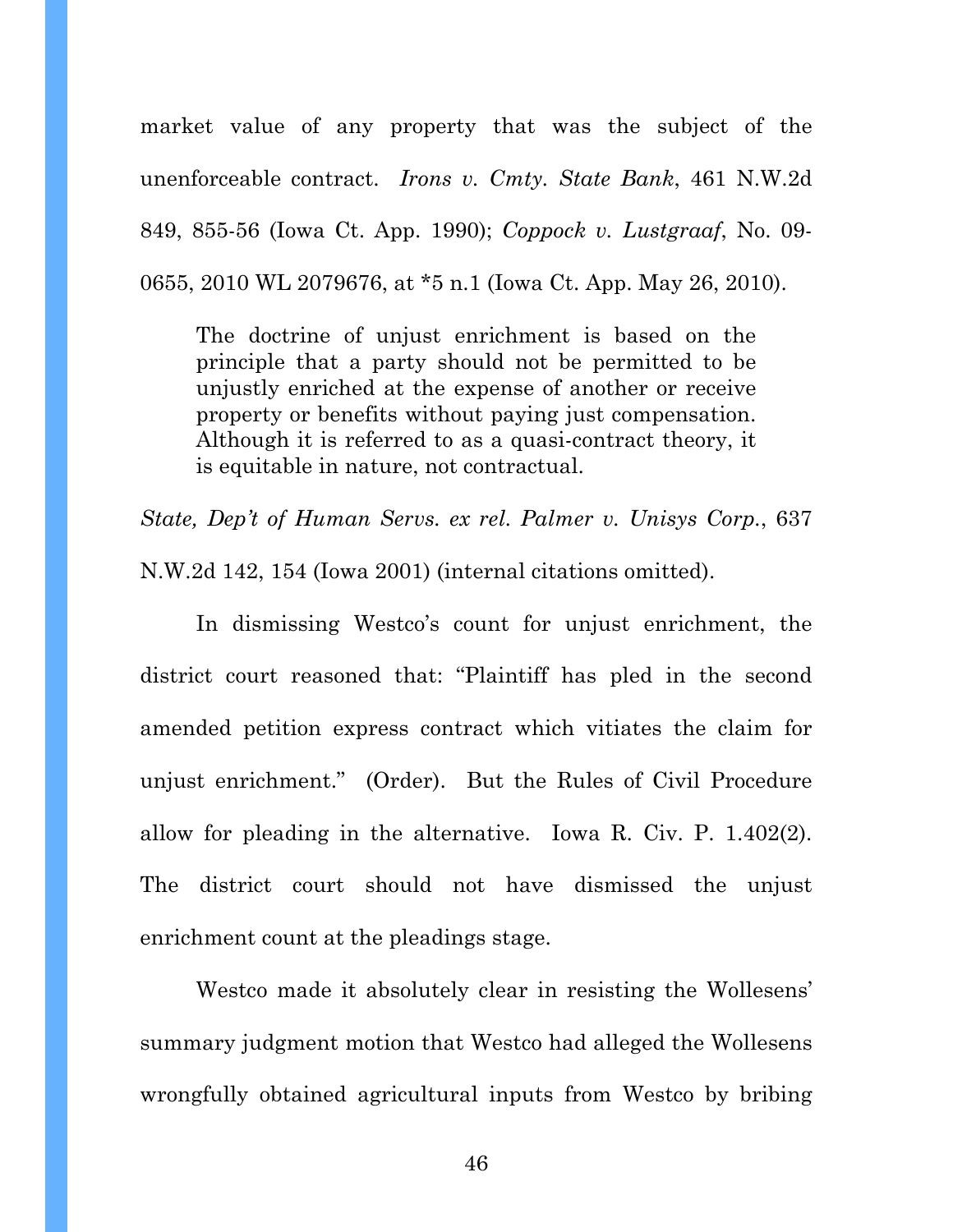Hartzler and receiving product at below market prices. Westco claimed that the Wollesens are required under the law to pay Westco the reasonable market value of the goods wrongfully acquired. Westco's claim was for breach of an implied-in-law contract. *See Hunter v. Union State Bank*, 505 N.W.2d 172, 177 (Iowa 1993).

Ultimately, Westco could only receive adequate relief under an equitable claim of unjust enrichment: a claim which "rests upon the equitable principle that one shall not be permitted to unjustly enrich himself at the expense of another or to receive property or benefits without making compensation therefore." *Glass v. Minn. Protective Life Ins. Co.*, 314 N.W.2d 393, 397 (Iowa 1982) (quotation omitted); *see also West Branch State Bank v. Gates*, 477 N.W.2d 848, 851-52 (Iowa 1991). These are purely equitable remedies. *See Iowa Waste Sys., Inc. v. Buchanan County*, 617 N.W.2d 23, 29 (Iowa Ct. App. 2000). They are available to Westco as remedies for the claims made against the Wollesens*.* RESTATEMENT (THIRD) OF RESTITUTION AND UNJUST ENRICHMENT § 43, cmt *g* (2011). These remedies are based on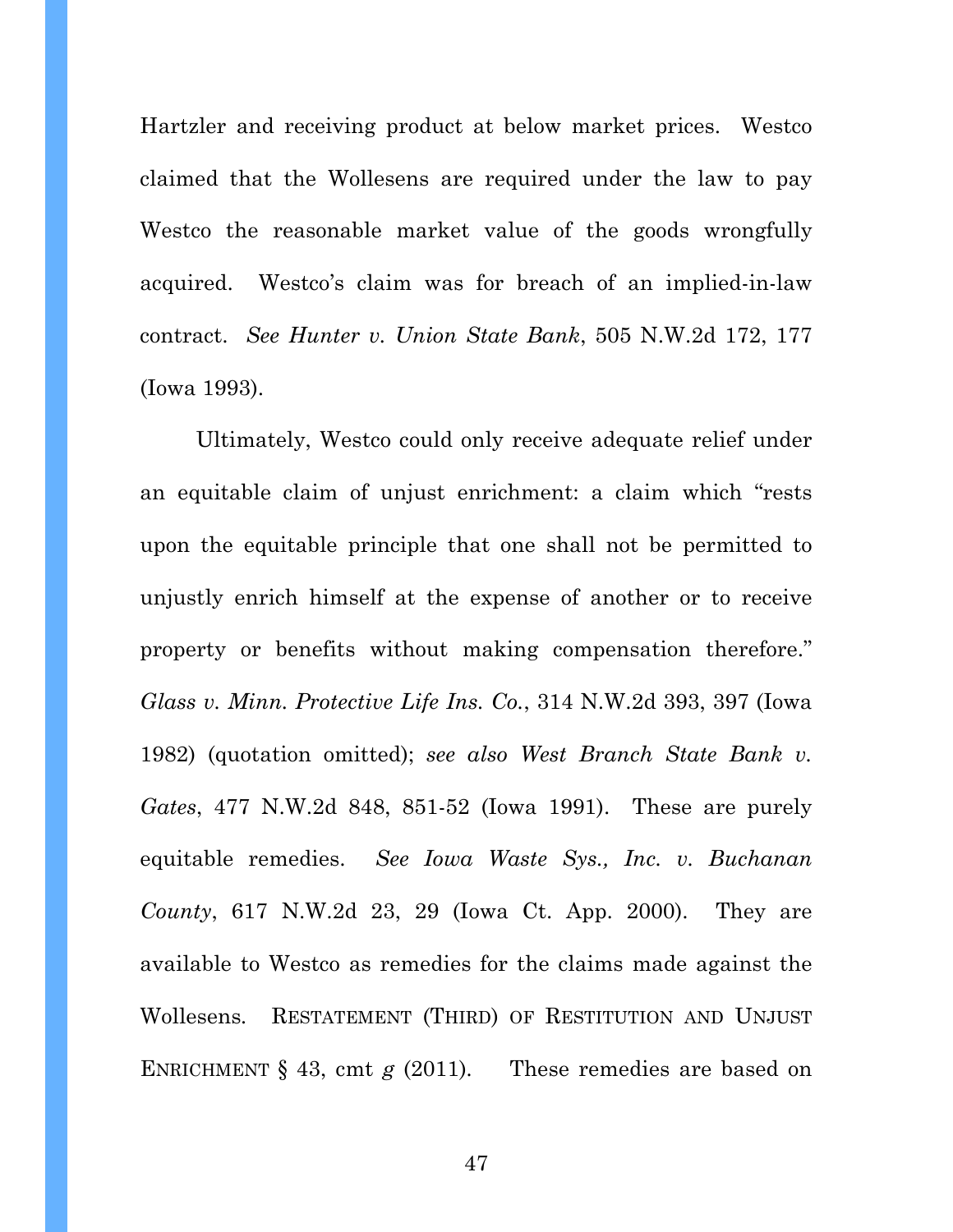policies that can only be understood as equitable. *See*  RESTATEMENT (THIRD) OF RESTITUTION AND UNJUST ENRICHMENT § 43 cmt *b.* 

### **4. An Accounting is Equitable.**

The fraudulent agreements were made over a period of approximately seven years and involved thousands of transactions and millions of dollars of seed, fertilizer, and farm chemicals. Westco's item sales report, which describes these transactions, is 822 pages and several inches thick. (APP. 1659) Westco's records and the fraudulent records created by Hartzler and the Wollesens do not match each other. The prices entered in Westco's records are also a product of Hartzler's attempt to deceive Westco rather than the result of honest negotiations engaged in by a trustworthy agent.

The transactions include not only the purchase of Westco's goods but also the sales made by the Wollesens that were facilitated by those goods.

It is fundamental that a court of equity has jurisdiction to hear and determine an account, when the same consists of mutual items and when it is so complicated as that the machinery of a court of equity, because of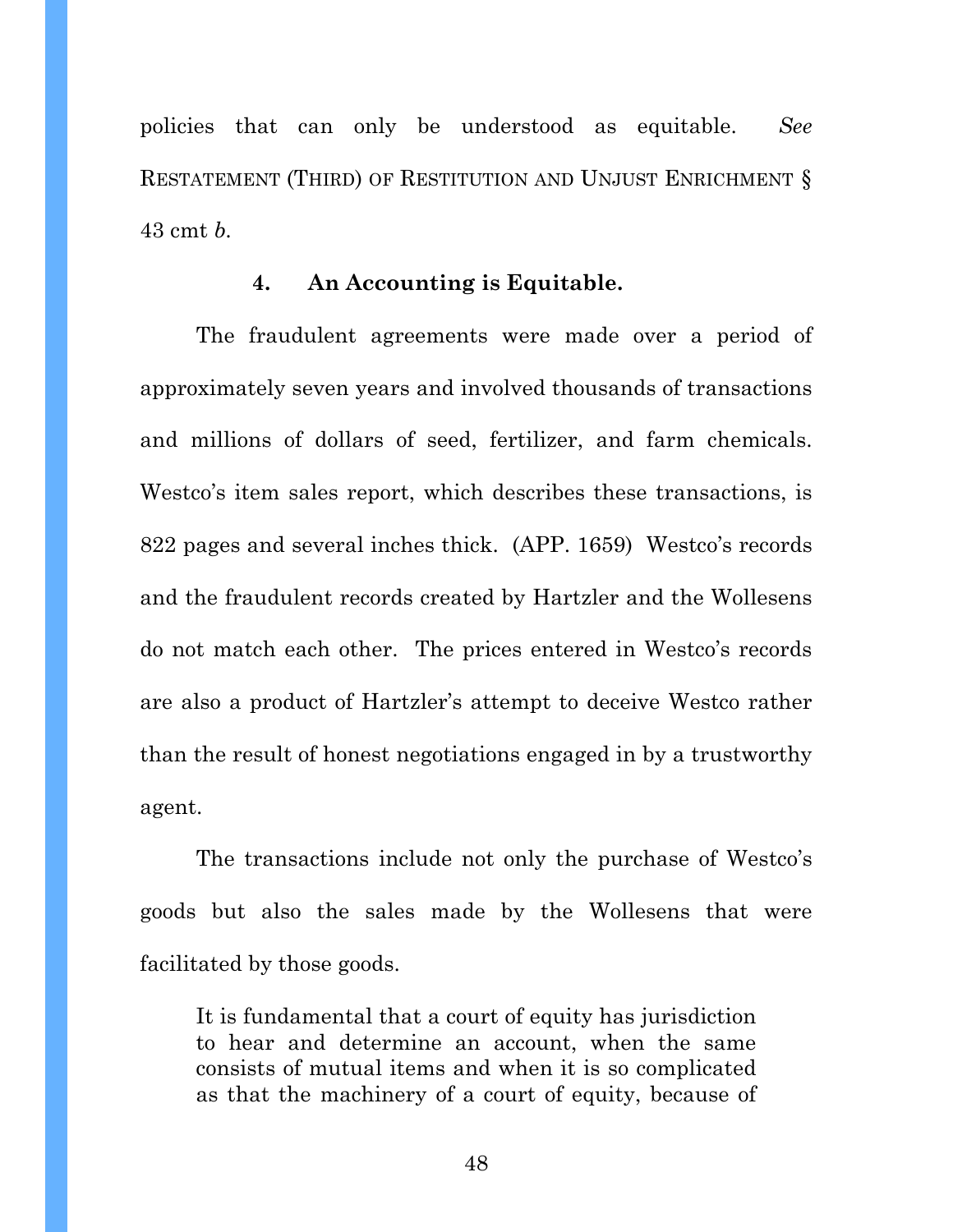the complicated nature of the account, is designed to give more adequate relief. This is not because no relief exists at law, but because the relief in equity is more adequate and complete.

*Mann v. Wilson & Co*., 253 N.W. 506, 507 (Iowa 1934). "Equity

*always* has jurisdiction of an accounting proceeding growing out of

*fiduciary relations*." *Dickinson v. Stevenson*, 120 N.W. 324, 325

(Iowa 1909) (emphasis added); *see also Harman*, 442 A.2d at 500.

The accounting required in this action is similar to the one

in *Mann.* This Court recognized:

From the claims set forth in plaintiff's petition it is plain that *it would be exceedingly difficult to have an intelligent trial of the issues before a jury*. The length of time involved, to wit, six years, the method of figuring the bonus or commission claimed by plaintiff, to wit, so much a pound on the various items sold, and the terrific number of records that would have to be submitted, are such that *the case should not be submitted to a jury*.

*Mann,* 253 N.W*.* at 509 (emphasis added); *see also Berry Seed Co.* 

*v. Hutchings*, 74 N.W.2d 233, 237 (Iowa 1956).

There is no dispute that this case is quite complex in its accounting. Its proper resolution requires an understanding of a significant number of transactions over a lengthy period of time. It also involves the examination of several entities' financial and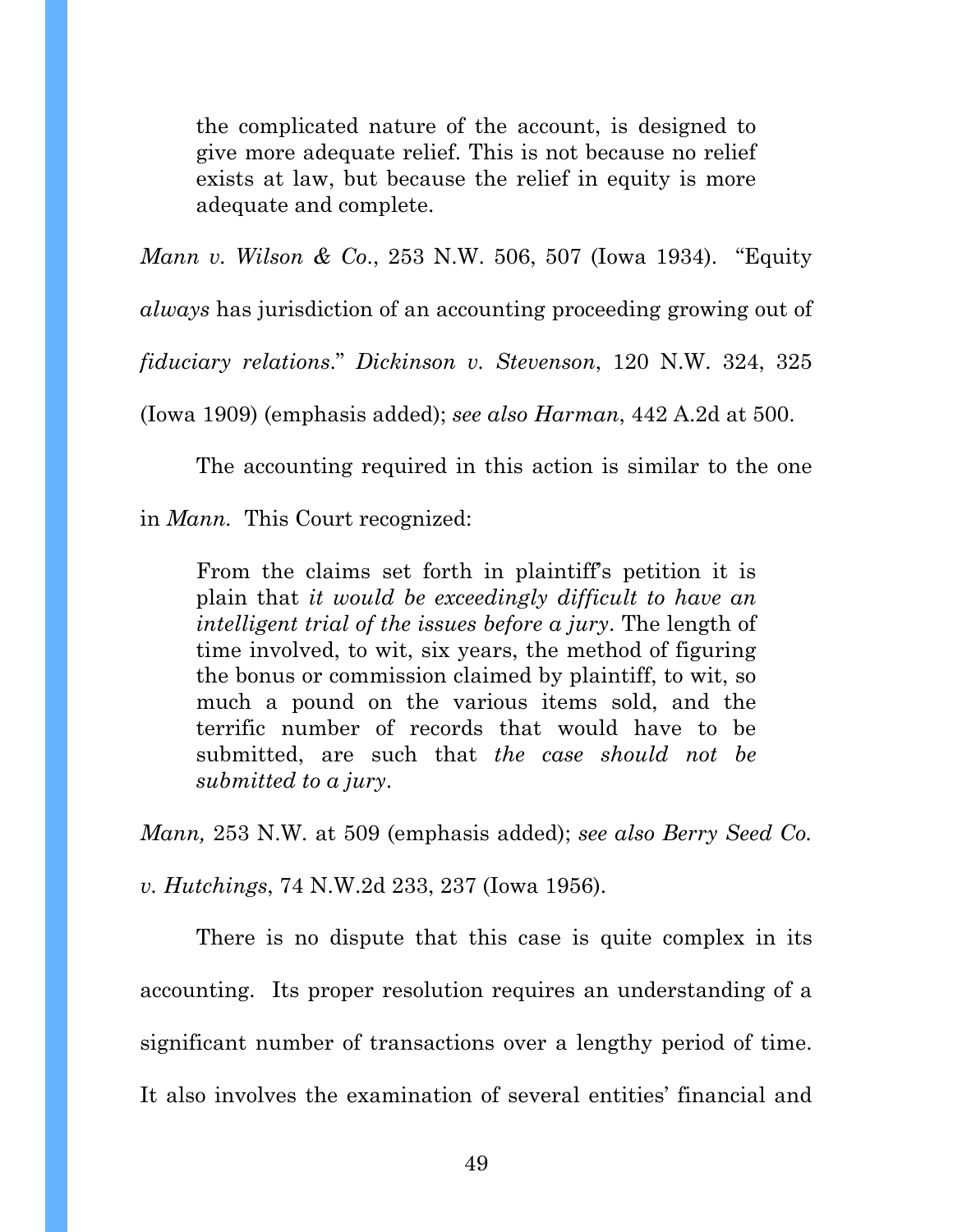shipping records and the evaluation of testimony as to market prices, sales practices and manufacturer incentive programs for different types of products. The review of these transactions must be done within the context of a breach of fiduciary duty claim. These circumstances fall within the expertise and jurisdiction of equity.

## **5. Westco's 706A Claims Sought Equitable Relief.**

Westco likewise sought the right to receive equitable relief under Iowa Code Section 706A.3 in the form of rescission, restitution, disgorgement, accounting, and constructive trust. These remedies are equitable and further indicate Westco's 706A claims were equitable, not legal. Though Westco sought money damages, it sought those damages under a theory of restitution, after rescinding or invalidating the Wollesens' agreements with Hartzler, making the damages equitable, not legal. *Weltzin*, 618 N.W.2d at 300. For these reasons, Westco's 706A claims should have been tried by equitable proceedings.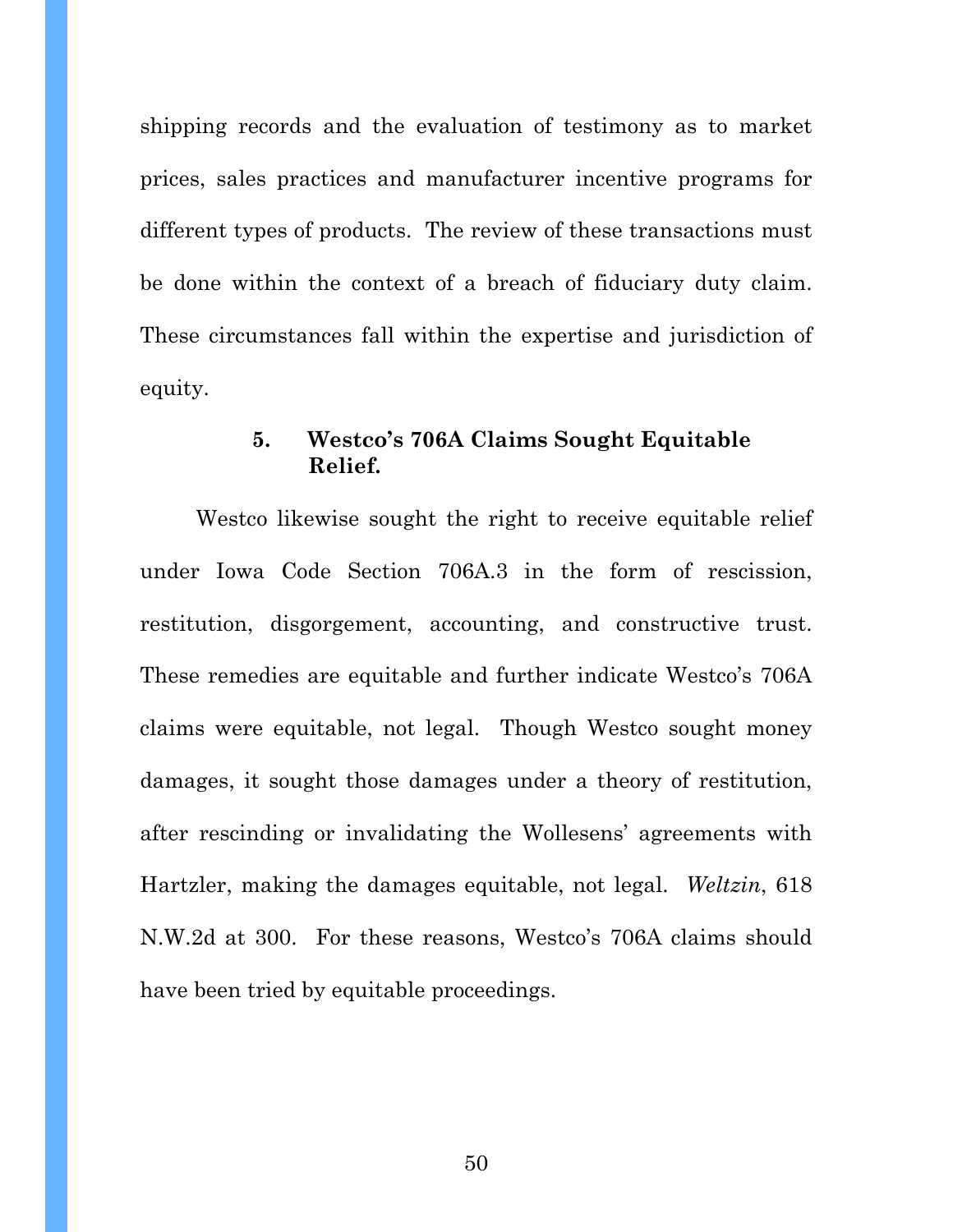# **6. Westco's Prayer for Relief Includes all Appropriate Equitable Remedies.**

The relief requested by Westco was general. Westco prayed for: "damages, interest and costs as allowed by law and for such other relief as may be just and equitable." (APP. 0001)

Under Iowa's notice pleading rules, a prayer for general equitable relief is to be construed liberally, and will often justify granting relief in addition to that contained in the specific prayer, provided it fairly conforms to the case made by the petition and the evidence.

*Lee v. State*, 844 N.W.2d 668, 679 (Iowa 2014) (quotation omitted); *see also McAnulty*, 226 N.W. at 149.

Westco should therefore have been allowed to seek all appropriate equitable remedies even though the equitable remedies were not expressly and separately listed in the petition. *See Charles Schmitt & Co. v. Barrett*, 670 F.2d 802, 806 (8th Cir. 1982); *see also* 10 Wright & Miller, *Fed. Prac. & Proc. Civ.* § 2664 (3d ed.). For these reasons, the district court's denial of Westco's right to try equitable issues by equitable proceedings was error.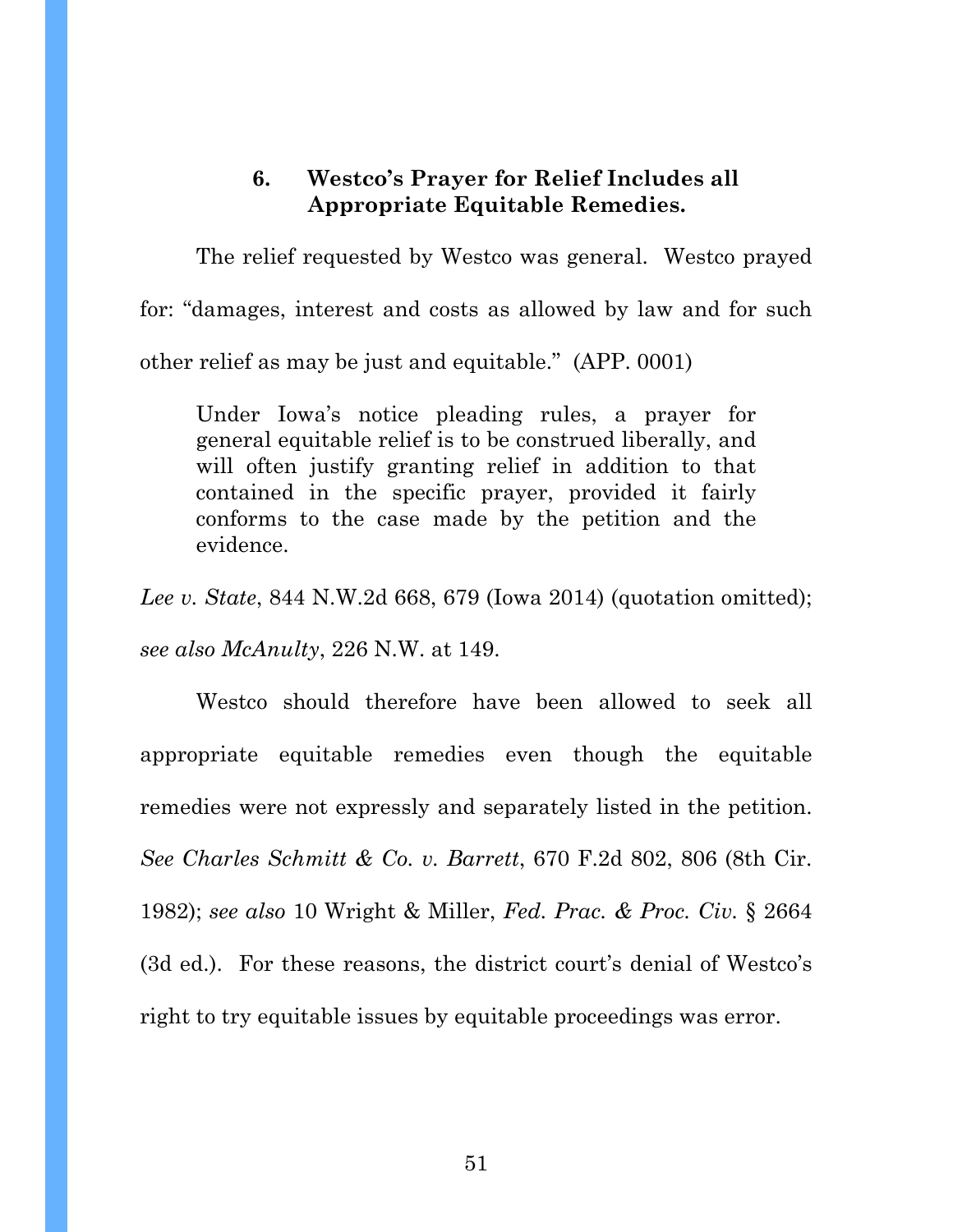# **C. THE DISTRICT COURT'S DENIAL OF WESTCO'S MOTION TO TRY EQUITABLE ISSUES BY EQUITABLE PROCEEDINGS IS REVERSIBLE ERROR.**

Error must be prejudicial to be reversible. *Jones v. Univ. of Iowa*, 836 N.W.2d 127, 140 (Iowa 2013). In this case, Westco was prejudiced by the erroneous rulings of the district court when: (1) Westco generated fact issues on claims for which the jury returned verdicts that were unfavorable to Westco; (2) equitable principles and standards were not applied to Westco's claims; and (3) the equitable claims were not tried first before any severable legal claims.

# **1. Westco Presented Sufficient Evidence to Generate Fact Issues on Claims for which the Jury Returned Unfavorable Verdicts to Westco.**

When a party is wrongfully denied the right to a jury trial, the error is prejudicial if the district court rules against the party on the merits and that party presented sufficient evidence to raise a jury question. *Conrad v. Dorweiler*, 189 N.W.2d 537, 540 (Iowa 1971). In determining whether there was sufficient evidence to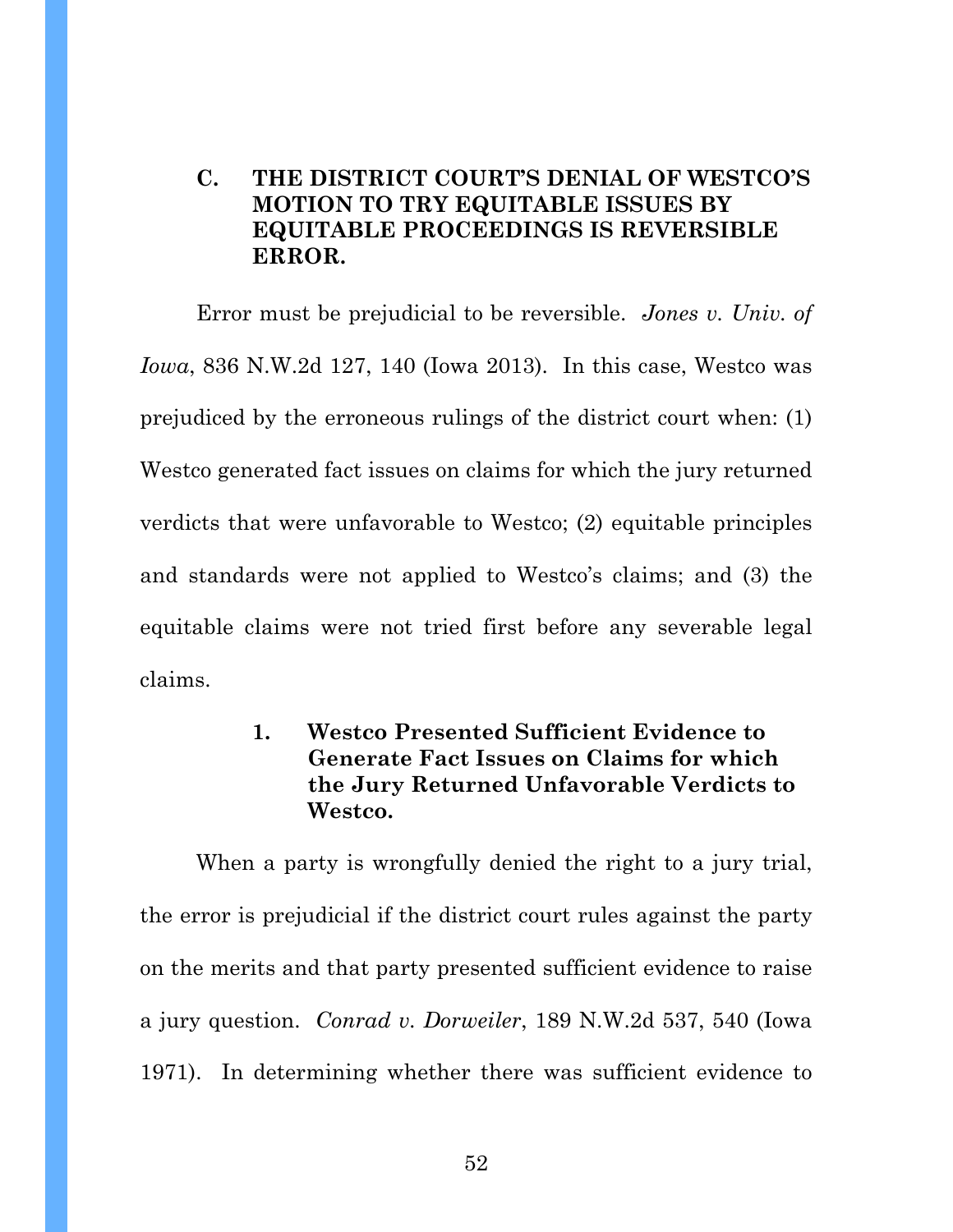raise a jury question, the appellate court views the evidence in a light most favorable to the party denied a jury trial. *Id.* 

These rules should also apply to a party who was erroneously denied a right to a trial of equitable issues by equitable proceedings.

The right to the application of the principles of equity to causes exclusively equitable, and the right to a trial by the chancellor and to trial de novo by the appellate bench, are rights as sacred as the right to have causes at common law determined according to the principles of the common law and by the common-law judge, or the judge and jury, whose decision may be revised only for errors of law.

*McAnulty*, 226 N.W. at 150.

As explained in the Statement of Facts, Westco undoubtedly offered evidence generating fact issues on all of its claims against the defendants. The district court entered judgment in favor of the Wollesens based on the jury's answers to some questions on the verdict form. Although the jury found against Hartzler on the issue of liability, the jury's award was far less than Westco's evidence and far less than the losses Hartzler admitted causing. Westco therefore can satisfy both prongs for showing prejudicial error.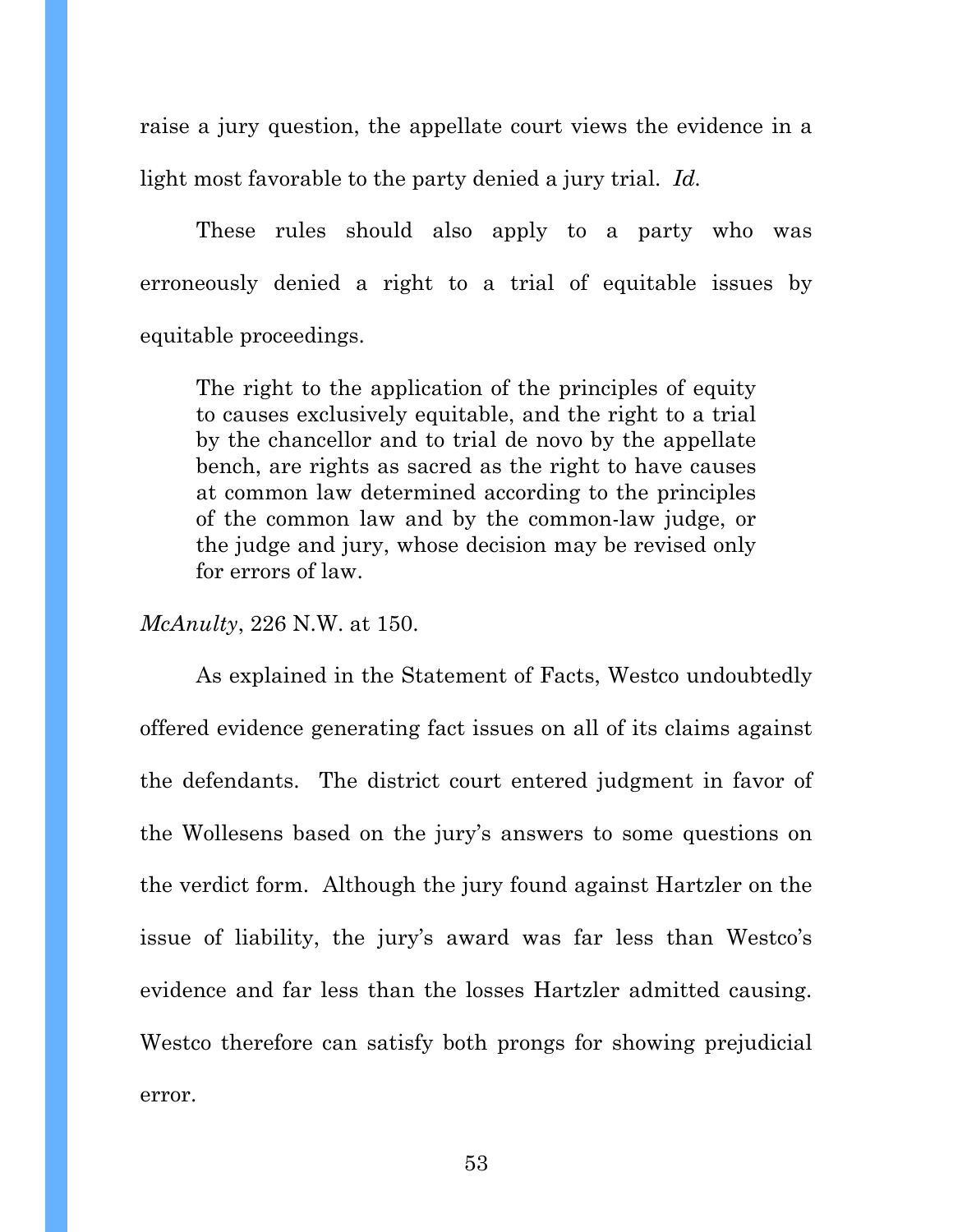# **2. Equitable Principles and Standards were not Applied.**

 In addition, trying this case in equity would also have altered the presumptions and elements of the claims, not merely the presentation of evidence. This court has explained that equity must resolve a dispute involving a breach of fiduciary duty because "'[e]quity . . . imposes a higher duty than law with regard to the disclosure of matters of which one party is ignorant.'" *In re Sibert's Estate*, 263 N.W. at 7 (quoting *Dickinson*, 120 N.W. at 325).

A general rule governing the acts of a fiduciary is that he may not, directly or indirectly, appropriate the funds to himself without the concurrence of the cestuis with full knowledge of the facts.

The policy of the law is to put fiduciaries beyond the reach of temptation, by making it unprofitable for them to yield to it. To that end, an act by a fiduciary in which personal interest and duty conflict, is voidable at the mere option of the beneficiary, regardless of good faith or results.

*Boyd v. Boyd & Boyd, Inc.*, 386 N.W.2d 540, 543 (Iowa Ct. App. 1986) (quotation omitted and internal citation omitted); *see also Arnold v. Grimes,* 2 Greene at 80.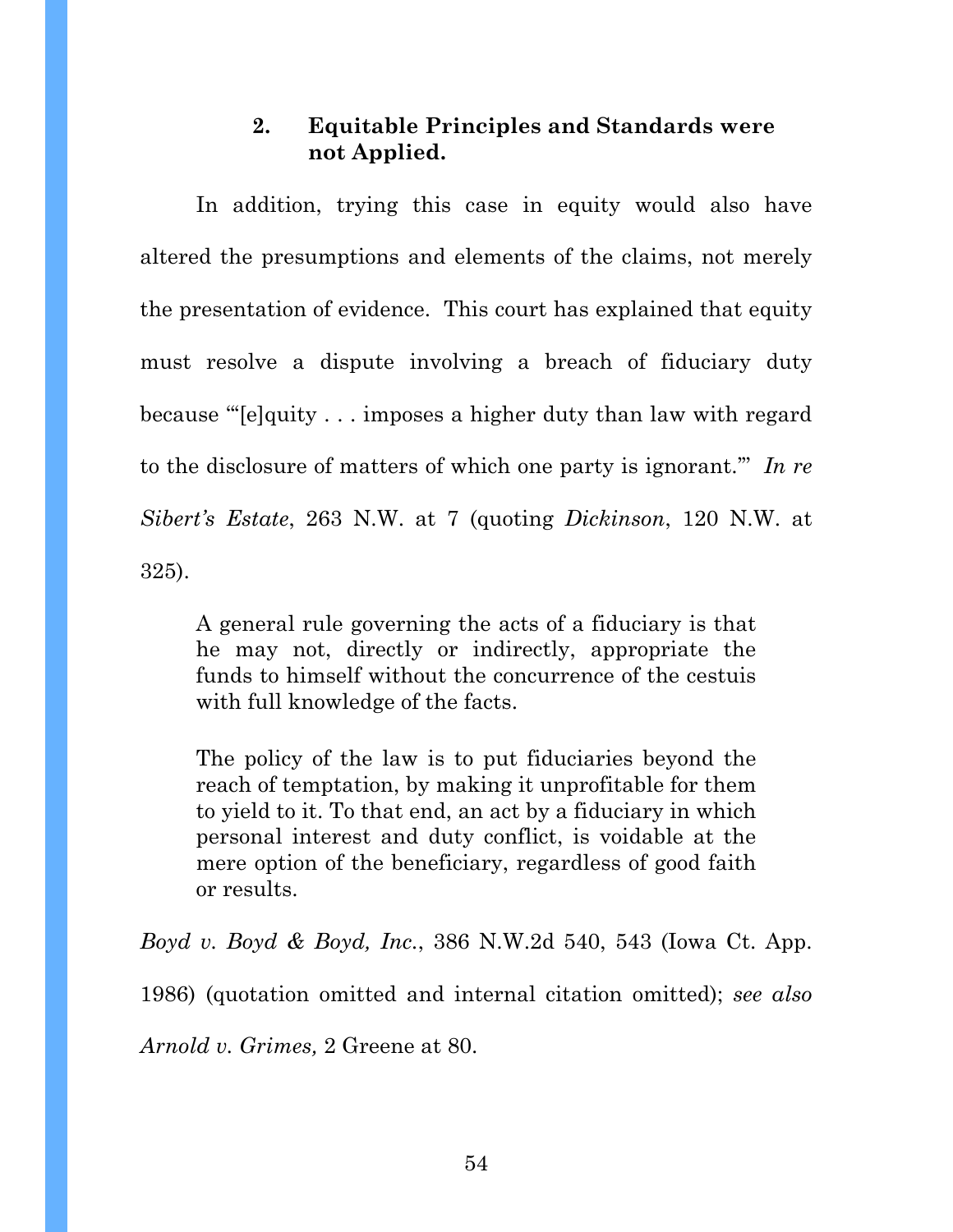It is undisputed in this case that Westco had no knowledge of the payments made by the Wollesens to Hartzler. This is the critical fact on which a trial in equity would turn.

Significantly, the Wollesens tried this case relying on one predominant theme: Westco neglected to supervise Hartzler properly. This, they claim, allowed Hartzler to engage in the transactions with the Wollesens through Westco's own carelessness, lack of attention, and lack of controls.

Equity comes to the aid of a plaintiff in these circumstances where the law does not:

Equity will lend its aid, when a person has been induced to act through the inequitable conduct of another, and will relieve him from the consequences of his error, and it is immaterial whether it arises from a mistake of law or of fact.

*Klingensmith v. Klingensmith*, 185 N.W. 75, 77 (Iowa 1921). Put

more pointedly:

We do not believe that a court of equity should hesitate to interfere, even though the victimized parties owe their predicament largely to their own stupidity and carelessness.

Id. (quotation omitted). A court in equity would not lose sight of the critical fact that Westco had no actual knowledge of the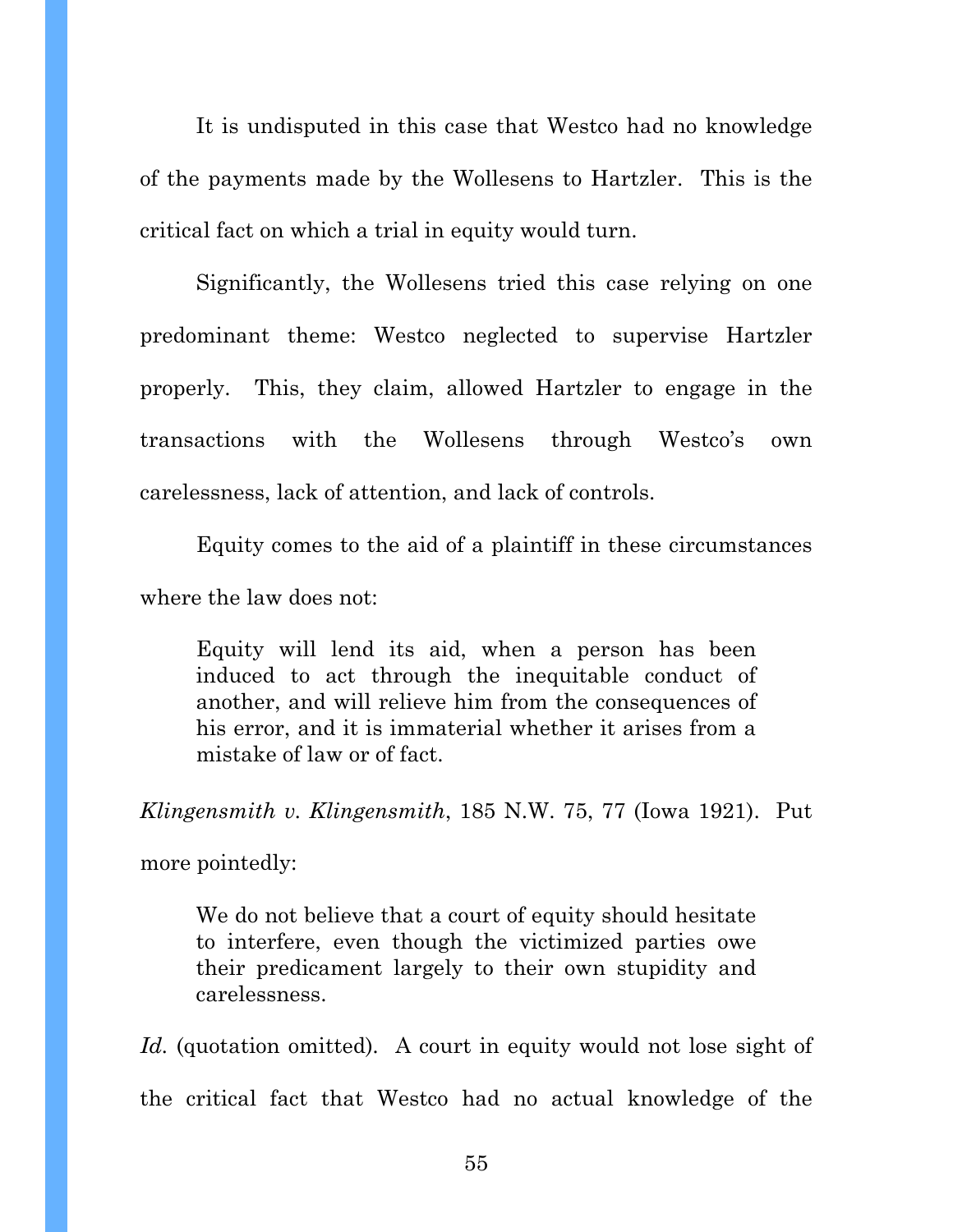payments made by the Wollesens to Hartzler, and that mere negligence should have no effect on Westco's right to relief.

The elements of fraud are also different in equity than in law. "[T]he proof required for rescission based on misrepresentation under Iowa law is less demanding than the proof necessary for the tort of misrepresentation. When rescission rather than damages is sought, relief may be obtained without proof of scienter or pecuniary damage." *Hyler v. Garner*, 548 N.W.2d 864, 871 (Iowa 1996) (internal citation omitted); *Utica*, 892 F. Supp. at 1193. Westco's cause of action sought to rescind agreements with the Wollesens and thus implicates these principles. *See Utica*, 892 F. Supp. at 1191.

Westco lost access to the decision-maker that Iowa law dictates resolve this dispute. *Pace v. Mason*, 221 N.W. 455, 459 (Iowa 1928). A court of equity is uniquely able to bring a diverse arsenal of remedies to bear where legal remedies are inadequate:

Only the discerning eye of equity can search out, and only the supple hand of equity can retrieve the subject which is alleged to have been spirited away. Contracts must be set aside, decrees must be annulled, conveyances must be declared void, and thereafter an accounting of the corporate affairs had, and after the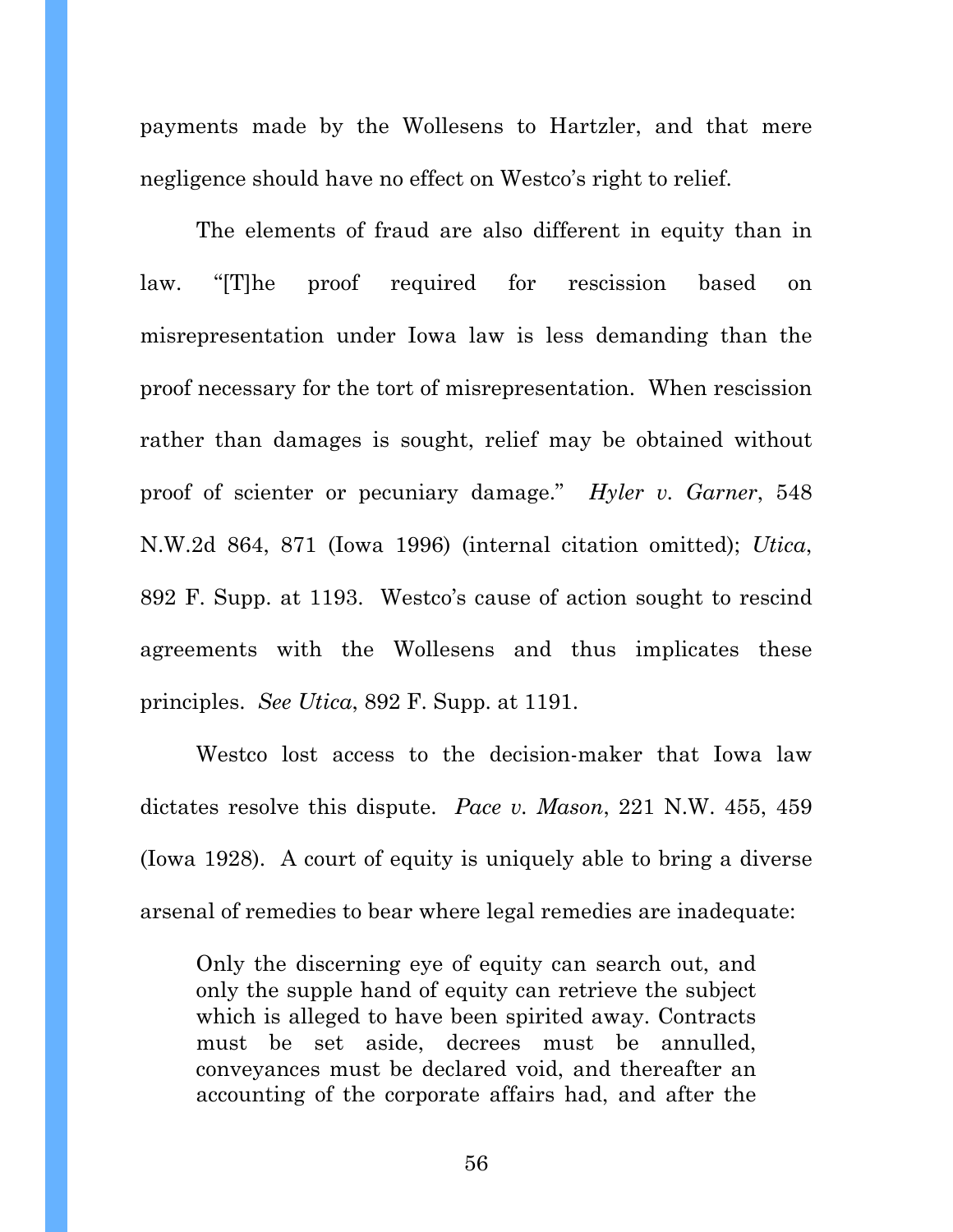discharge of all liabilities of the [defendant], the residue, if any remains, must be apportioned among its rightful shareholders. Courts of law can accomplish none of these acts. Therefore, this case falls within the exclusive equity jurisdiction of the court.

*Wilson*, 40 F. Supp. at 732-33; *see also Scheldrup v. Gaffney*, 55 N.W.2d 272, 275 (Iowa 1952); *Mann*, 253 N.W. at 509; *McAnulty*, 226 N.W. at 150.

Equally important is the review afforded by an equitable action. Equitable review is *de novo*, which is a right as sacred as the right to a jury trial. *See McAnulty*, 226 N.W. at 150. In a case where the legal system's purpose is for the courts to do equity between the parties, the appellate court needs the freedom to examine all the evidence to ensure justice was done by the district court. This ability is curtailed if review is limited to errors of law, as is the case with an action tried at law. Denial of *de novo* review undoubtedly and unfairly prejudices Westco as the case proceeds on appeal.

Denial of an equitable trial where one is mandated should be deemed to offend due process. *See Weltzin*, 618 N.W.2d at 302. By ordering a trial to a jury, the district court deprived Westco of the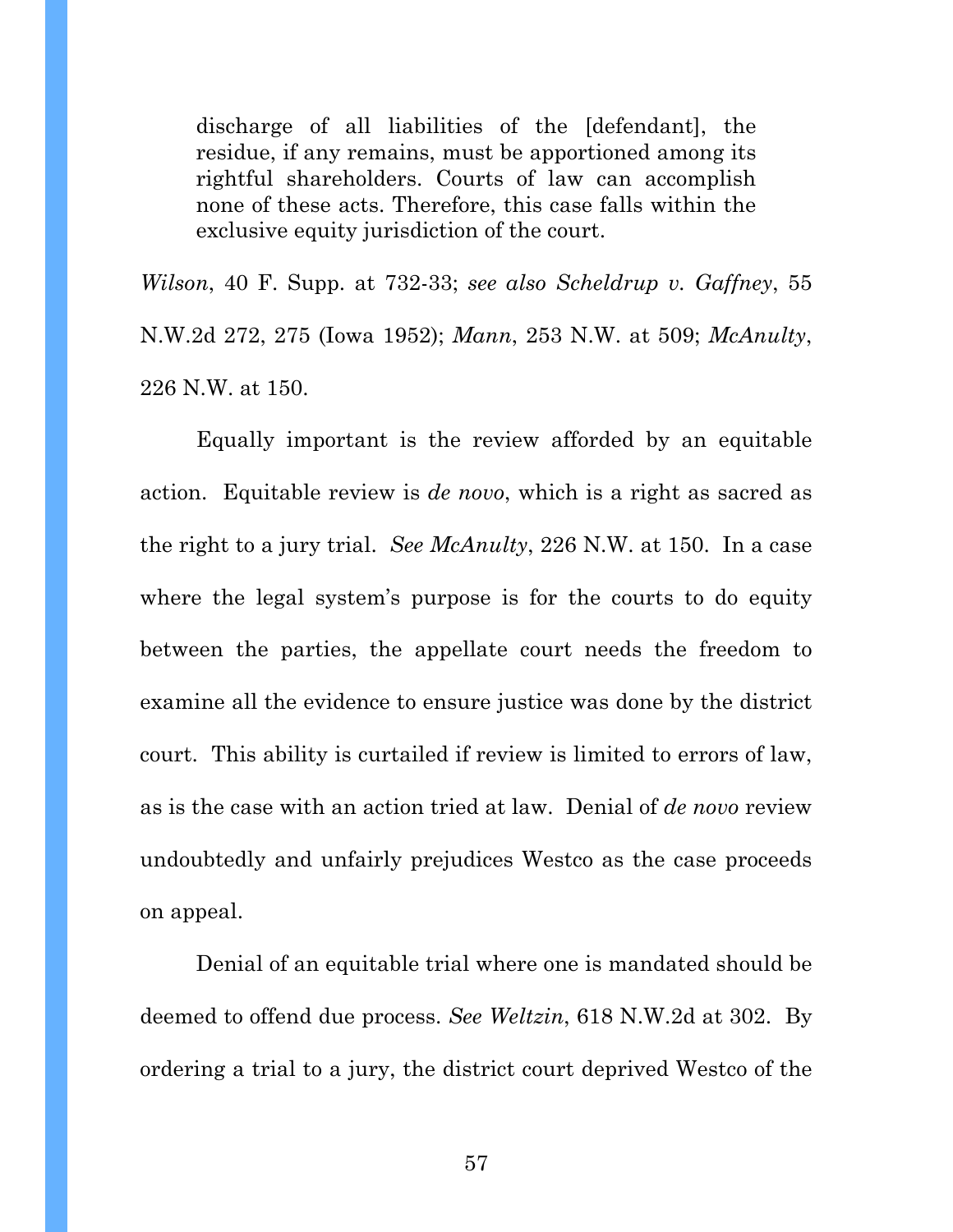advantages it may have gained from the standards applicable to trial and appellate review provided in equity. This was prejudicial error.

# **3. The Equitable Claims Should Have Been Tried First.**

Ordinarily, when a trial presents legal and equitable issues, the equitable issues should be tried first. *Johnston v. Robuck*, 73 N.W. 1062, 1063 (Iowa 1898); *see also State v. Simmons*, 290 N.W.2d 589, 594 (Iowa 1980). A court should only deviate from this general rule if a trial on the legal issues will dispose of "all matters in controversy." *Johnston*, 73 N.W. at 1063; *Tinker v. Farmers' State Bank of Charter Oak*, 160 N.W. 349, 352 (Iowa 1916). When equity can dispose of the entire matter, the equity suit should be tried first. *Twogood v. Allee*, 99 N.W. 288, 289 (Iowa 1904).

In this case, the general rule, rather than the exception, applies. For the reasons discussed above, the claims Westco makes against Hartzler are exclusively equitable. Significantly, Hartzler makes no counterclaims against Westco, whether legal or equitable. Hartzler sets up no defense that could be characterized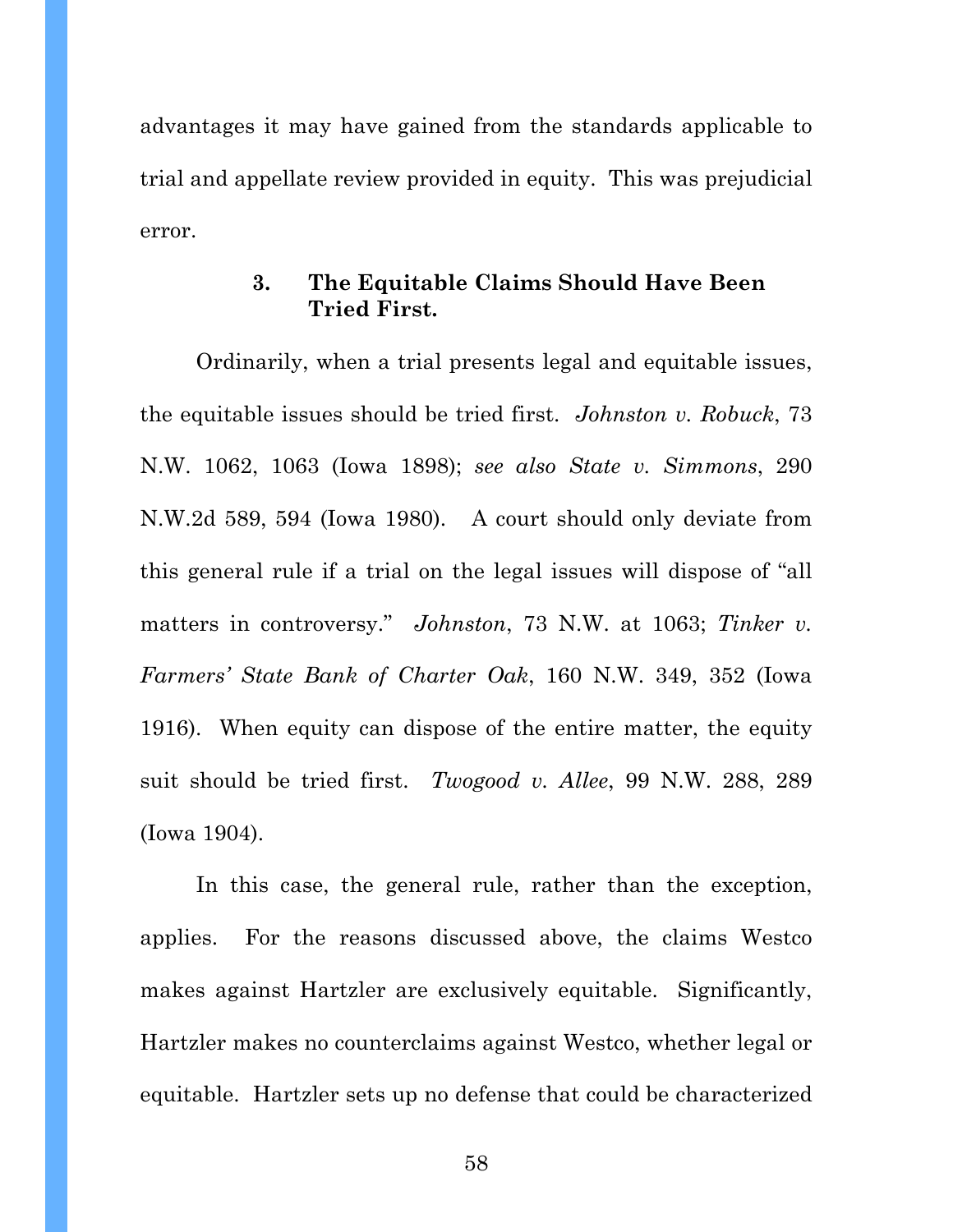as legal. Equity properly has exclusive jurisdiction of all of Westco's claims against Hartzler. There is nothing that should deprive Westco of its right to try all of the issues raised by those claims, including those related to liability and appropriate equitable relief, entirely by equitable proceedings. Hartzler has no right to a jury trial.

Westco alleges that the Wollesens conspired with Hartzler to breach his fiduciary duties and engaged in commercial bribery with Hartzler over the same time period and in the same transactions at issue in the claims against Hartzler. These claims are inextricably interwoven with the claims Westco brought against Hartzler. And none of the Wollesens pled defenses against Westco that should be tried at law to a jury. The Wollesens have no right to a jury trial concerning these claims.

The only legal issues injected in this case by any party were raised by a single defendant  $-$  IPF. The claims made by IPF concern three "contracts" that were part of a single transaction in December 2010. The validity of this single transaction depends entirely on the validity of the many transactions that occurred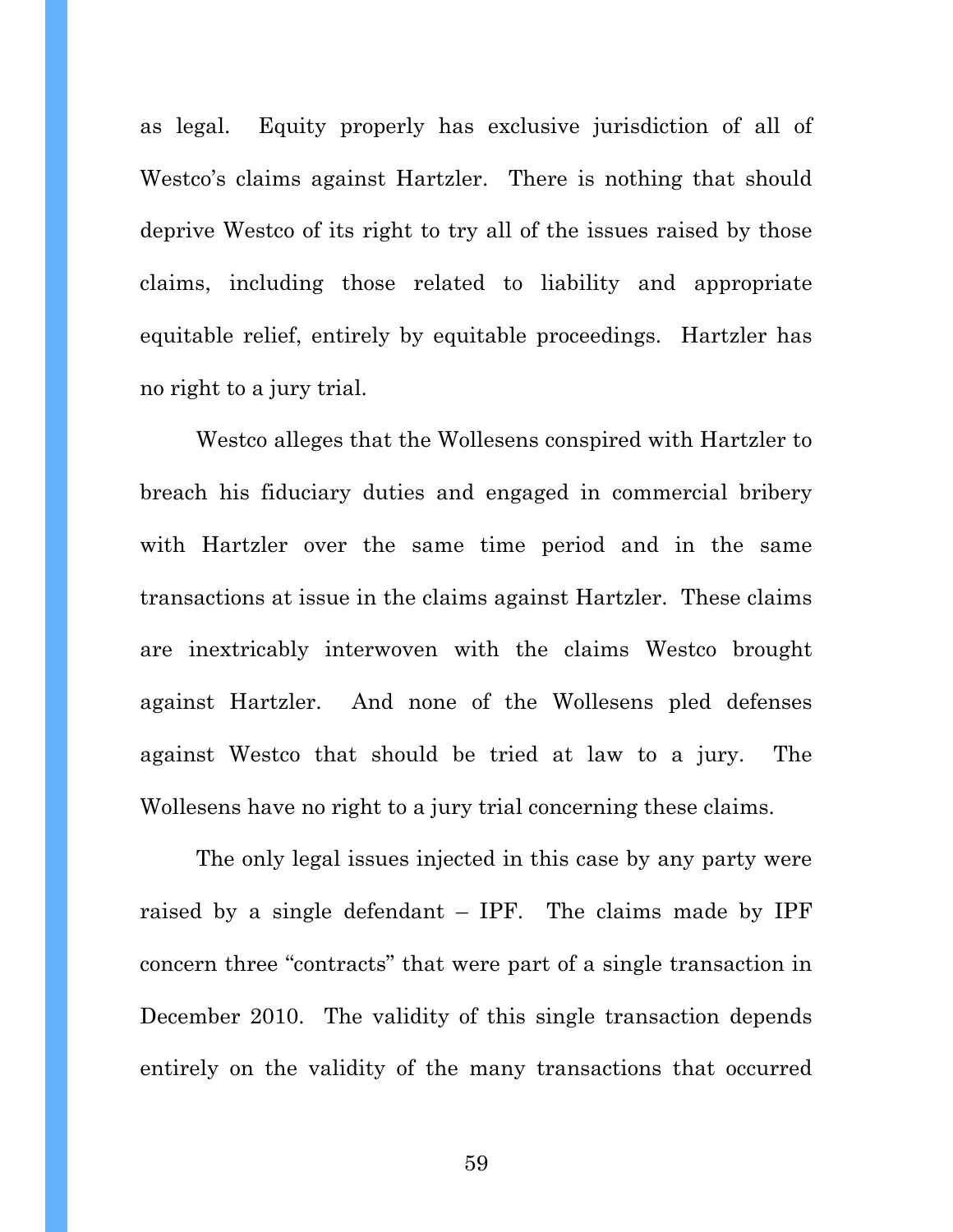over the previous five years and that are the subject of Westco's equitable claims.

Resolving the equitable claims first is more likely to dispose of the entire matter and is more likely to render further proceedings unnecessary. Resolving the legal claims in the 2010 transaction leaves substantial questions about the earlier transactions unanswered and would require further proceedings. If Westco is successful in prosecuting its claims, the agreements between Hartzler and the Wollesens would be rescinded or void. There would be no contract on which IPF could bring an action for breach. The law action would be unnecessary. An equitable issue, which, if tried and determined in favor of one party, leaves the other party without any basis for recovery, should be tried first. *See Tinker,* 160 N.W. at 353.

In addition, once equity has jurisdiction, it has the power to decide all issues necessary for complete relief, including legal issues. *Grandon v. Ellingson*, 144 N.W.2d 898, 901 (Iowa 1966); *Gatch v. Garretson*, 69 N.W. 550, 552 (Iowa 1896). Once an action is filed that raises purely equitable issues, the court must exercise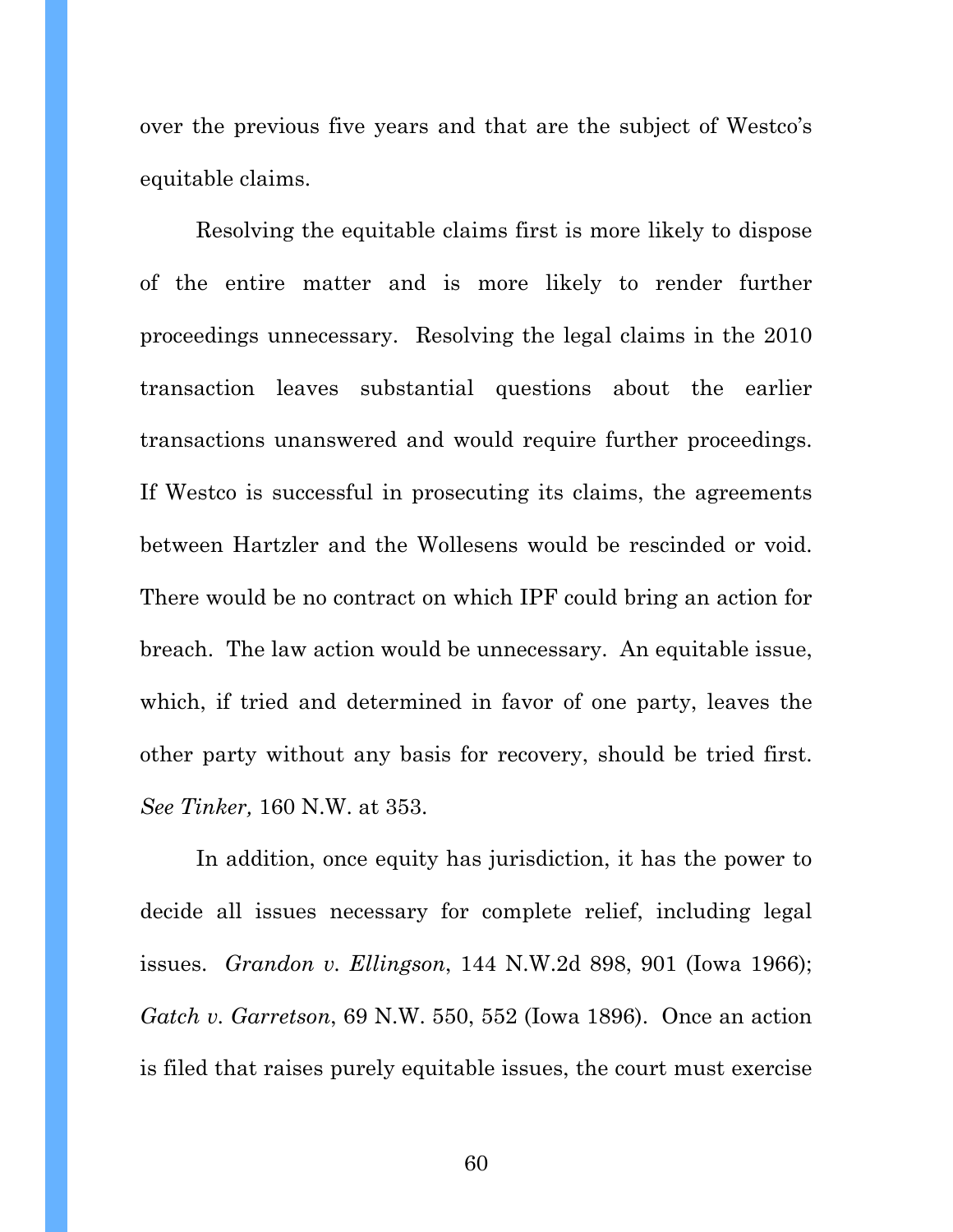its equitable jurisdiction to decide all related issues; this is true even if the court's assertion of equitable jurisdiction would preclude a jury trial on counterclaims arising at law. *See, e.g., Weltzin*, 618 N.W.2d at 302-03; *McDowell v. Lloyd*, 22 Iowa 448, 448 (Iowa 1867); *Ryman v. Lynch*, 41 N.W. 320 (Iowa 1889). Postponing a jury trial on legal issues until the resolution of equitable issues does not offend the constitution. *See Olmstead v. Taylor*, 158 N.W. 587, 588 (Iowa 1916).

These reasons also require trial of Westco's 706A claims by equitable proceedings even if the court characterizes those claims as legal. "A right to a jury trial, if it arises only by virtue of statute, is not fundamental." *State ex rel. Bishop v. Travis*, 306 N.W.2d 733, 734 (Iowa 1981).

[T]here is no right to a jury trial generally in cases brought in equity. Generally, if the cause of action is equitable in character, even in part, and equity jurisdiction once attaches, full and complete adjustment of the rights of all parties will be properly made in the suit.

*Weltzin*, 618 N.W.2d at 296 (quotation and internal citation omitted). The factual basis of Westco's common law equitable claims and its statutory 706A claims are the same and should not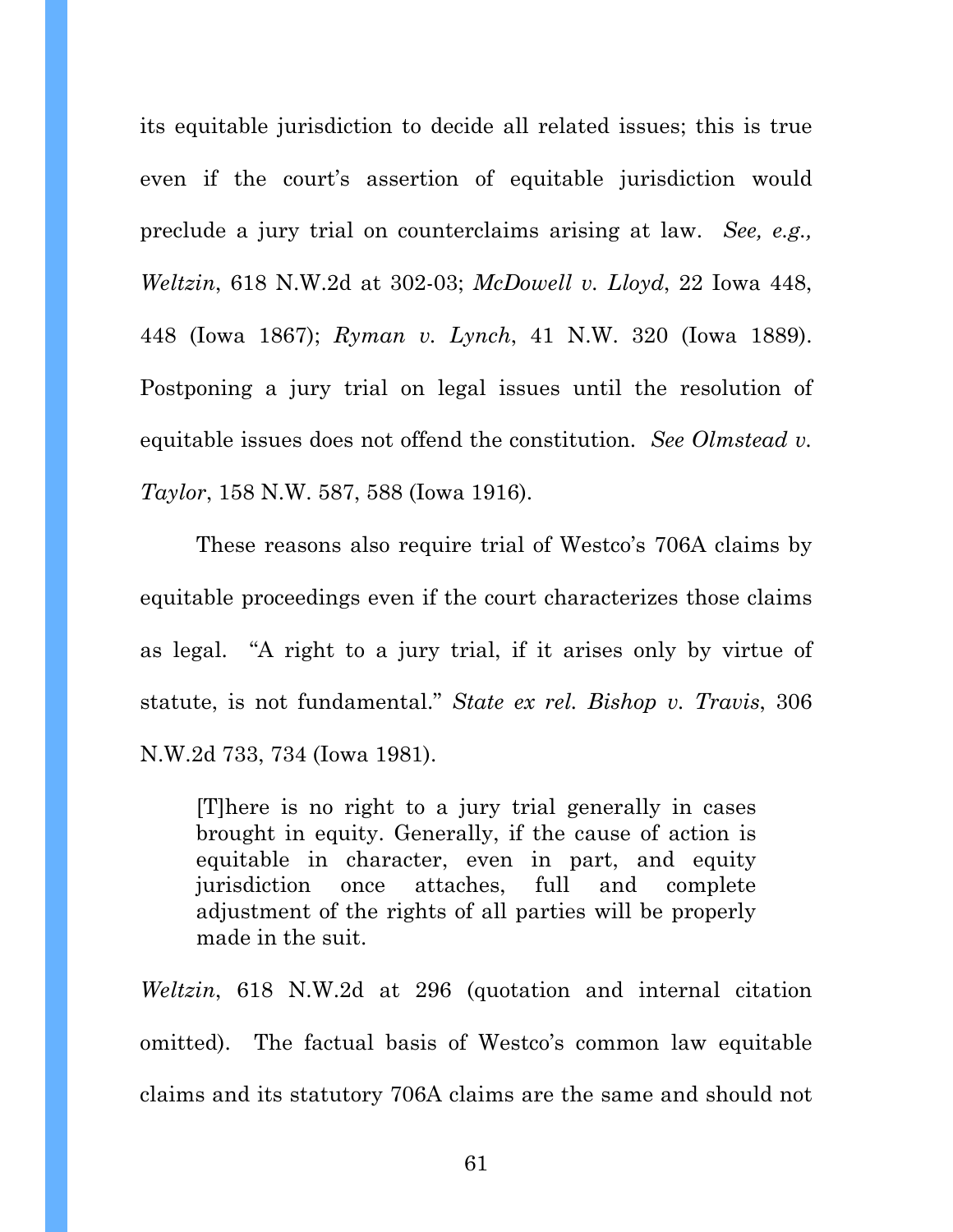be severed for separate trial. The rule directing trial courts to exercise equity jurisdiction over related legal claims was developed to address these circumstances.

For these reasons, Westco is entitled to a new trial on the equitable issues by equitable proceedings. It is also entitled to have equity assert jurisdiction over any related legal claims and to have the equitable trial precede the trial on any remaining legal issues.

# **II. THE JURY'S VERDICTS ARE INCONSISTENT.**  *Error Preservation.*

The parties' consented to a sealed verdict. *See* Iowa R. Civ. P. 1.931(3); *Clinton Physical Therapy*, 714 N.W.2d at 607-12. After six hours of deliberations, the jury notified the judge that seven of the eight jurors had reached a verdict. Judge Moon discharged the jury and entered judgment before notifying the parties. Westco preserved error by a timely motion for new trial which relied in part on inconsistent verdicts. (APP. 0595 and Brief in Support.) *See Clinton Physical Therapy*, 714 N.W.2d at 610.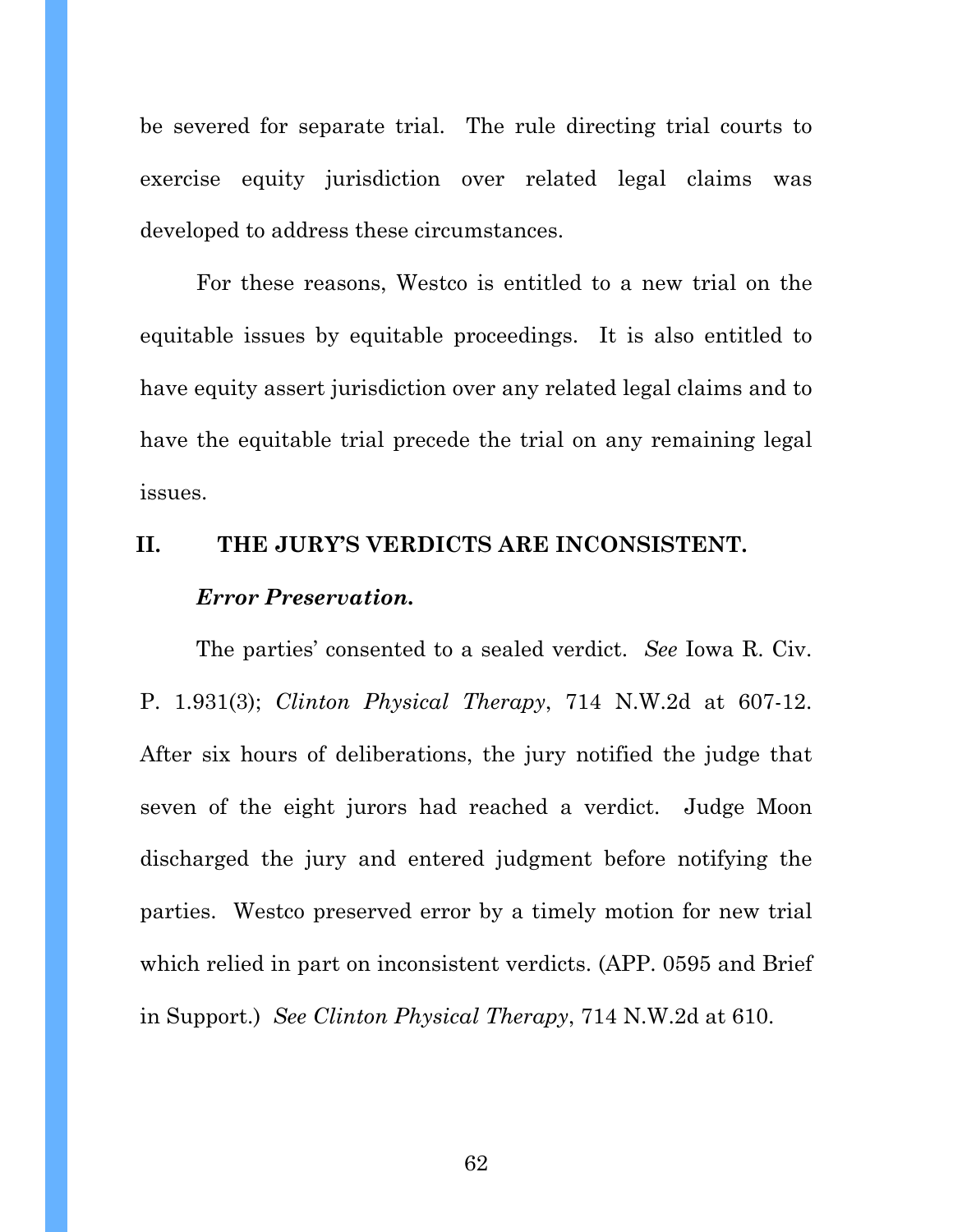### *Scope and Standard of Review.*

The scope of our review of a district court's ruling on a motion for new trial depends on the grounds raised in the motion. … [I]f the motion was 'based on a legal question, our review is on error.

*Id* at 609 (quotations and internal citations omitted). Whether a verdict is inconsistent and the consequences of a potentially inconsistent jury verdict are questions of law*. State v. Merrett*, 842 N.W.2d 266, 272-73 (Iowa 2014). On appeal, the review standard is *de novo*. *Id*.

The standard used in a civil case for determining inconsistency is arguably lower than in a criminal case. *State v. Halstead*, 791 N.W.2d 805, 812 (Iowa 2010). In a civil case, "[t]he test is whether the verdicts can be reconciled in any reasonable manner consistent with the evidence and its fair inferences, and in light of the instructions of the court." *Hoffman v. Nat'l Med. Enters., Inc.*, 442 N.W.2d 123, 126-27 (Iowa 1989). "A new trial may be granted, and the jury verdict set aside, when the verdict is so logically and legally inconsistent it is irreconcilable in the context of the case." *Kalvik v. Seidl*, 595 N.W.2d 136, 139 (Iowa Ct. App. 1999).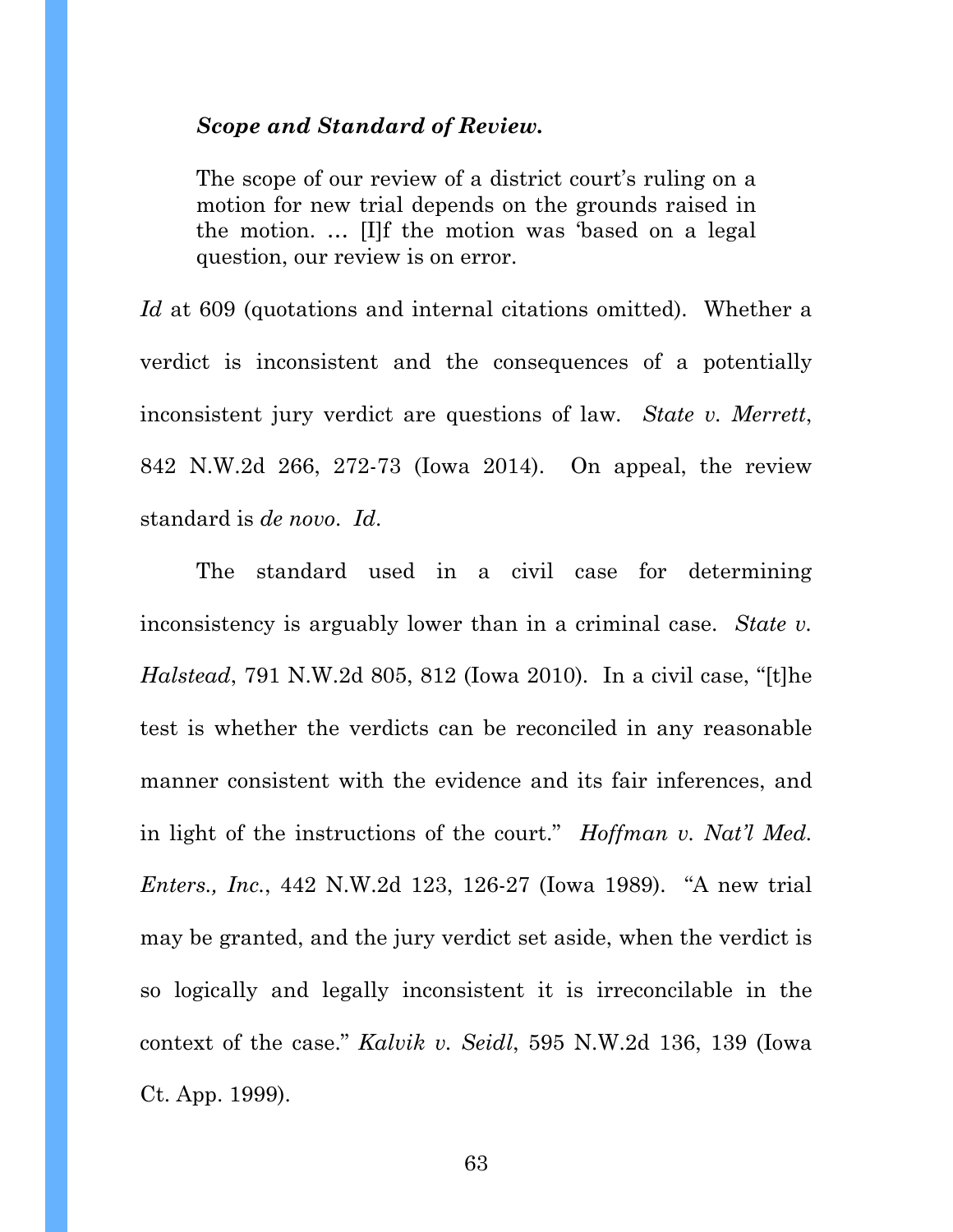#### *Argument.*

Question No. 3 on the verdict form asked: "Did Westco prove that Chad Hartzler engaged in ongoing unlawful conduct?" The jury answered "Yes" to the question. In answering question No. 3 affirmatively, the jury necessarily found that Hartzler engaged in commercial bribery, as defined in Instruction No. 23, in a series of business transactions occurring over a period of years, and that one or more of the Wollesens also engaged in those transactions.

Nevertheless, the jury answered "No" to the following questions about each of the Wollesens:

Question No. 12 Did Westco prove that Bill Wollesen engaged in ongoing unlawful conduct?

 $Yes$  No  $X$ 

Question No. 21 Did Westco prove that Kristi Wollesen engaged in ongoing unlawful conduct?

 $Yes$  No  $X$ 

Question No. 30 Did Westco prove that John Wollesen engaged in ongoing unlawful conduct?

 $Yes$  No  $X$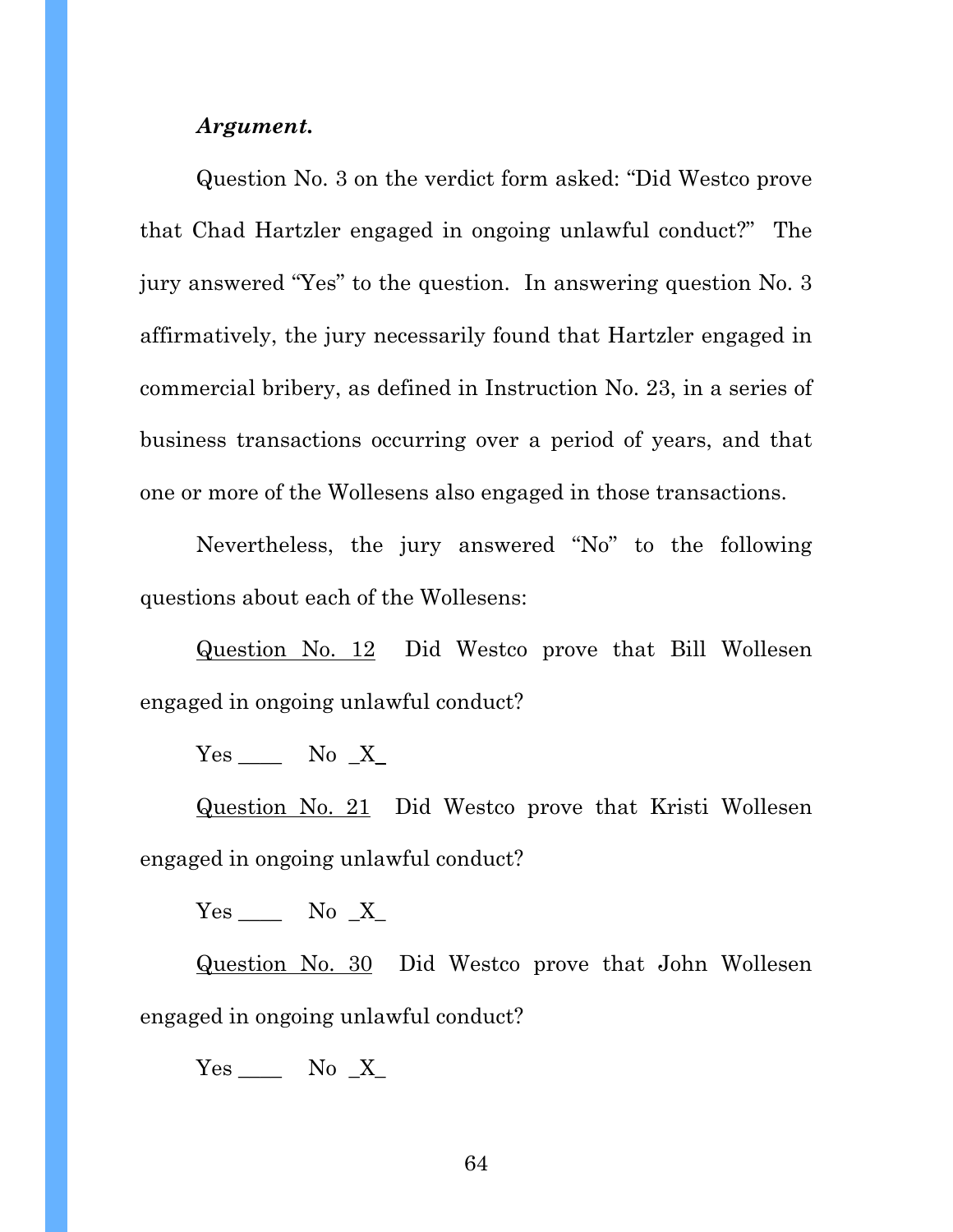These answers are inconsistent and irreconcilable in light of the only jury instruction that set forth the elements of commercial bribery: the predicate act for ongoing wrongful conduct. That instruction required Hartzler and at least one or more of the Wollesens to engage in commercial bribery in a series of business transactions. The jury could not have found Hartzler liable for ongoing wrongful conduct unless they also found at least one of the Wollesens liable for the same wrongful conduct.

The following elements applied to the claims for ongoing wrongful conduct against Hartzler and the Wollesens. To prove Hartzler committed ongoing unlawful conduct, the court instructed the jury that Westco must prove Hartzler:

- 1. Committed commercial bribery;
- 2. For financial gain;
- 3. On a continuing basis;

or

4. Knowingly received any proceeds of commercial bribery with one or more of the Wollesens being committed for financial gain on a continuing basis.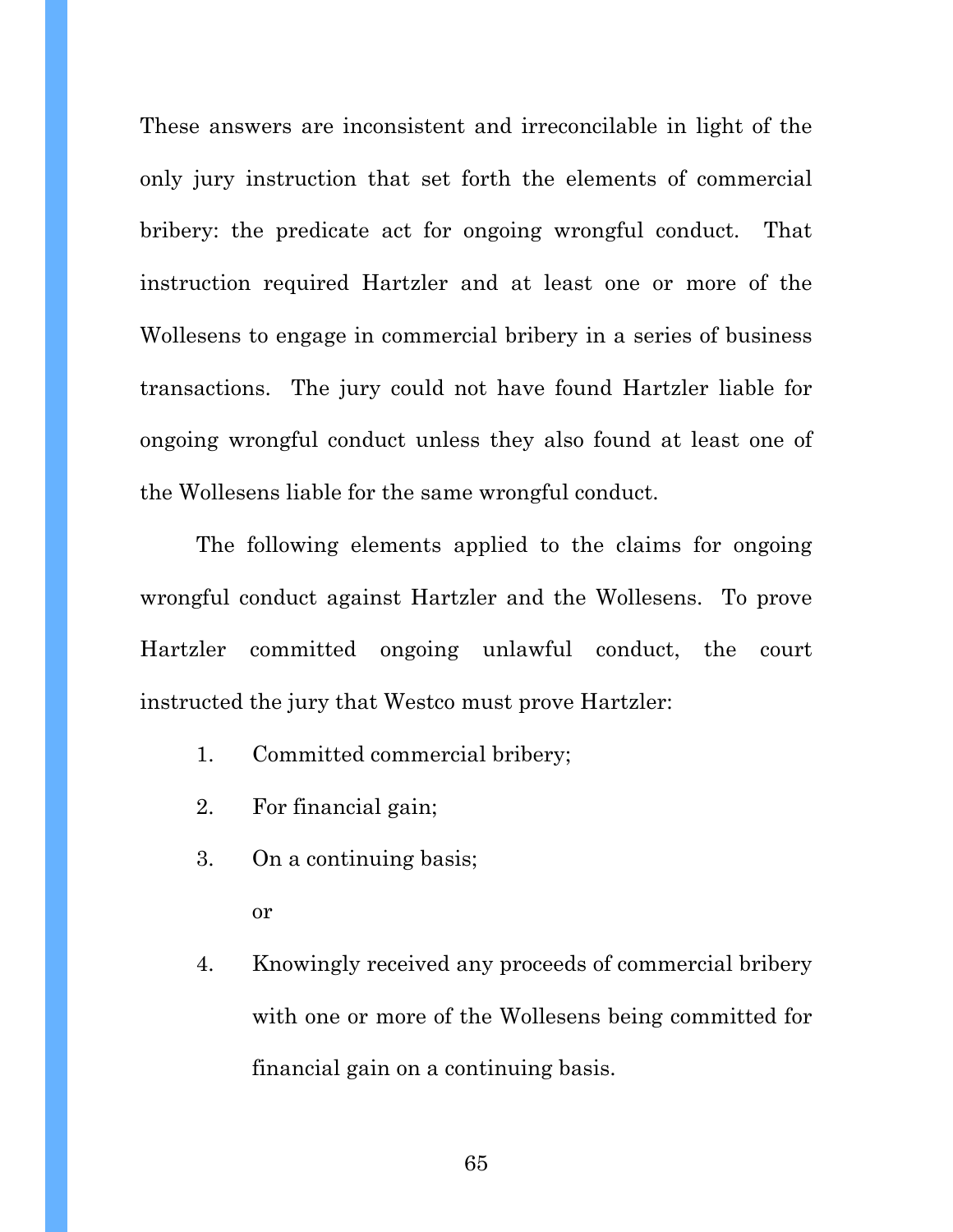(APP. 0516) To prove that any of the Wollesens' committed ongoing unlawful conduct, the court instructed the jury that Westco must prove that Bill, Kristi or John:

- 1. Committed commercial bribery;
- 2. For financial gain;
- 3. On a continuing basis.

(APP. 0517)

The definition of commercial bribery is set forth in Jury Instruction No. 23, which requires that Hartzler and at least one or more of the Wollesens participate in the bribery scheme:

# JURY INSTRUCTION NO. 23

Westco claims Bill Wollesen, Kristi Wollesen and John Wollesen engaged in commercial bribery of Chad Hartzler. You should consider the liability of each separately. *Westco must prove all of the following elements to establish commercial bribery*:

- 1. *Between 2005 and 2011, Bill Wollesen, Kristi Wollesen or John Wollesen engaged in a series of business transactions with Chad Hartzler*.
- 2. At that time, Chad Hartzler was an employee of Westco acting on behalf of Westco.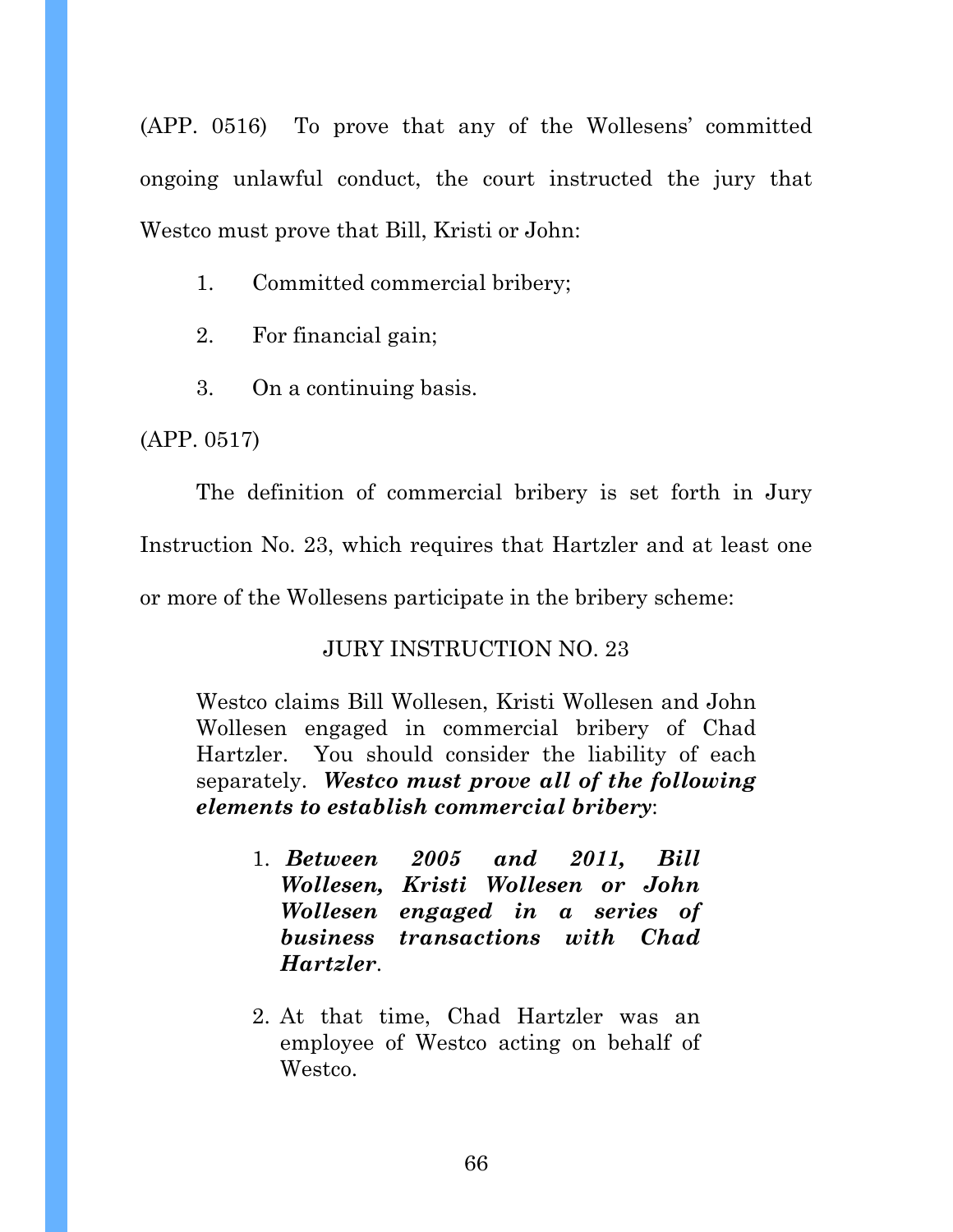- 3. At that time, Bill Wollesen, Kristi Wollesen or John Wollesen offered and delivered to Chad Hartzler payments of money.
- *4. The payments of money were offered and delivered by Bill Wollesen, Kristi Wollesen or John Wollesen in exchange for Chad Hartzler engaging in a series of business transactions which Bill Wollesen, Kristi Wollesen or John Wollesen had reason to know, as defined in Instruction No. 28, were in conflict with Chad Hartzler's employment relation with and duties owed to Westco.*

Westco does not need to prove a direct link between any specific payment and any specific business transaction.

#### (APP. 0520 ) (emphasis added).

 Jury Instruction No. 23 also required the jury to find facts that were necessary to support the two other elements of ongoing wrongful conduct. The transactions Hartzler engaged in with one or more of the Wollesens had to be a series of business transactions over a period of years—in other words, that the payments made to Hartzler were for financial gain on a continuing basis. Under answer to interrogatory No. 6, the jury awarded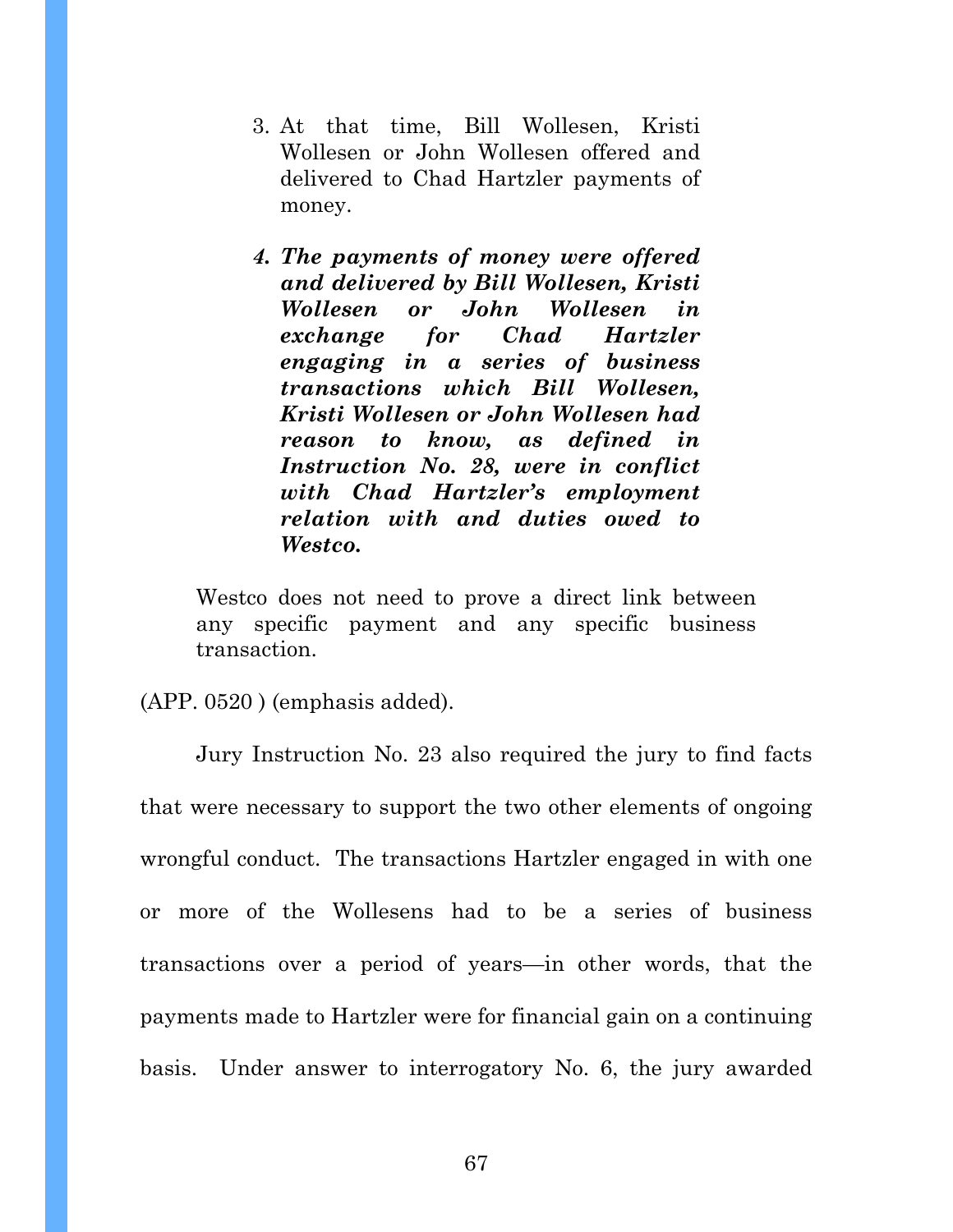Westco \$485,315. This verdict equals precisely the total amount of the checks paid by one or more of the Wollesens to Hartzler over a five year period. This evidence was offered by Westco to support its claim of ongoing wrongful conduct against Hartzler. Westco offered the same evidence for its claims of ongoing wrongful conduct against each of the Wollesens.

Legally inconsistent verdicts are invalid. *Halstead*, 791 N.W.2d at 807. It is not legally or logically possible in the context of the instructions and evidence offered in this case for Hartzler to have engaged in ongoing wrongful conduct with one or more of the Wollesens but that not one of the Wollesens engaged in ongoing unlawful conduct with Hartzler. In essence, the jury found that Hartzler was repeatedly bribed by one or more of the Wollesens but that none of the Wollesens bribed him.

 The inconsistency of the jury's answers in this case is analogous to *Halstead*. In *Halstead*, the State charged the defendant with four criminal offenses, including assault while participating in a felony: a compound crime. A jury convicted the defendant of assault while participating in a felony but acquitted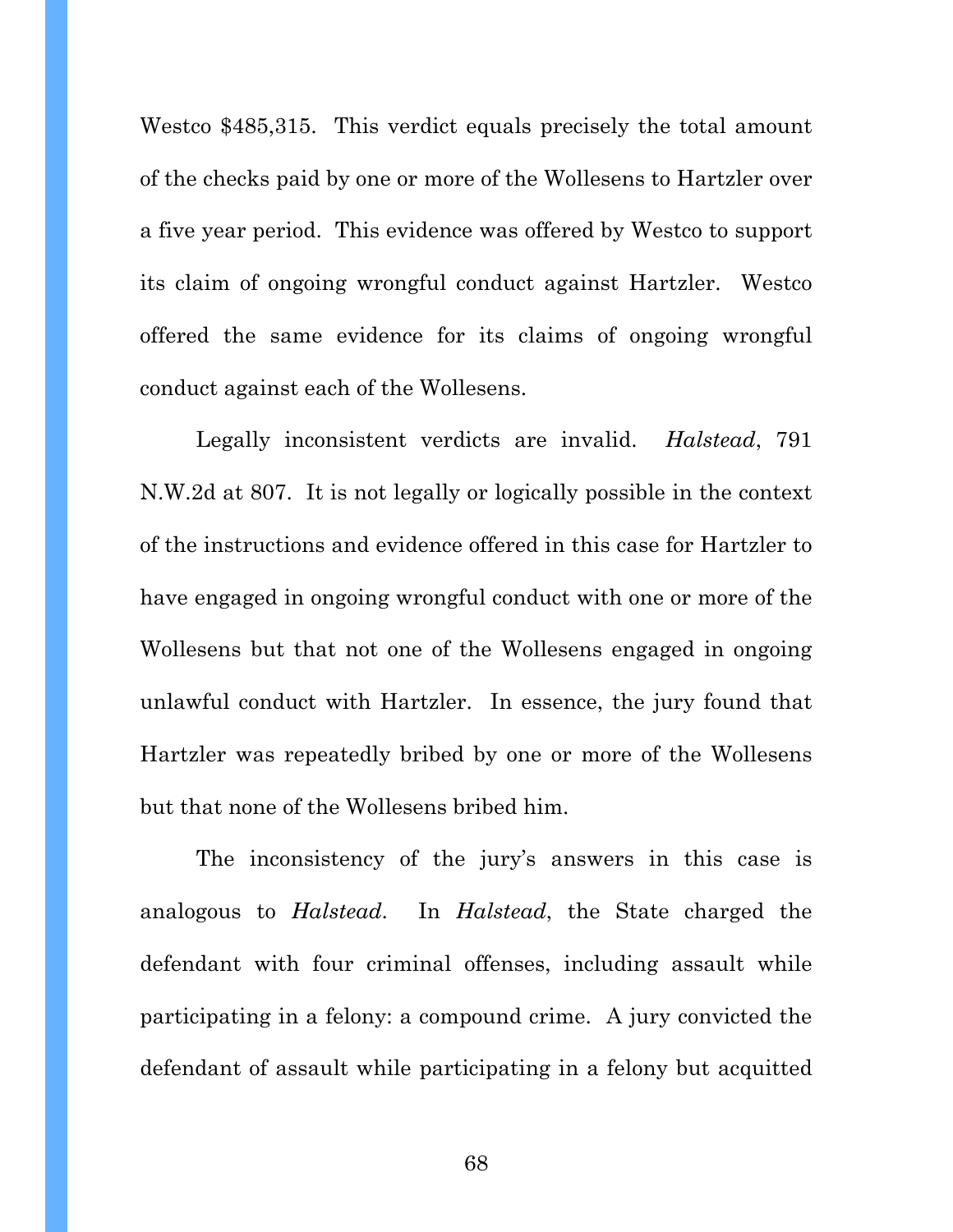the defendant of the felony charge which served as the predicate act of the compound crime. *Id.*

 The Supreme Court found the verdicts inconsistent and reversed. "A jury simply could not convict [the defendant] of the compound crime of assault while participating in a felony without finding him also guilty of the predicate felony offense of theft in the first degree." *Id.* at 816.

[T]he truth is simply that we do not know, nor do we have any way of telling, how many inconsistent verdicts are attributable to feelings of leniency, to compromise, or, for that matter, to outright confusion on the part of the jury.

*Id.* at 811 (quotation omitted) (alternation in original). Regardless of the reason, none justify inconsistent verdicts under Iowa law.

When "two answers or findings by the jury would compel the rendition of different judgments, the answers are inconsistent." *Clinton Physical Therapy*, 714 N.W.2d at 613. Iowa courts reject the idea that the judge is free to disregard inconsistent verdicts. *Halterman v. Jackson*, No. 07-0094, 2008 WL 141485, \*3-4 (Iowa Ct. App. Jan. 16, 2008). When a sealed special verdict is legally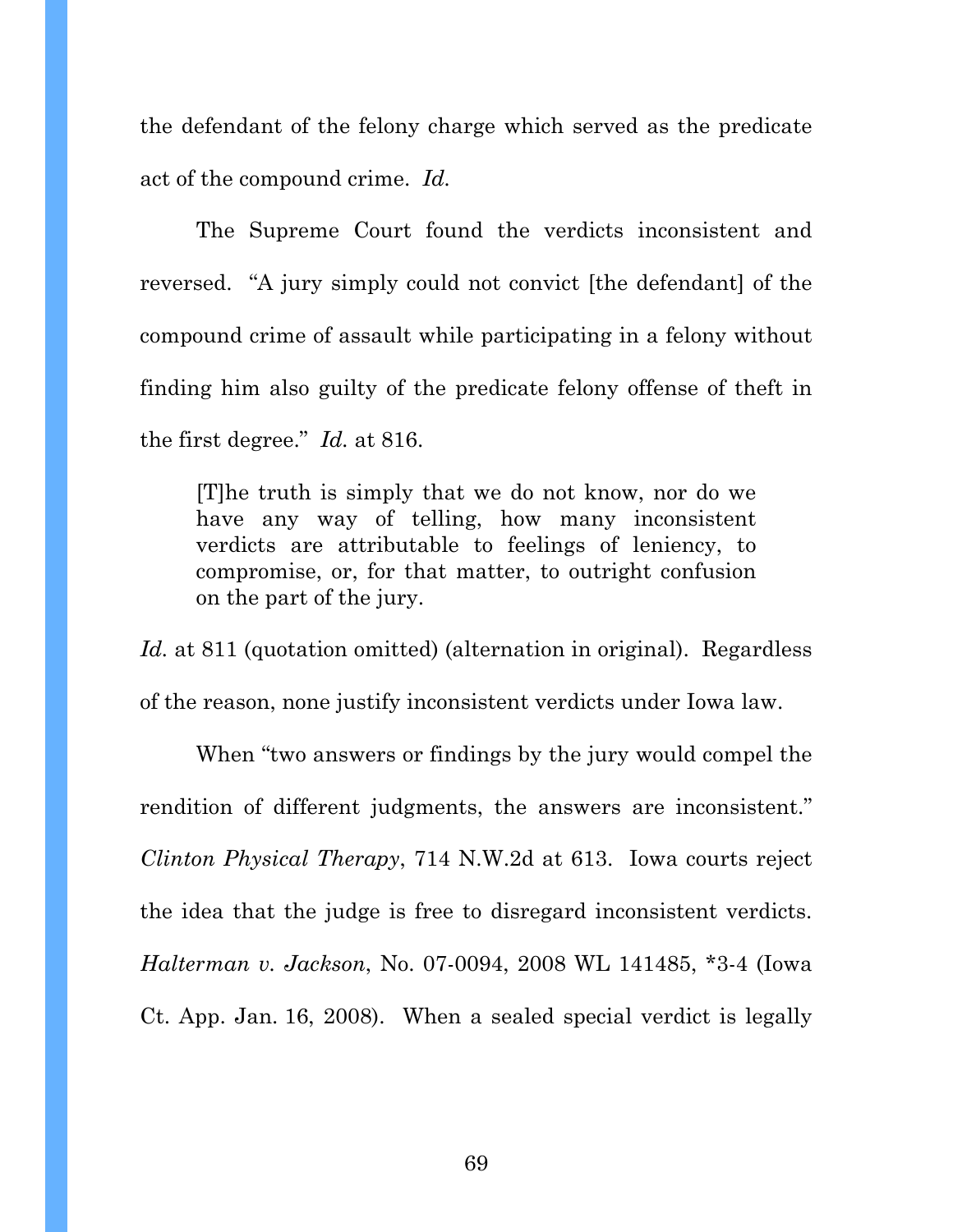inconsistent, the only remedy is a new trial. *Clinton Physical* 

*Therapy*, 714 N.W.2d at 614; *see also Hoffman*, 442 N.W.2d at 127.

## **III. WESTCO IS ENTITLED TO JUDGMENT NOTWITHSTANDING THE VERDICT ON IPF'S FRAUD AND BREACH OF CONTRACT CLAIMS.**

#### *Preservation of Error.*

Westco preserved error by moving for directed verdict (APP. 0458; APP. 0871:12-25;) and judgment notwithstanding the verdict. (APP. 0595)

## *Scope and Standard of Review.*

The scope of review for the denial of Westco's motion for judgment notwithstanding the verdict includes the evidence presented at trial, Westco's motions for directed verdict and for judgment notwithstanding the verdict, the resistance, the record on the hearing of the motions, and the court's order denying the motions.

The standard of review for the denial of a motion for judgment notwithstanding the verdict is whether there was sufficient evidence to justify submitting the claim to the jury. *Vogan v. Hayes Appraisal Assocs., Inc.*, 588 N.W.2d 420, 423 (Iowa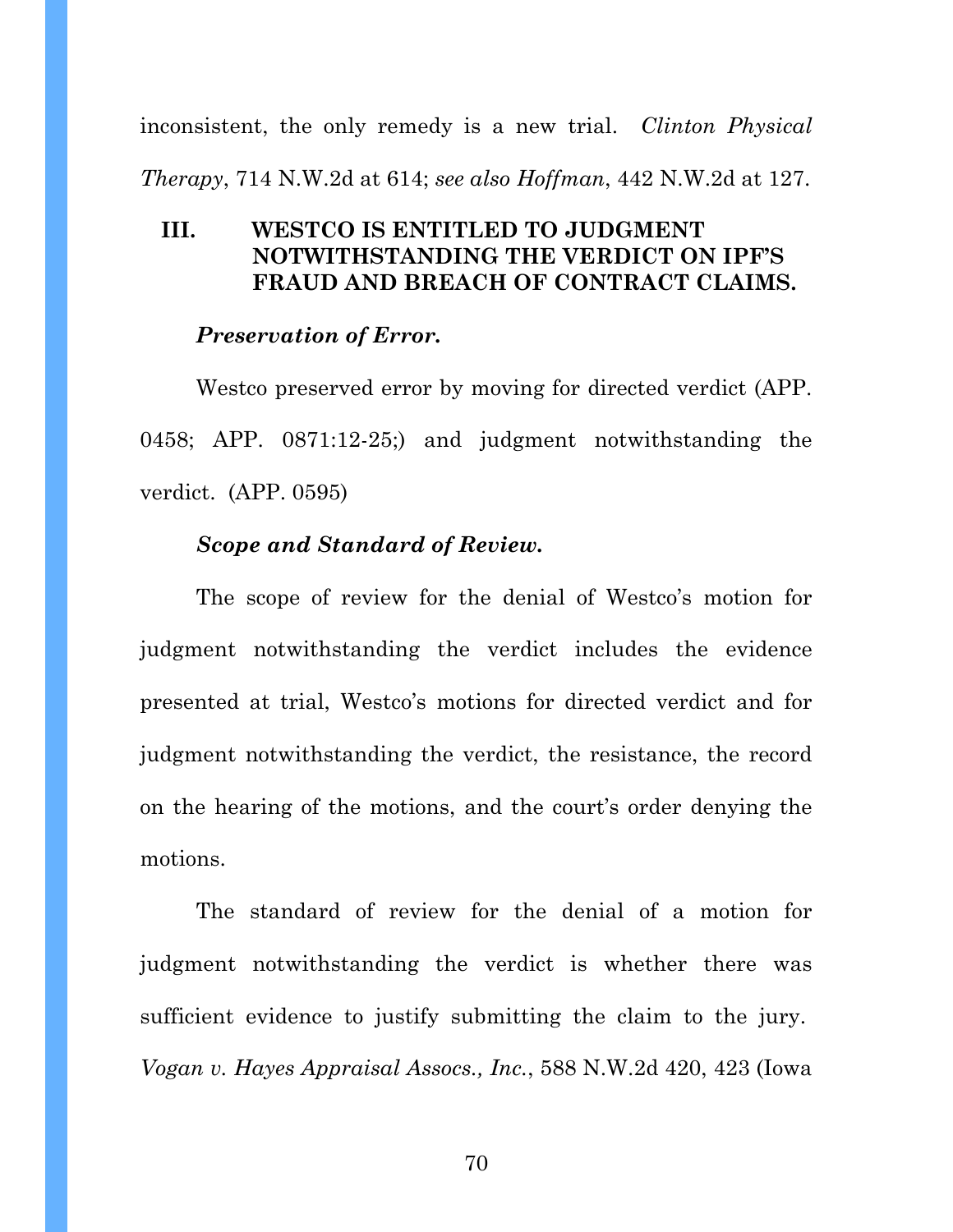1999). To avoid judgment notwithstanding the verdict, the claimant must present substantial evidence to support its claims. *Id.*

## **A. IPF DID NOT PRESENT SUFFICIENT EVIDENCE TO SUPPORT A FINDING OF FRAUD AND BREACH OF CONTRACT.**

To prevail on its fraud claim, IPF had to prove each element "by a preponderance of clear, satisfactory, and convincing proof." *Dier v. Peters*, 815 N.W.2d 1, 7 (Iowa 2012) (quotation omitted); *Holliday v. Rain and Hail L.L.C.*, 690 N.W.2d 59, 64 (Iowa 2004). IPF did not to do so.

There is insufficient evidence to support the jury's finding of fraud by Westco. Instruction No. 37 sets forth only *two* specified alleged fraudulent misrepresentations: (a) "that agronomy products . . . *would be* provided to IPF at specified prices," and (b) "that Iowa Plains Farms' payments *would be* applied as prepayments." (APP. 0534) (emphasis added); (see also APP. 1084: 8-20.)

Both specifications of alleged fraud are promises of future performance, not representations of existing fact. Therefore, both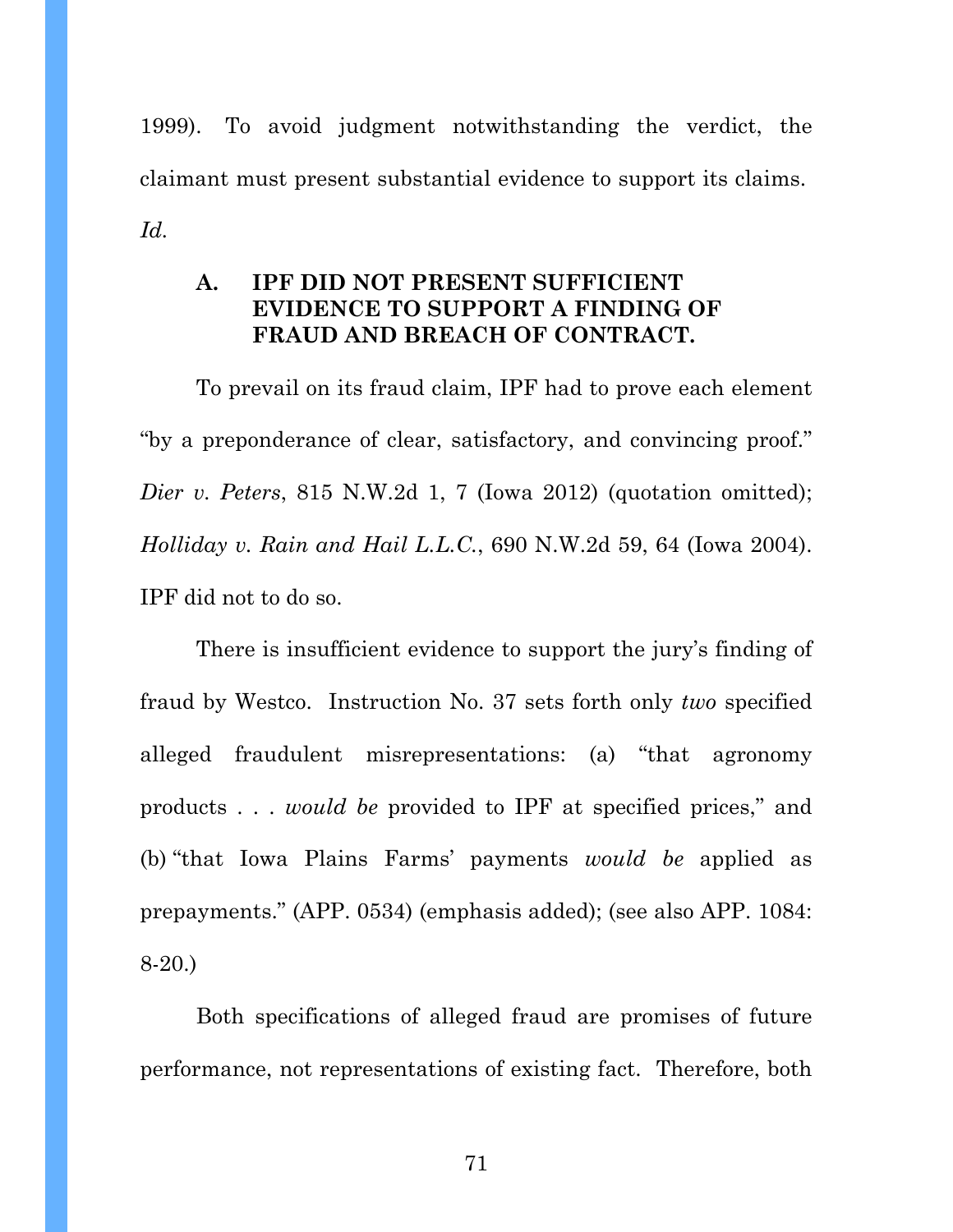require evidence that Westco, not Hartzler, intended not to perform the promises at the time they were made. *Int'l Milling Co. v. Gisch*, 137 N.W.2d 625, 631 (Iowa 1965). A breach of contract, alone, is no basis for a claim of fraud.4 *Lamasters v. Springer*, 99 N.W.2d 300, 303 (Iowa 1959); *see also Magnusson Agency v. Public Entity Nat'l Co.-Midwest*, 560 N.W.2d 20, 28 (Iowa 1997). There must be substantial evidence of Westco's "existing intention not to perform" the promises at the time the alleged contract was formed. *Magnusson, 560 N.W.2d at 28.*

 There is no evidence that Westco had a present intent in December 2010 not to deliver product at the quoted prices because there is no evidence Westco knew of the alleged contracts. Hartzler's knowledge is irrelevant because he was engaged in a scheme to defraud Westco. *Mechanicsville Trust & Sav. Bank v. Hawkeye-Sec. Ins. Co.,* 158 N.W.2d 89, 91-92 (Iowa 1968). Hartzler admitted he had to agree to the deals for the 2011 inputs

<sup>4</sup> Despite this principle, the jury apparently considered Westco's alleged breach of contract to be the same as fraud because it awarded the same damage (\$576,189) for both claims, which was the additional expense incurred by IPF to obtain replacement product. (APP. 1075:8-25; APP. 1076:1-14).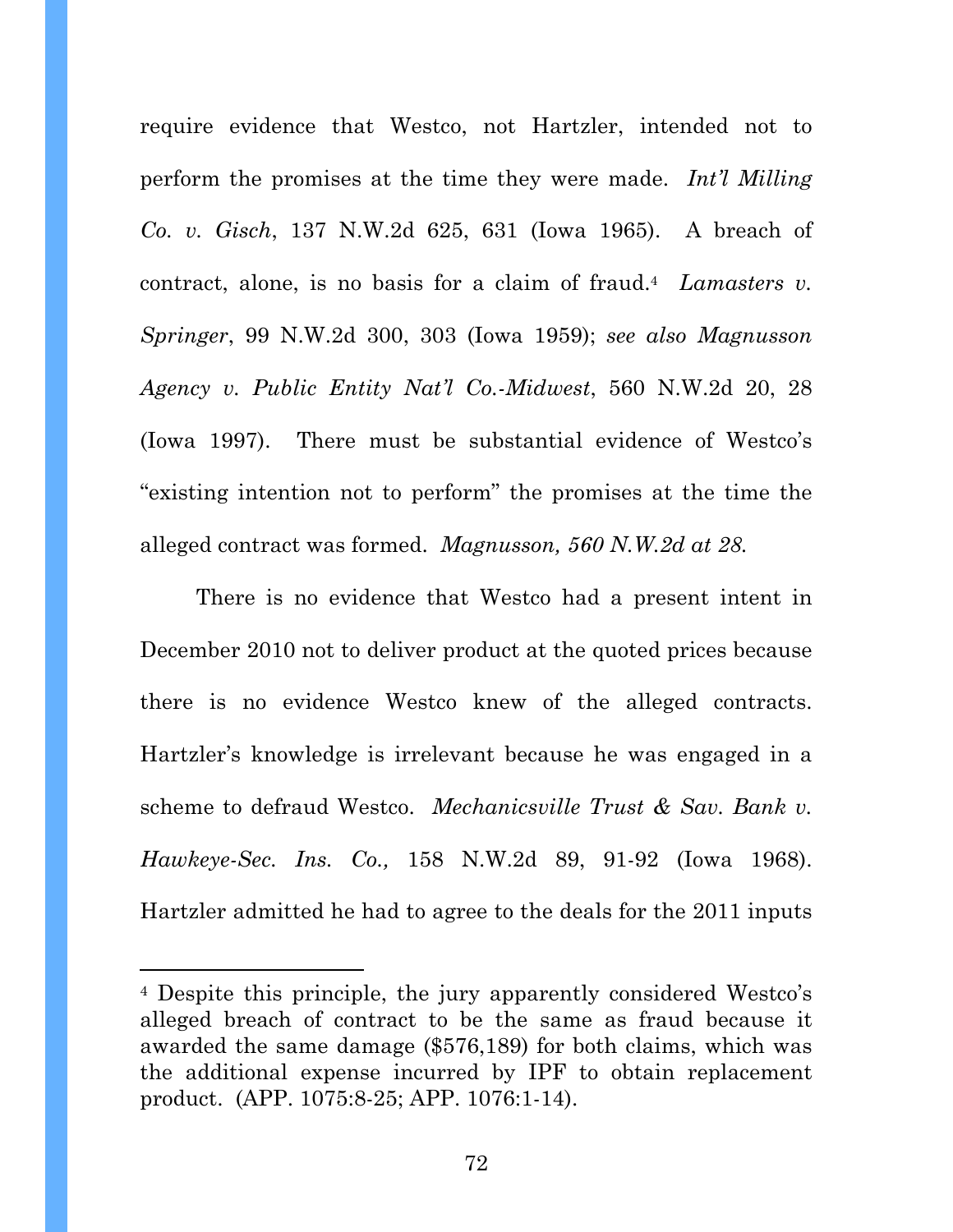to conceal his fraudulent scheme against Westco. (APP. 0708:15- 25; APP. 0709:1-4.) And there is no evidence Hartzler ever told any other Westco employee he had entered into the alleged contracts with IPF. The "contracts" were never entered into the Westco accounting system. A party cannot have a present intent not to perform a contract of which the party has no knowledge.

As to the second specification of fraud in Instruction No. 37—that IPF's 2010 payments would be applied as prepayments—IPF cannot prove Westco knew the December payments were made as prepay for 2011 inputs. Once again, there is no evidence Westco knew of the alleged contracts for 2011 inputs or of any representation by Hartzler to IPF that its payments would be held as prepay for 2011 inputs. Westco cannot form a present intent not to honor representations it knows absolutely nothing about. Of course, the lack of evidence of Westco's knowledge of Hartzler's promises means the Wollesens also failed to prove the element of scienter or an intent to deceive by Westco. *See Van Sickle Constr. Co. v. Wachovia Commercial Mortg., Inc.,* 783 N.W.2d 684, 688 (Iowa 2010).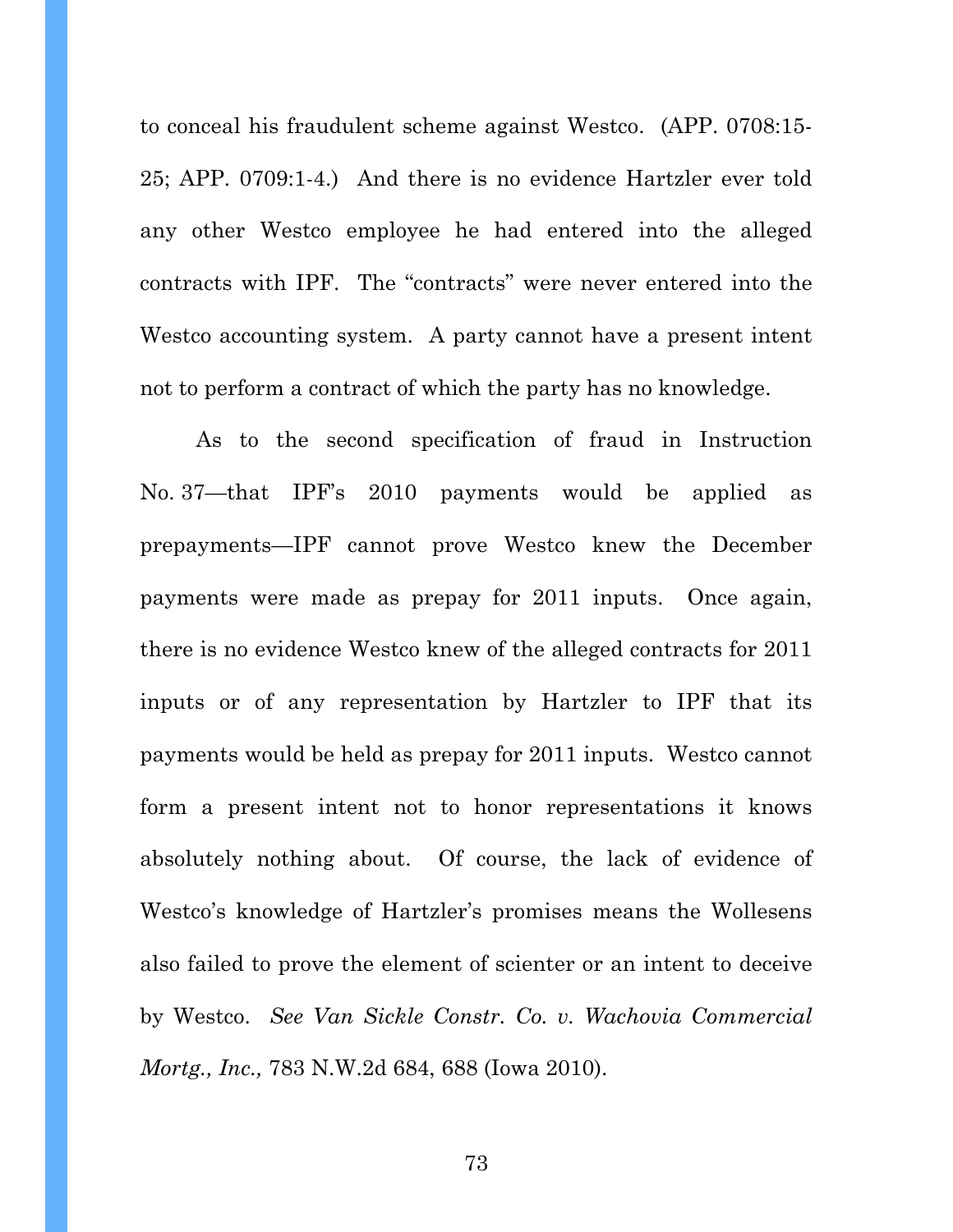## **B. THE EVIDENCE WAS INSUFFICIENT TO SUPPORT A FINDING OF JUSTIFIABLE OR REASONABLE RELIANCE.**

#### **1. Fraud Claim.**

IPF's fraud claim also requires proof that it justifiably relied on Hartzler's alleged misrepresentations of future performance. This is an "essential element of a claim for fraud," and it requires that IPF not only relied on the misrepresentation, but that its reliance was justified. *Spreitzer v. Hawkeye State Bank*, 779 N.W.2d 726, 736 (Iowa 2009). In determining whether reliance is justified, in light of the facts here, the jury could properly consider a number of factors, including: (1) the sophistication and expertise of IPF; (2) the existence of a long-standing business or personal relationship; (3) access to relevant information; (4) concealment of the fraud; (5) the opportunity to detect the fraud; (6) whether IPF initiated the transaction; and (7) the generality or specificity of the fraud. *See id.* at 737.

IPF could not have justifiably relied upon representations by Hartzler because written account statements mailed to IPF contradicted Hartzler's promises. Westco regularly mailed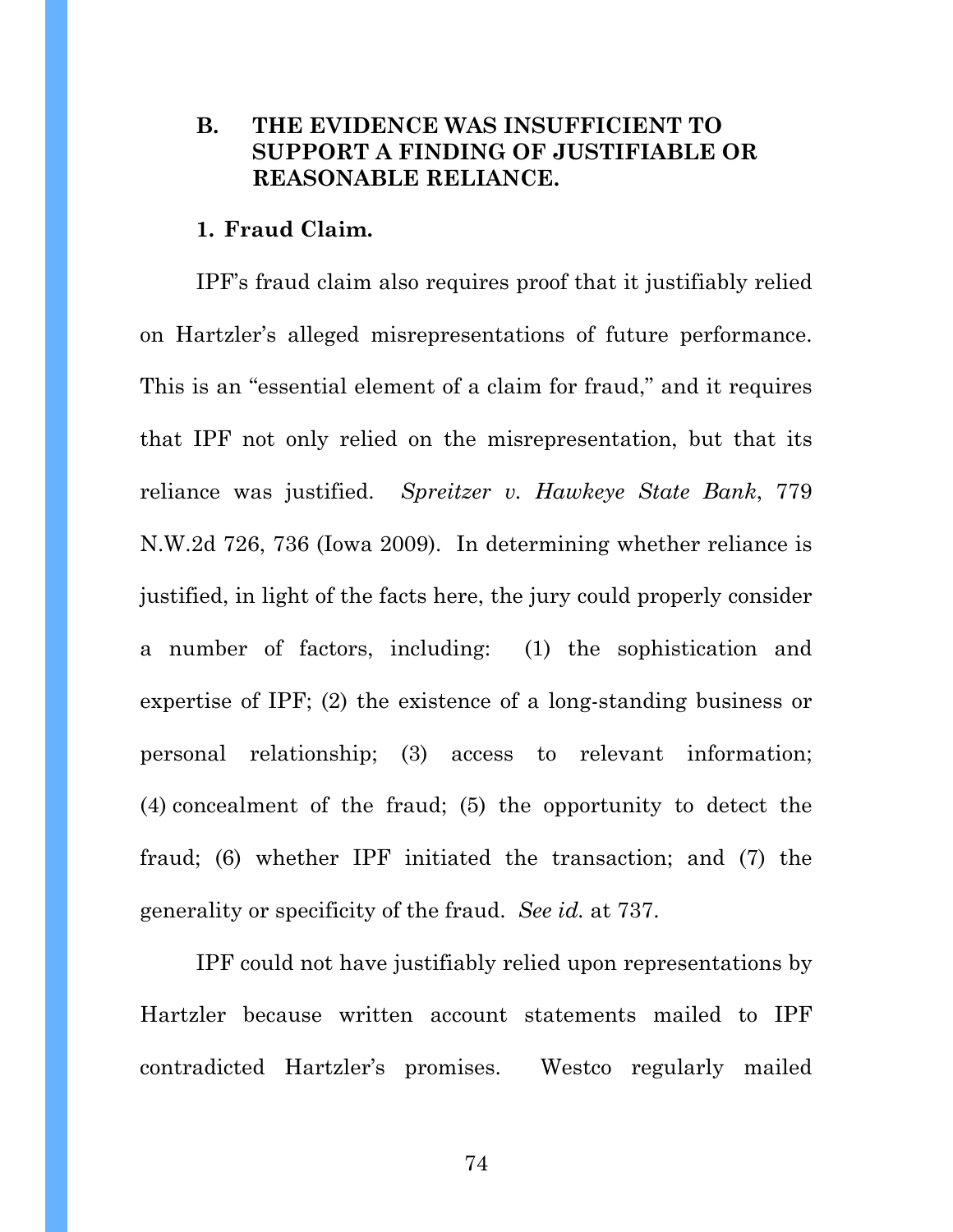account statements to IPF throughout the relevant time that told IPF it was being charged more for products than Hartzler had represented, its late-year payments were applied by Hartzler to current amounts due, and that the products sold were Westco's, not Hartzler's. Westco's proof that these statements were properly mailed raises a presumption that IPF received them. *See, e.g., Montgomery Ward, Inc. v. Davis*, 398 N.W.2d 869, 870 (Iowa 1987). The evidence at trial established Westco's mailing procedures and office custom for the sending of statements. This evidence is sufficient to invoke the presumption of receipt. *See id.*  at 871; *Jordan v. Second Injury Fund of Iowa*, No. 08-0346, 2008 WL 4570309, at \*2 (Iowa Ct. App. Oct. 15, 2008); *Roush v. Kartridge Pak Co.*, 838 F. Supp. 1328, 1335 n.6 (S.D. Iowa 1993). Evidence of office custom alone is sufficient to raise the presumption of receipt, even in the absence of evidence concerning the particular mailing in question. *Public Fin. Co. v. Van Blaricome*, 324 N.W.2d 716, 721 (Iowa 1982); *Montgomery Ward*, 398 N.W.2d at 871.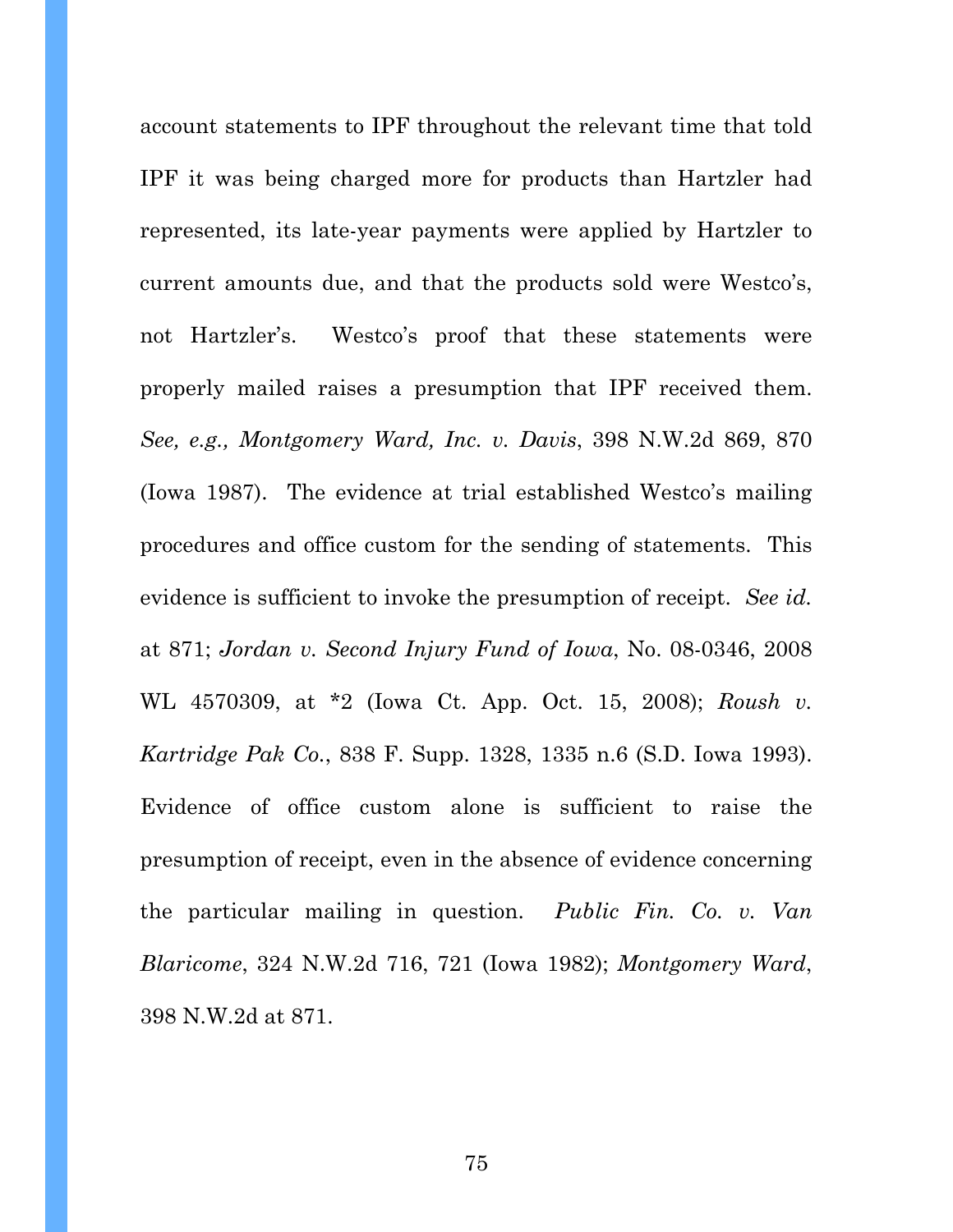While the presumption is rebuttable, IPF did not rebut the presumption. The presumption of receipt "is a very strong presumption and can only be rebutted by specific facts and not by invoking another presumption." *Iowa Lamb Corp. v. Kalene Indus., Inc.*, 871 F. Supp. 1149, 1153 (N.D. Iowa 1994) (quotation omitted). At trial, the Wollesens simply denied receiving many statements. Under Iowa law, however, a "bare denial of receipt" is insufficient to rebut the presumption. *McDonald v. Sanders*, No. 01-1221, 2002 WL 31114131, at \*1 n.2 (Iowa Ct. App. Sept. 25, 2002); *Estate of Van Natta v. Foremost Ins. Co.*, No. 04-0055, 2005 WL 425497, at \*3 (Iowa Ct. App. Feb. 24, 2005); *see also Eschavarria v. Nat'l Grange Mut. Ins. Co.,* 880 A.2d 882, 889 (Conn. 2005). The Wollesens admitted that they received four account statements for products. (APP. 0961:19-25; APP. 0962:1- 15; APP. 1650). Even the statements the Wollesens admitted receiving showed their late-year payments were being applied to current balances due, not held as prepay. (APP. 0963-APP. 0964:1-8; APP. 1650). A party cannot blindly rely on oral assertions or representations and fail to review written documents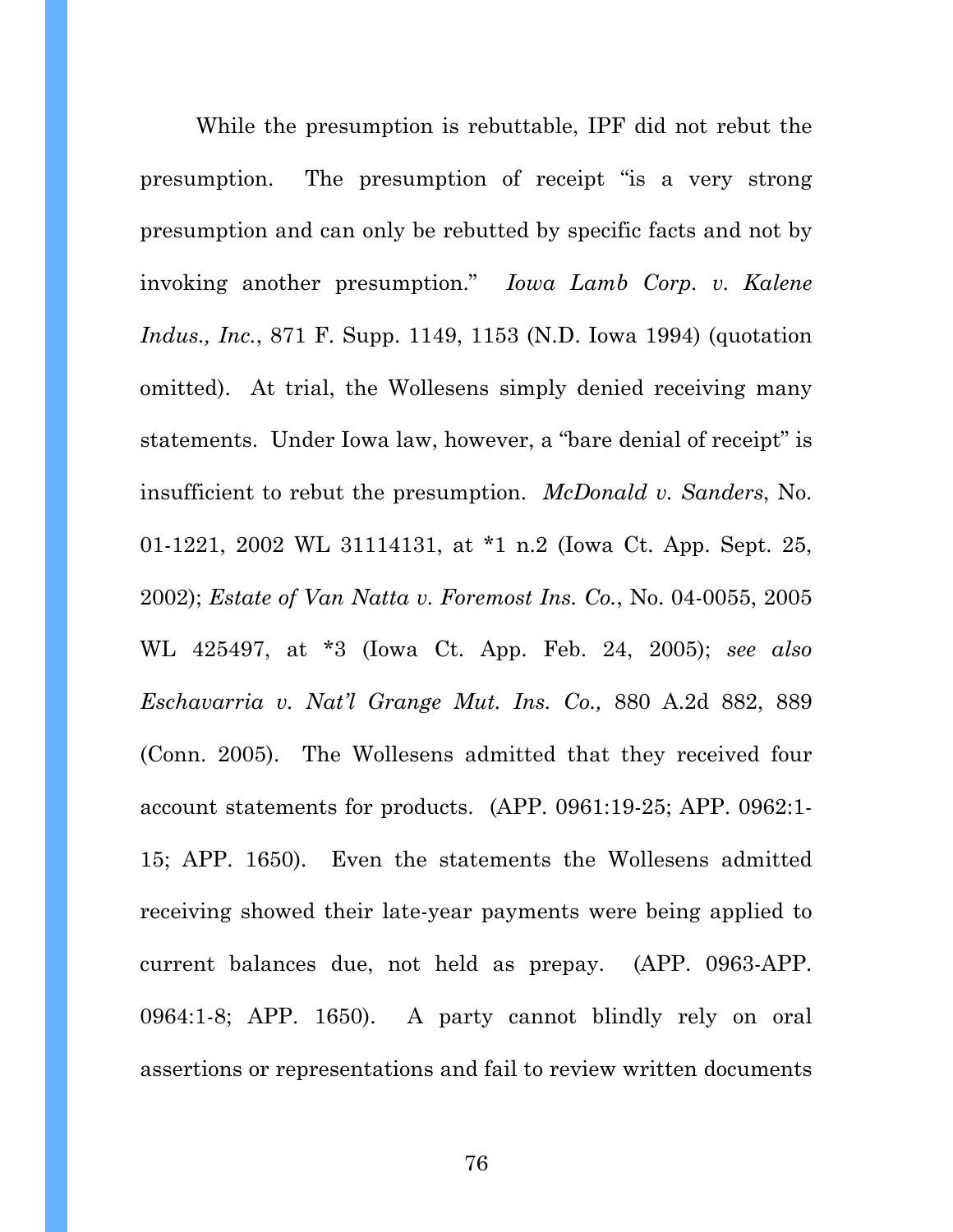associated with a transaction. *Eley v. Travelers Ins. Co.*, No. 2:09 cv-958, 2011 WL 671681, \*12 (M.D. Ala. Feb. 18, 2011); *Nieves v. Bell Indus., Inc.*, 517 N.W.2d 235, 238 (Mich. Ct. App. 1994); *Miller v. CVS Pharmacy, Inc.*, 779 F. Supp. 2d 683, 689 (E.D. Mich. 2011). This also undermines their mere denials that they received all the other statements. *See Montgomery Ward*, 398 N.W.2d at 872 (fact that party had "received the earlier computergenerated mailings" bolstered presumption of receipt).

The Wollesens' bare denials do not come close to the type of evidence deemed sufficient to rebut the presumption, such as an "extraordinary mail receipt recording system employed by the party who was to receive notice." *State v. Williams*, 445 N.W.2d 408, 411 (Iowa Ct. App. 1989) (*citing Liberty Mut. Ins. Co. v. Caterpillar Tractor Co.*, 353 N.W.2d 854, 858 (Iowa 1984)); *see also Vacek v. U.S. Postal Serv.*, 447 F.3d 1248, 1256 (9th Cir. 2006) (Thomas, J., concurring) (noting that a "receiving party must do more than swear that it did not receive a claim" and must "describe in detail its procedures for receiving, sorting, and distributing mail" at the time in question) (quotation omitted).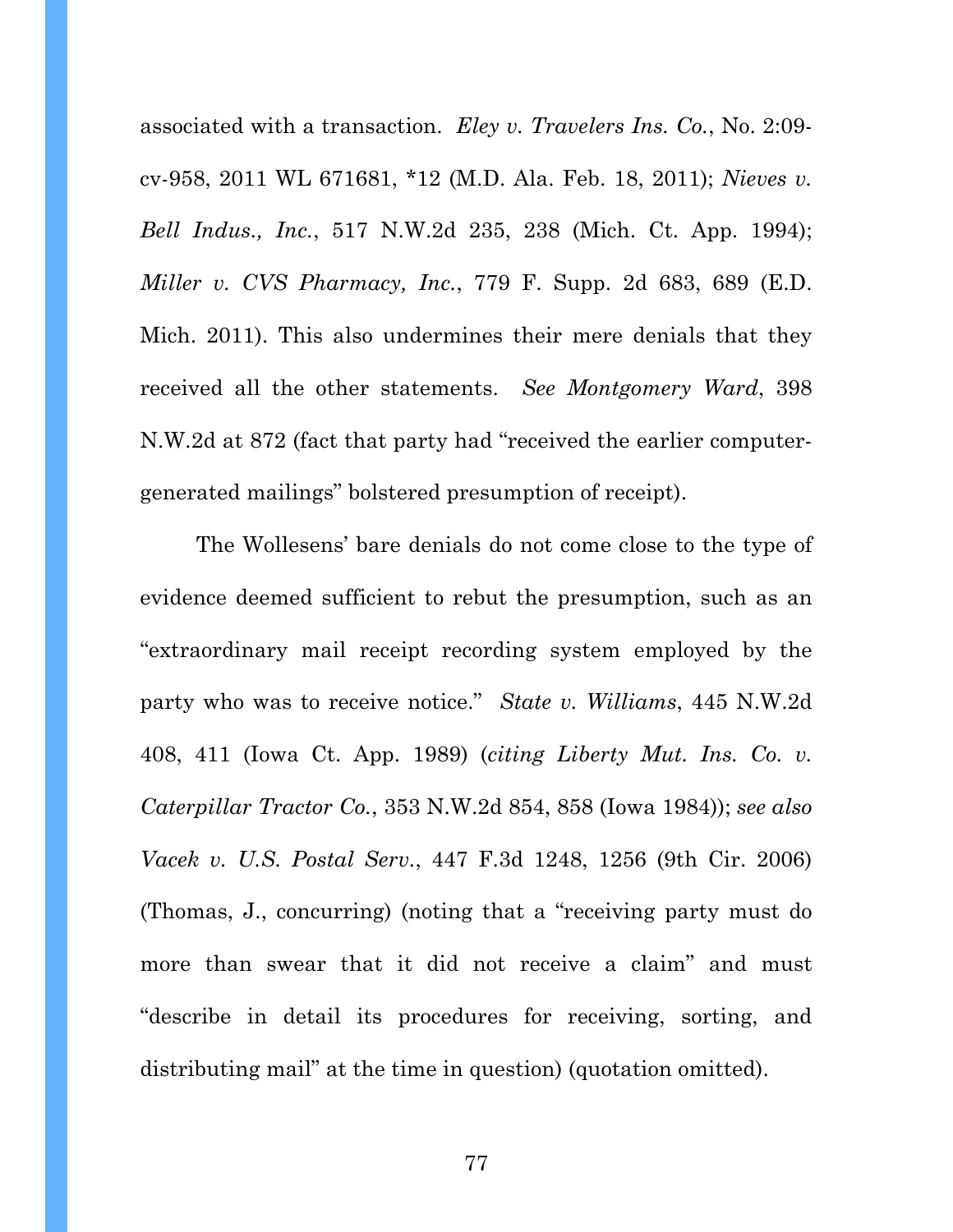Of course, if the Wollesens received only four statements from Westco in seven years, this should have raised questions. But the Wollesens never inquired about why they received only four statements, and not others, from Westco during that extended period of time.

This court has made clear that a party cannot "blindly rely on a representation." *Spreitzer*, 779 N.W.2d at 737. A fraud claimant must "utilize their abilities to observe the obvious." *Id.*  A party may not recover for fraud if he "blindly relies on a misrepresentation the falsity of which would be patent to him if he had utilized his opportunity to make a cursory examination or investigation." *Lockard v. Carson*, 287 N.W.2d 871, 878 (Iowa 1980) (quotation omitted); *see Spreitzer*, 779 N.W.2d at 737 (citing "*opportunity* to detect the fraud" and "*access* to the relevant information" as weighing against justifiable reliance (emphasis added)); *see also Caraluzzi v. Prudential Sec., Inc.*, 824 F. Supp. 1206, 1212-1214 (N.D. Ill. 1993) (holding no justifiable reliance where monthly statements disclosed true facts contradictory to alleged misrepresentations); *In re WorldCom, Inc.*, 364 B.R. 538,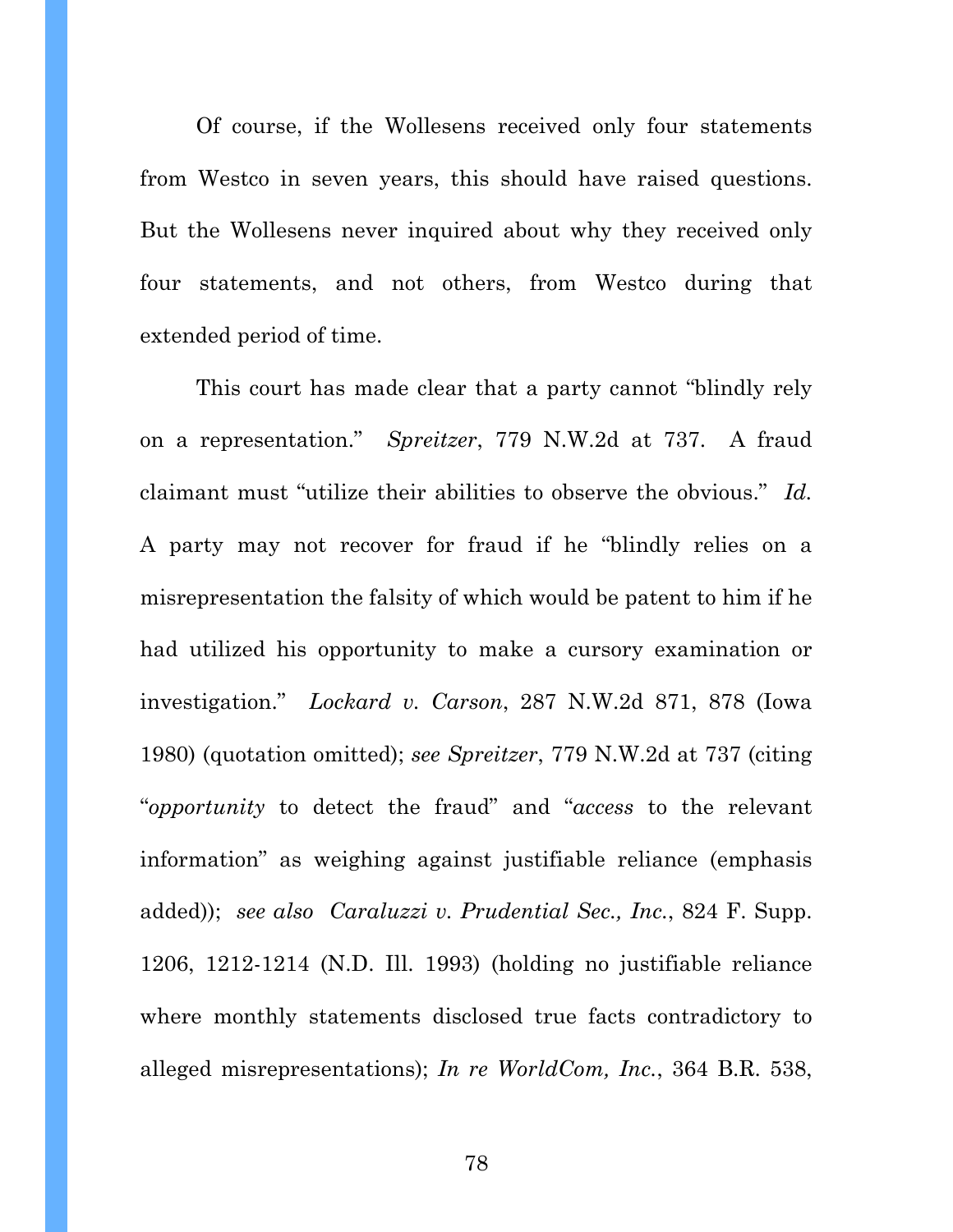549 (Bankr. S.D.N.Y. 2007) (account statement that contradicted alleged misrepresentation "clearly demonstrates that [claimant] could have determined the truth of the matter through reasonable diligence and that her reliance was negligent, not reasonable"). Evidence of Hartzler's misrepresentations to the Wollesens was handed to them on a monthly basis by Westco, regardless of whether they ignored it.

#### **2. Contract Claim.**

The lack of evidence of justifiable reliance by the Wollesens on Hartzler's promises also requires that the verdict for breach of contract against Westco be overturned. To bind Westco to the alleged December contracts, the Wollesens had to show Hartzler had actual or apparent authority to enter into the contracts. *Mayrath Co. v. Helgeson*, 139 N.W.2d 303, 306 (Iowa 1966). Of course, Hartzler did not and could not have had actual authority to enter into agreements intended to conceal his acceptance of bribes. *See, e.g., Commerce Bank of St. Joseph v. Kansas*, 833 P.2d 996, 1001 (Kan. 1992) ("We agree the question of scope of employment is ordinarily a jury question, but accepting a bribe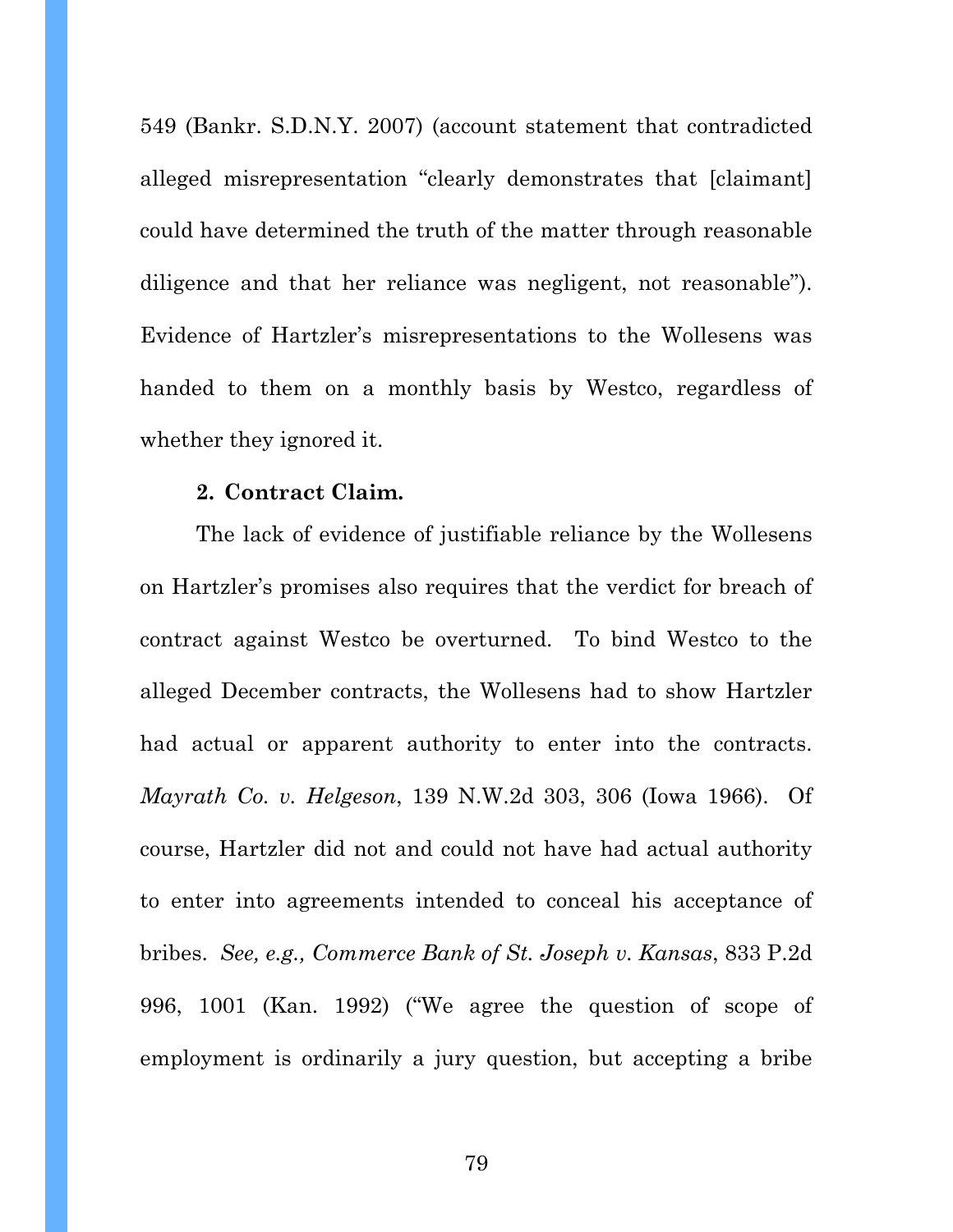cannot be considered within the scope of a state employee's employment."); *Hidden Cove Marina, Inc. v. Newell*, No. 86 C 2742, 1990 WL 43525, at \*6 (N.D. Ill. April 6, 1990) (holding bribery "is an illegal act and as such, cannot be within the scope of . . . legitimate employment").

As to apparent authority, as a matter of law, the Wollesens could not and did not prove they reasonably believed Hartzler had the authority to bind Westco to his promises about product prices and how he would handle the IPF payments. *Hibbs v. K-Mart Corp.*, 870 F.2d 435, 442 (8th Cir. 1989) (applying Iowa law); *see also* RESTATEMENT (THIRD) OF AGENCY § 2.05 cmt. d. (party claiming agency by estoppel "must prove a *reasonable* and detrimental change of position" (emphasis added)); *Anderson v. Patten*, 137 N.W. 1050, 1052 (Iowa 1912) (for apparent authority, party "must have dealt with agent in reliance thereon in good faith and in the exercise of reasonable prudence" (quotation omitted)). This is true for the same reason they failed to show justifiable reliance for the fraud claim—because the account statements they either admittedly received or are presumed to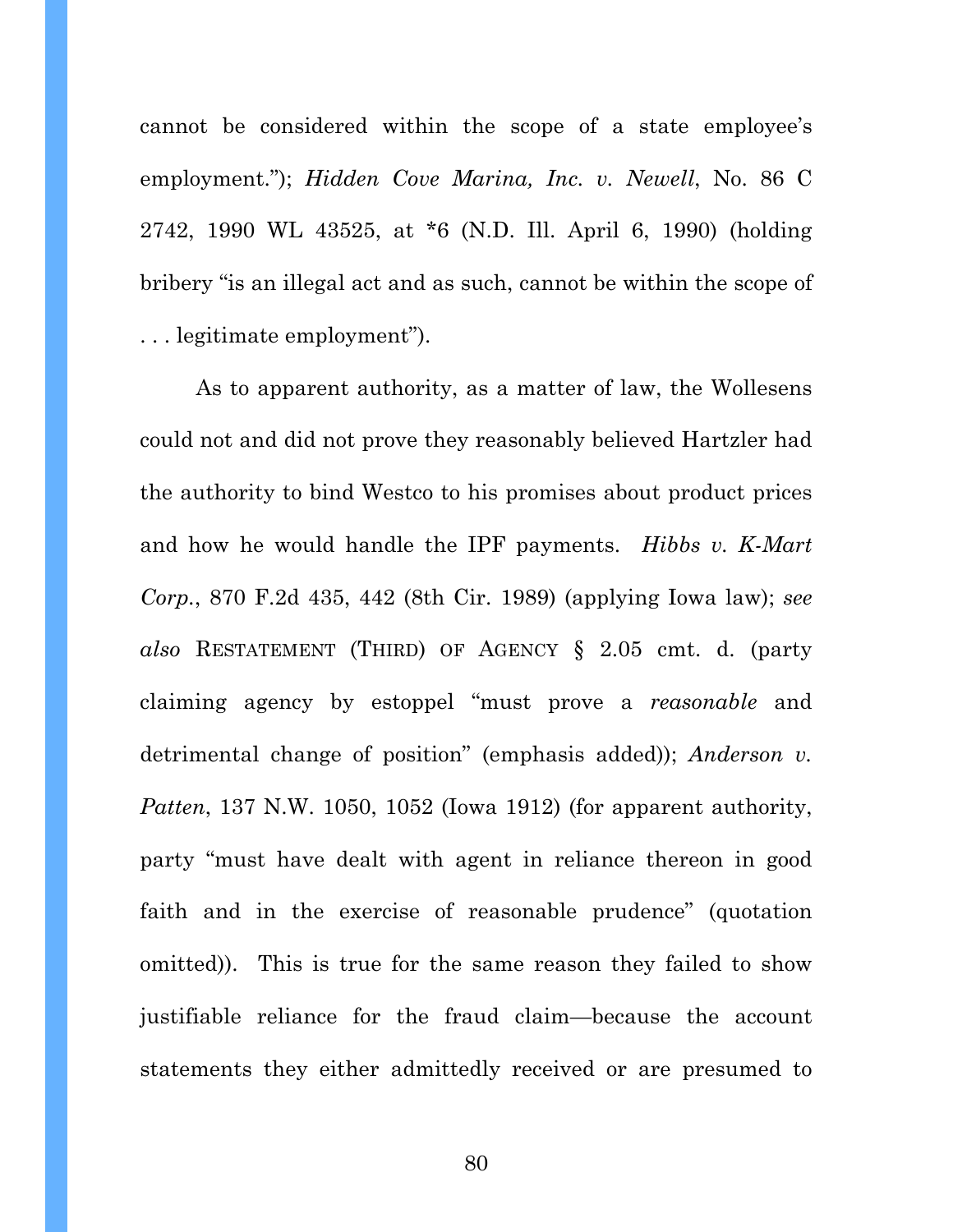have received undeniably show Hartzler was charging them more for products than he had quoted and using their "prepay" to pay amounts due.

To find the Wollesens reasonably relied on Hartzler's representations in the face of repeated contradictory account statements would ignore the importance of the generally-accepted commercial use of account statements to communicate to customers regarding activity in their accounts. Such a result would render account statements useless in protecting a company from claims of misrepresentations like those here, as long as the customer simply denied receipt. But, adding the contradictory written statements to the unusual conduct of Hartzler and the Wollesens, which was contrary to the custom and practice of the industry, *Sphere Drake Ins. Ltd. v. All Am. Life Ins. Co.*, 300 F. Supp. 2d 606, 619 (N.D. Ill. 2003), Hartzler's alteration of the checks to conceal their true purpose, which was known to Kristi; and Kristi's years of experience as a bank officer, the lack of evidence of reasonable reliance on Hartzler's representations in December 2010 is overwhelming.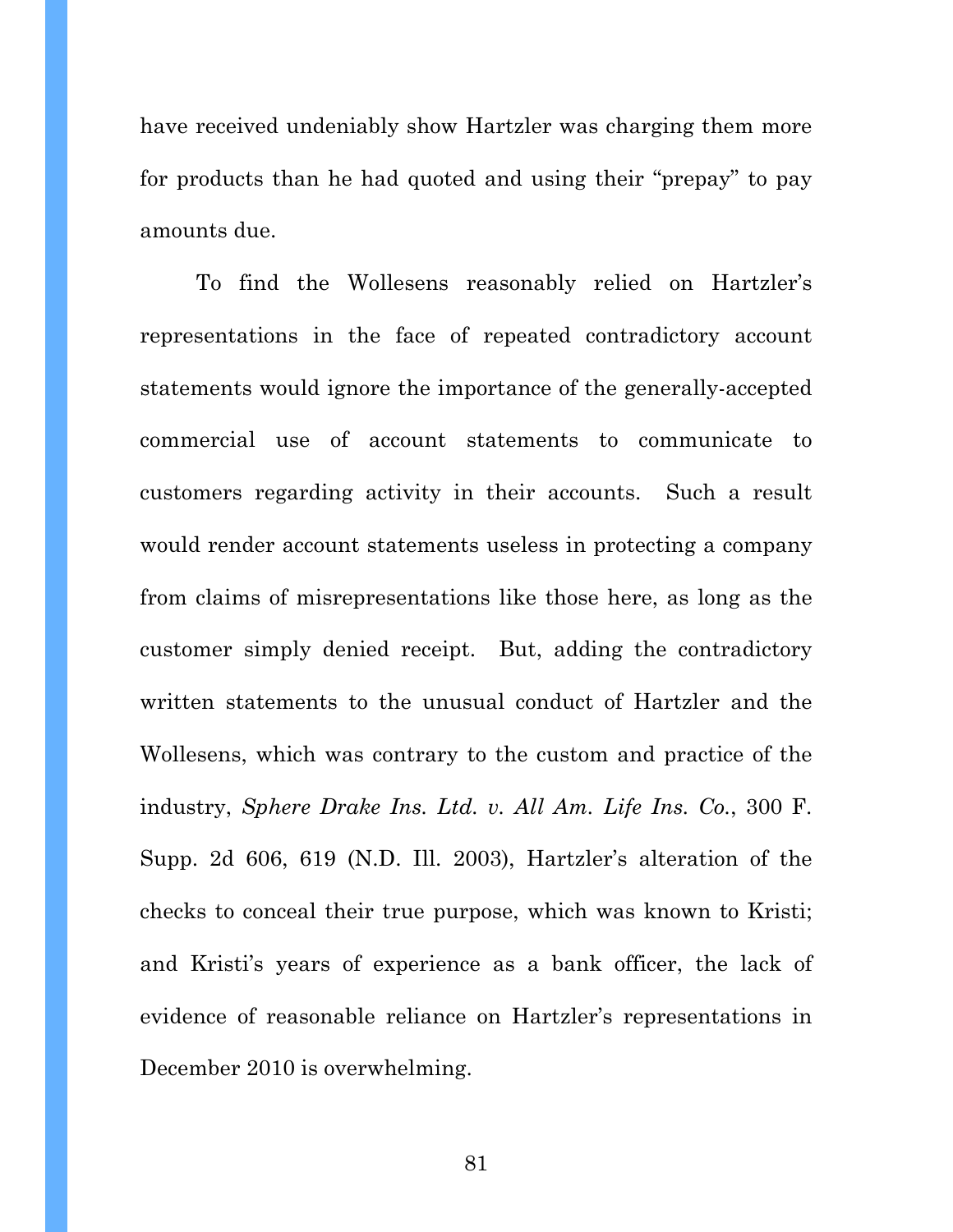Not only did the Wollesens' receipt of regular account statements foreclose any justifiable reliance on Hartzler's contrary representations, their silence actually established their agreement with how Hartzler handled their account. "An account stated may result from the debtor's failure to object to a statement, as assent is implied from a failure to object within a reasonable time." *Capital One Bank (USA), v. Denboer*, 791 N.W.2d 264, 273 (Iowa Ct. App. 2010) (quoting 1A C.J.S. *Account Stated* § 31, at 86 (2005))*; see also Navimex v. S/S/N. Ice*, 617 F. Supp. 103, 106 (S.D.N.Y. 1984).

Westco's account statements informed the Wollesens over and over, month after month, that they were being charged by Westco more for products than Hartzler had agreed to and that some or all of the payments (as in the case of the December 2010 payments) made by them late in the year were used by Hartzler to pay amounts due and payable, not held in escrow as prepayment. At a minimum, the evidence leaves no doubt that the Wollesens utterly failed to "observe the obvious." The district court erred in not giving Westco's account statements the force the law requires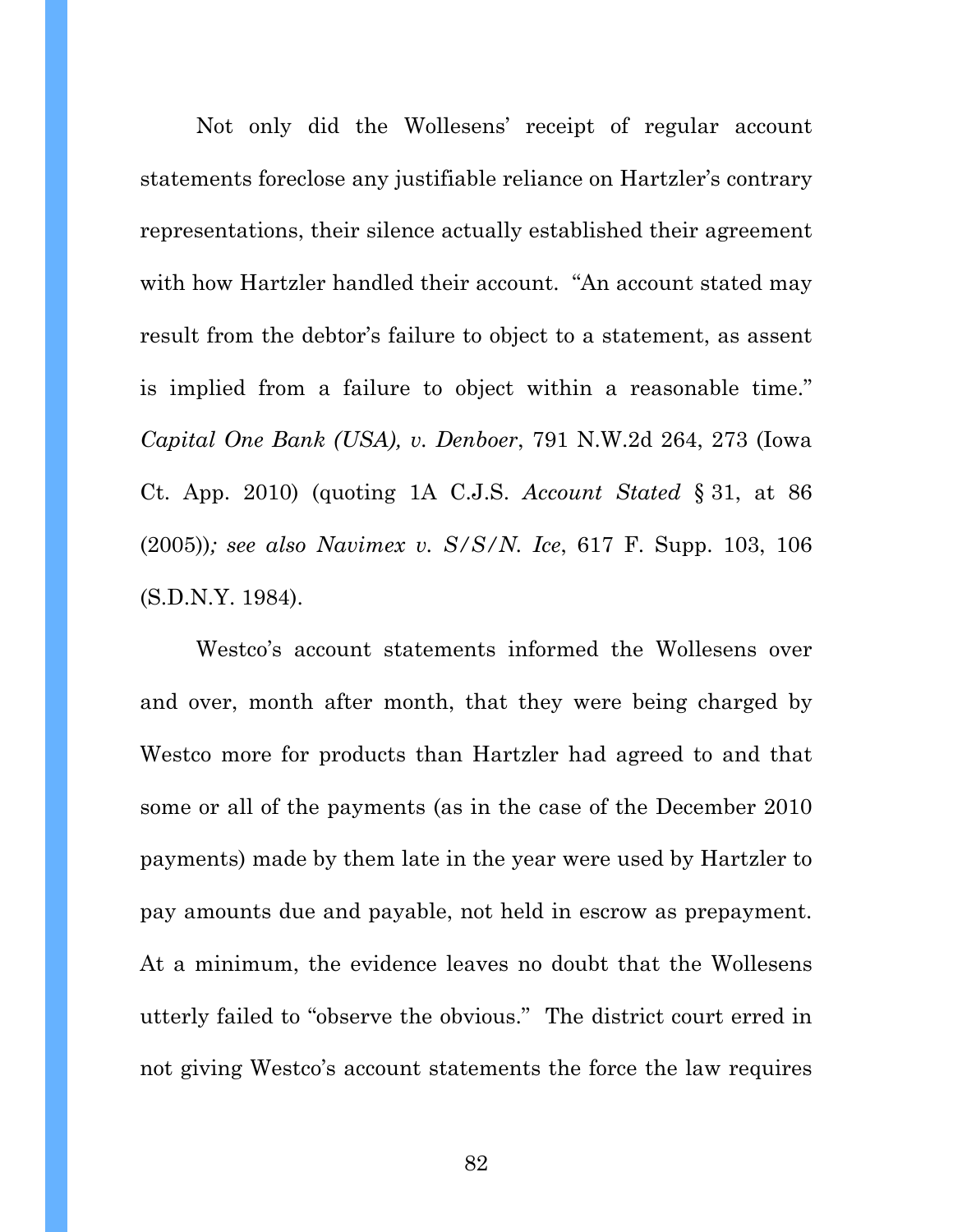when it denied Westco's motion for directed verdict. Westco is entitled to judgment notwithstanding the verdict on IPF's counterclaims for fraud and breach of contract.

#### **CONCLUSION**

For the foregoing reasons, Westco Agronomy Company, LLC and West Central Cooperative respectfully request that the Court reverse the judgment of the district court and remand for a new trial by equitable proceedings on Westco's claims against the defendants. Westco Agronomy Company, LLC and West Central Cooperative respectfully requests that the Court reverse the judgment of the district court in favor of Iowa Plains Farms and direct that the claims made by Iowa Plains Farms against Westco Agronomy Company, LLC and West Central Cooperative be dismissed at its costs.

> John F. Lorentzen, AT0004867 Thomas H. Walton, AT0008183 Ryan W. Leemkuil, AT0011129 NYEMASTER, GOODE, P.C. 700 Walnut Street, Suite 1600 Des Moines, IA 50309-3899 Telephone: (515) 283-3100 Facsimile: (515) 283-3108 Email: jlorentzen@nyemaster.com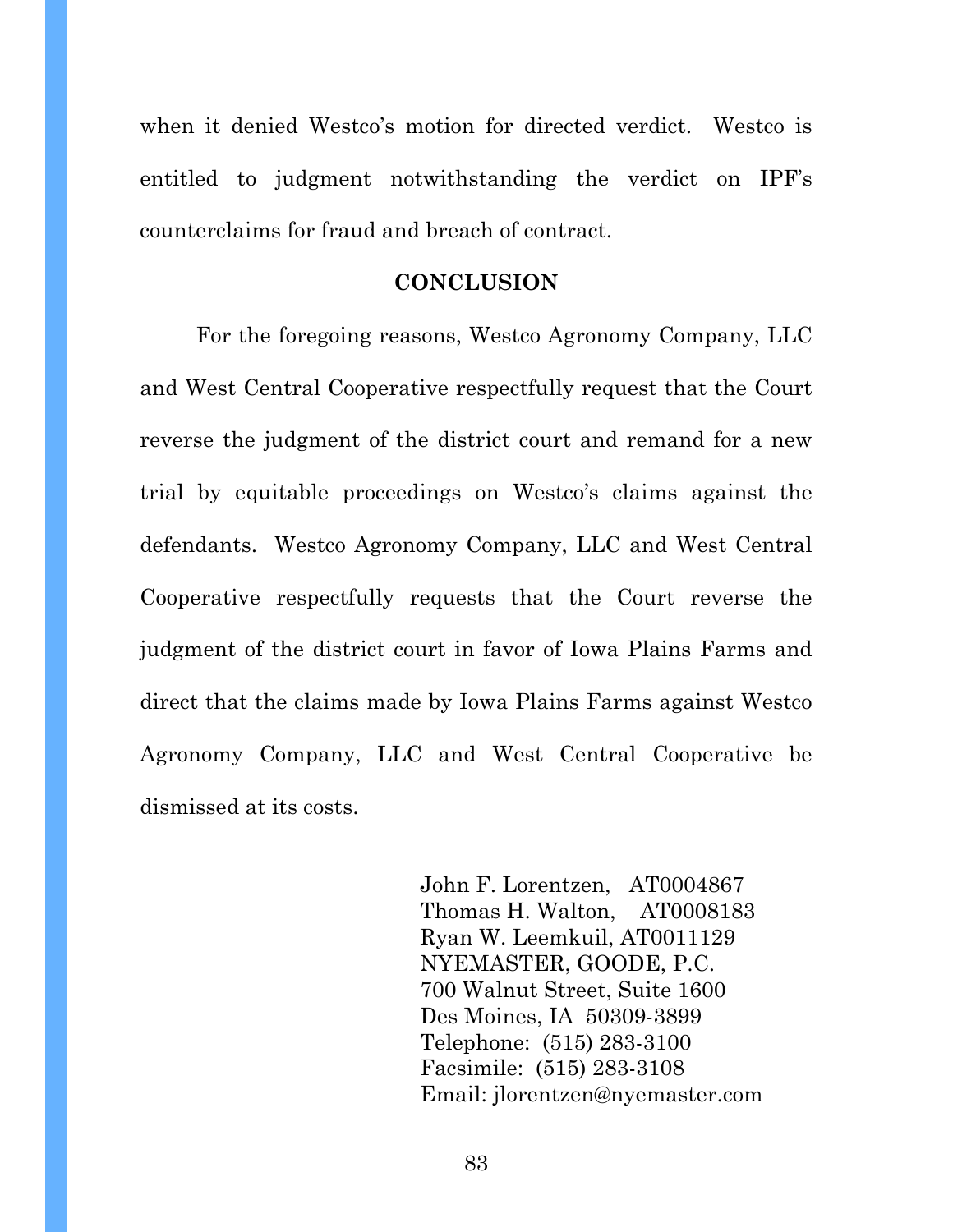Email: twalton@nyemaster.com Email: rleemkuil@nyemaster.com

John A. Gerken WILCOX, GERKEN, SCHWARZKOPF, COPELAND & WILLIAMS, P.C. 115 East Lincoln Way, Suite 200 Jefferson, IA 50129-2149 Telephone: 515-386-3158 Fax: 515-386-8531 Email: jgerken@wilcoxlaw.com

*Attorneys for Appellants Westco Agronomy Company, LLC and West Central Cooperative* 

# **CERTIFICATE OF COMPLIANCE WITH TYPE-VOLUME LIMITATION, TYPEFACE REQUIREMENTS, AND TYPE-STYLE REQUIREMENTS**

- 1. This brief complies with the type-volume limitation of Iowa R. App. P.  $6.903(1)(g)(1)$  or (2) because it contains 13,729 words, excluding the parts of the brief exempted by Iowa R. App. P. 6.903(1)(g)(1).
- 2. This brief complies with the typeface requirements of Iowa. R. App. P. 6.903(1)(e) and the type-style requirements of Iowa R. App. P. 6.903(1)(f) because it has been prepared in a proportionally spaced typeface using Microsoft Word 2007 in Century Schoolbook 14 point font.

 $/s/R$ yan W. Leemkuil, AT0011129

## **PROOF OF SERVICE AND CERTIFICATE OF FILING**

I hereby certify that on December 10, 2015, I electronically filed the foregoing with the Clerk of the Supreme Court of Iowa